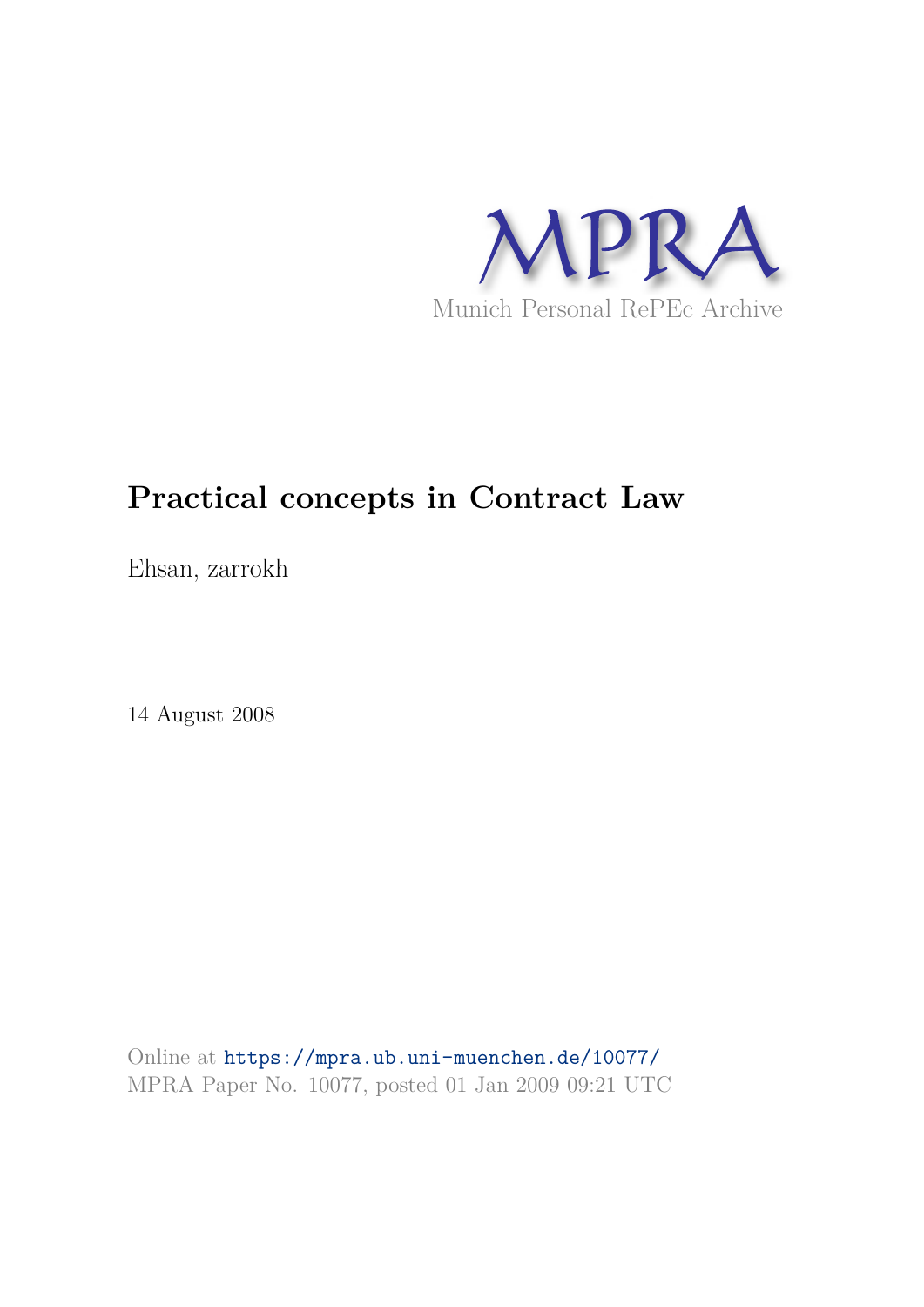# **Practical concepts in Contract Law**

# **Author: EHSAN ZARROKH**

**LL.M at university of Tehran E-mail: e.zarrokh@gmail.com TEL: 00989183395983 URL: http://www.zarrokh2007.20m.com** 

# **Abstract**

**A contract is a legally binding exchange of promises or agreement between parties that the law will enforce. Contract law is based on the Latin phrase pacta sunt servanda (literally, promises must be kept) [1]. Breach of a contract is recognised by the law and remedies can be provided. Almost everyone makes contracts everyday. Sometimes written contracts are required, e.g., when buying a house [2]. However the vast majority of contracts can be and are made orally, like buying a law text book, or a coffee at a shop. Contract law can be classified, as is habitual in civil law systems, as part of a general law of obligations (along with tort, unjust enrichment or restitution).** 

**Contractual formation** 

**Keywords: contract, important concepts, legal analyse, comparative.** 

**The Carbolic Smoke Ball offer, which bankrupted the Co. because it could not fulfill the terms it advertised** 

**In common law jurisdictions there are three key elements to the creation of a contract. These are offer and acceptance, consideration and an intention to create legal relations. In civil law systems the concept of consideration is not central. In addition, for some contracts formalities must be complied with under what is sometimes called a statute of frauds.** 

**One of the most famous cases on forming a contract is Carlill v. Carbolic Smoke Ball Company, decided in nineteenth century England. A medical firm advertised that its new wonder drug, the smokeball, would cure people's flu, and if it did not, buyers would get £100. Lots of people sued for their £100 when it did not work. Fearing bankruptcy, Carbolic argued the advert was not to be taken as a serious, legally binding offer. It was merely an invitation to treat, or mere**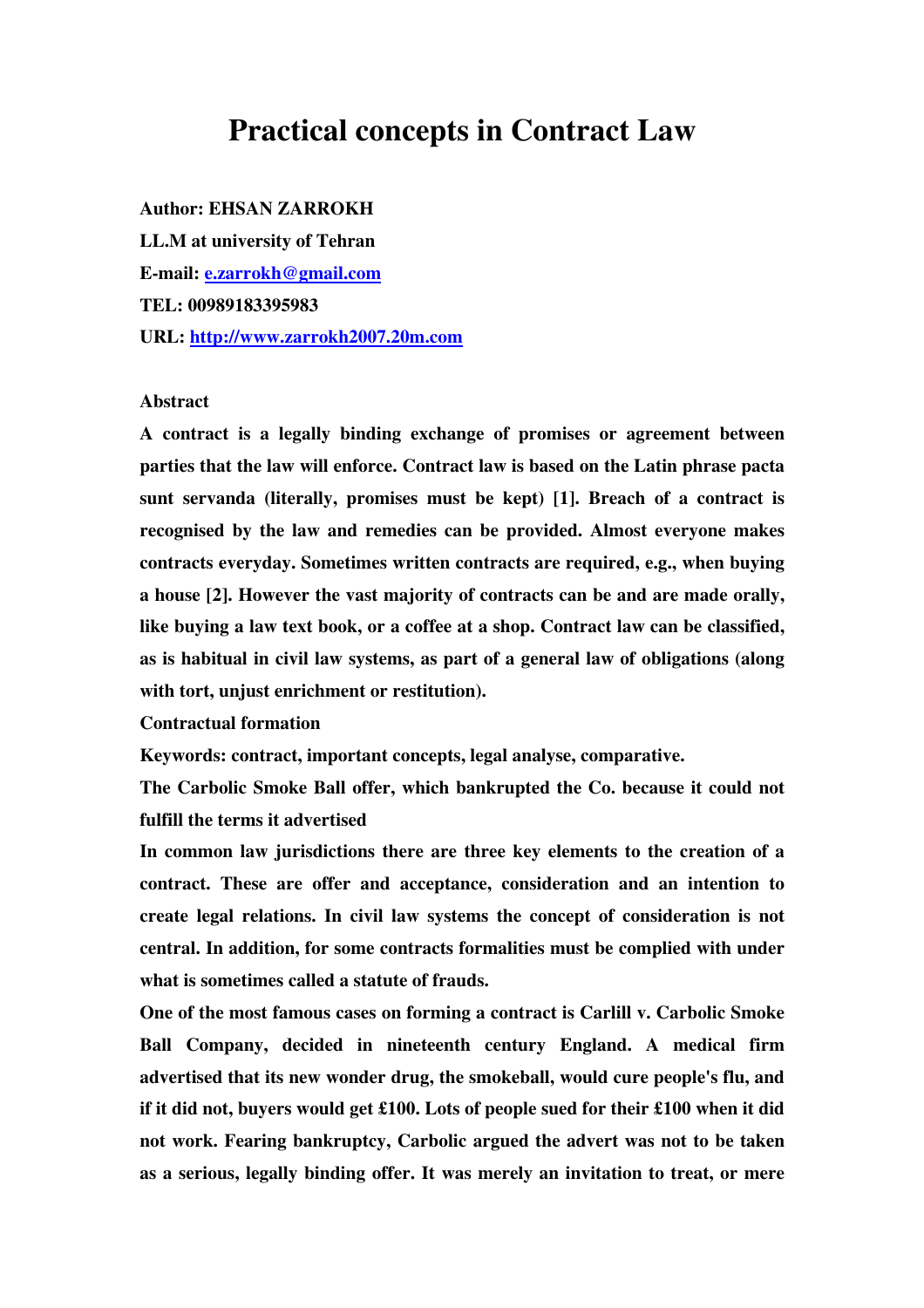**puff, a gimmick. But the court of appeal held that to a reasonable man Carbolic had made a serious offer. People had given good "consideration" for it by going to the "distinct inconvenience" of using a faulty product. "Read the advertisement how you will, and twist it about as you will," said Lord Justice Lindley, "here is a distinct promise expressed in language which is perfectly unmistakable".** 

#### **Offer and acceptance**

**Perhaps the most important feature of a contract is that one party makes an offer for a bargain that another accepts. This can be called a 'concurrence of wills' or a 'meeting of the minds' of two or more parties. There must be evidence that the parties had each from an objective perspective engaged in conduct manifesting their assent, and a contract will be formed when the parties have met such a requirement. An objective perspective means that it is only necessary that somebody gives the impression of offering or accepting contractual terms in the eyes of a reasonable person, not that they actually did want to contract.** 

**The case of Carlill v. Carbolic Smoke Ball Co. (above) is an example of a 'unilateral contract', where an offer is made to the whole world and acceptance comes from particular people upon their fulfillment of the contractual terms or the condition precedent. In the U.S., the general rule is that in "case of doubt, an offer is interpreted as inviting the offeree to accept either by promising to perform what the offer requests or by rendering the performance, as the offeree chooses."** 

**Offer and acceptance does not always need to be expressed orally or in writing. An implied contract is one in which some of the terms are not expressed in words. This can take two forms. A contract which is implied in fact is one in which the circumstances imply that parties have reached an agreement even though they have not done so expressly. For example, by going to a doctor for a checkup, a patient agrees that he will pay a fair price for the service. If he refuses to pay after being examined, he has breached a contract implied in fact. A contract which is implied in law is also called a quasi-contract, because it is not in fact a contract; rather, it is a means for the courts to remedy situations in which one party would be unjustly enriched were he or she not required to compensate the other. For example, say a plumber who accidentally installs a sprinkler system in the lawn of the wrong house. The owner of the house had**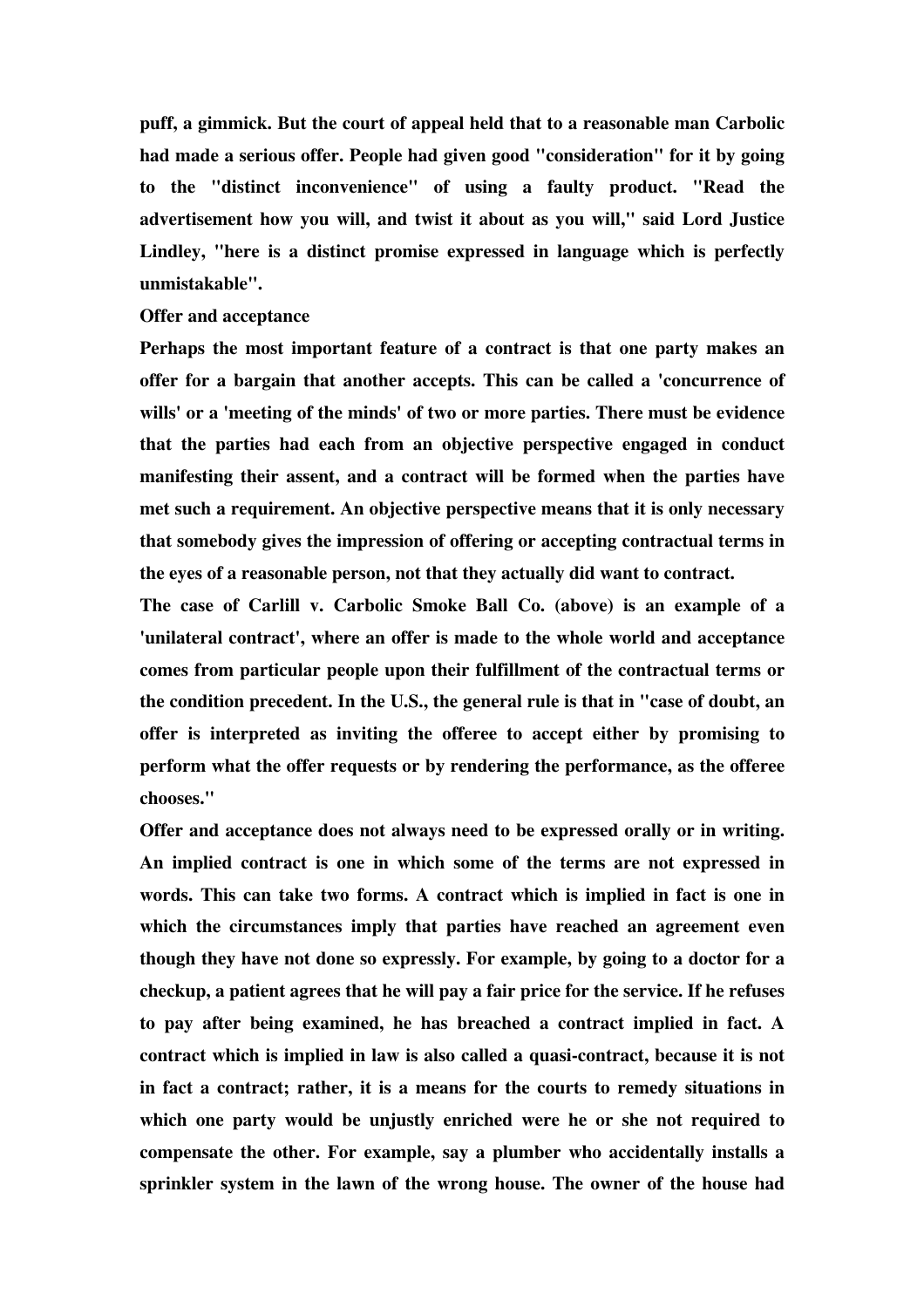**learned the previous day that his neighbor was getting new sprinklers. That morning, he sees the plumber installing them in his own lawn. Pleased at the mistake, he says nothing, and then refuses to pay when the plumber hands him the bill. Will the man be held liable for payment? Yes, if it could be proven that the man knew that the sprinklers were being installed mistakenly, the court would make him pay because of a quasi-contract. If that knowledge could not be proven, he would not be liable.** 

**Consideration and estoppel** 

**Consideration is a controversial requirement for contracts under common law. It is not necessary in civil law systems, and for that reason has come under increasing criticism. The idea is that both parties to a contract must bring something to the bargain. This can be either conferring an advantage on the other party, or incurring some kind of detriment or inconvenience. Three rules govern consideration.** 

**• Consideration must be sufficient, but need not be adequate. For instance, agreeing to buy a car for a penny may constitute a binding contract. While consideration need not be adequate, contracts in which the consideration of one party greatly exceeds that of another may nevertheless be held invalid for lack of sufficient consideration. In such cases, the fact that the consideration is exceedingly unequal can be evidence that there was no consideration at all. Such contracts may also be held invalid for other reasons such as fraud, duress, unequal bargaining power, or contrary to public policy. In some situations, a collateral contract may exist, whereby the existence of one contract provides consideration for another. Critics say consideration can be so small as to make the requirement of any consideration meaningless.** 

**• Consideration must not be from the past. For instance, in Eastwood v. Kenyon, the guardian of a young girl raised a loan to educate the girl and to improve her marriage prospects. After her marriage, her husband promised to pay off the loan. It was held that the guardian could not enforce the promise as taking out the loan to raise and educate the girl was past consideration, because it was completed before the husband promised to repay it.** 

**• Consideration must move from the promisee. For instance, it is good consideration for person A to pay person C in return for services rendered by**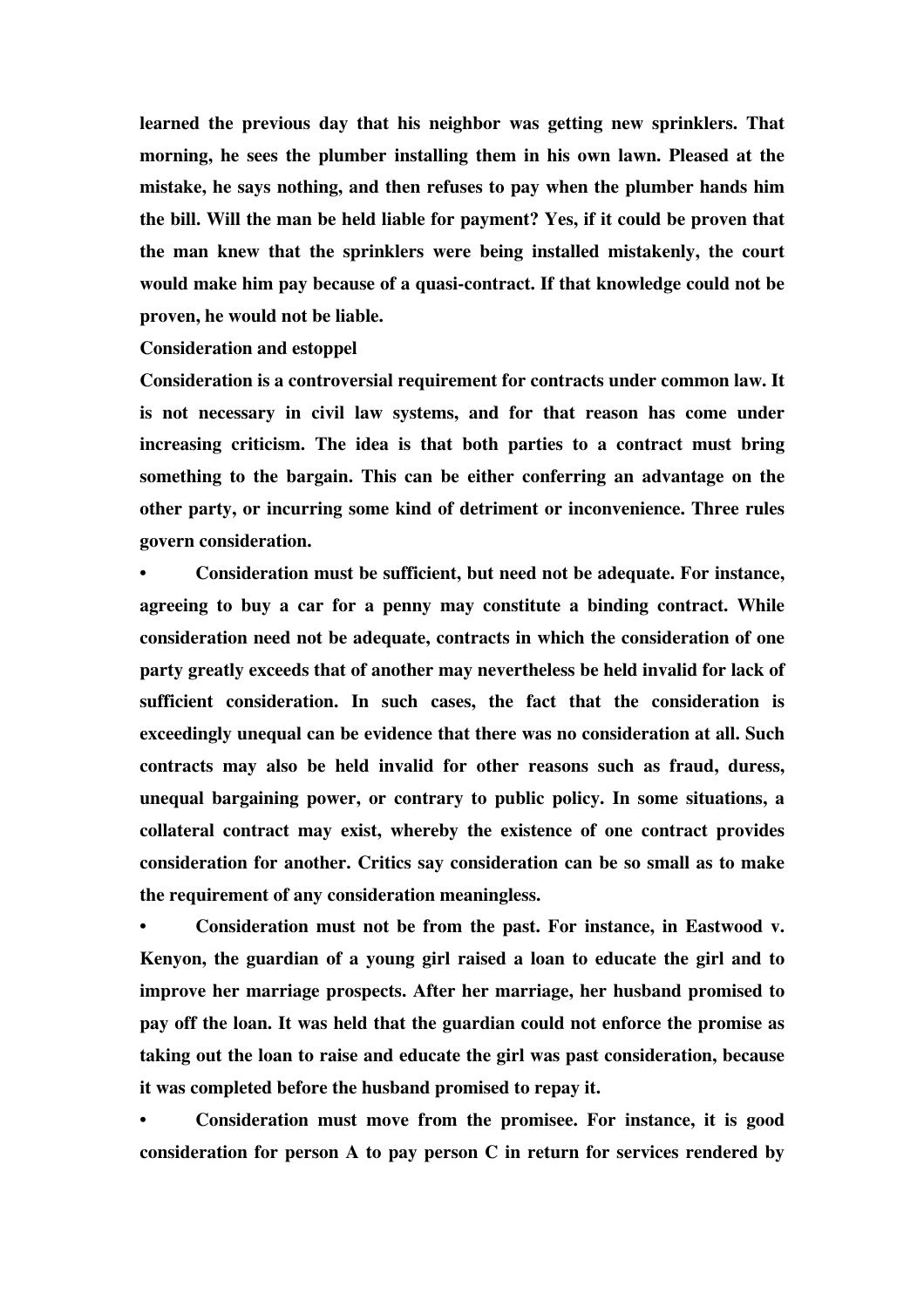**person B. If there are joint promisees, then consideration need only to move from one of the promisees.** 

**Civil law systems take the approach that an exchange of promises, or a concurrence of wills alone, rather than an exchange in valuable rights is the correct basis. So if you promised to give me a book, and I accepted your offer without giving anything in return, I would have a legal right to the book and you could not change your mind about giving me it as a gift. However, in common law systems the concept of culpa in contrahendo, a form of 'estoppel', is increasingly used to create obligations during pre-contractual negotiations. Estoppel is an equitable doctrine that provides for the creation of legal obligations if a party has given another an assurance and the other has relied on the assurance to his detriment. A number of commentators have suggested that consideration be abandoned, and estoppel be used to replace it as a basis for contracts. However, legislation, rather than judicial development, has been touted as the only way to remove this entrenched common law doctrine. Lord Justice Denning famously stated "The doctrine of consideration is too firmly fixed to be overthrown by a side-wind."** 

#### **Intention to be legally bound**

**There is a presumption for commercial agreements that parties intend to be legally bound. On the other hand, many kinds of domestic and social agreements are unenforceable on the basis of public policy, for instance between children and parents. One early example is found in Balfour v. Balfour. Using contractlike terms, Mr Balfour had agreed to give his wife £30 a month as maintenance while he was living in Ceylon (Sri Lanka). Once he left, they separated and Mr Balfour stopped payments. Mrs Balfour brought an action to enforce the payments. At the Court of Appeal, the Court held that there was no enforceable agreement as there was not enough evidence to suggest that they were intending to be legally bound by the promise.** 

**The case is often cited in conjunction with Merritt v. Merritt. Here the court distinguished the case from Balfour v. Balfour because Mr and Mrs Merritt, although married again, were estranged at the time the agreement was made. Therefore any agreement between them was made with the intention to create legal relations.** 

**The abstraction principle**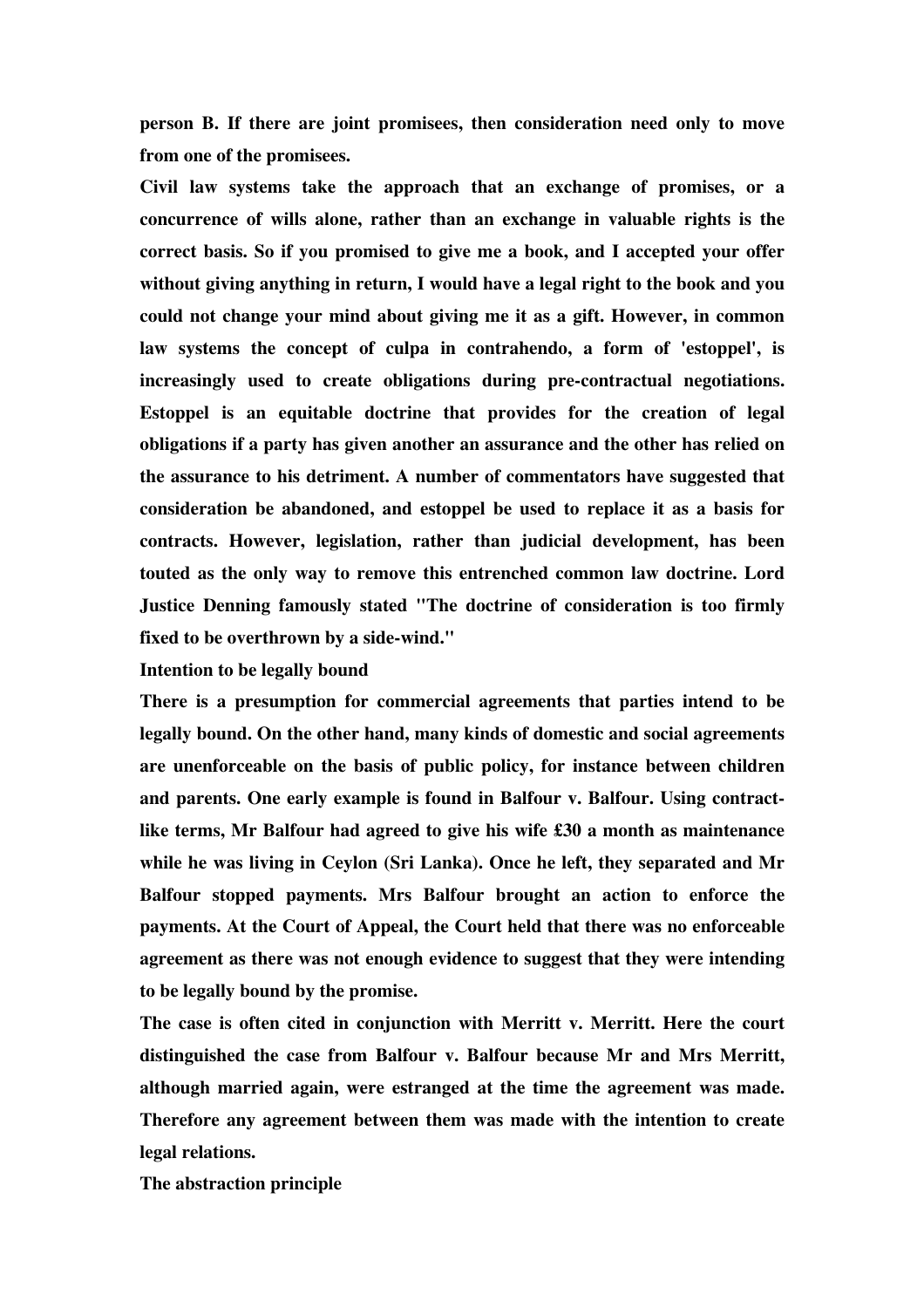**Germany has a special approach to contracts, which ties into property law. Their 'abstraction principle' (Abstraktion sprinzip) means that the personal obligation of contract forms separately to the title of property being conferred. When contracts are invalidated for some reason, e.g. a car buyer was so drunk that he lacked legal capacity to contract; the contractual obligation to pay can be invalidated separate from proprietary title of the car. Unjust enrichment law, rather than the law of contract, is then used to restore title to the rightful owner. Formalities and writing** 

**Contrary to common wisdom, an informal exchange of promises can still be binding and legally as valid as a written contract. A spoken contract should be called an "oral contract", but it is often erroneously called a "verbal contract." Any contract that uses words, spoken or written, is a verbal contract. Thus, all oral contracts and written contracts are verbal contracts. This is in contrast to a "non-verbal, non-oral contract," also known as "a contract implied by the acts of the parties", which can be either implied in fact or implied in law.** 

**Most jurisdictions have formal requirements for certain kinds of contracts to be valid. Formalities are especially required for contracts involving large amounts of money, like real estate. For example, in the U.S. a contract is unenforceable if it violates the statute of frauds. An example of the above is an oral contract for the sale of a motorcycle for US\$5,000 (because in the USA any contract for the sale of goods over US\$500 must be in writing to be enforceable). The point of the Statute of Frauds is to prevent false allegations of the existence of contracts that were never made, by requiring formal (i.e. written) evidence of the contract. Contracts that do not meet the requirements of Statute of Frauds legislation are unenforceable, but not void. However, a party unjustly enriched by an unenforceable contract may be subject to restitution for unjust enrichment. Statutes of Frauds are typically codified in state statutes covering specific types of contracts, such as contracts for the sale of real estate.** 

**In Australia, for contracts subject to legislation equivalent to the Statute of Frauds, there is no requirement for the entire contract to be in writing, although there must be a note or memorandum evidencing the contract, which may come into existence after the contract has been formed. The note or memorandum must be signed in some way, and a series of documents may be used in place of a single note or memorandum. It must contain all material terms of the contract,**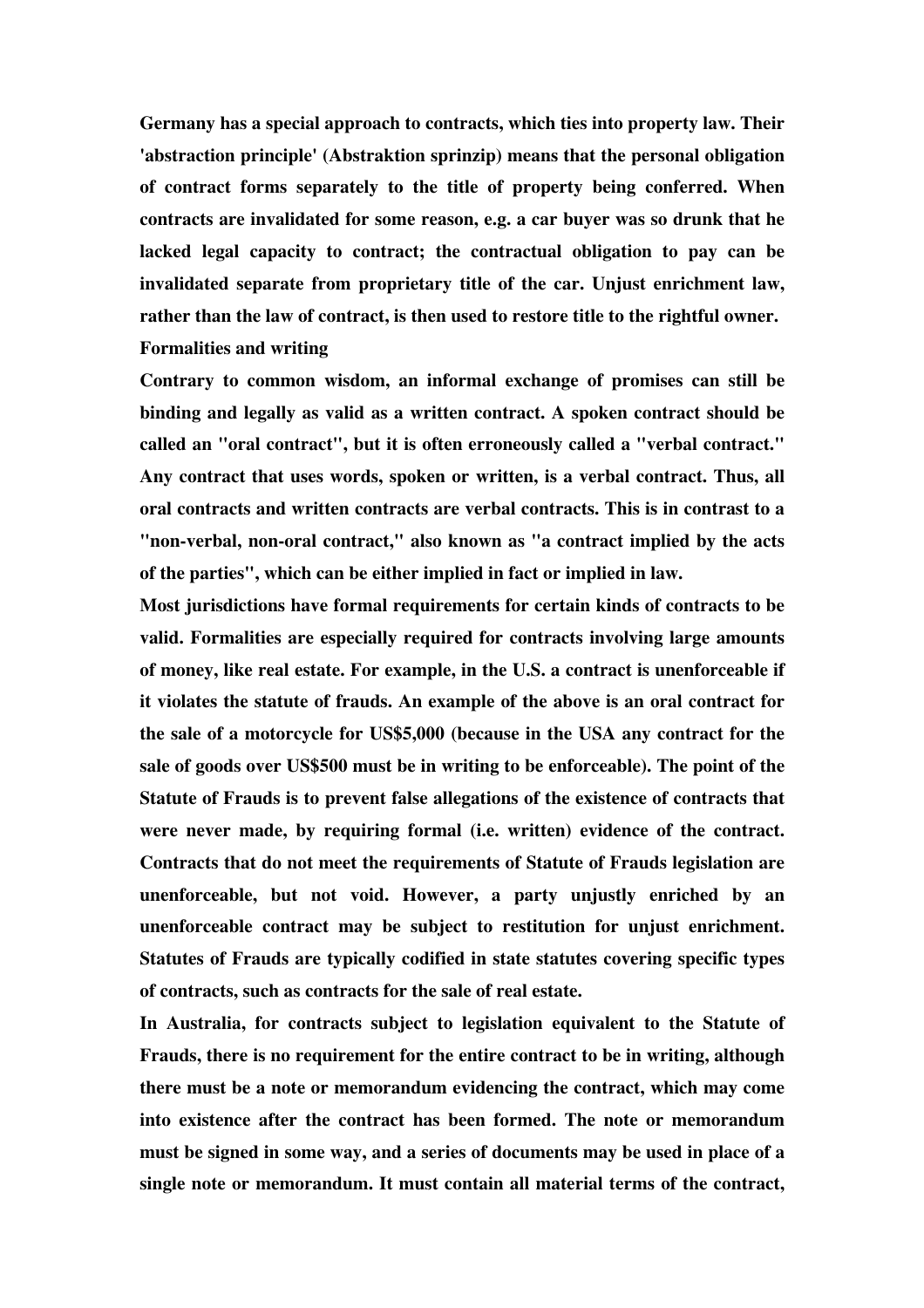**the subject matter and the parties to the contract. In England and Wales, the Statute of Frauds is still in force, but only for guarantees, which must be evidenced in writing, although the agreement may be made orally. Certain other kinds of contract must be in writing or they are void, for instance, for sale of land under s. 52, Law of Property Act 1925.** 

**If a contract is in a written form, and somebody signs the contract, then the person is bound by its terms regardless of whether they have read it or not, provided the document is contractual in nature. Furthermore, if a party wishes to use a document as the basis of a contract, reasonable notice of its terms must be given to the other party prior to their entry into the contract. This includes such things as tickets issued at parking stations.** 

**Uncertainty, incompleteness and severance** 

**If the terms of the contract are uncertain or incomplete, the parties cannot have reached an agreement in the eyes of the law. An agreement to agree does not constitute a contract, and an inability to agree on key issues, which may include such things as price or safety, may cause the entire contract to fail. However, a court will attempt to give effect to commercial contracts where possible, by construing a reasonable construction of the contract.** 

**Courts may also look to external standards, which are either mentioned explicitly in the contract or implied by common practice in a certain field. In addition, the court may also imply a term; if price is excluded, the court may imply a reasonable price, with the exception of land, and second-hand goods, which are unique.** 

**If there are uncertain or incomplete clauses in the contract and all options in resolving its true meaning have failed, it may be possible to sever and void just those affected clauses if the contract includes a severability clause. The test of whether a clause is severable is an objective test - whether a reasonable person would see the contract standing even without the clauses.** 

**Contractual terms** 

**The terms and conditions of a contract are its content. Once the so called essentialia negotii of a contract's formation are established, the question of what the parties of a contract have agreed to.** 

**Different types of statements**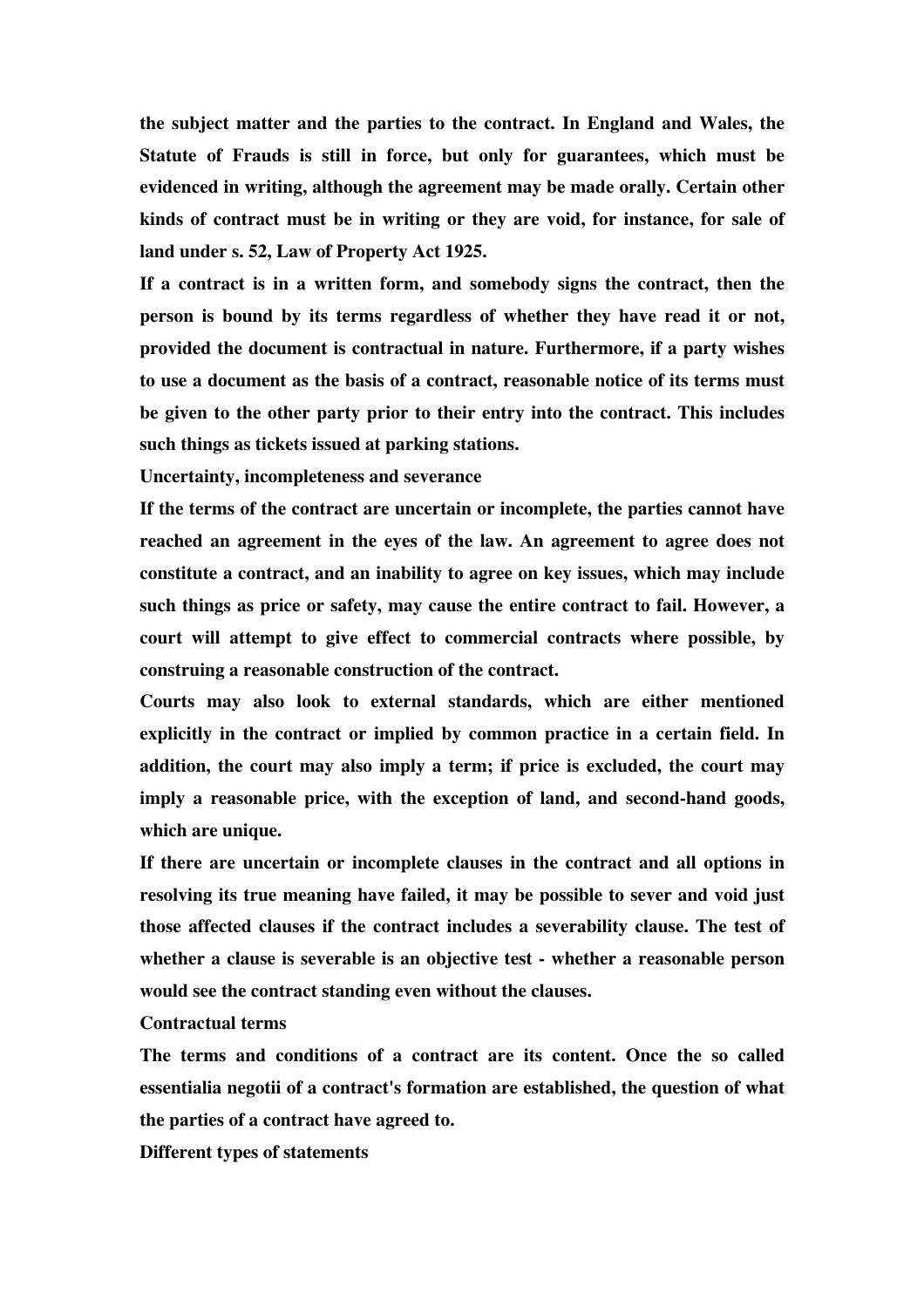**Whether a statement is a term of a contract is important because only if a promise is a term of the contract can a party sue for the breach of the contract. Statements can be split into the following types:** 

Puff (sales talk): If no reasonable person hearing this statement would **take it seriously, it is a puff, and no action in contract is available if the statement proves to be wrong. It may also be referred to as "puffery".** 

**• Representation: A representation is a statement of fact made to induce another person to enter into a contract and which does induce them to enter into a contract, but it is one that the maker of the statement does not guarantee its truth. If the statement proves to be incorrect, it cannot be enforced, as it is not a term of the contract, but it may prove to be a misrepresentation, whereupon other remedies are available.** 

**• Term: A term is similar to a representation, but the truth of the statement is guaranteed by the person who made the statement. The test is an objective test. Factors that a court may take into account in determining the nature of a statement include:** 

**• Timing: If the contract was concluded soon after the statement was made, this is a strong indication that the statement induced the person to enter into the contract.** 

**• Content of statement: It is necessary to consider what was said in the given context, which has nothing to do with the importance of a statement.** 

**• Knowledge and expertise: In Oscar Chess Ltd v. Williams, a person selling a car to a second-hand car dealer stated that it was a 1948 Morris, when in fact it was a 1939 model car. It was held that the statement did not become a term because a reasonable person in the position of the car dealer would not have thought that an inexperienced person would have guaranteed the truth of the statement.** 

**The parol evidence rule limits what things can be taken into account when trying to interpret a contract.** 

**Terms implied in fact** 

**1. Reasonableness and equitableness: The implied term must be reasonable and equitable.**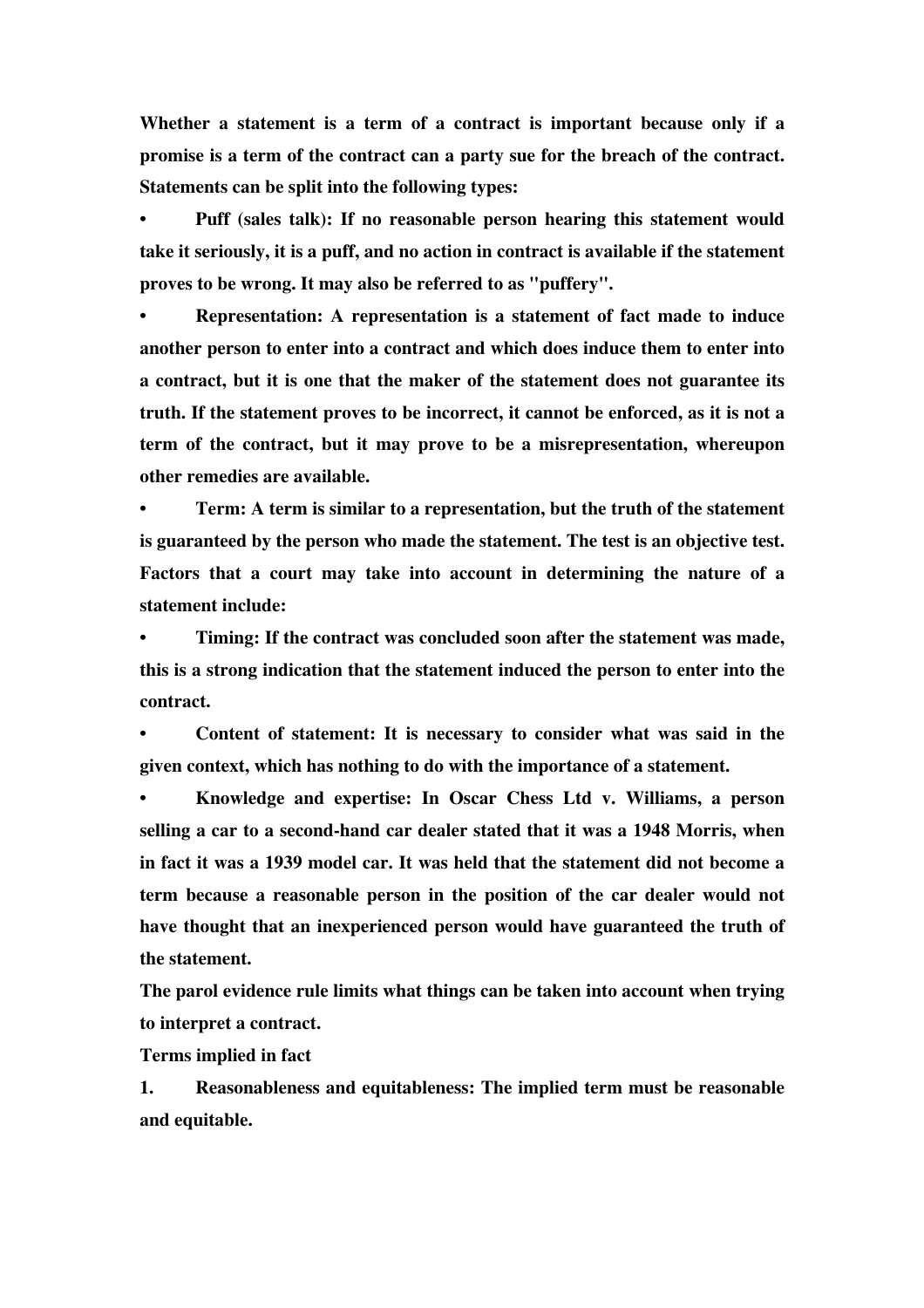**2. Business efficacy: The implied term must be necessary for the business efficacy of the contract. For instance, if the term simply causes the contract to operate better, that does not fit this criterion.** 

**3. Obviousness: The term is so obvious that it goes without saying. Furthermore, there must be one and only one thing that would be implied by the parties. For example, in Codelfa Construction Pty Ltd v. State Rail Authority of New South Wales, a term regarding the inability of construction company to work three shifts a day could not be implied because it was unclear what form it would have taken.** 

**4. Clear expression: The term must be capable of clear expression. No specific technical knowledge should be required.** 

**5. Consistency: The implied term may not contradict an express term.** 

**In Australia, the High Court has ruled that the test in BP Refinery applies only to formal contracts, while the test in Byrne and Frew v. Australian Airlines Ltd shall apply to informal contracts:** 

**• Necessity: The term must be necessary to ensure reasonable or effective operation of a contract of the nature before the court.** 

**• Consistency: The implied term may not contradict an express term (same as for formal contracts).** 

**• Clear expression: The term must be capable of clear expression (same as for formal contracts).** 

**• Obvious: McHugh and Gummow JJ have stated that it must also be obvious.** 

**Terms implied in law** 

**These are terms that have been implied into standardised relationships. The other difference between this and terms implied in fact is that the test is one of necessity; a necessary term is one where the contract is rendered worthless or nugatory if it is without it.** 

**Terms implied by custom or trade** 

**You are generally bound by the custom of the industry that you are in. To imply a term due to custom or trade, you must prove the existence of the custom, which must be notorious, certain, legal and reasonable** 

**Course of dealing**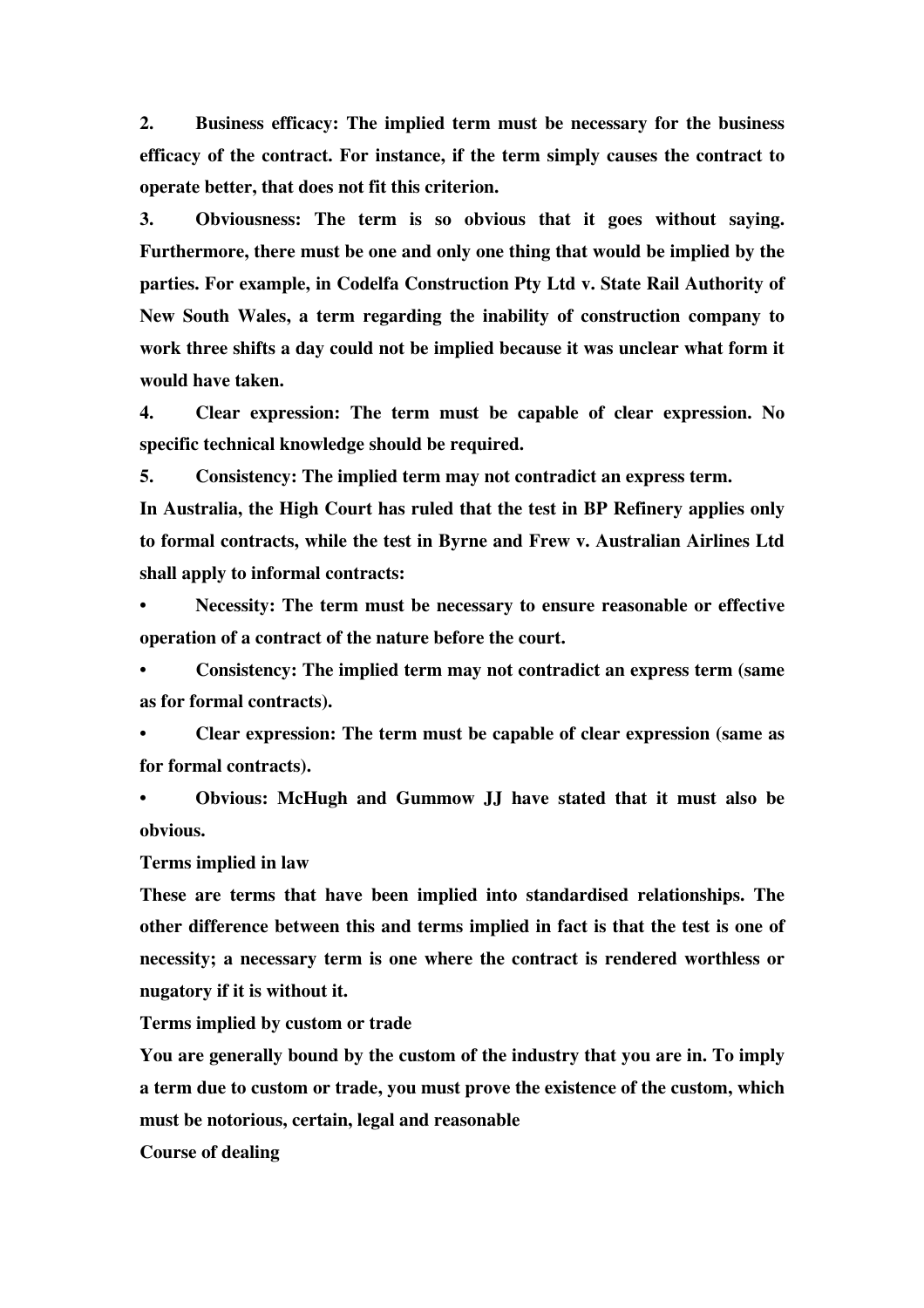**If two parties have regularly conducted business on certain terms, it may be reasonable to presume that in future dealings where there is no contract, the parties wish to incorporate the terms of the previous contracts. However, if a party wishes to incorporate terms by course of dealing, the original document must have been contractual in nature, and delivery receipts may not fit this description. In Australia, there is a further requirement that the document was procured after formation.** 

**Good faith** 

**It is common for lengthy negotiations to be written into a heads of agreement document that includes a clause to the effect that the rest of the agreement is to be negotiated. Although these cases may appear to fall into the category of agreement to agree, courts nowadays (at least in Australia) will imply an obligation to negotiate in good faith provided that certain conditions are satisfied** 

**• Negotiations were well-advanced and the large proportion of terms have been worked out; and** 

**• There exists some mechanism to resolve disputes if the negotiations broke down.** 

**The test of whether one has acted in good faith is a subjective one; the cases suggest honesty, and possibly also reasonably.** 

**"Subject to" contracts** 

**If a contract specifies "subject to contract", it may fall into one of three categories** 

**1. the parties are immediately bound to the bargain, but they intend to restate the deal in a formalised contract that will not have a different effect; or** 

**2. the parties have completely agreed to the terms, but have made the execution of some terms in the contract conditional on the creation of a formalised contract; or** 

**3. It is merely an agreement to agree and the deal will not be concluded until the formalised contract has been drawn up.** 

**If a contract specifies "subject to finance", it imposes obligations on the purchaser** 

**• The purchaser must seek finance; and** 

**• When offers of finance arrive, the purchaser must make a decision as to whether the offers of finance are suitable.**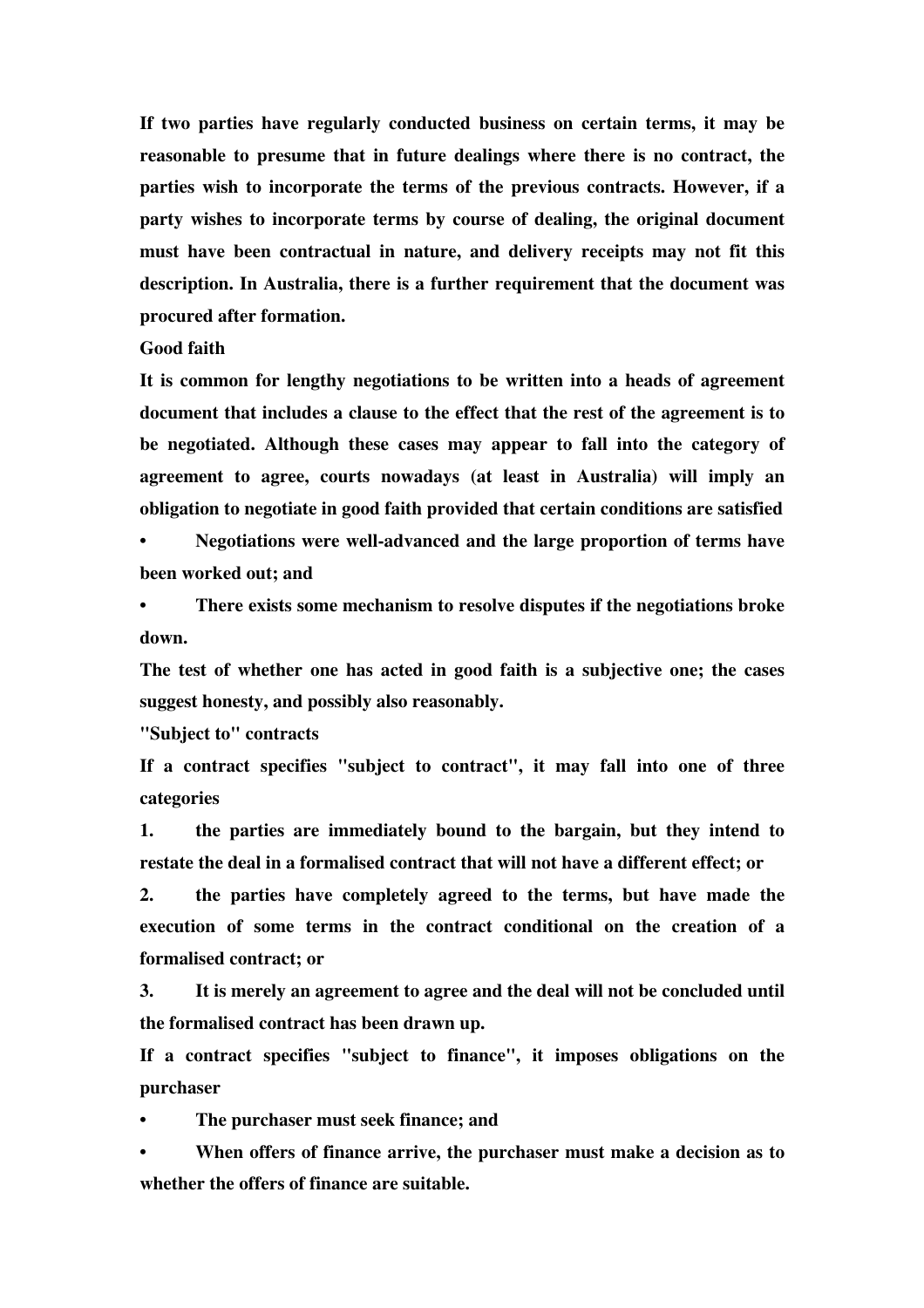**Once again, there is an element of good faith involved.** 

**This may also refer to contingent conditions, which come under two categories: condition precedent and condition subsequent. Conditions precedents are conditions that have to be complied with before performance of a contract. With conditions subsequent, parties have to perform until the condition is not met. Failure of a condition does not void the contract; it is just regarded as voidable. Statutory implied terms** 

**The rules by which many contracts are governed are provided in specialized statutes that deal with particular subjects. Most countries, for example, have statutes which deal directly with sale of goods, lease transactions, and trade practices. For example, most American states have adopted Article 2 of the Uniform Commercial Code, which regulates contracts for the sale of goods.** 

**There are also many acts around the world which deal with specific types of transactions and businesses. For example, the states of California and New York in the U.S. have statutes that govern the provision of services to customers by health studios, and the UK has the Sale of Goods Act 1979 which governs the contracts between sellers and buyers.** 

**Setting aside the contract** 

**There can be three different ways in which contracts can be set aside. A contract may be deemed 'void', 'voidable' or 'unenforceable'. Voidness implies that a contract never came into existence. Voidability implies that one or both parties may declare a contract ineffective at their wish. Unenforceability implies that neither party may have recourse to a court for a remedy. Recission is a term which means to take a contract back.** 

# **Misrepresentation**

**Misrepresentation means a false statement of fact made by one party to another party and has the effect of inducing that party into the contract. For example, under certain circumstances, false statements or promises made by a seller of goods regarding the quality or nature of the product that the seller has may constitute misrepresentation. A finding of misrepresentation allows for a remedy of rescission and sometimes damages depending on the type of misrepresentation.** 

**According to Gordon v. Selico it is possible to make a misrepresentation either by words or by conduct, although not everything said or done is capable of**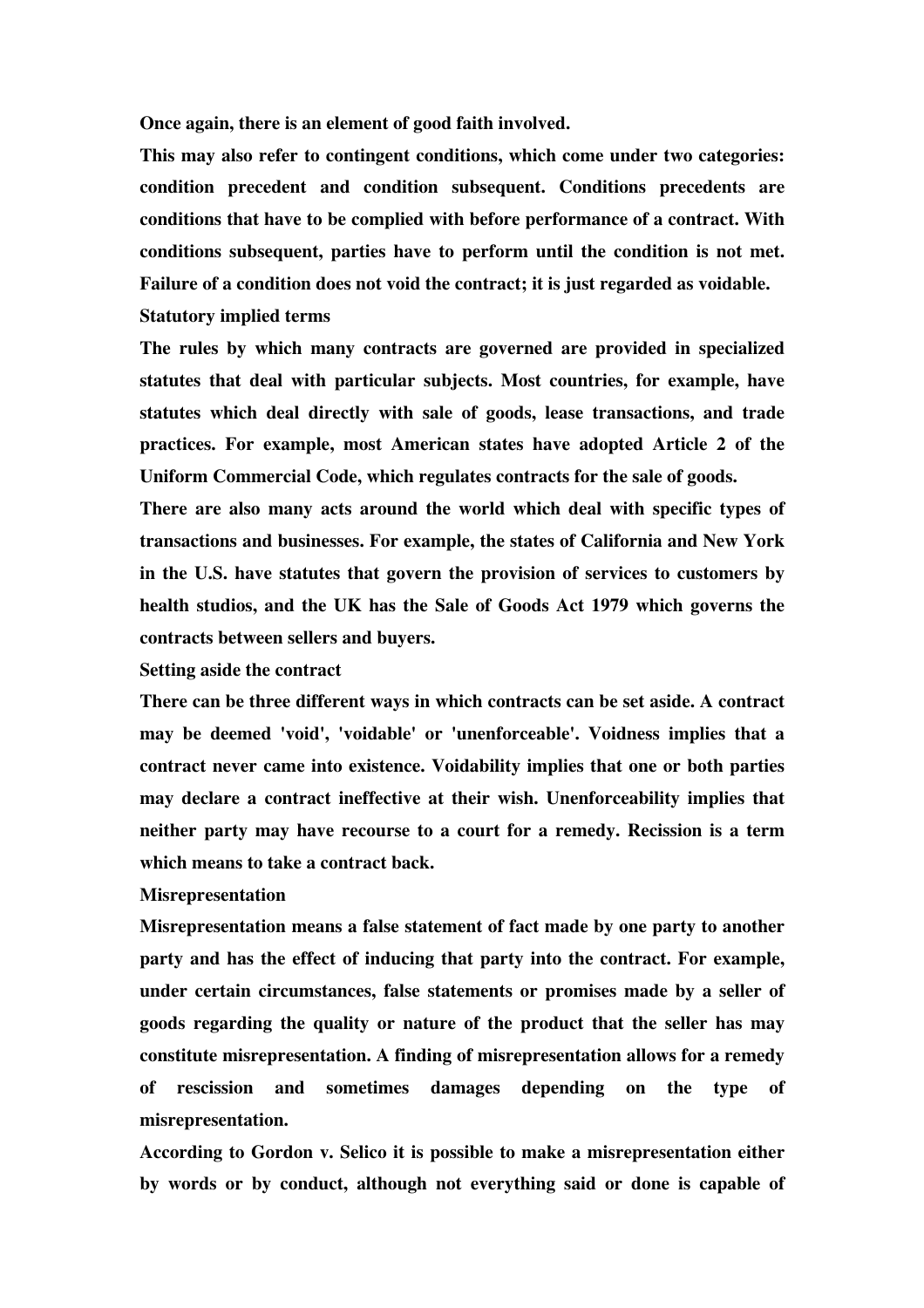**constituting a misrepresentation. Generally, statements of opinion or intention are not statements of fact in the context of misrepresentation. If one party claims specialist knowledge on the topic discussed, then it is more likely for the courts to hold a statement of opinion by that party as a statement of fact.** 

#### **Mistake**

**A mistake is an incorrect understanding by one or more parties to a contract and may be used as grounds to invalidate the agreement. Common law has identified three different types of mistake in contract: unilateral mistake, mutual mistake, and common mistake.** 

**• A unilateral mistake is where only one party to a contract is mistaken as to the terms or subject-matter. The courts will uphold such a contract unless it was determined that the non-mistaken party was aware of the mistake and tried to take advantage of the mistake. It is also possible for a contract to be void if there was a mistake in the identity of the contracting party. An example is in Lewis v Avery where Lord Denning MR held that the contract can only be avoided if the plaintiff can show that at the time of agreement, the plaintiff believed the other party's identity was of vital importance. A mere mistaken belief as to the credibility of the other party is not sufficient.** 

**• A mutual mistake is when both parties of a contract are mistaken as to the terms. Each believes they are contracting to something different. The court usually tries to uphold such a mistake if a reasonable interpretation of the terms can be found. Although a contract based on a mutual mistake in judgement does not cause the contract to be voidable by the party that is adversely affected. See Raffles v. Wichelhaus.** 

**• A common mistake is where both parties hold the same mistaken belief of the facts. This is demonstrated in the case of Bell v. Lever Brothers Ltd., which established that common mistake can only void a contract if the mistake of the subject-matter was sufficiently fundamental to render its identity different from what was contracted, making the performance of the contract impossible.** 

**Duress and undue influence** 

**Duress has been defined as a "threat of harm made to compel a person to do something against his or her will or judgment; esp., a wrongful threat made by one person to compel a manifestation of seeming assent by another person to a transaction without real volition." An example is in Barton v. Armstrong, a**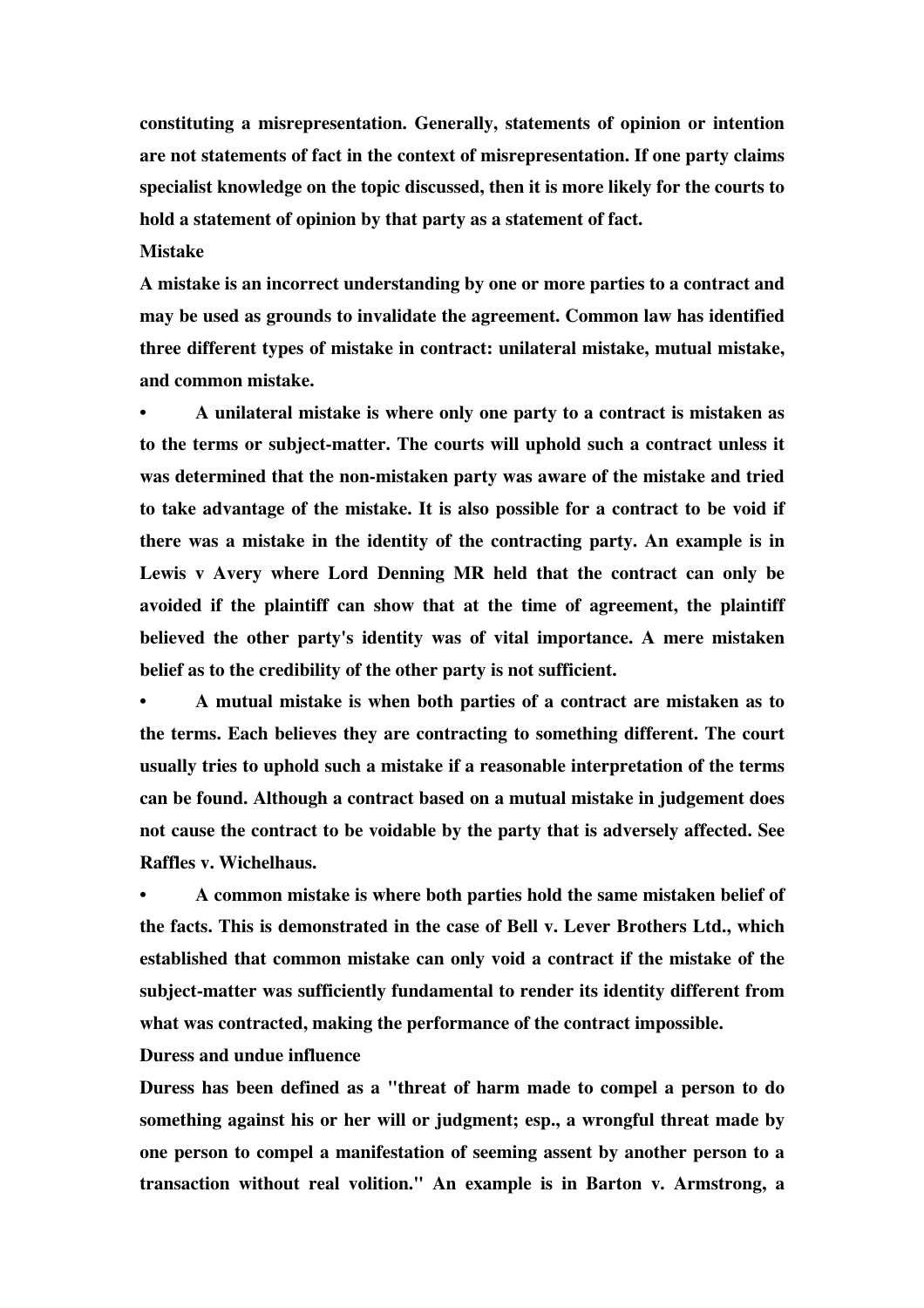**decision of the Privy Council. Armstrong threatened to kill Barton if he did not sign a contract, so the court set the contract aside. An innocent party wishing to set aside a contract for duress to the person need only to prove that the threat was made and that it was a reason for entry into the contract; the onus of proof then shifts to the other party to prove that the threat had no effect in causing the party to enter into the contract. There can also be duress to goods and sometimes, the concept of 'economic duress' is used to vitiate contracts.** 

**Undue influence is an equitable doctrine that involves one person taking advantage of a position of power over another person. The law presumes that in certain classes of special relationship, such as between parent and child, or solicitor and client, there will be a special risk of one party unduly influencing their conduct and motives for contracting. As an equitable doctrine, the court has the discretion to vitiate such a contract. When no special relationship exists, the general rule is whether there was a relationship of such trust and confidence that it should give rise to such a presumption. See Odorizzi v. Bloomfeild School District.** 

#### **Incapacity**

**Sometimes the capacity of either natural or artificial persons to either enforce contracts, or have contracts enforced against them is restricted. For instance, very small children may not be held to bargains they have made, or errant directors may be prevented from contracting for their company, because they have acted ultra vires (beyond their power). Another example might be people who are mentally incapacitated, either by disability or drunkenness. When the law limits or bars a person from engaging in specified activities, any agreements or contracts to do so are either voidable or void for incapacity. The law on capacity can serve either a protective function or can be a way of restraining people who act as agents for others.** 

# **Illegal contracts**

**A contract is void if it is based on an illegal purpose or contrary to public policy. One example, from Canada is Royal Bank of Canada v. Newell. A woman forged her husband's signature on 40 cheques, totalling over \$58,000. To protect her from prosecution, her husband signed a letter of intent prepared by the bank in which he agreed to assume "all liability and responsibility" for the forged cheques. However, the agreement was unenforceable, and struck down by the**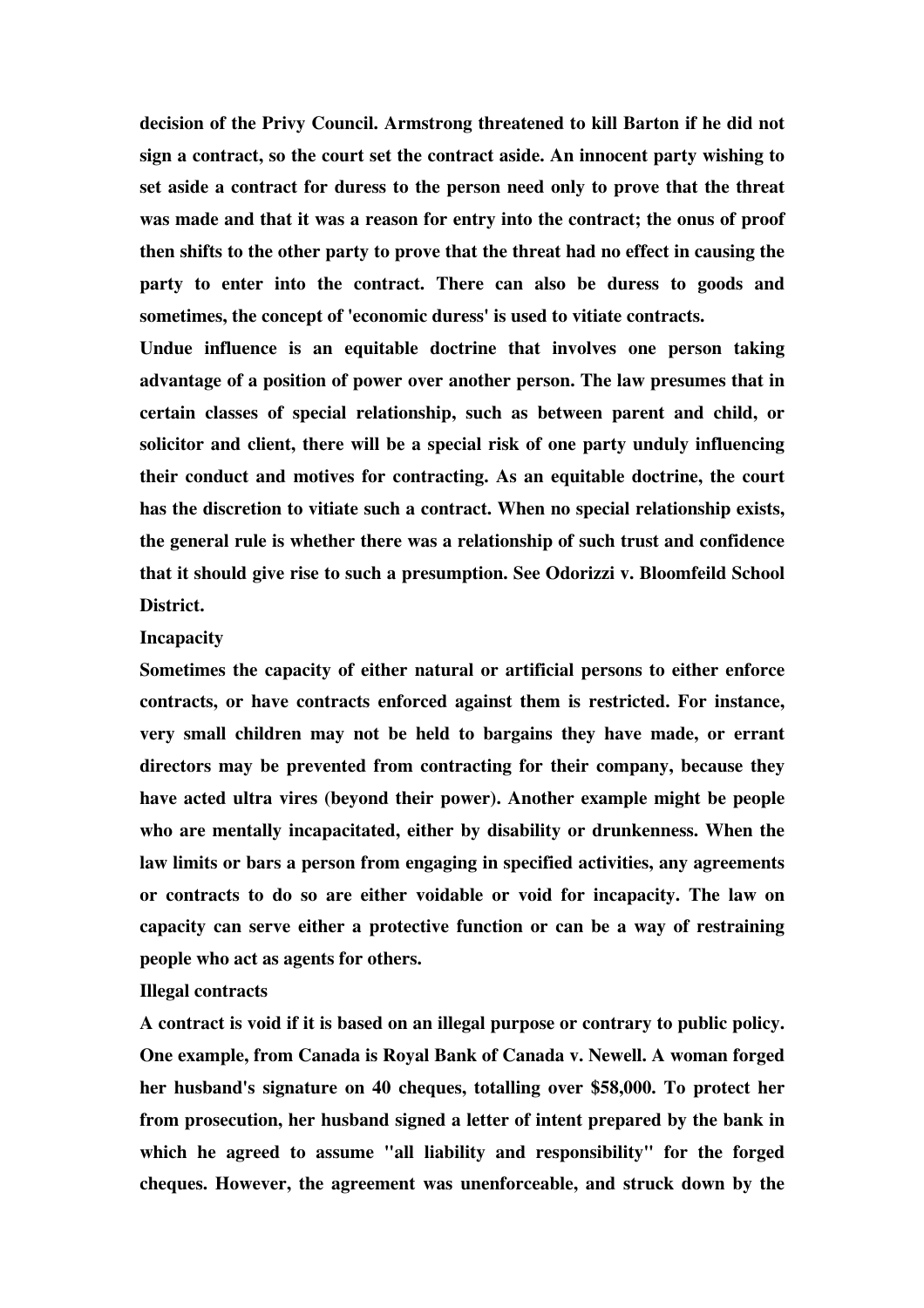**courts, because of its essential goal, which was to "stifle a criminal prosecution." Because of the contract's illegality, and as a result voided status, the bank was forced to return the payments made by the husband.** 

**In the U.S., one unusual type of unenforceable contract is a personal employment contract to work as a spy or secret agent. This is because the very secrecy of the contract is a condition of the contract (in order to maintain plausible deniability). If the spy subsequently sues the government on the contract over issues like salary or benefits, then the spy has breached the contract by revealing its existence. It is thus unenforceable on that ground, as well as the public policy of maintaining national security (since a disgruntled agent might try to reveal all the government's secrets during his/her lawsuit).** 

**Remedies for breach of contract** 

**A breach of contract is failure to perform as stated in the contract. There are many ways to remedy a breached contract assuming it has not been waived. Typically, the remedy for breach of contract is an award of money damages. When dealing with unique subject matter, specific performance may be ordered. As for many governments, it was not possible to sue the Crown in the U.K. for breach of contract before 1948. However, it was appreciated that contractors might be reluctant to deal on such a basis and claims were entertained under a petition of right that needed to be endorsed by the Home Secretary and Attorney-General. S.1 Crown Proceedings Act 1947 opened the Crown to ordinary contractual claims through the courts as for any other person.** 

**Damages** 

**There are three different types of damages.** 

**• Compensatory damages which are given to the party which was detrimented by the breach of contract. With compensatory damages, there are two kinds of branches, consequential damages and direct damages.** 

**• Nominal damages which include minimal dollar amounts (often sought to obtain a legal record of who was at fault).** 

**• Punitive damages which are used to punish the party at fault. These are not usually given regarding contracts but possible in a fraudulent situation.** 

**Whenever you have a contract that requires completing something, and a person informs you that it will not be completed before they begin your project, this is referred to anticipatory breach. When it is either not possible or desirable to**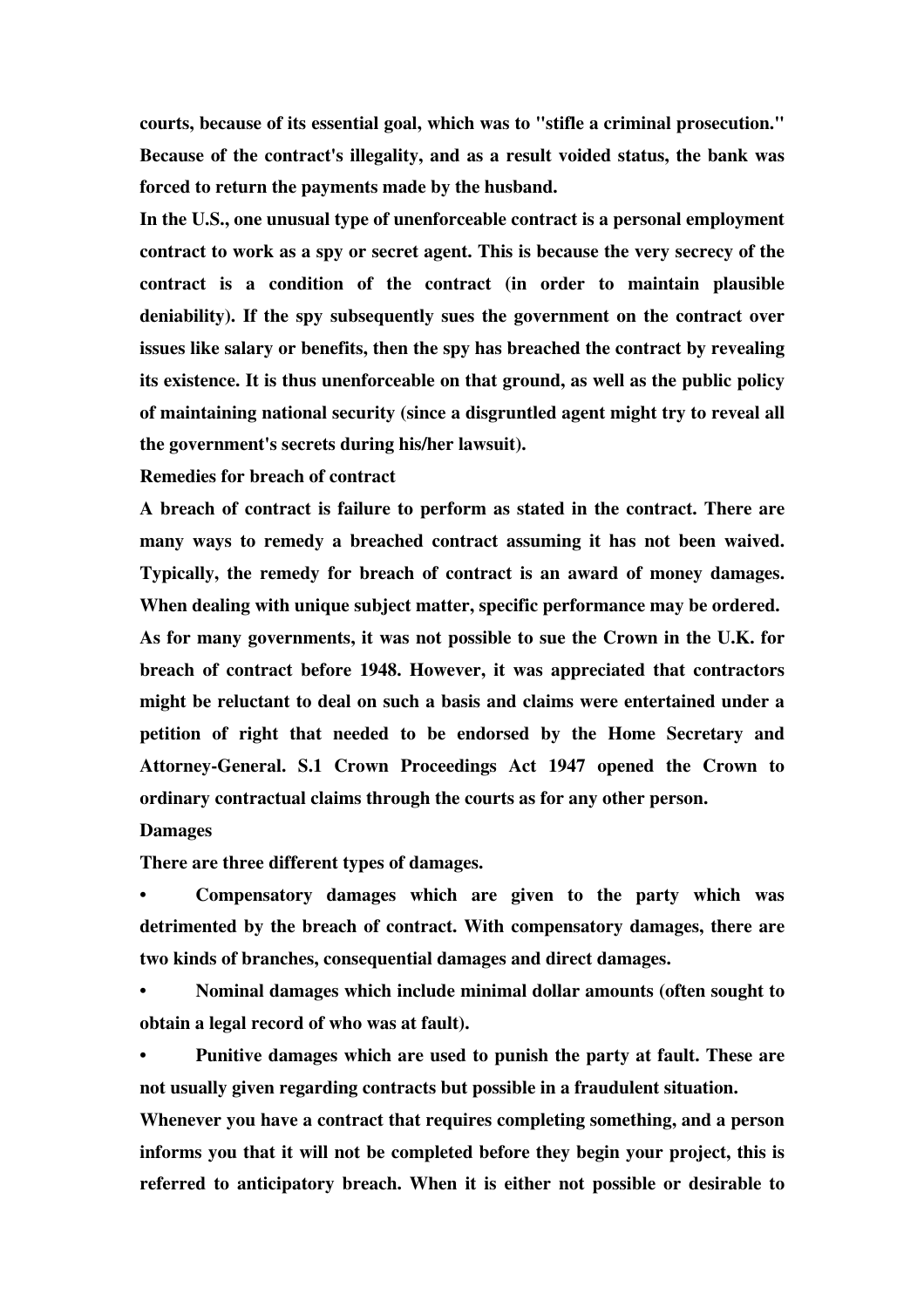**award damages measured in that way, a court may award money damages designed to restore the injured party to the economic position that he or she had occupied at the time the contract was entered (known as the "reliance measure"), or designed to prevent the breaching party from being unjustly enriched ("restitution").** 

#### **Specific performance**

**There may be circumstances in which it would be unjust to permit the defaulting party simply to buy out the injured party with damages. For example where an art collector purchases a rare painting and the vendor refuses to deliver, the collector's damages would be equal to the sum paid.** 

**The court may make an order of what is called "specific performance", requiring that the contract be performed. In some circumstances a court will order a party to perform his or her promise (an order of "specific performance") or issue an order, known as an "injunction," that a party refrain from doing something that would breach the contract. A specific performance is obtainable for the breach of a contract to sell land or real estate on such grounds that the property has a unique value.** 

**Both an order for specific performance and an injunction are discretionary remedies, originating for the most part in equity. Neither is available as of right and in most jurisdictions and most circumstances a court will not normally order specific performance. A contract for the sale of real property is a notable exception. In most jurisdictions it is enforceable by specific performance. However, even in this case the defenses to an action in equity (such as laches, the bona fide purchaser rule, or unclean hands) may act as a bar to specific performance.** 

**Related to orders for specific performance, an injunction may be requested when the contract prohibits a certain action. Action for injunction would prohibit the person from performing the act specified in the contract.** 

# **Procedure**

**In the United States, in order to obtain damages for breach of contract or to obtain specific performance, the injured party may file a civil (non-criminal) lawsuit, usually in a state court, or petition a private arbitrator to decide the contract issues presented.**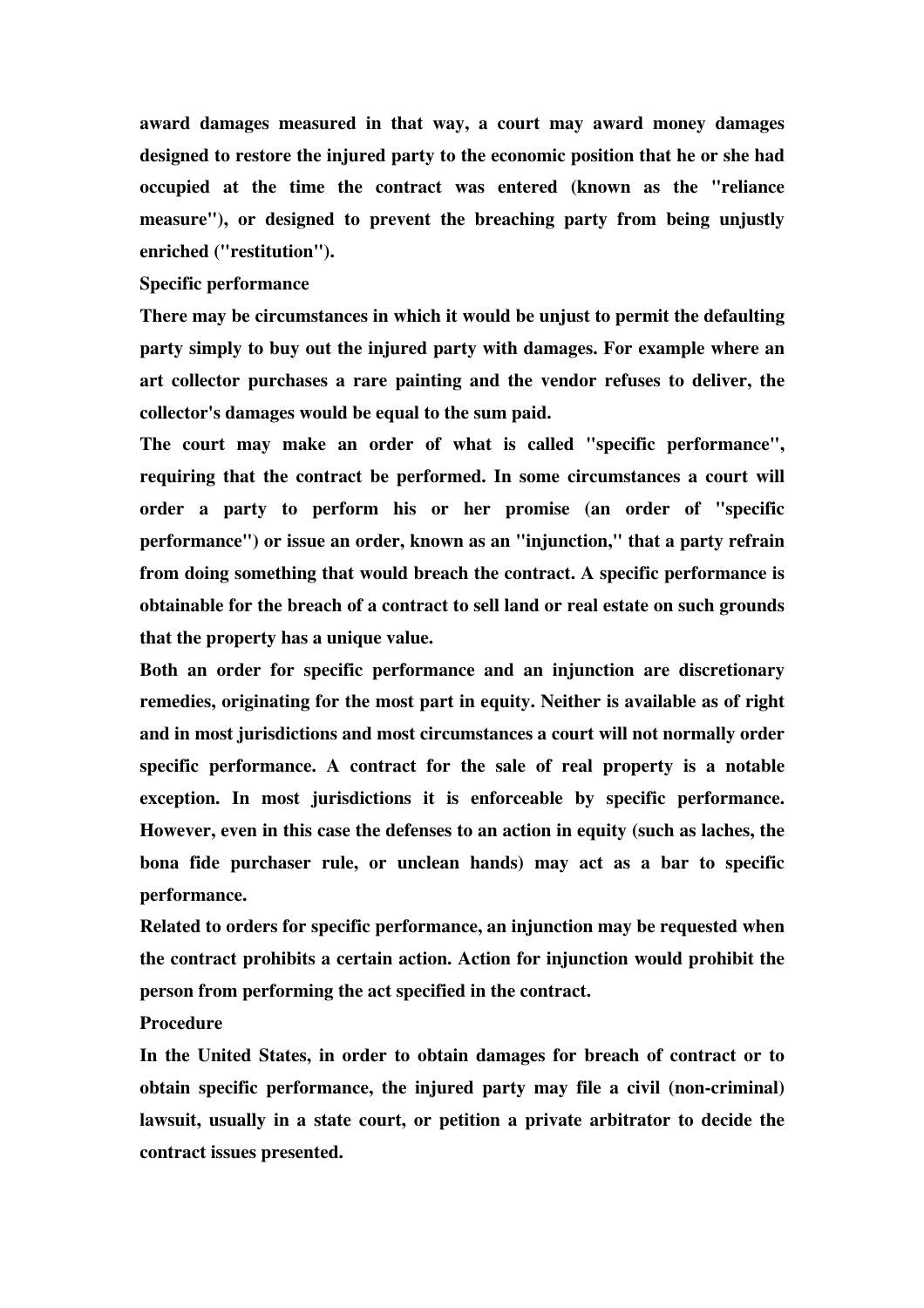**Many contracts provide that all contract disputes must be arbitrated by the parties to the contract, rather than litigated in courts. By law, some contracts, including most securities brokerage contracts, must be arbitrated; other contracts are referred by courts as a matter of local law or policy. Arbitrated judgements are generally enforced and appealed in the same manner as ordinary court judgements; a majority of states have adopted the Uniform Arbitration Act to facilitate the enforcement of arbitrated judgements.** 

**In England and Wales, a contract may be enforced by use of a claim, or in urgent cases by applying for an interim injunction to prevent a breach.** 

#### **Third Parties**

**The doctrine of privity of contract means that only those involved in striking a bargain would have standing to enforce it. In general this is still the case, only parties to a contract may sue for the breach of a contract, although in recent years the rule of privity has eroded somewhat and third party beneficiaries have been allowed to recover damages for breaches of contracts they were not party to. A recent example is in England, where the Contract (Rights of Third Parties) Act 1999 was introduced.** 

#### **Contractual theory**

**Contract theory is the body of legal theory that addresses normative and conceptual questions in contract law. One of the most important questions asked in contract theory is why contracts are enforced. One prominent answer to this question focuses on the economic benefits of enforcing bargains. Another approach, associated with Charles Fried, maintains that the purpose of contract law is to enforce promises. This theory is developed in Fried's book, Contract as Promise. Other approaches to contract theory are found in the writings of legal realists and critical legal studies theorists.** 

**Another dimension of the theoretical debate in contract is its place within, and relationship to a the wider law of obligations. Obligations have traditionally been divided into contracts, which are voluntarily undertaken and owed to a specific person or persons, and obligations in tort which are based on the wrongful infliction of harm to certain protected interests, primarily imposed by the law, and typically owed to a wider class of persons.** 

**Recently it has been accepted that there is a third category, restitutionary obligations, based on the unjust enrichment of the defendant at the plaintiff's**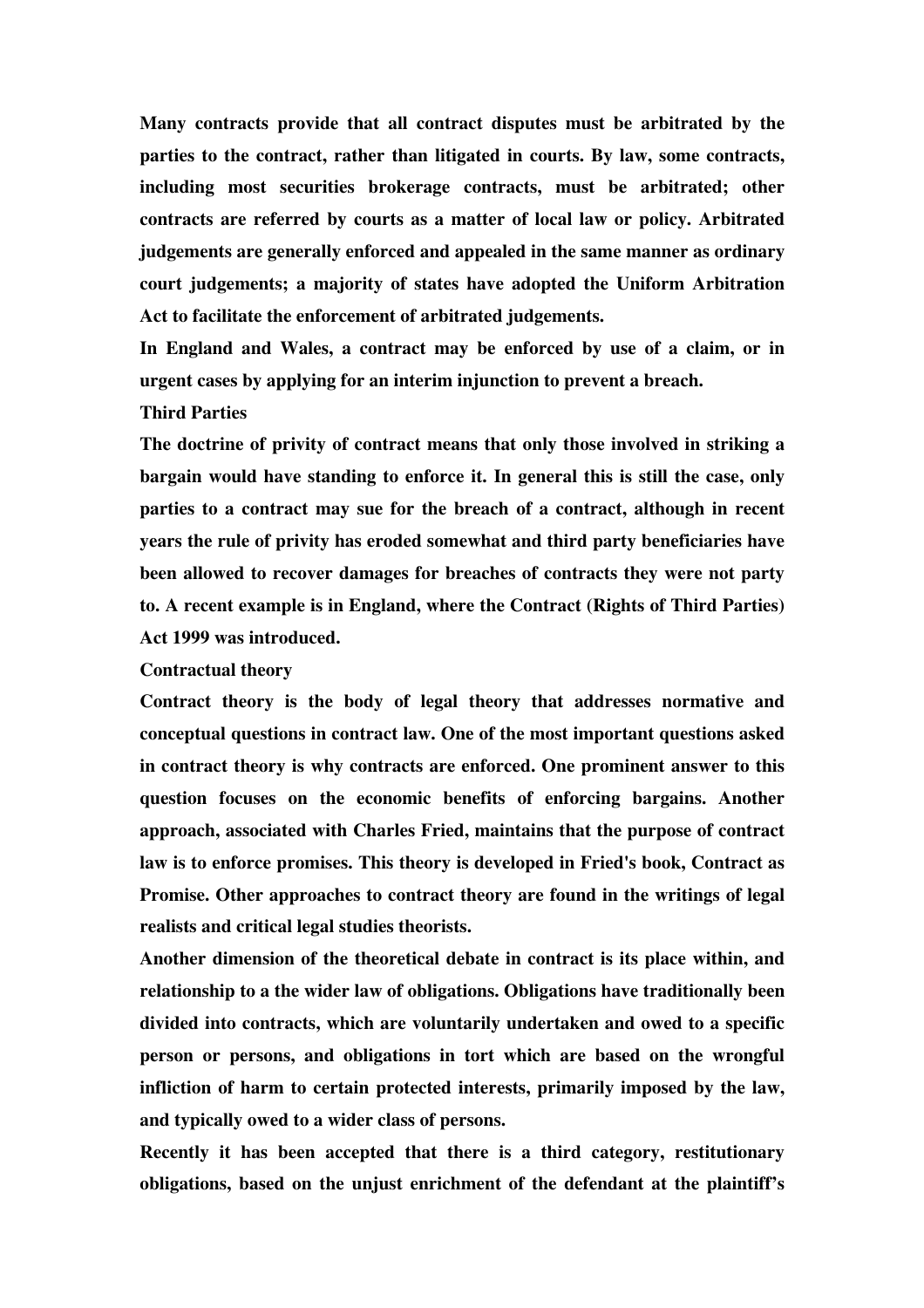**expense. Contractual liability, reflecting the constitutive function of contract, is generally for failing to make things better (by not rendering the expected performance), liability in tort is generally for action (as opposed to omission) making things worse, and liability in restitution is for unjustly taking or retaining the benefit of the plaintiff's money or work** 

**Compare with the US context, the Uniform Commercial Code defining "Contract" as "the total legal obligation which results from the parties' agreement"[citation needed] and does not attempt to state what act is essential to create a legal duty to perform a promise. The common law describes the circumstances under which the law will recognise the existence of rights, privilege or power arising out of a promise.** 

**Offer** 

**An offer is an expression of willingness to contract on certain terms, made with the intention that it shall become binding as soon as it is accepted by the person to whom it is addressed, the "offeree" [G.H. Treitel, The Law of Contract, 10th edn, p.8].** 

**The "expression" referred to in the definition may take different forms, such as a letter, newspaper, fax, email and even conduct, as long as it communicates the basis on which the offeror is prepared to contract.** 

**The "intention" referred to in the definition is objectively judged by the courts. The English case of Smith v. Hughes (1871) LR 6 QB 597 emphasises that the important thing is not a party's real intentions but how a reasonable person would view the situation. This is due mainly to common sense as each party would not wish to breach his side of the contract if it would make him or her culpable to damages, it would especially be contrary to the principle of certainty and clarity in commercial contract and the topic of mistake and how it affect the contract.** 

**The classical principles are illustrated in the well-known case of Carlill v. Carbolic Smoke Ball Company.** 

**Unilateral contract** 

**The contract in Carlill v. Carbolic Smoke Ball Co was of a kind known as a unilateral contract, one in which the offeree accepts the offer by performing his or her side of the bargain. It can be contrasted with a bilateral contract, where there is an exchange of promises between two parties. In Australian Woollen**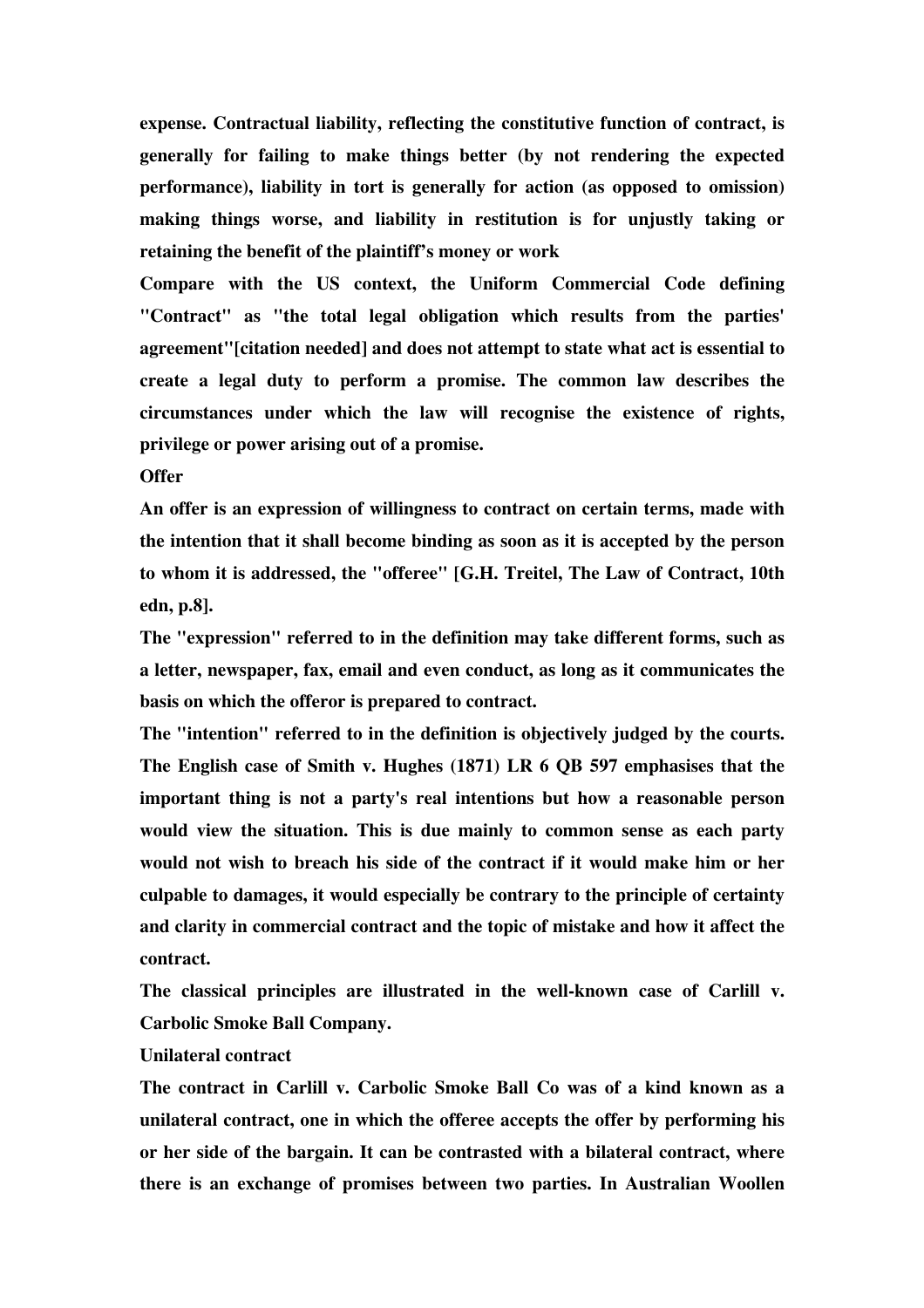**Mills Pty Ltd v. The Commonwealth (1954), the High Court of Australia held that, for a unilateral contract to arise, the promise must be made "in return for" the doing of the act. The court distinguished between unilateral contracts from a conditional gift. The case is generally seen to demonstrate the connection between the requirements of offer and acceptance, consideration and intention to create legal relations.** 

#### **Invitations to treat**

**An invitation to treat is not an offer, but an indication of a person's willingness to negotiate a contract. In Harvey v Facey, an indication by the owner of property that he or she might be interested in selling at a certain price, for example, has been regarded as an invitation to treat (ITT). Similarly in Gibson v Manchester City Council the words "may be prepared to sell" were held to be a notification of price and therefore not a distinct offer. The courts have tended to take a consistent approach to the identification of invitations to treat, as compared with offer and acceptance, in common transactions. The display of goods for sale, whether in a shop window or on the shelves of a self-service store, is ordinarily treated as an invitation to treat (Fisher v. Bell) and not an offer. The holding of a public auction will also usually be regarded as an invitation to treat. Revocation of offer** 

**An offeror may revoke an offer before it has been accepted, but the revocation must be communicated to the offeree, although not necessarily by the offeror. If the offer was made to the entire world, such as in Carlill's case, the revocation must take a form that is similar to the offer. However, an offer may not be revoked if it has been encapsulated in an option (see also option contract).** 

**If the offer is one that leads to a unilateral contract, then unless there was an ancillary contract entered into that guaranteed that the main contract would not be withdrawn, the contract may be revoked at any time: see Mobil Oil Australia Ltd v. Welcome International Pty Ltd (1998) 81 FCR 475..** 

**Acceptance** 

#### **Test of acceptance**

**Acceptance is a final and unqualified expression of assent to the terms of an offer [G.H. Treitel, the Law of Contract, 10th edn, p.16]. It is no defense to an action based on a contract for the defendant to claim that he never intended to be bound by the agreement if under all the circumstances it is shown at trial that his**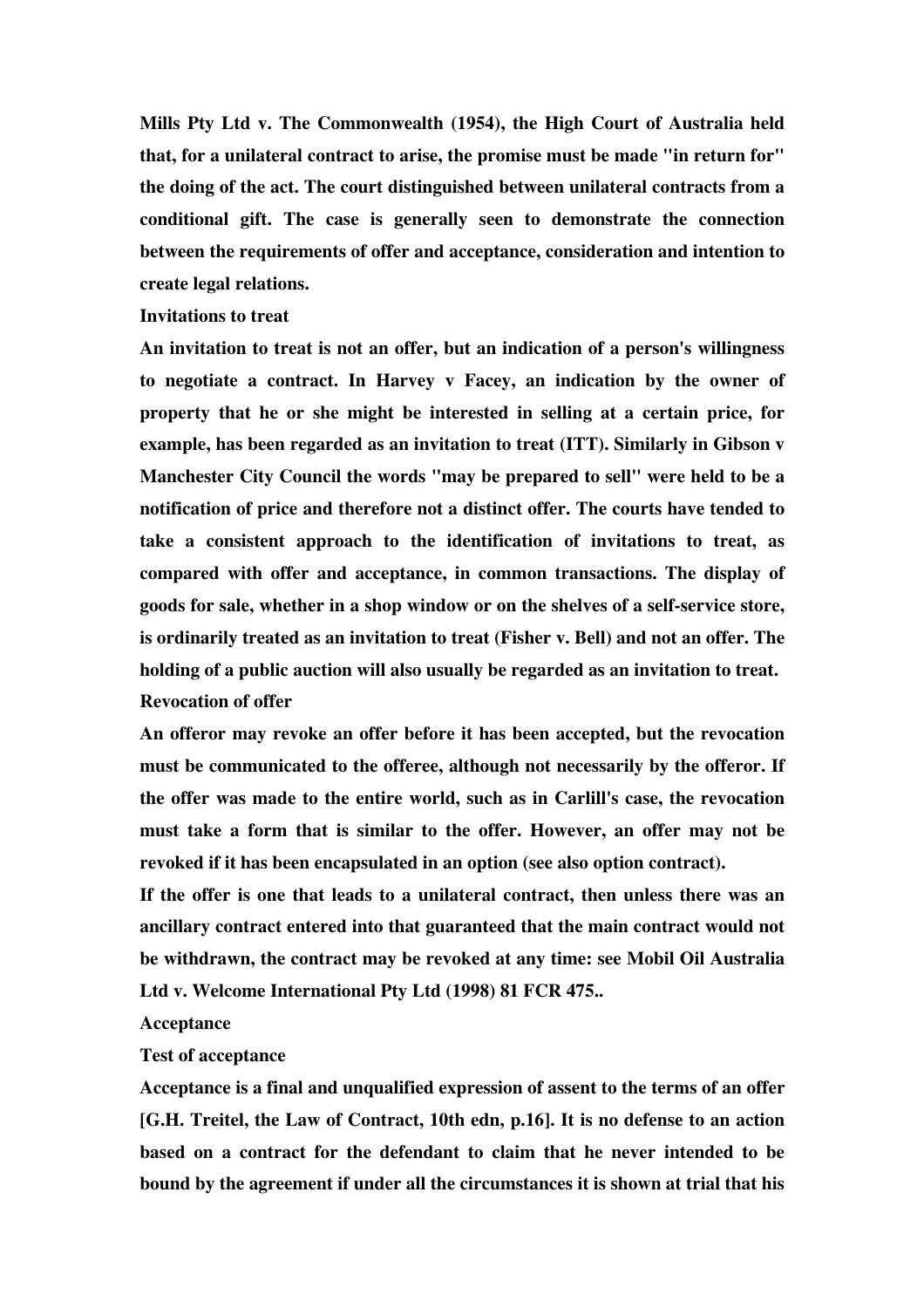**conduct was such that it communicated to the other party or parties that the defendant had in fact agreed. Signing of a contract is one way a party may show his assent. Alternatively, an offer consisting of a promise to pay someone if the latter performs certain acts which the latter would not otherwise do (such as paint a house) may be accepted by the requested conduct instead of a promise to do the act. The performance of the requested act indicates objectively the party's assent to the terms of the offer.** 

**The essential requirement is that there must be evidence that the parties had each from an objective perspective engaged in conduct manifesting their assent. This manifestation of assent theory of contract formation may be contrasted with older theories, in which it was sometimes argued that a contract required the parties to have a true meeting of the minds between the parties. Under the "meeting of the minds" theory of contract, a party could resist a claim of breach by proving that although it may have appeared objectively that he intended to be bound by the agreement, he had never truly intended to be bound. This is unsatisfactory, as the other parties have no means of knowing their counterparts' undisclosed intentions or understandings. They can only act upon what a party reveals objectively to be his intent. Hence, an actual meeting of the minds is not required.** 

**This requirement of an objective perspective is important in cases where a party claims that an offer was not accepted, taking advantage of the performance of the other party. Here, we can apply the test of whether a reasonable bystander (a "fly on the wall") would have perceived that the party has impliedly accepted the offer by conduct.** 

**Rules of acceptance** 

**Communication of acceptance** 

**There are several rules dealing with the communication of acceptance:** 

**• The acceptance must be communicated: Depending on the construction of the contract, the acceptance may not have to come until the notification of the performance of the conditions in the offer as in Carlill's case, but nonetheless the acceptance must be communicated. Prior to acceptance, an offer may be withdrawn.** 

**• An offer can only be accepted by the offeree, that is, the person to whom the offer is made.**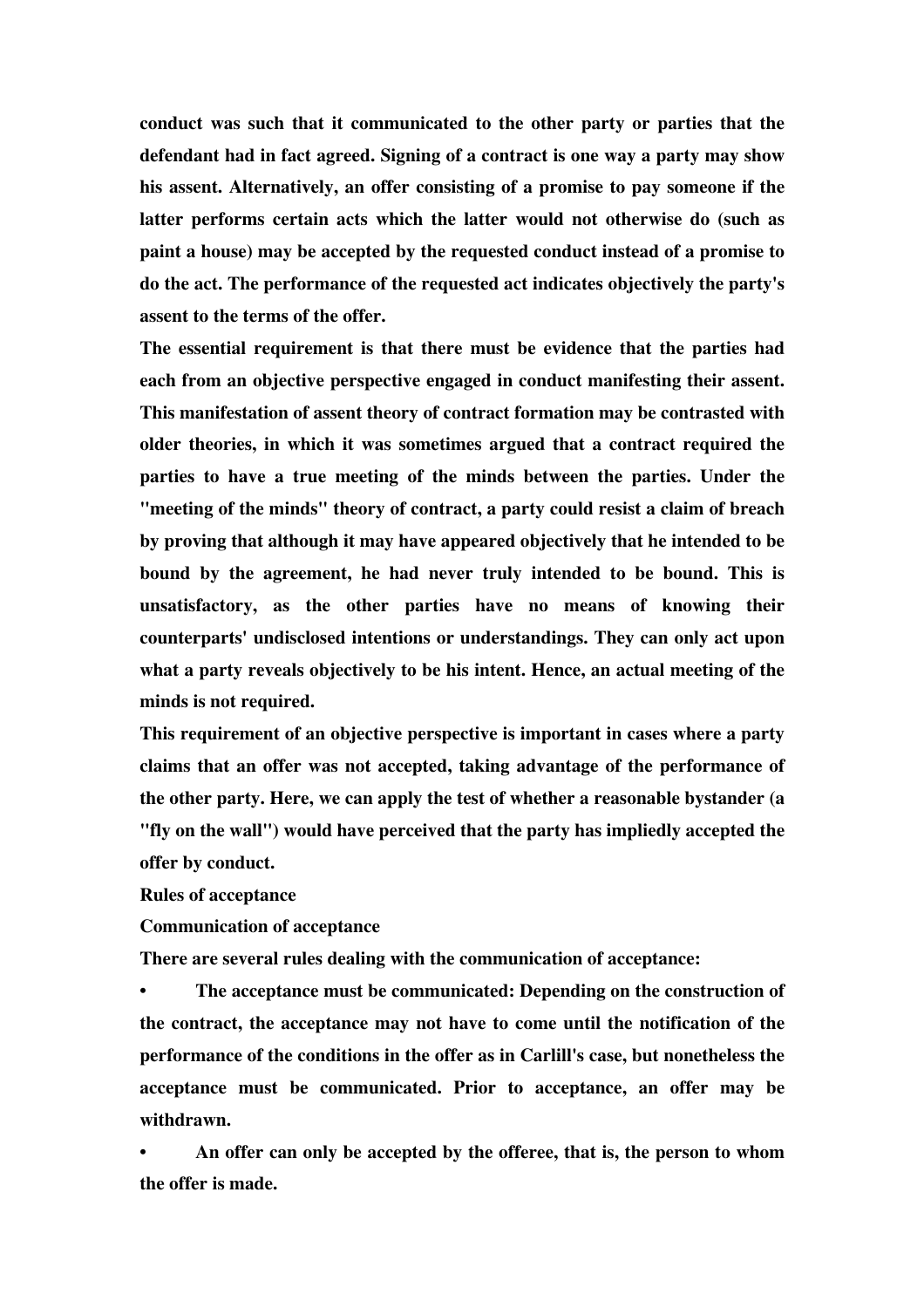**• An offeree is not bound if another person accepts the offer on his behalf without his authorization: see agent (law).** 

It may be implied from the construction of the contract that the offeror **has dispensed with the requirement of communication of acceptance.** 

**• If the offer specifies a method of acceptance (such as by post or fax), you must accept it using a method that is no less effective than the method specified.** 

**• Silence cannot be construed as acceptance: see Felthouse v. Bindley (1862) 142 ER 1037.** 

**Correspondence with offer** 

**The "mirror image rule" states that if you are to accept an offer, you must accept an offer exactly, without modifications; if you change the offer in any way, this is a counter-offer that kills the original offer. However, a mere request for information is not a counter-offer. It may be possible to draft an enquiry such that it adds to the** 

**Battle of the forms** 

**Often when two companies deal with each other in the course of business, they will use standard form contracts. Often these terms conflict (eg. both parties include a liability waiver in their form) and yet offer and acceptance are achieved forming a binding contract. The battle of the forms refers to the resulting legal dispute of these circumstances, wherein both parties recognise that an enforceable contract exists, however they are divided as to whose terms govern that contract.** 

**Under English law, the question was raised in Butler Machine Tool Co Ltd v. Ex-Cell-O Corporation (England) Ltd [1979] WLR 401, as to which of the standard form contracts prevailed in the transaction. Denning MR preferred the view that the documents were to be considered as a whole, and the important factor was finding the decisive document; on the other hand, Lawton and Bridge LJJ preferred traditional offer-acceptance analysis, and considered that the last counter-offer prior to the beginning of performance voided all preceding offers. The absence of any additional counter-offer or refusal by the other party is understood as an implied acceptance. In US law, this principle is referred to as the last-chance doctrine.** 

**Under the Uniform Commercial Code (UCC) Sec. 2-207(1), A definite expression of acceptance or a written confirmation of an informal agreement may constitute**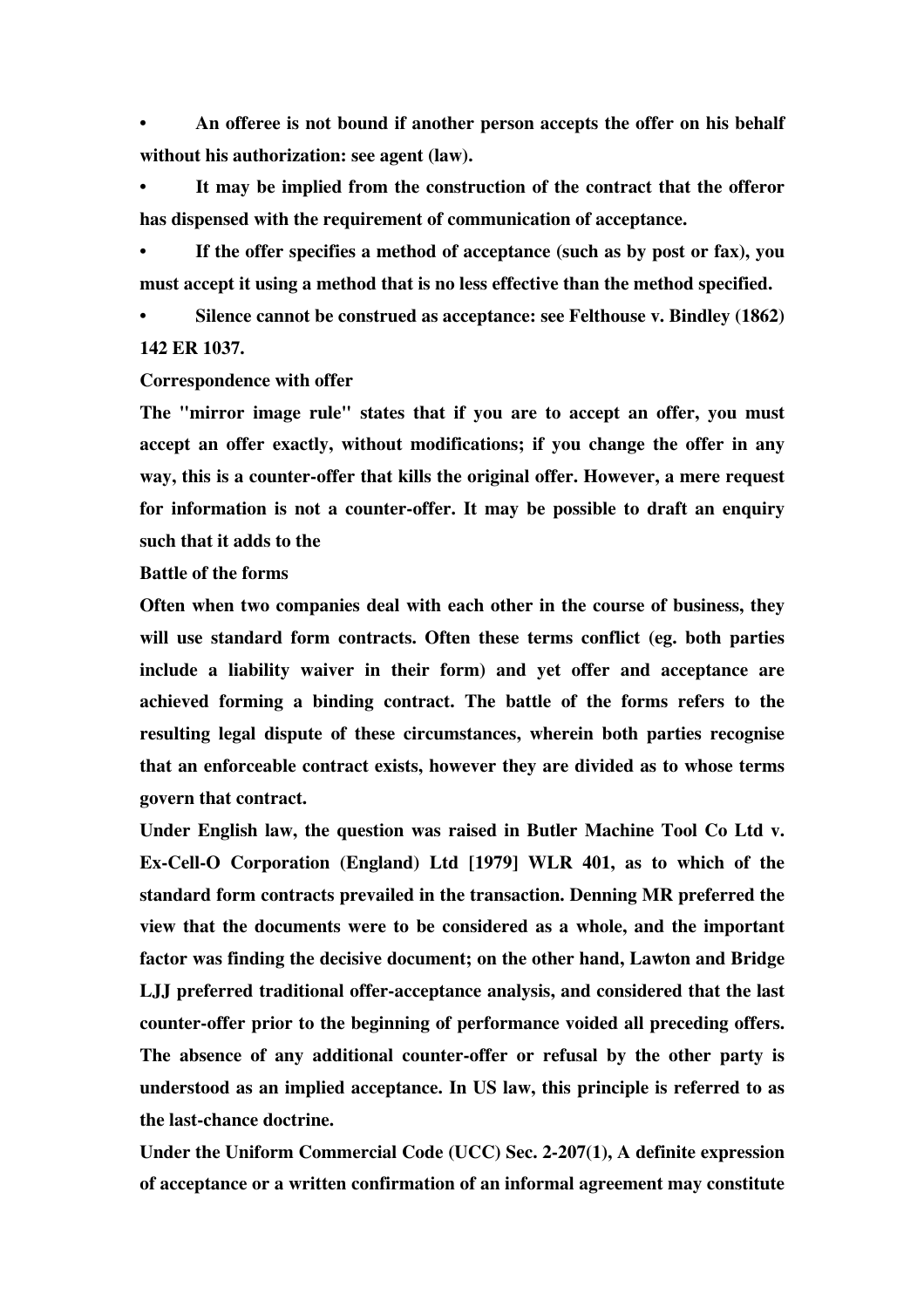**a valid acceptance even if it states terms additional to or different from the offer or informal agreement. The additional or different terms are treated as proposals for addition into the contract under UCC Sec. 2-207(2). Between merchants, such terms become part of the contract unless: a) the offer expressly limits acceptance to the terms of the offer, b) material alteration of the contract results, c) notification of objection to the additional/different terms are given in a reasonable time after notice of them is received.** 

**Postal acceptance rule** 

**As a rule of convenience, if the offer is accepted by post, the contract comes into existence at the moment that the acceptance was posted (Adams v. Lindsell (1818) 106 ER 250). This rule only applies when, impliedly or explicitly, the parties have in contemplation post as a means of acceptance. It excludes contracts involving land, letters incorrectly addressed and instantaneous modes of communication.** 

**Knowledge of the offer** 

**In Australian law, there is a requirement that an acceptance is made in reliance or persuance of an offer: see R v. Clarke.** 

**Death of offeror** 

**The offer cannot be accepted if the offeree knows of his death. In cases where the offeree accepts in ignorance of the death, the contract may still be valid, although this proposition depends on the nature of the offer. If the contract involves some characteristic personal to the offeror, the offer is destroyed by the death.** 

**Death of offeree** 

**An offer is rendered invalid upon the death of the offeree: see Re Irvine.** 

**Counter Offers** 

**If the offeree rejects the offer, the offer has been destroyed and cannot be accepted at a future time. A case illustrative of this is Hyde v. Wrench (1840) 49 E.R. 132, where in response to an offer to sell an estate at a certain price, the plaintiff made an offer to buy at a lower price. This offer was refused and subsequently, the plaintiffs sought to accept the initial offer. It was held that no contract was made as the initial offer did not exist at the time that the plaintiff tried to accept it, the offer having been revoked by the counter offer.**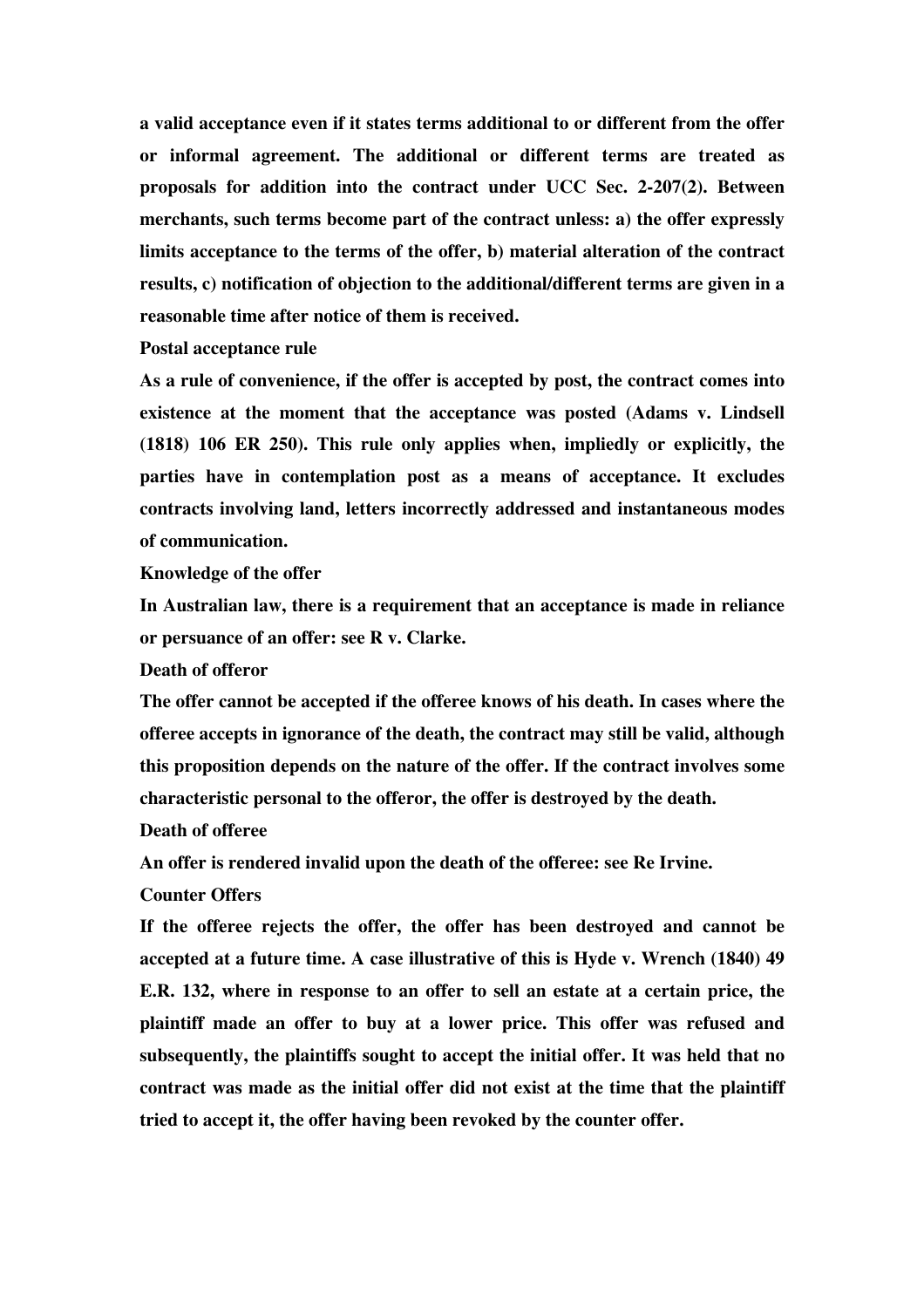**It should be noted that a mere inquiry (about terms of an offer) is not a counter offer and leaves the offer intact. The case Stevenson v. McLean (1880) 28 W.R. 916 is analogous to this situation.** 

#### **Formation**

**A contract will be formed (assuming the other requirements are met) when the parties give objective manifestation of an intent to form the contract. Of course, the assent must be given to terms of the agreement. Usually this involves the making by one party of an offer to be bound upon certain terms, and the other parties' acceptance of the offer on the same terms.** 

**Postal Acceptance Rule** 

**The mailbox rule or the postal acceptance rule is a term of common law contracts which determines the timing of acceptance of an offer when mail is contemplated as the medium of acceptance. The general principle is that a contract is formed when acceptance is actually communicated to the offeror. The mailbox rule is an exception to the general principle. The mailbox rule provides that the contract is formed when the letter of acceptance is placed in the mailbox. The leading case in the mailbox rule is Henthorn v. Fraser [1892] 2 Ch 77 which was based in part on the earlier case of Adams v. Lindsell (1818) B & Ald 681.** 

**The mailbox rule applies only to acceptance; other letters do not take effect until the letter is delivered, as in Stevenson v McLean (1880) 5 QBD 346. The implication of this is that it is possible for a letter of acceptance to be posted after a letter of revocation of the offer has been posted but before it is delivered, and acceptance will be complete at the time that the letter of acceptance was posted.** 

**For example, suppose A makes an offer to B on January 1; A then decides to revoke the offer on January 2 and puts a letter in the mail to B revoking the offer; however, B puts a letter accepting the offer in the mail on January 3, and does not receive A's revocation letter until January 4. The letter of revocation can be effective only when received, that is January 4. However, the contract was formed on January 3 when the letter of acceptance was posted. It is too late to revoke the offer.** 

**Suppose that A makes an offer to B on January 1, and initially B intends to reject the offer on January 2 by putting a letter in the mail to A rejecting the offer. However, the next day B changes his mind and sends a fax to A accepting the offer. In this situation, whichever communication A receives first will govern.**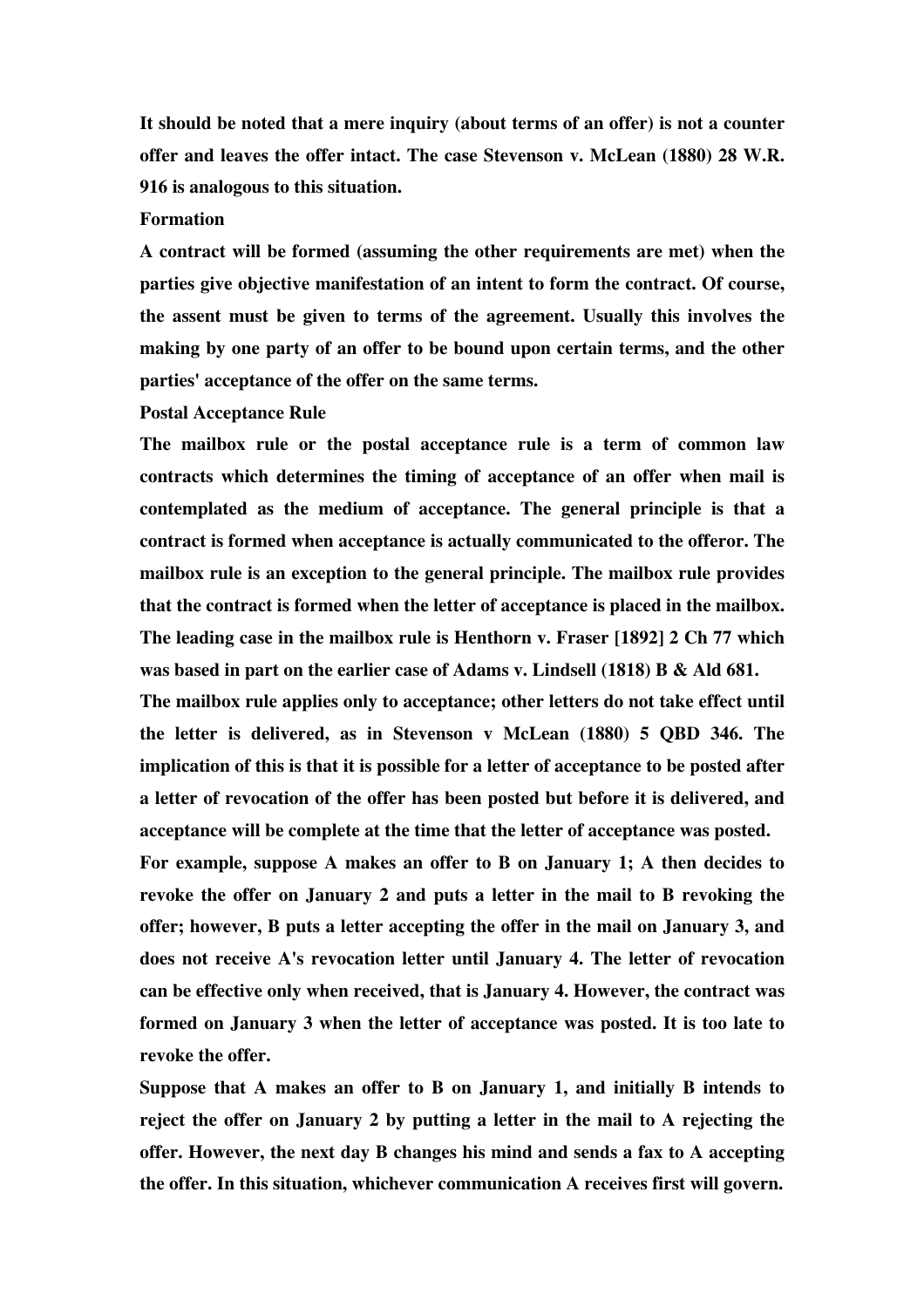**Under the mailbox rule, performance is a means of acceptance. If A orders 1000 blue coathangers and B ships them out, that shipment is considered to be a conveyance of acceptance of A's offer to buy the coathangers. Defective performance is also an acceptance, unless accompanied by an explanation. For example, if an orders 1000 blue coathangers and B mistakenly ships 1000 red coathangers, this is still an acceptance of the contract. However, if B ships the red coathangers with a note that they sent these because they had run out of blue coathangers, this is not an acceptance, but rather an accommodation, which is a form of counter-offer.** 

**An interesting implication of the operation of the mailbox rule is that as acceptance is complete once the letter of acceptance is posted, it makes no difference whether the offeror actually receives the letter. This was demonstrated in Byrne v Van Tienhoven (1880) 5 CPD 344. If a letter of acceptance were to be lost, acceptance has still taken place. An exception to this would be if the offeree knows or has reason to know that the letter of acceptance never reached the offeror. For example, if A brings a letter of acceptance to the local post office and a sees the post office burn down, there is no acceptance.** 

**The mailbox rule does not apply to instantaneous forms of communications. For example in Entores Ltd v Miles Far East Corporation [1955] 2 QB 327, the Court held that the mailbox rule did not apply to an acceptance by telex as the Court regarded it as an instantaneous form of communication. The general principle that acceptance takes place when communicated applies to instantaneous forms of communication. Courts have similarly held that the mailbox rule does not apply to acceptances by telephone or fax.** 

**The courts are yet to decide whether e-mail should be regarded as an instantaneous form of communication. If the offeree were to convey acceptance by commercially unreasonable means - by cross-country pony express, for example - the acceptance would not be effective until it had actually been received.** 

**A letter is regarded as "posted" only when it is in the possession of the Post Office; this was established in the case of Re London & Northern Bank [1900] 1 Ch 220. A letter of acceptance is not considered "posted" if it is handed to an agent to deliver, such as a courier.**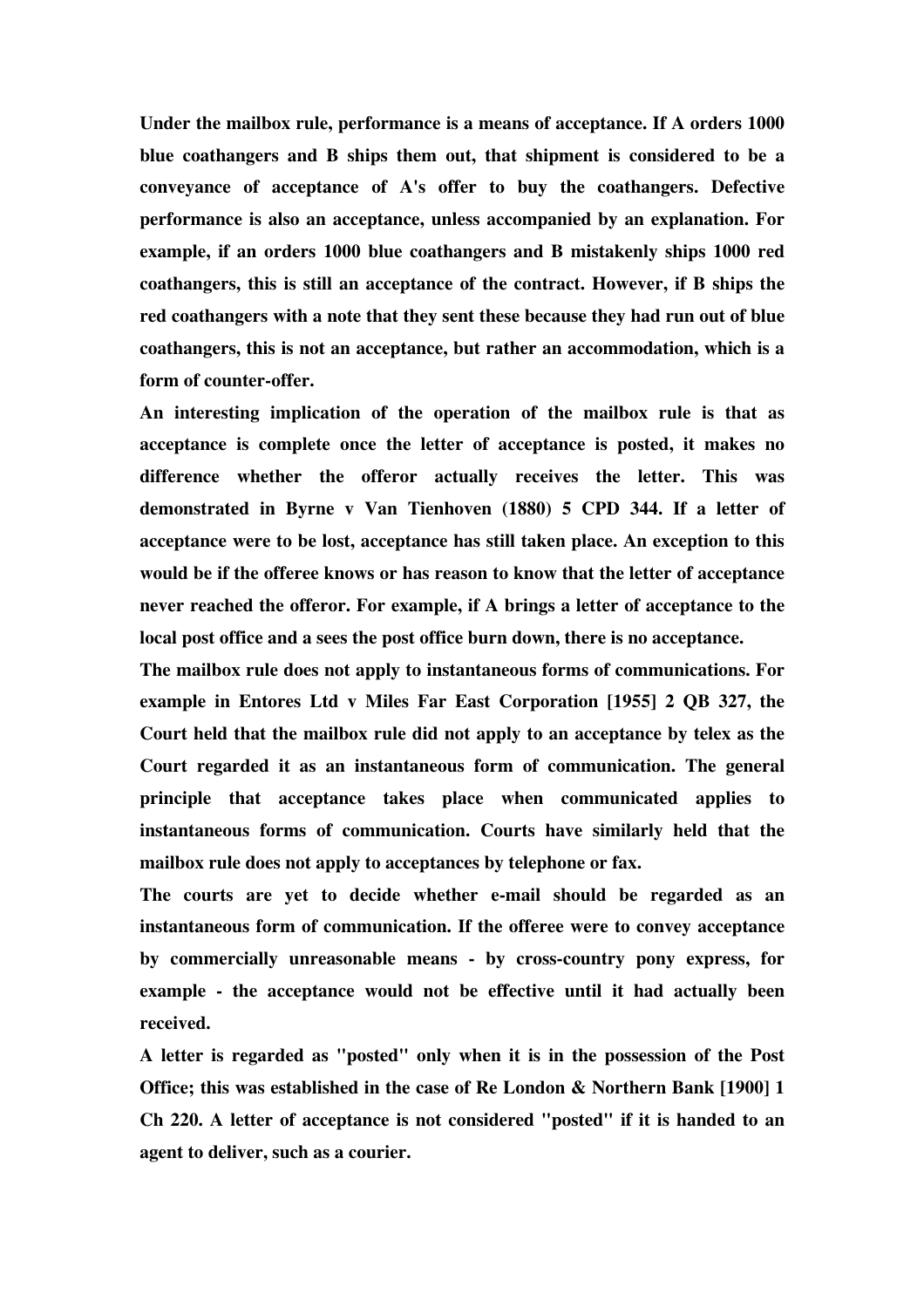**The mailbox rule does not apply to option contracts or irrevocable offers where acceptance is still effective only upon receipt. This is because the offeree no longer needs protection against subsequently mailed revocations of the offer.** 

# **UNCITRAL Model Law of Electronic Commerce**

**Many Nations have enacted legislation based on the UNCITRAL Model Law of Electronic Commerce. Such legislation is often entitled the Electronic Transactions Act. Among other issues, this legislation deals a default rule for the time that email (electronic communications) is sent and when it is received. However it is mistaken to suggest that it deals with an electronic clarification of the postal acceptance rule for electronic communications. There are two schools of thought.** 

**(1) Ask if the postal acceptance rule applies to emails (electronic communications). If your answer is yes, then the relevant Electronic Transaction Act (ETA) can help. The postal acceptance rule states that there is a contract when posted – so we should apply the "sent" rule under the ETA. If the answer is no; then either apply the "received" rule under the ETA or ignore it and use the contract rule of communication.** 

**(2) Instead, treat the Electronic Transactions Act as an intended substitute and statutory replacement of the postal acceptance rule; in which case the "received" rule should apply. The problem with this second school of thought is that there is nothing in the Model Law of neither Electronic Commerce, nor the ETAs which suggests that it was intended to replace the postal acceptance rule. We are still waiting for a court to decide. The UNCITRAL rules on time of sending and receiving are:** 

**(1) Unless otherwise agreed between the originator and the addressee, the dispatch of a data message occurs when it enters an information system outside the control of the originator or of the person who sent the data message on behalf of the originator.** 

**(2) Unless otherwise agreed between the originator and the addressee, the time of receipt of a data message is determined as follows:** 

**(a) If the addressee has designated an information system for the purpose of receiving data messages, receipt occurs:** 

**(I) at the time when the data message enters the designated information system; or**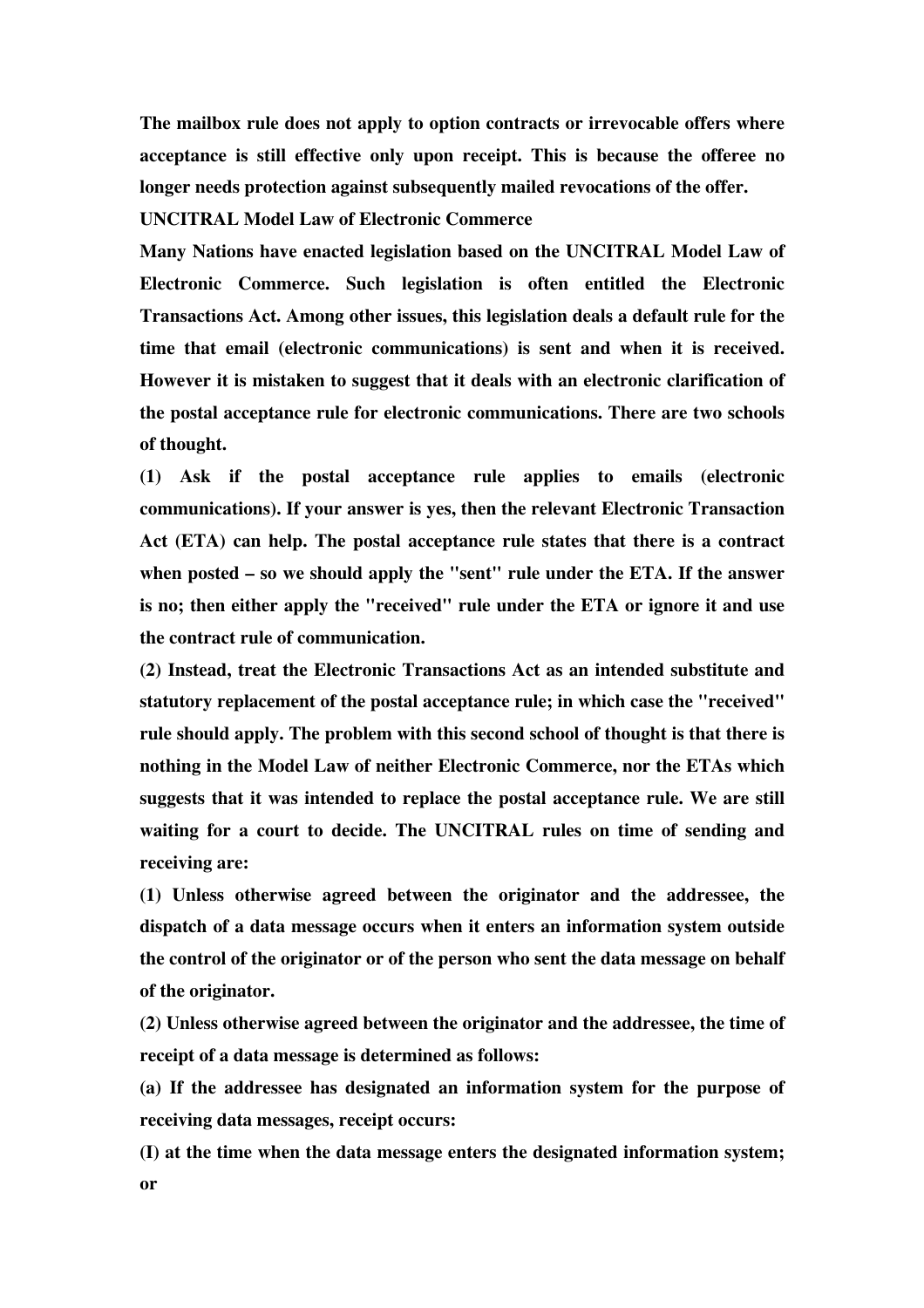**(ii) If the data message is sent to an information system of the addressee that is not the designated information system, at the time when the data message is retrieved by the addressee;** 

**(b) If the addressee has not designated an information system, receipt occurs when the data message enters an information system of the addressee.** 

**Invitation to treat** 

**In contract law, an invitation to treat (invitation to bargain in the US) is an action by one party which may appear to be a contractual offer but which is actually inviting others to make an offer of their own. The distinction is important because if a legitimate contractual offer is accepted by another, a binding contract is immediately formed and the terms of the original offer cannot be further negotiated without both parties' consent. An invitation to treat may be seen as a request for expressions of interest.** 

**The clearest example of an invitation to treat is a tender (or bidding in the US) process. This was illustrated in the case of Spencer v Harding (1870) LR 5 CP 561, where the defendants offered to sell by tender their stock and the court held that they had not undertaken to sell to the person who made the highest tender, but were inviting offers which they could then accept or reject as they saw appropriate. In certain circumstances though, an invitation for tenders may be an offer. The clearest example of this was seen in Harvela Investments Ltd v Royal Trust of Canada (CI) Ltd [1986] AC 207, where the defendants had made it clear that they were going to accept the highest tender; the court held that this was an offer which was accepted by the person who made the highest tender and that the defendants were in breach of contract by not doing so.** 

**An auction may be more ambiguous. Generally an auction may be seen as an invitation to treat, with the property owner asking for offers of a certain amount and then selecting which to accept as illustrated in Payne v Cave (1789) 3 TR 148. However, if it is stated by the owner that there is no reserve price or that there is a reserve price beyond which offers will be accepted then the auction is most likely a contractual offer which is accepted by the highest bidder; this was affirmed in the Court of Appeal in Barry v Davies [2000] 1 WLR 1962.** 

**A shop owner displaying their goods for sale is generally making an invitation to treat (Pharmaceutical Society of Great Britain v Boots Cash Chemists [1953] 1 QB 401). They are not obliged to sell the good to anyone who is willing to pay for**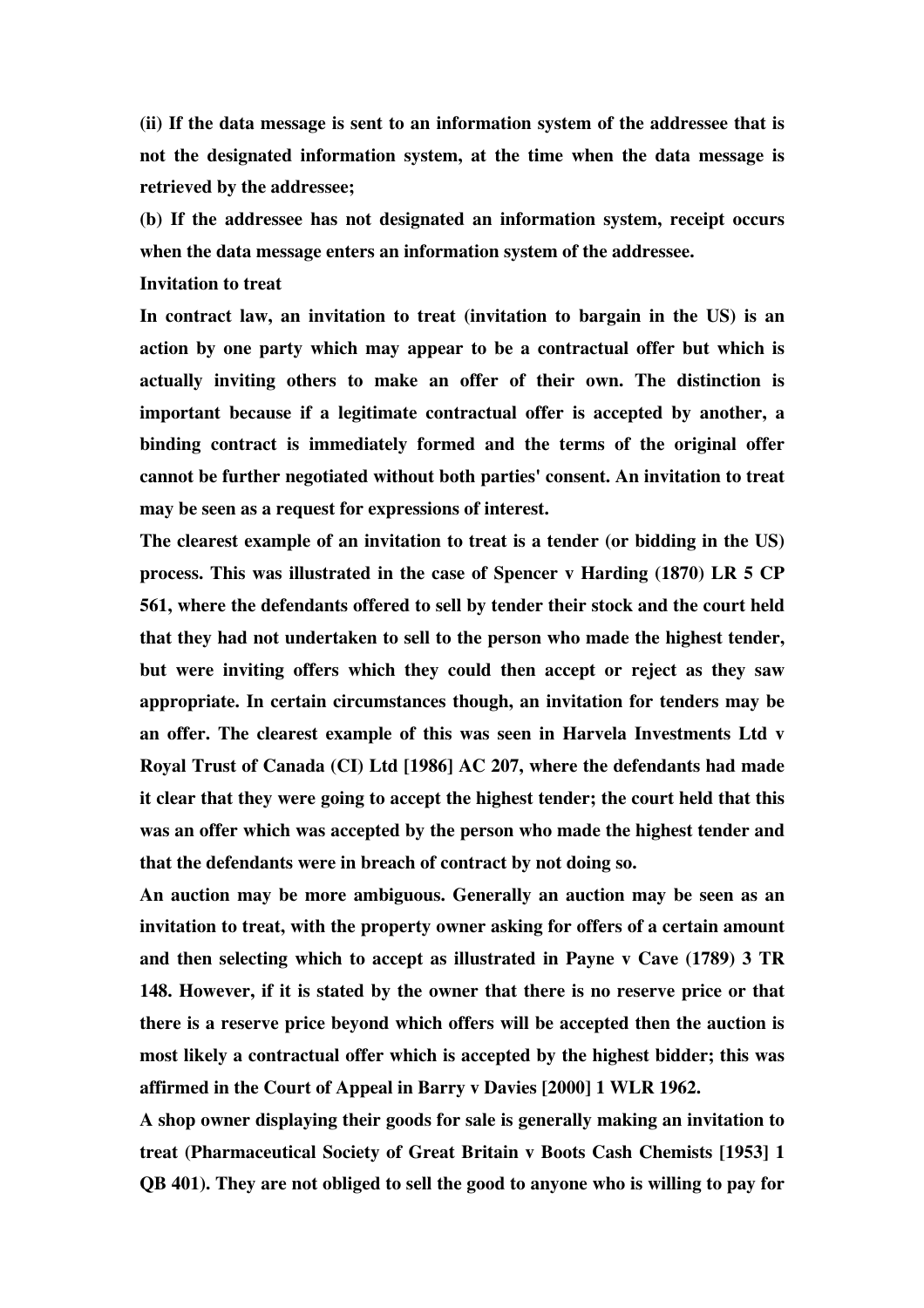**them, even if additional signage such as "special offer" accompanies the display of the good. (But see bait and switch.) This distinction was legally relevant in Fisher v Bell [1961] 1 QB 394, where it was held that displaying a flicknife for sale in a shop did not contravene legislation which prohibited offering for sale such a weapon. The distinction also means that if a shop mistakenly displays a good for sale at a very low price it is not obliged to sell it for that amount [1]. Generally, advertisements are invitations to treat, so the person advertising is** 

**not compelled to sell to every customer. In Partridge v Crittenden [1968] 1 WLR 1204, it was held that where the appellant advertised to sell wild birds, was not offering to sell them. Lord Parker CJ commented that it did not make "business sense" for advertisements to be offers, as the person making the advertisement may find himself in a situation where he would be contractually obliged to sell more goods than he actually owned. In certain circumstances however, an advertisement can be an offer, a well known example being the case of Carlill v Carbolic Smoke Ball Company [1893] 1 QB 256, where it was held that the defendants, who advertised that they would pay anyone who used their product in the prescribed manner and caught the flu £100 and said that they had deposited £1,000 in the bank to show their good faith, has made an offer to the whole world and were contractually obliged to pay £100 to whoever accepted it by performing the requested acts.** 

# **Consideration**

**Consideration is something that is done or promised in return for a contractual promise. For example, in a promise between A and B for the sale of A's car to B, B's payment of the price of the car (or promise to do so) is the consideration for A's promise. Consideration is a central concept in the common law of contracts. Under classical contract theory, consideration is required for a contract to be enforceable. Service contracts and, in the United States, other contracts not governed by the Uniform Commercial Code, generally require consideration for a contract modification to be binding on the parties, because of the preexisting duty rule. Consideration is what must be given up by each party when making an agreement; this may be by means of doing or not doing an act or just promising to do or not do an act. Consideration can be definded as being a benefit to one party while being a detriment to the other one at the same time. Elements of consideration**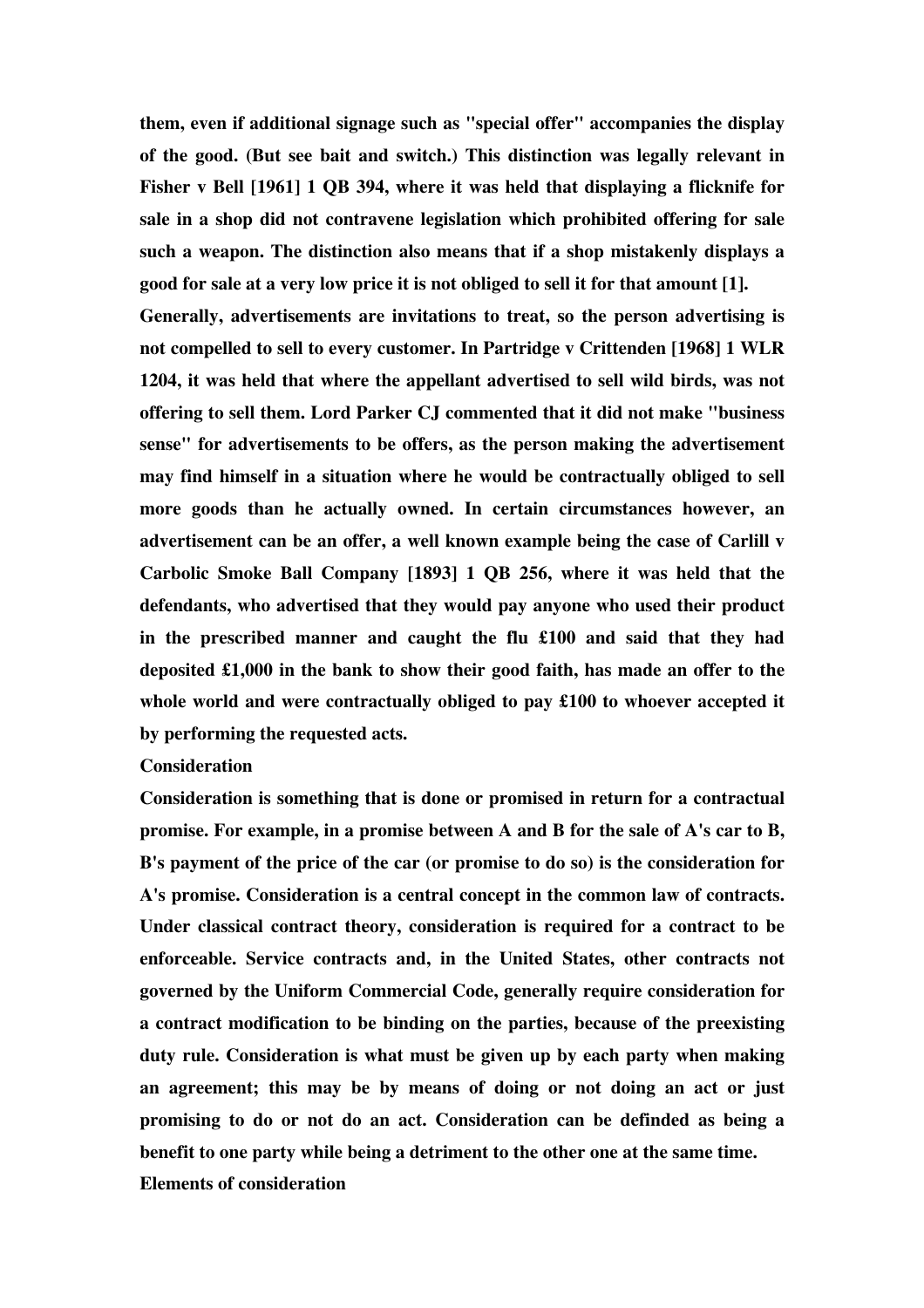**In order to meet consideration's requirements, a contract must fulfill three elements. First, there must be a bargain regarding terms of an exchange. Second, there must be a mutual exchange. In other words, both parties must get something out of the contract. Third, the exchange must be something of value. An example of this is the renting of an apartment. The landlord and tenant come together to discuss the terms of the exchange (most of the time, the leasing is outlined in a contract). Thus, they have fulfilled the first requirement of consideration. To meet the second element, there must be a mutual exchange. In this case, the landlord provides housing, while the tenant provides rent payment. Third, the bargain terms must be of value. The apartment is worth what the tenant hands over each month. Therefore, this contract has met its consideration** 

**requirement, because it fits all elements of consideration...** 

# **Defenses**

**Modern contract theory has also permitted remedies on alternate theories such as promissory estoppel.** 

**Promissory estoppel or, doctrine of detrimental reliance, is only able to be applied when: 1. the promisor's promise lacks consideration. 2. The promisor expects the promisee will rely only on that promise. 3. The promisee does rely on the promise and 4. Injustice can only be avoided by enforcing what was promised.** 

# **Consideration theories**

**There are two common theories that attempt to explain consideration. The first is the "benefit-detriment theory", in which a contract must be either to the benefit of the promisor or to the detriment of the promisee to constitute consideration. The second is the "bargain theory", in which the parties subjectively view the contract to be the product of an exchange or bargain. The bargain theory has largely replaced the benefit-detriment theory in modern contract theory, but judges often cite both and unknowingly confuse the two models in their decisions. These theories usually overlap; in standard contracts, such as a contract to buy a car, there will be both an objective benefit and detriment (the buyer experiences a benefit by acquiring the car; the seller experienced a detriment by losing a car) and the subjective experience of entering into a bargain. However, there are certain contracts which satisfy one but not the other. For instance, a deal in which the promisee feels subjectively**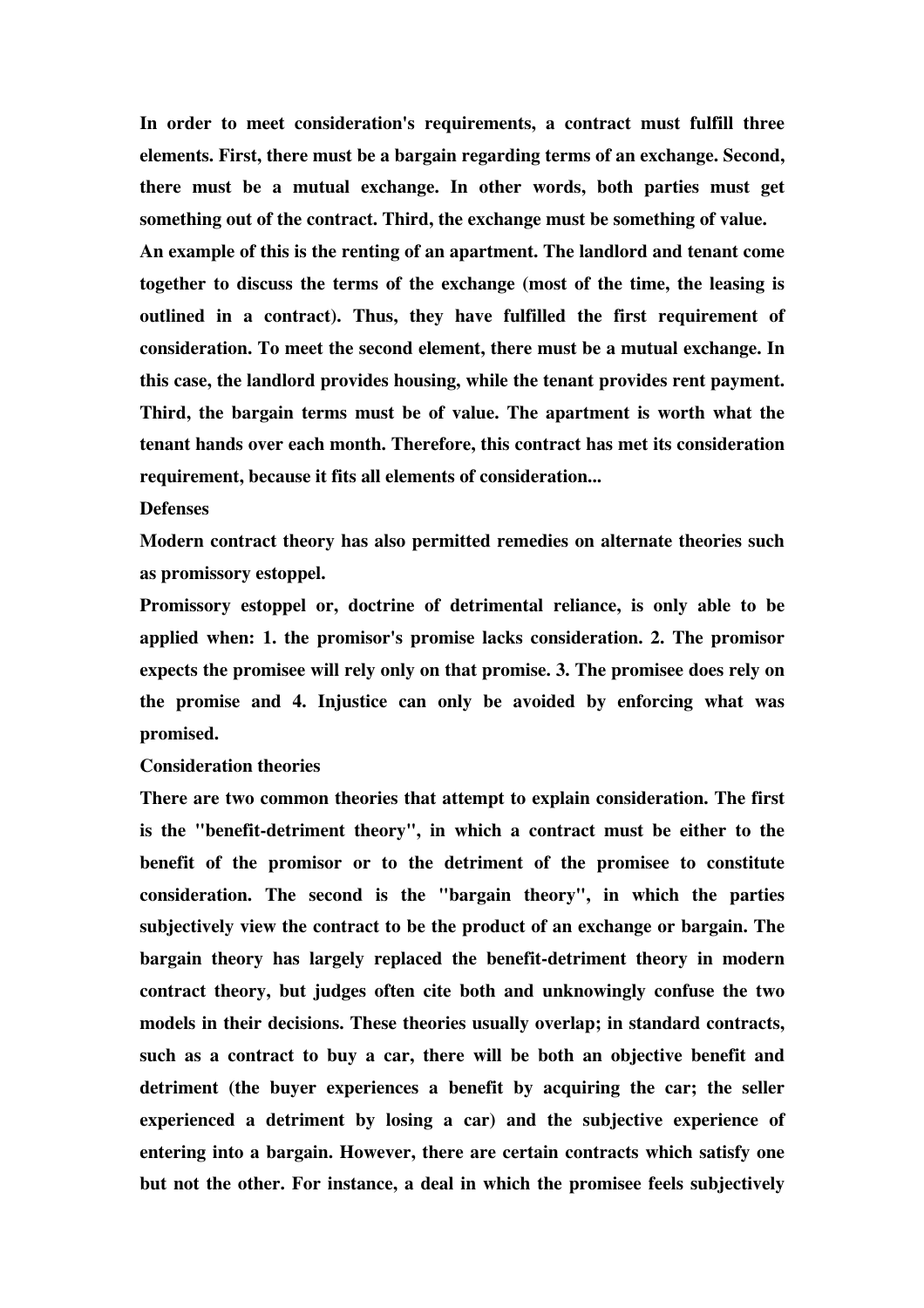**relieved, but hasn't actually gained any legal rights, might satisfy the bargain theory but not the benefit-detriment theory. Alternately, a deal in which an actor takes detrimental actions possibly in reaction to an offer, without having viewed the deal as a bargain, wouldn't be viewed as a contract under the law.** 

**The main purpose of the shift from benefit-detriment to bargain theory is to reconcile consideration theory with other aspects of contract theory. For instance, courts will not inquire as to the adequacy of consideration. If someone honestly dislikes their car and wants to sell it for fifty dollars, the law will not consider this an invalid deal. In some jurisdictions, contracts calling for such nominal or "peppercorn" consideration will be upheld unless a particular contract is deemed unconscionable. However, in other jurisdictions, the court will reject "consideration" that was not truly bargained for. Occasionally the courts in these jurisdictions may refer to "adequate" or "valuable" consideration, but in reality the court is not examining the adequacy of consideration, but whether it was bargained for. The traditional notion that courts won't look into the adequacy of consideration, an ancient notion in the English common law, doesn't square with the benefit-detriment theory (in which courts are implicitly analyzing if the parties are receiving a sufficient benefit) but does square with the bargain theory (in which only the subjective intentions of the parties are considered).** 

**For example, in Fischer v. Union Trust Co., 101 N.W. 852, the court held that \$1.00 paid in exchange for the sale of real property within the city of Detroit in 1902 was not "bargained for" by the seller, and thus the transaction was void. The point was NOT that the amount of money involved was too small to be adequate consideration, but that the seller did not convey the property in exchange for the buyer's promise to pay \$1.00. There was no consideration, not because \$1.00 was too small an amount to "count", but because the \$1.00 offered to the seller by the buyer did not induce the seller to part with the property.** 

**There are three main purposes cited for the consideration requirement. The first is the cautionary requirement - parties are more likely to look before they leap when making a bargain than when making an off-the-cuff promise of a gift. The second is the evidentiary requirement - parties are more likely to commemorate, or at least remember, a promise made due to a bargaining process. The third is the channeling requirement - parties are more likely to coherently stipulate their**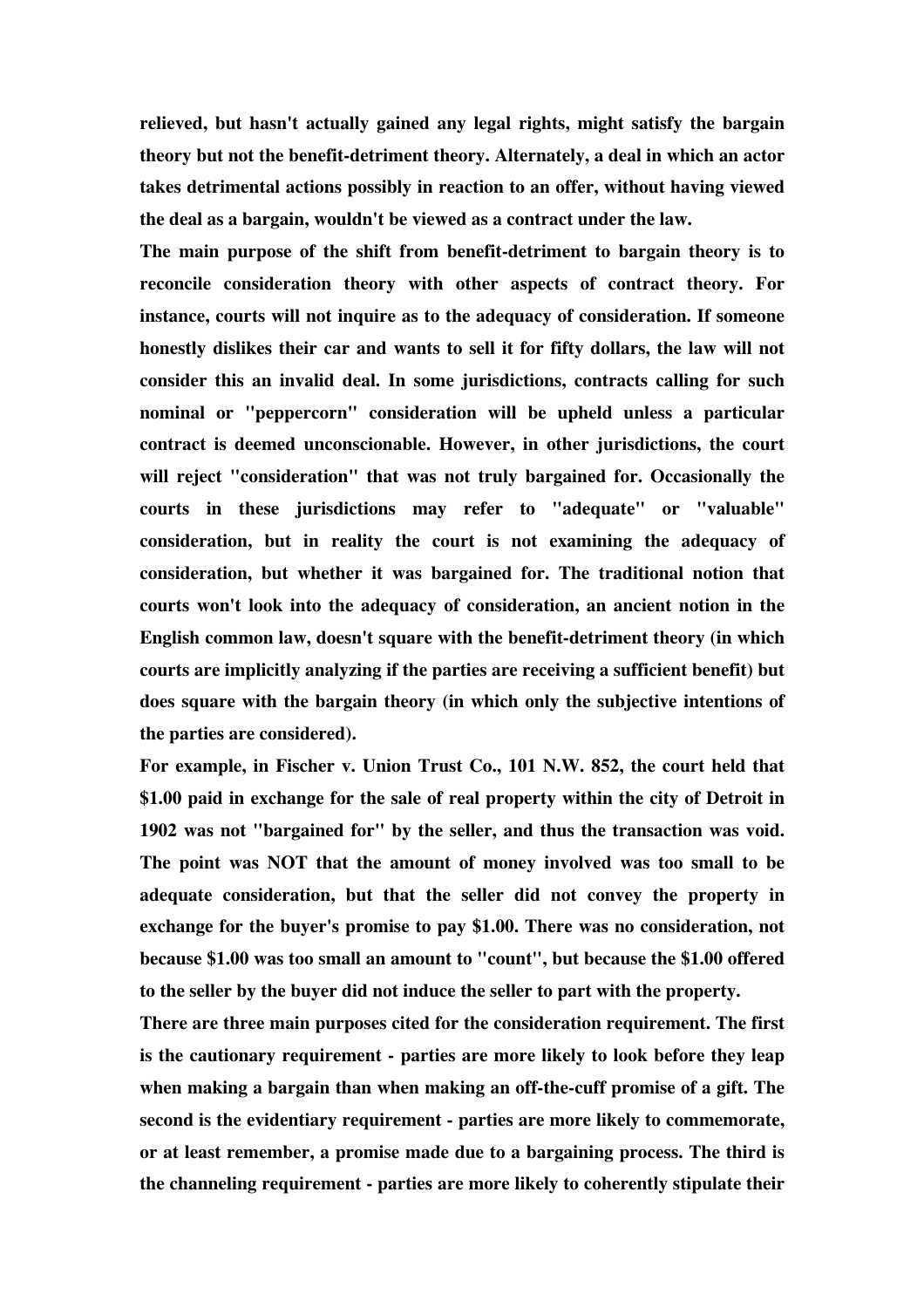**specific desires when they are forced to bargain for them. Each of these rationales ensures that contracts are made by serious parties and are not made in error.** 

**Certain other stipulations regarding consideration include the following:** 

**• Past consideration is not valid. Something that is already done is done, and it does not change the legal position of the promisor. Any goods or services to be exchanged must be exchanged at or after the time of contract formation. However, a promise to pay a pre-existing debt or obligation is indeed enforceable.** 

**• Preexisting duty does not count as consideration.** 

**• An illusory promise, or one which the promisor actually has no obligation to keep, does not count as consideration. The promise must be real and unconditional. This doctrine rarely invalidates contracts; it is a fundamental doctrine in contract law that courts should try to enforce contracts whenever possible. Accordingly, courts will often read implied-in-fact or implied-in-law terms into the contract, placing duties on the promisor. For instance, if a promisor promises to give away a third of his earnings for the year, he has no actual obligation to do anything; if he earns nothing.** 

**Defenses against formation** 

# **Non EST factum**

**Latin for "it is not [my] deed" – is a doctrine in contract law that allows a signing party to escape performance of the agreement. A claim of non est. factum means that the signature on the contract was signed by mistake, without knowledge of its meaning, but was not done so negligently. A successful plea would make the contract voidable.** 

**Illusory promise** 

**In contract law, an illusory promise is one that courts will not enforce. This is in contrast with a contract, which is a promise that courts will enforce. A promise may be illusory for a number of reasons. In common law countries this usually results from failure or lack of consideration (see also consideration under English law).**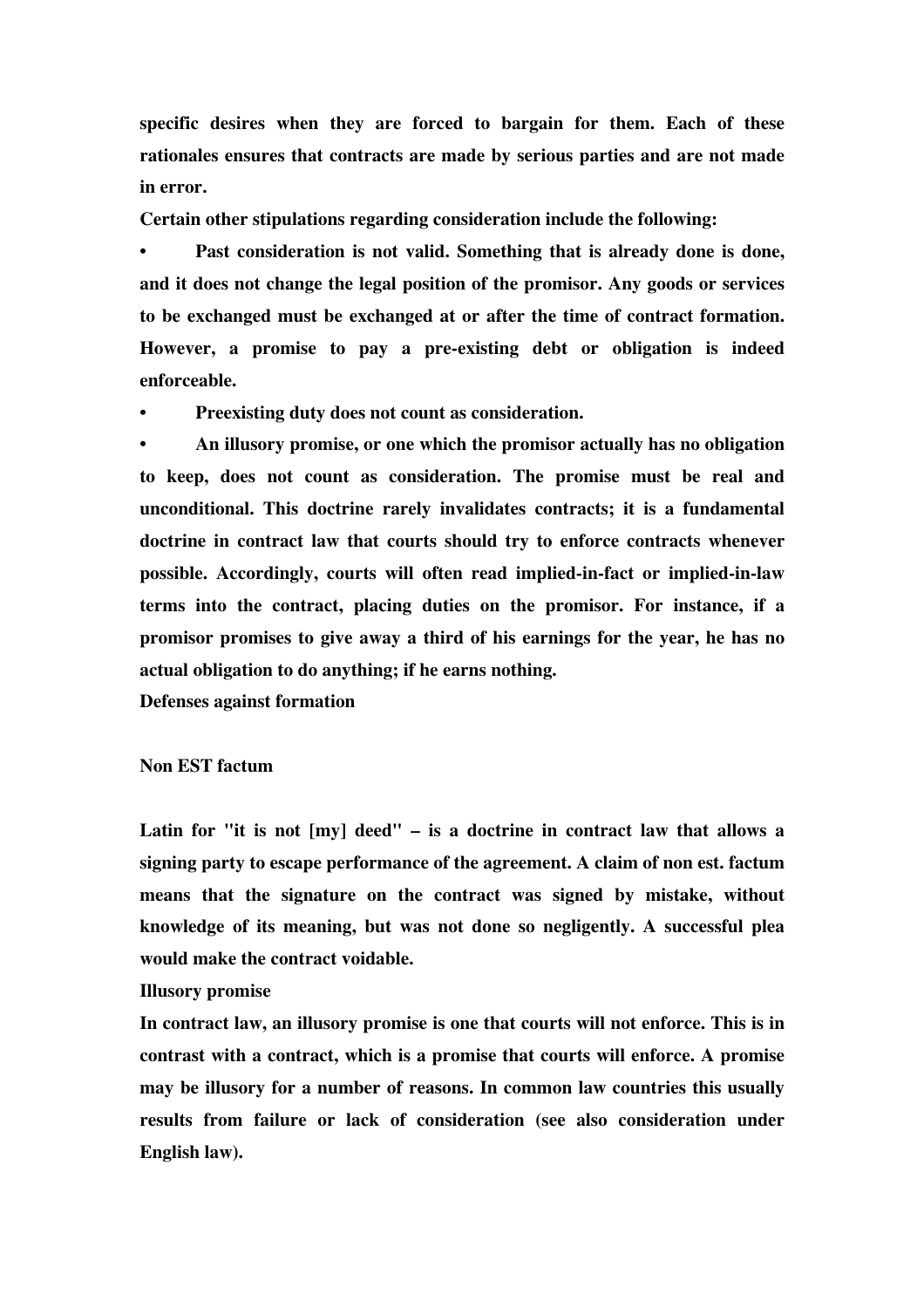**Illusory promises are so named because they merely hold the illusion of contract. For example, a promise of the form, "I will give you ten dollars if I feel like it," is purely illusory and will not be enforced as a contract.** 

**It is a general principle of contract law that courts should err on the side of enforcing contracts. Parties entering into the arrangement presumably had the intention of forming an enforceable contract, and so the court should attempt to follow this intention. Methods of doing so include:** 

- **Implied-in-law "good faith" terms**
- **Implied-in-fact terms**
- **Bargaining for a chance**

# **Implied-in-law "good faith" terms**

**Many contracts include "satisfaction clauses", in which a promisor can refuse to pay if he isn't subjectively satisfied with the promisee's performance. Strictly speaking, this is an illusory promise, since the promisor has no actual legal burden to pay if he chooses not to. However, courts will generally imply in law that the promisor must act in good faith, and only reject the deal if he is genuinely dissatisfied. As another example, if a contract promises a promisee a certain percentage of the proceeds of a promisor's business activities, this is illusory, since the promisor doesn't have to do anything - any percent of zero is zero. However, courts will imply that the promisor promised to use reasonable efforts to try to make money, and cite him for breach of contract if he does absolutely nothing. The U.C.C. in contracts exclusive to both sides requires "best efforts" in such contracts. This is either read to be the same as a good faith effort, but is seen by some courts as a higher duty.** 

# **Implied-in-fact terms**

**Judges will often infer terms into the contract that the parties did not explicitly cite. For instance, in the "satisfaction clause" case, judges might infer that the parties intended a "reasonableness test" - that the clause could be satisfied if a reasonable person would be satisfied by the promisee's performance, regardless of whether the promisor himself asserts he is satisfied. (This interpretation is often used in cases in which a performance can be objectively evaluated, such as with the construction of a warehouse; the implied-in-law interpretation above is preferred where satisfaction is more subjective, as with the painting of a portrait.)**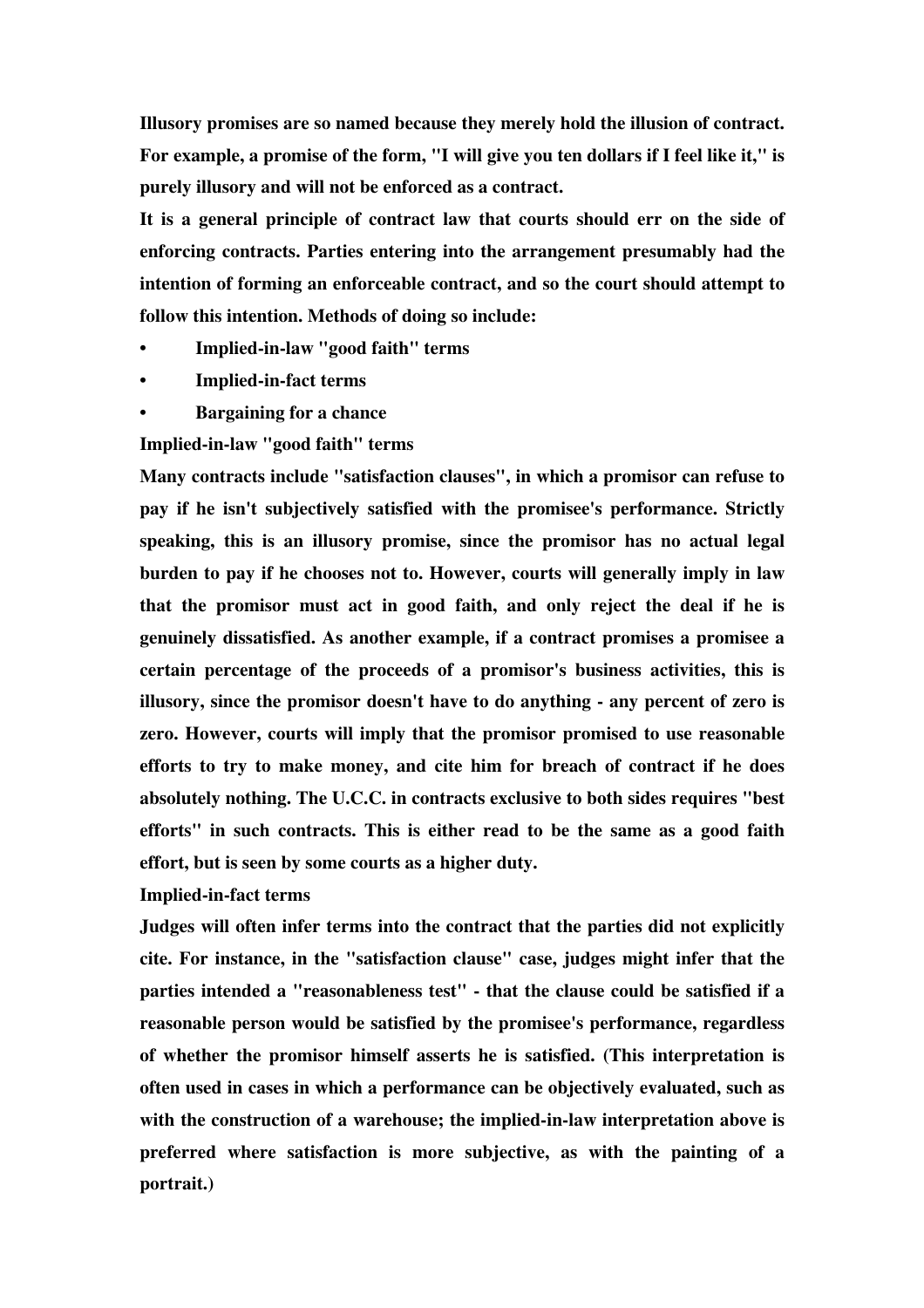#### **Bargaining for a chance**

**Many judges would consider the "bargaining for a percentage of the proceeds" example above an enforceable contract, even without an implied-in-fact or implied-in-law good faith term. They would view the opportunity to enter into a business relationship to itself be acceptable consideration. Put differently, the mere possibility that the promisor would do business is a valuable product of the bargain, even if he doesn't do anything. Of course, if the promisor entered into the relationship purely with the intent of fraudulently harming the promisee, he could be cited for fraud or bad faith principles which apply to all contracts.** 

**Statute of frauds** 

**The statute of frauds refers to a statute (i.e., statutory law), or a provision in a statute, in many common law jurisdictions that requires certain kinds of contracts to be done in writing and to be signed by the party against whom enforcement is sought. In a number of civil law jurisdictions, there are similar requirements in their civil codes.** 

**The term statute of frauds comes from an English statutory law (29 Car. II c. 3) passed in 1677 and more properly called the Statute of Frauds and Perjuries.** 

**The writing that the Statute requires is a precondition to maintaining a suit for breach of contract (or other obligation). However, the Statute is used as a defense, which defense is waived if the person against whom enforcement is sought fails to rise in a timely manner. Thus, the burden of showing evidence that such writing exists only comes into play when a Statute of Frauds defense is raised by the defendant. A defendant who admits the existence of the contract in his pleadings, under oath in a deposition or affidavit, or at trial, may not use the defense.** 

**A statute of frauds defense may also be defeated by a showing of part performance. If the parties have taken action in reliance on the agreement, a court may uphold the contract despite a violation of the statute of frauds because the parties' subsequent actions verify that a contract existed. Courts are wary of parties misusing the statute of frauds as a "get out of jail free card" in breach of contract actions.** 

**Under common law, the Statute of Frauds also applies to contract modification for example, suppose party A makes an oral agreement to lease a house from party B for 9 months. Immediately after taking possession party A decides that**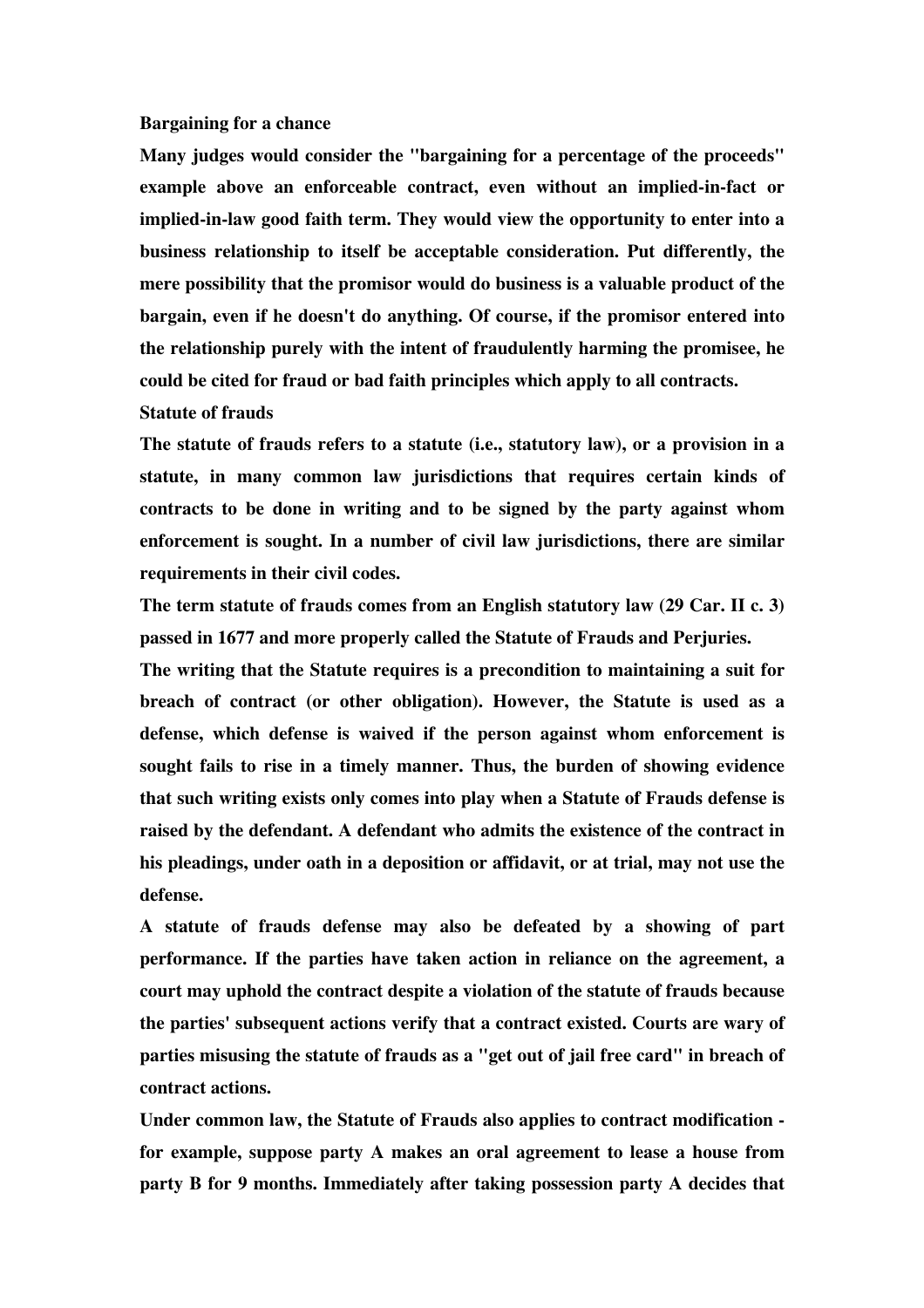**he really likes the place, and makes an oral offer to party B to extend the term of the lease by 6 months. Although neither agreement alone comes under the Statute of Frauds, the extension modifies the original contract to make it a 15 month lease, thereby bringing it under the Statute. In practice, this works in reverse as well - an agreement to reduce the lease from 15 months to 9 months would not require a writing. However, almost all jurisdictions have enacted statutes that require writing in such situations. The Uniform Commercial Code abrogated this requirement for contract modification, discussed below.** 

**Traditionally, the statute of frauds requires a writing signed by the party against whom enforcement is sought in the following circumstances:** 

- **Contracts in consideration of marriage.**
- **Contracts which cannot be performed within one year.**
- **Contracts for the sale of an interest in land.**

**• Contracts by the executor of a will to pay a debt of the estate with his own money.** 

**• Under the Uniform Commercial Code (article 2, section 201) in the United States, contracts for the sale of goods where the price equals \$500.00 or more (with the exception of professional merchants performing their normal business transactions, or any custom-made items designed for one specific buyer) [1]. The most recent revision of UCC 2-201 increases the triggering point for the UCC Statute of Frauds to \$5,000, but as of 2006 no U.S. state has adopted revised Section 201.** 

**• Contracts in which one party becomes a surety (acts as guarantor) for another party's debt or other obligation.** 

**Uniform Commercial Code** 

**In the United States, the application of the statute of frauds to dealings between merchants has been modified by provisions of the Uniform Commercial Code, which is a statute that has been enacted by every state (except Louisiana). Uniform Commercial Code § 1-206 [2] sets out a "catch-all" statute of frauds for personal property not covered by any other specific law, stating that a contract for the sale of such property where the purchase price exceeds \$500.00 is not enforceable unless memorialized by a signed writing. This section, however, is rarely invoked in litigation.**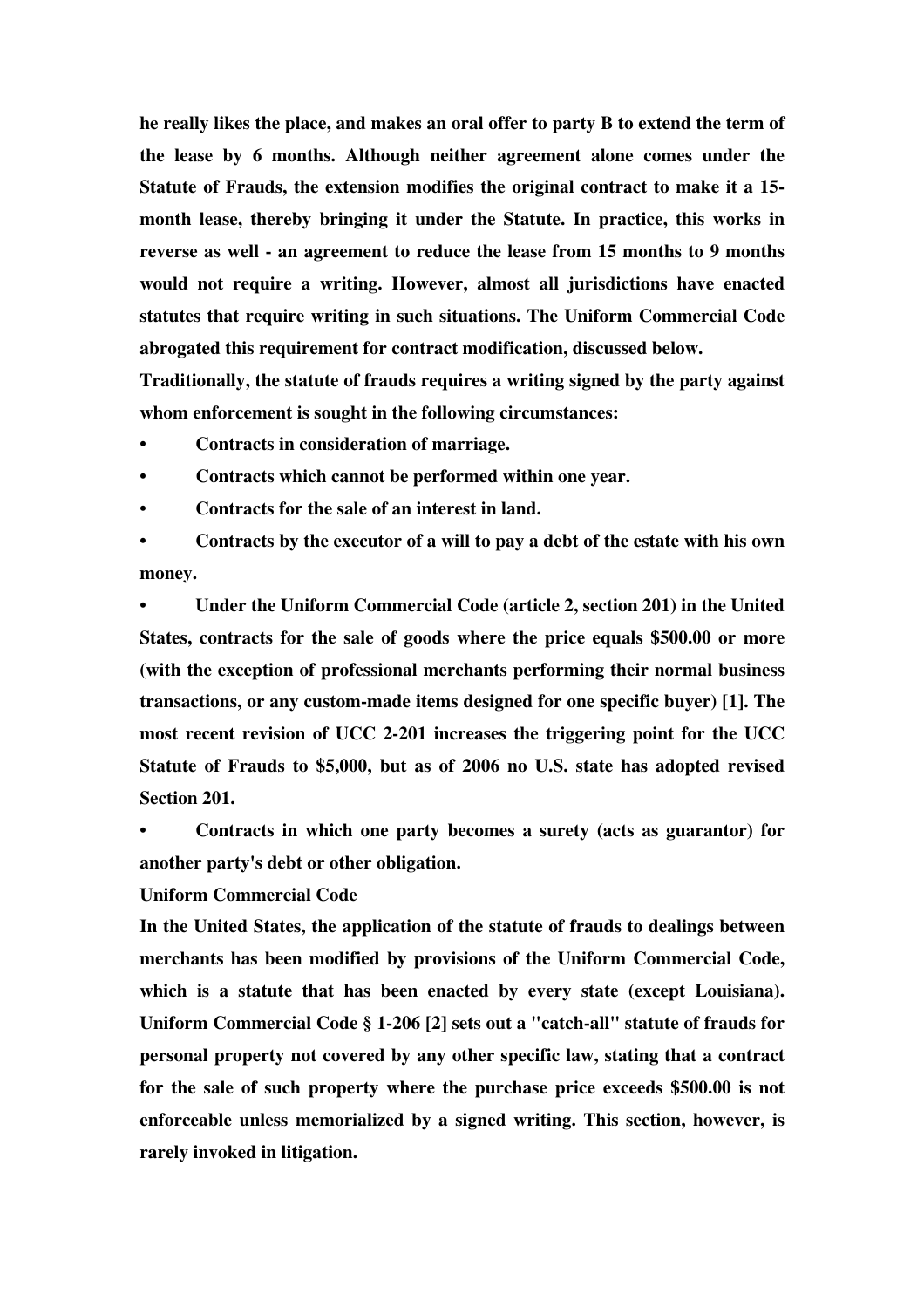**Interestingly, with respect to securities transactions, the Uniform Commercial Code (section 8-113) has abrogated the statute of frauds. The drafters of the most recent revision commented that "with the increasing use of electronic means of communication, the statute of frauds is unsuited to the realities of the securities business."** 

#### **Exceptions**

**An agreement may be enforced even if it does not comply with the statute of frauds in the following situations:** 

**• Merchant's Firm Offer, under the UCC. If one merchant sends a writing sufficient to satisfy the statute of frauds to another merchant, the merchant has reason to know of the contents of the sent confirmation and the receivor does not object to the confirmation within 10 days, the confirmation is good to satisfy the statute as to both parties.** 

**• Admission of the existence of a contract by the defendant under oath,** 

**• Part Performance of the contract. The agreement is enforceable up to the amount already paid, delivered, etc.** 

**• The goods were specially manufactured for the buyer and the seller either 1) began manufacturing them, or 2) entered into a third party contract for their manufacture, and the manufacturer cannot without undue burden sell the goods to another person in the seller's ordinary course of business-- for example, tshirts with a baseball team logo or wall-to-wall carpeting for an odd-sized room. Duress** 

**Duress in the context of contract law is a common law defence, and if you are successful in proving that the contract is vitiated by duress, you can rescind the contract, since it is then voidable.** 

**Duress has been defined as a "threat of harm made to compel a person to do something against his or her will or judgment; esp., a wrongful threat made by one person to compel a manifestation of seeming assent by another person to a transaction without real volition." - Black's Law Dictionary (8th ed. 2004) Duress in contract law falls into two broad categories:** 

**• Physical duress** 

**• Economic duress** 

**Physical duress** 

**Duress to the person**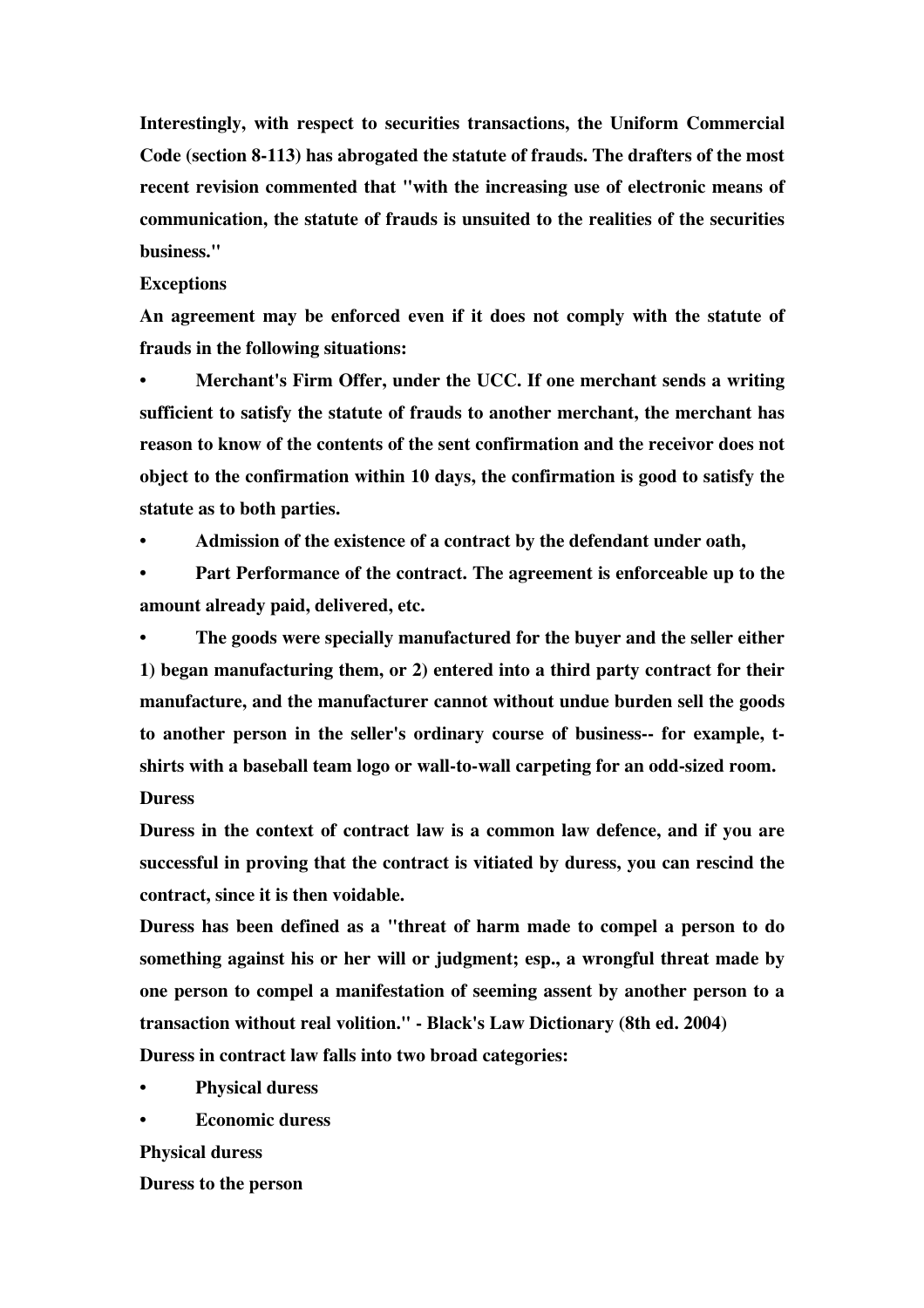**In Barton v. Armstrong [1976] AC 104, a decision of the Privy Council, Armstrong threatened to kill Barton if he did not sign a contract, which was set aside due to duress to the person. An innocent party wishing to set aside a contract for duress to the person need only to prove that the threat was made and that it was a reason for entry into the contract; the onus of proof then shifts to the other party to prove that the threat had no effect in causing the party to enter into the contract. Duress can also be made by social influence.** 

#### **Duress to goods**

**In such cases, one party refuses to release the goods belonging to the other party until the other party enters into a contract with them. For example, in Hawker Pacific Pty Ltd v Helicopter Charter Pty Ltd (1991) 22 NSWLR 298, the contract was set aside after Hawker Pacific's threats to withhold the helicopter from the plaintiff unless further payments were made for repairing a botched paint job. Economic duress** 

**Although hard bargaining occurs legitimately in commercial situations, there is a point where it becomes economic duress. Putting aside issues of consideration, this often involves one party threatening to breach an existing contract between the two parties unless the innocent party agrees to enter into another contract. The contract is voidable if the innocent party can prove that it had no other practical choice (as opposed to legal choice) but to agree to the contract.** 

# **Undue influence**

**Undue influence (as a term in jurisprudence) is an equitable doctrine that involves one person taking advantage of a position of power over another person. It is where free will to bargain is not possible.** 

**If undue influence is proved in a contract (at least in Australia), the contract is voidable by the innocent party, and the remedy is rescission. There are two categories to consider:** 

- **Presumed undue influence**
- **Actual undue influence**

**Presumed undue influence** 

# **First subgroup**

**In the first subgroup, the relationship falls in a class of relationships that as a matter of law will raise a presumption of undue influence. Such classes include:** 

**• Parent/child**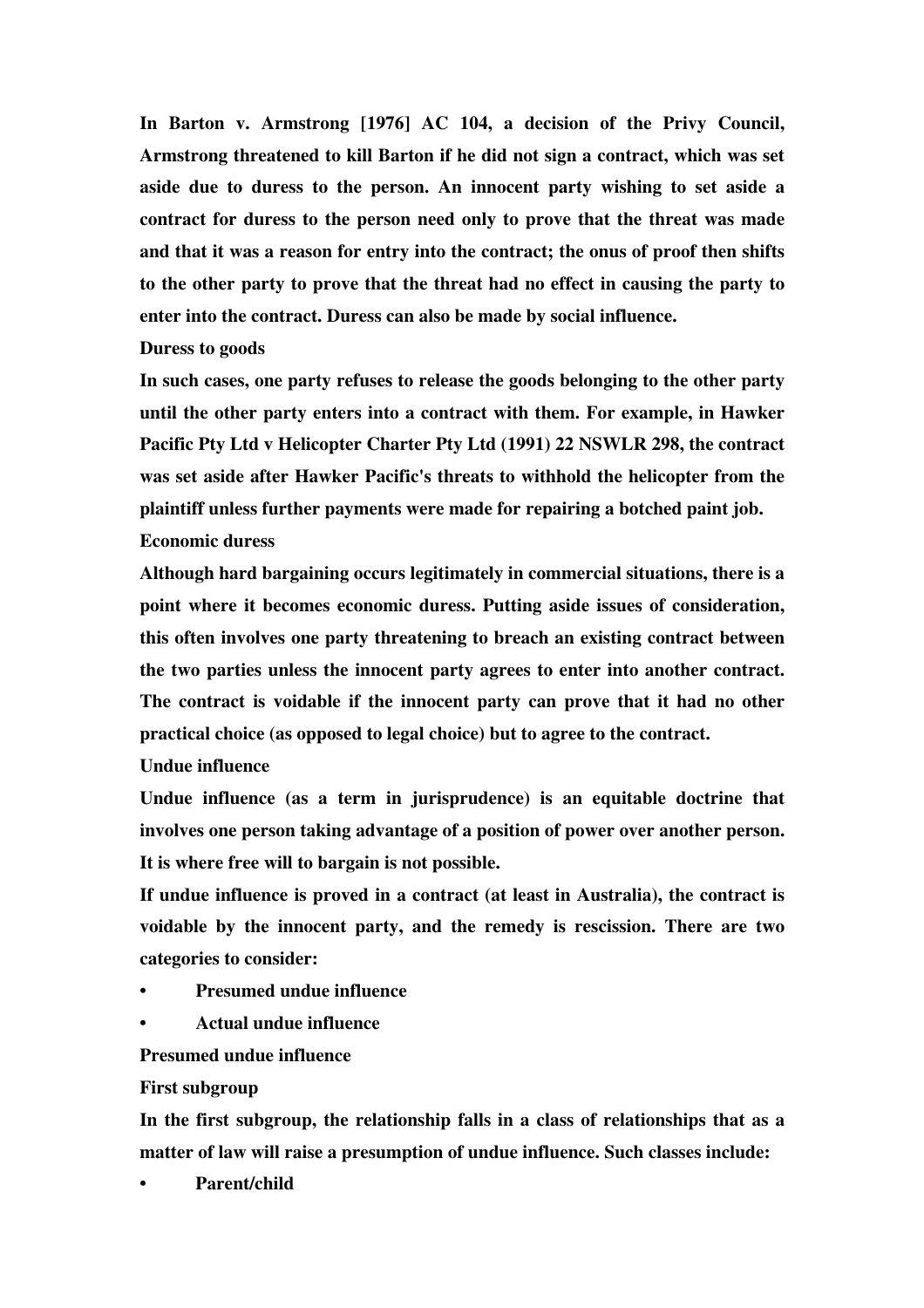- **Guardian/ward**
- **Priest/member of parish**
- **Solicitor/client**
- **Doctor/patient**

**In such cases, the onus of proof lies on a doctor, say, to disprove undue influence on a patient.** 

# **Second subgroup**

**The second subgroup covers relationships that do not fall into the first subgroup, but on the facts of case, there was an antecedent relationship between the parties that led to undue influence. The test is one of whether there was a relationship of such trust and confidence that it should give rise to such a presumption (see Johnson v. Buttress (1936) 56 CLR 113).** 

**Actual undue influence** 

**An innocent party may also seek to have a contract set aside for actual undue influence, where there is no presumption of undue influence, but there is evidence that the power was unbalanced at the time of the signing of the contract.** 

**Undue influence in probate law** 

**"Undue Influence" is the most common ground for will contests and is often accompanied by a capacity challenge. In probate law, it is generally defined as a testator's loss of free agency regarding property disposition through contemporaneous psychological domination by an advisor which results in an excessive benefit to the advisor. It is important to note that "undue influence" is only an issue when the advisor is benefiting, not when advisor is getting a benefit for someone else; in that case it would be considered fraud. In litigation most jurisdictions place the burden of proving undue influence on the party challenging the will.** 

**Lack of capacity to contract** 

**The capacity of both natural and artificial persons determines whether they may make binding amendments to their rights, duties and obligations, such as getting married or merging, entering into contracts, making gifts, or writing a valid will. Capacity is an aspect of status and both are defined by a person's personal law:**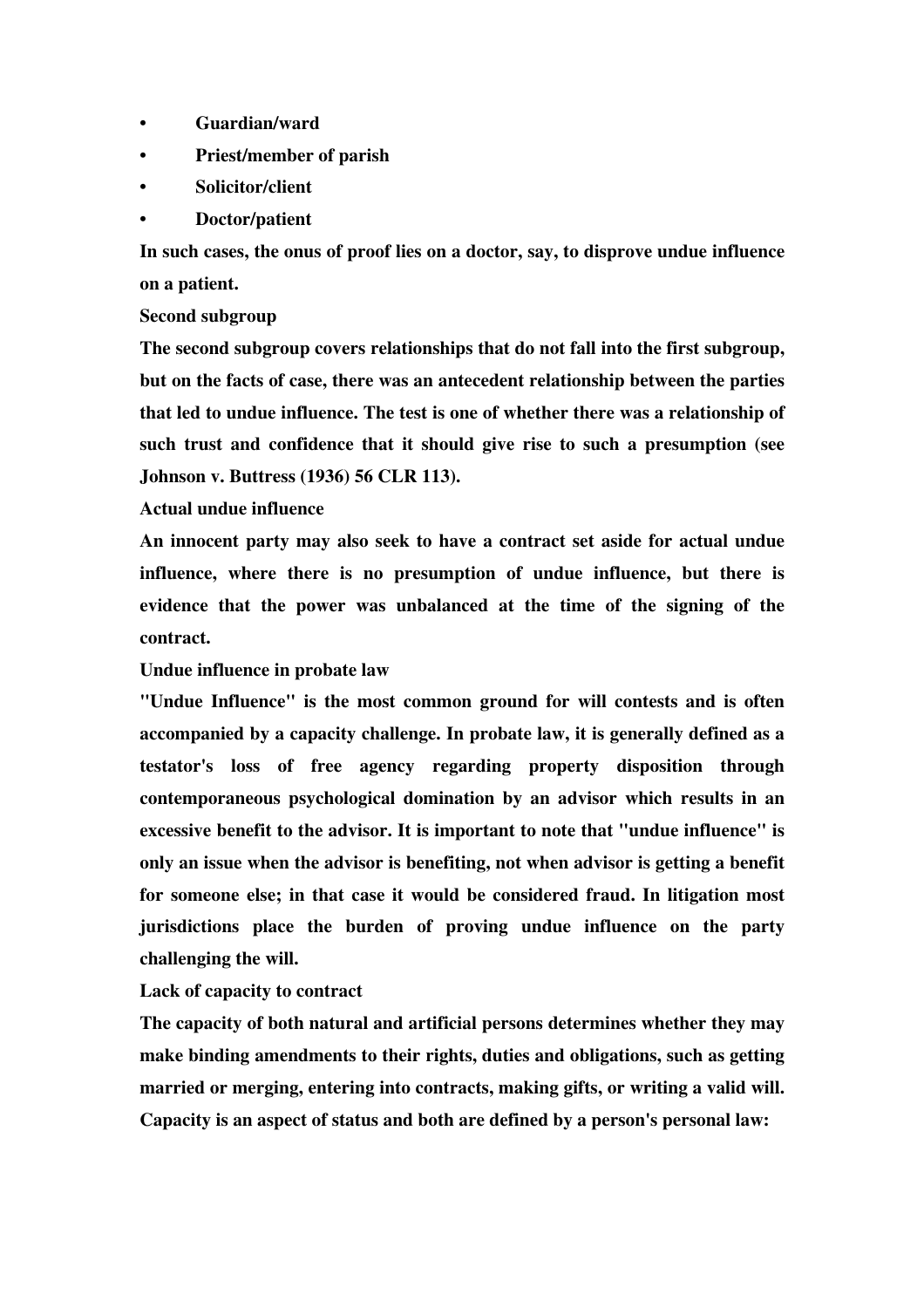**• for natural persons, the law of domicile or lex domicilii in common law states, and either the law of nationality or lex patriae, or of habitual residence in civil law states;** 

**• for artificial persons, the law of the place of incorporation, the lex incorporationis for companies while other forms of business entity derive their capacity either from the law of the place in which they were formed or the laws of the states in which they establish a presence for trading purposes depending on the nature of the entity and the transactions entered into.** 

**When the law limits or bars a person from engaging in specified activities, any agreements or contracts to do so are either voidable or void for incapacity. Sometimes such legal incapacity is referred to as incompetence. For comparison, see Competence (law).** 

#### **Discussion**

**As an aspect of the social contract between a state and its citizens, the state adopts a role of protector to the weaker and more vulnerable members of society. In public policy terms, this is the policy of parens patriae. Similarly, the state has a direct social and economic interest in promoting trade so, it will define the forms of business enterprise that may operate within its territory and lay down rules that will allow both the businesses and those that wish to contract with them a fair opportunity to gain value. This system worked well until social and commercial mobility increased. Now persons routinely trade and travel across state boundaries (both physically and electronically), so the need is to provide stability across state lines given that laws differ from one state to the next. Thus, once defined by the personal law, persons take their capacity with them like a passport whether or however they may travel. In this way, a person will not gain or lose capacity depending on the accident of the local laws, e.g. if A does not have capacity to marry her cousin under her personal law (a rule of consanguinity), she cannot evade that law by travelling to a state that does permit such a marriage (see nullity).** 

#### **Natural persons**

**Standardised classes of person have had their freedom restricted. These limitations are justified exceptions to the general policy of freedom of contract and the detailed human and civil rights that a person of ordinary capacity might enjoy. Hence, for example, freedom of movement may be modified; the right to**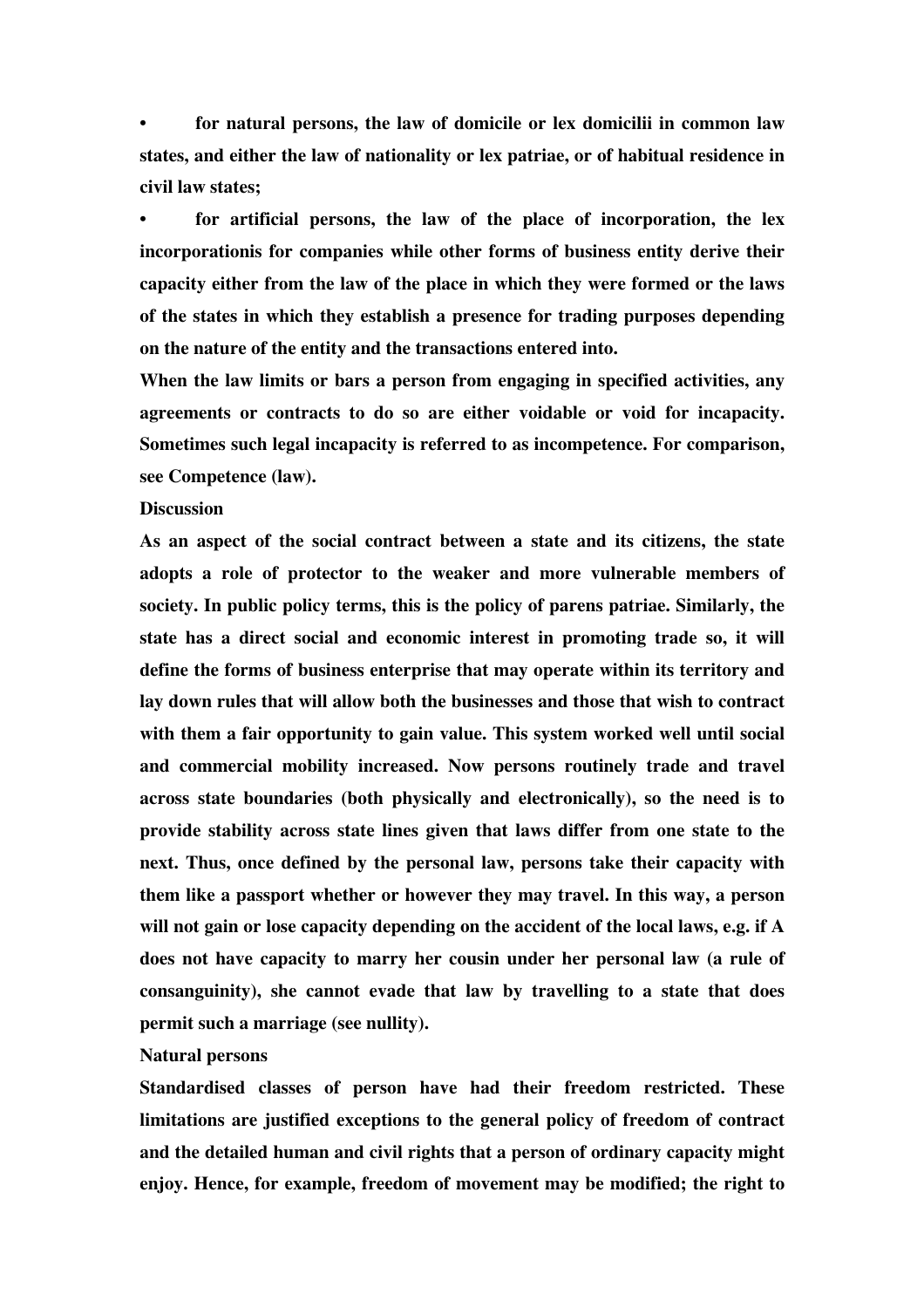**vote may be withdrawn, etc. As societies have developed more equal treatment based on gender, race and ethnicity, many of the older incapacities have been removed. For example, English law used to treat married women as lacking the capacity to own property or act independently of their husbands (the last of these rules was repealed by the Domicile and Matrimonial Proceedings Act 1973 which removed the wife's domicile of dependency for those marrying after 1974, so that a husband and wife could have different domiciles).** 

**• Infancy** 

**The definition of an infant or minor varies, each state reflecting local culture and prejudices in defining the age of majority, marriageable age, voting age, etc. In many jurisdictions, legal contracts, in which (at least) one of the contracting parties in a minor, are voidable by the minor. For a minor to undergo medical procedure, consent is determined by the minor's parent(s) or legal guardian(s). The right to vote in the United States is currently set at 18 years, while the right to buy and consume alcohol is often set at 21 years by U.S. state law. Some laws, such as marriage laws, may differentiate between the sexes and allow women to marry younger. There are instances in which a person may be able to gain capacity earlier than the prescribed time through a process of emancipation. Conversely, many states allow the inexperience of childhood to be an excusing condition to criminal liability and set the age of criminal responsibility to match the local experience of emerging behavioural problems (see doli incapax). For sexual crimes, the age of consent determines the potential liability of adult accused.** 

**As an example of liability in contract, the law in most of Canada provides that an infant is not bound by the contracts he or she enters into except for the purchase of necessaries and for beneficial contracts of service. Infants must pay fair price only for necessary goods and services. However, the British Columbia Infants Act (RSBC 1996 c.223) declares all contracts, including necessities and beneficial contracts of service are unenforceable against an infant. Only student loans and other contracts made specifically enforceable by statute will be binding on infants in that province.** 

**In contracts between an adult and an infant, adults are bound but infants may escape contracts at their option (i.e. the contract is voidable). Infants may ratify a contract on reaching age of majority. In the case of executed contracts, when**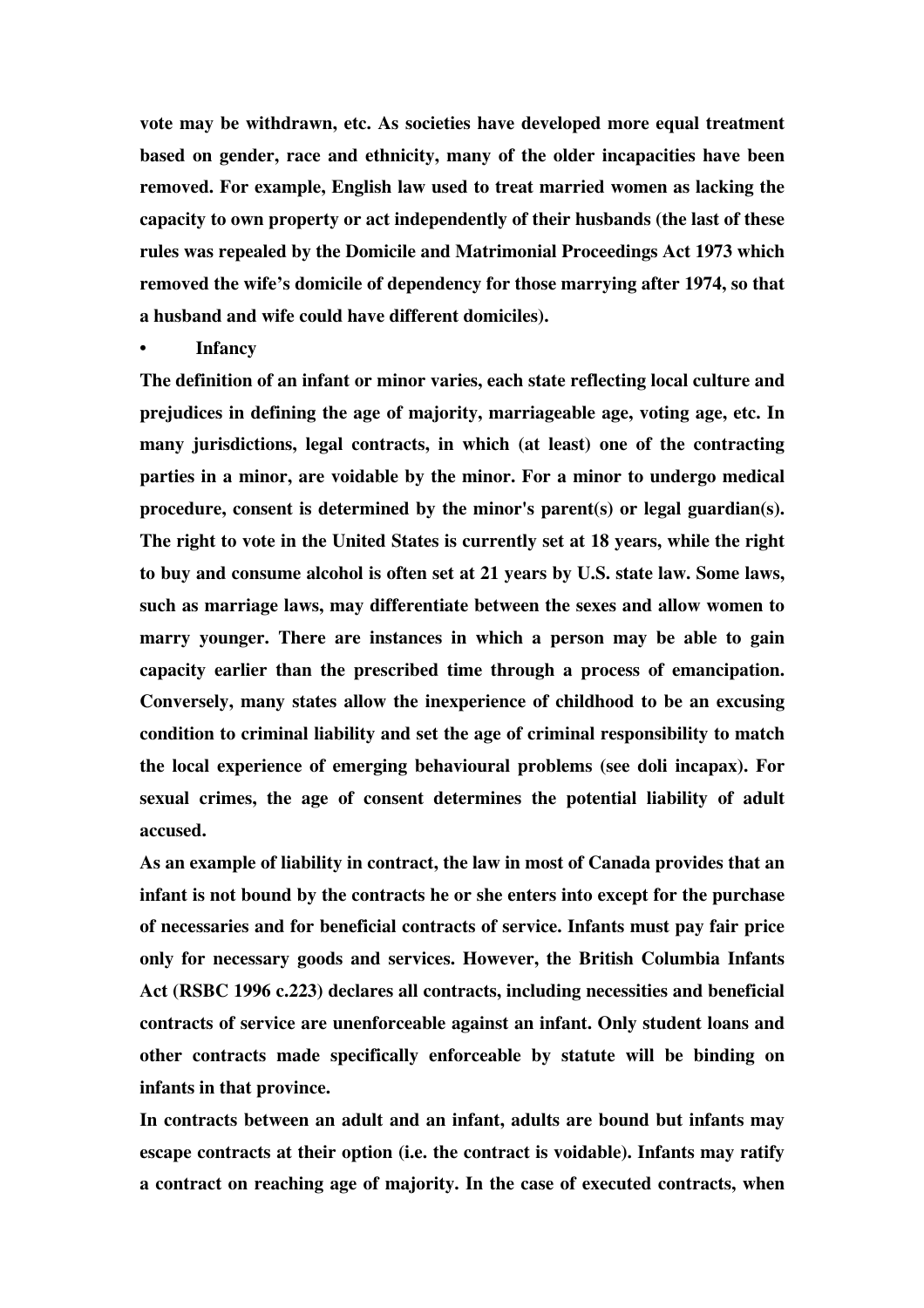**the infant has obtained some benefit under the contract, he/she cannot avoid obligations unless what was obtained was of no value. Upon repudiation of a contract, either party can apply to the court. The court may order restitution, damages, or discharge the contract. All contracts involving the transfer of real estate are considered valid until ruled otherwise.** 

## **• Insanity, mental illness, or mental/medical condition**

**Individuals may have an inherent physical condition which prevents them from achieving the normal levels of performance expected from persons of comparable age, or their ability to match current levels of performance may be caused by contracting an illness. Whatever the cause, if the resulting condition is such that individuals cannot care for themselves, or may act in ways that are against their interests, those persons are vulnerable through dependency and deserve the protection of the state against the risks of abuse or exploitation. Hence, any agreements that were made are voidable, and a court may declare that person a ward of the state and grant power of attorney to an appointed legal guardian (in the UK, this is a specific function of the Court of Protection).** 

**This sort of problem sometimes arises when people suffer some form of medical problem such as unconsciousness, coma, extensive paralysis, or delirious states, from accidents or illnesses such as strokes, or often when older people become afflicted with some form of medical/mental disability such as Huntington's disease, Alzheimer's disease, Lewy body disease, or similar dementia. Such persons are often unable to consent to medical treatment and otherwise handle their financial and other personal matters. If the afflicted person has prepared documents beforehand about what to do in such cases, often in a revocable living trust or related documents, then the named legal guardian may be able to take over their financial and other affairs. If the afflicted person owns his/her property jointly with a spouse or other able person, the able person may be able to take over many of the routine financial affairs. Otherwise, it is often necessary to petition a court, such as a probate court, that the afflicted person lacks legal capacity and allow a legal guardian to take over their financial and personal affairs. Procedures and court review have been established, dependent on the area of jurisdiction, to prevent exploitation of the incapacitated person by the guardian. The guardian periodically provides a financial accounting for court review.**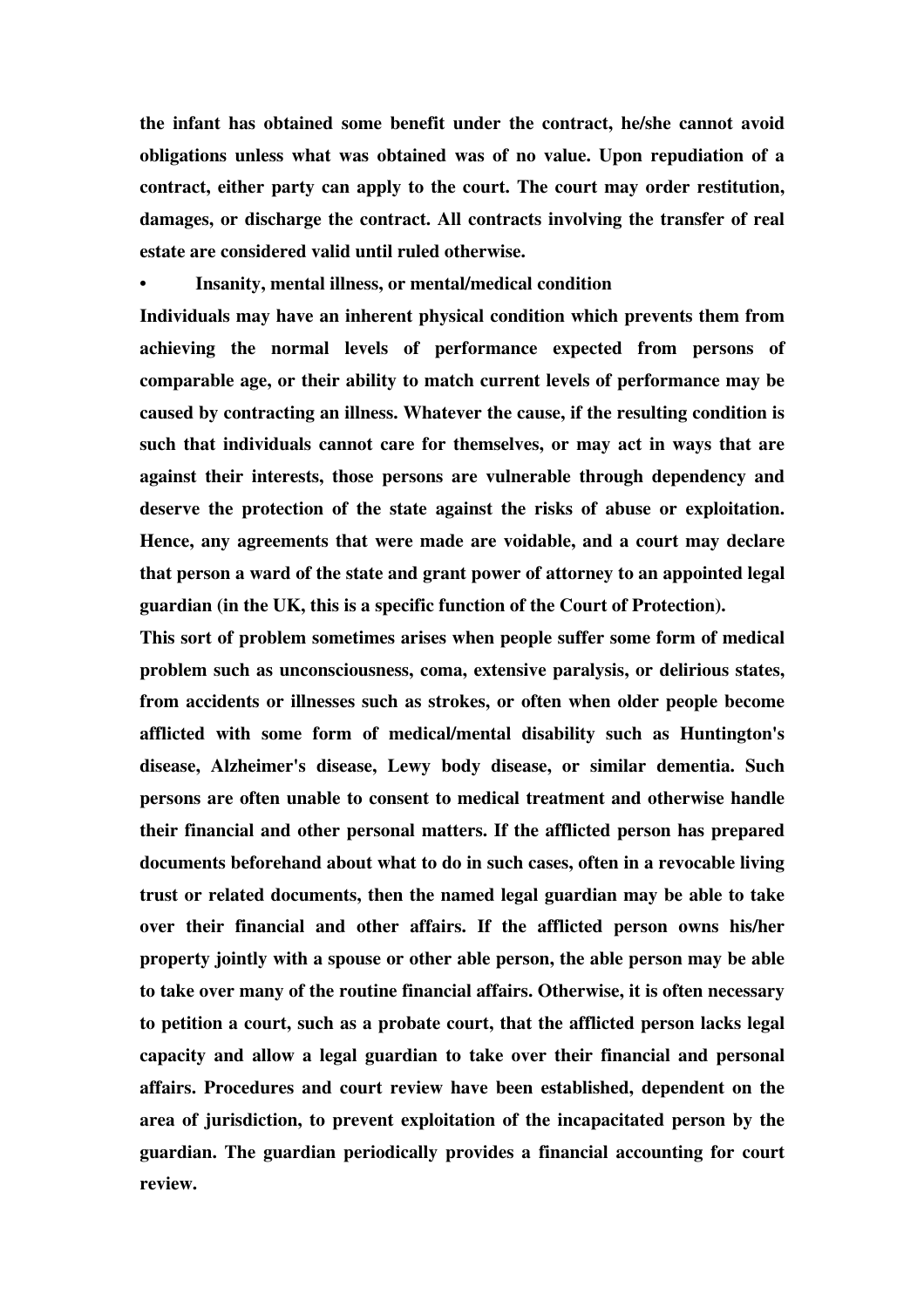**In the Criminal Law, the traditional common law M'Naghten Rules excused all persons from liability if they did not understand what they were doing or, if they did, that they did not know it was wrong. The consequences of this excuse were that those accused were detained indefinitely or until the medical authorities certified that it was safe to release them back into the community. This consequence was felt to be too draconian and so statutes have introduced new defences that will limit or reduce the liability of those accused of committing offences if they were suffering from a mental illness at the relevant time (see the insanity and mental disorder defences).** 

### **• Drunkenness/drug abuse**

**Although individuals may have consumed a sufficient quantity of intoxicant or drug to reduce or eliminate their ability to understand exactly what they are doing, such conditions are self-induced and so the law does not generally allow any defence or excuse to be raised to any actions taken while incapacitated. The most generous states do permit individuals to repudiate agreements as soon as sober, but the conditions to exercising this right are strict.** 

#### **• Bankruptcy**

**If individuals find themselves in a situation where they can no longer pay their debts, they lose their status as creditworthy and become bankrupt. States differ on the means whereby their outstanding liabilities can be treated as discharged and on the precise extent of the limits that are placed on their capacities during this time but, after discharge, they are returned to full capacity. In the United States, some states have spendthrift laws under which an irresponsible spender may be deemed to lack capacity to enter into contracts (in Europe, these are termed prodigality laws) and both sets of laws may be denied extraterritorial effect under public policy as imposing a potentially penal status on the individuals affected.** 

## **• Enemy aliens and/or terrorists**

**During times of war or civil strife, a state will limit the ability of its citizens to offer help or assistance in any form to those who are acting againsts the interests of the state. Hence, all commercial and other contracts with the "enemy", including terrorists, would be considered void or suspended until a cessation of hostilities is agreed.** 

# **Business entities**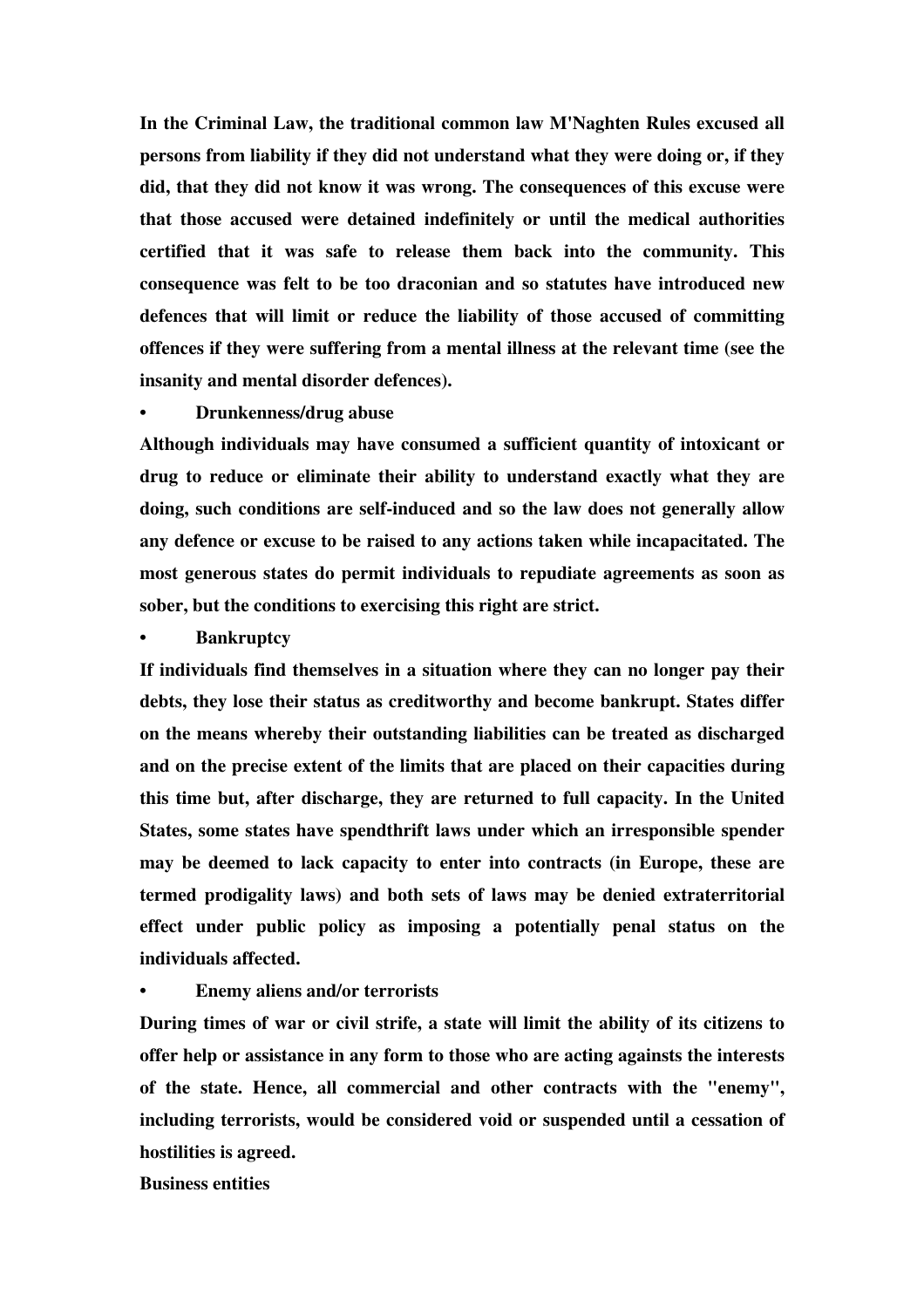### **• Corporations**

**The extent of an artificial person's capacity depends on the law of the place of incorporation and the enabling provisions included in the constitutive documents of incorporation. The general rule is that anything not included in the corporation's capacity, whether expressly or by implication, is ultra vires, i.e. "beyond the power" of the corporation, and so may be unenforceable by the corporation, but the rights and interests of innocent third parties dealing with the corporations are usually protected.** 

## **• General and limited partnerships**

**There is a clear division between the approaches of states to the definition of partnerships. One group of states treats general and limited partnerships as aggregate. In terms of capacity, this means that they are no more than the sum of the natural persons who conduct the business. The other group of states allows partnerships to have a separate legal personality which changes the capacity of the "firm" and those who conduct its business and makes such partnerships more like corporations.** 

## **• Unions**

**In some states, trade unions have limited capacity unless any contract made relates to union activities.** 

#### **• Insolvency**

**When a business entity becomes insolvent, an administrator, receiver, or other similar legal functionary may be appointed to determine whether the entity shall continue to trade or be sold so that the creditors may receive all or a proportion of the money owing to them. During this time, the capacity of the entity is limited so that its liabilities are not increased unreasonably and to the detriment of the existing creditors.** 

## **Contract interpretation**

**Parol evidence rule** 

**The parol evidence rule enacts a principle of the common law of contracts that presumes that a written contract embodies the complete agreement between the parties involved. The rule therefore generally forbids the introduction of extrinsic evidence (i.e., evidence of communications between the parties which is not contained in the language of the contract itself) which would change the terms of a later written contract.**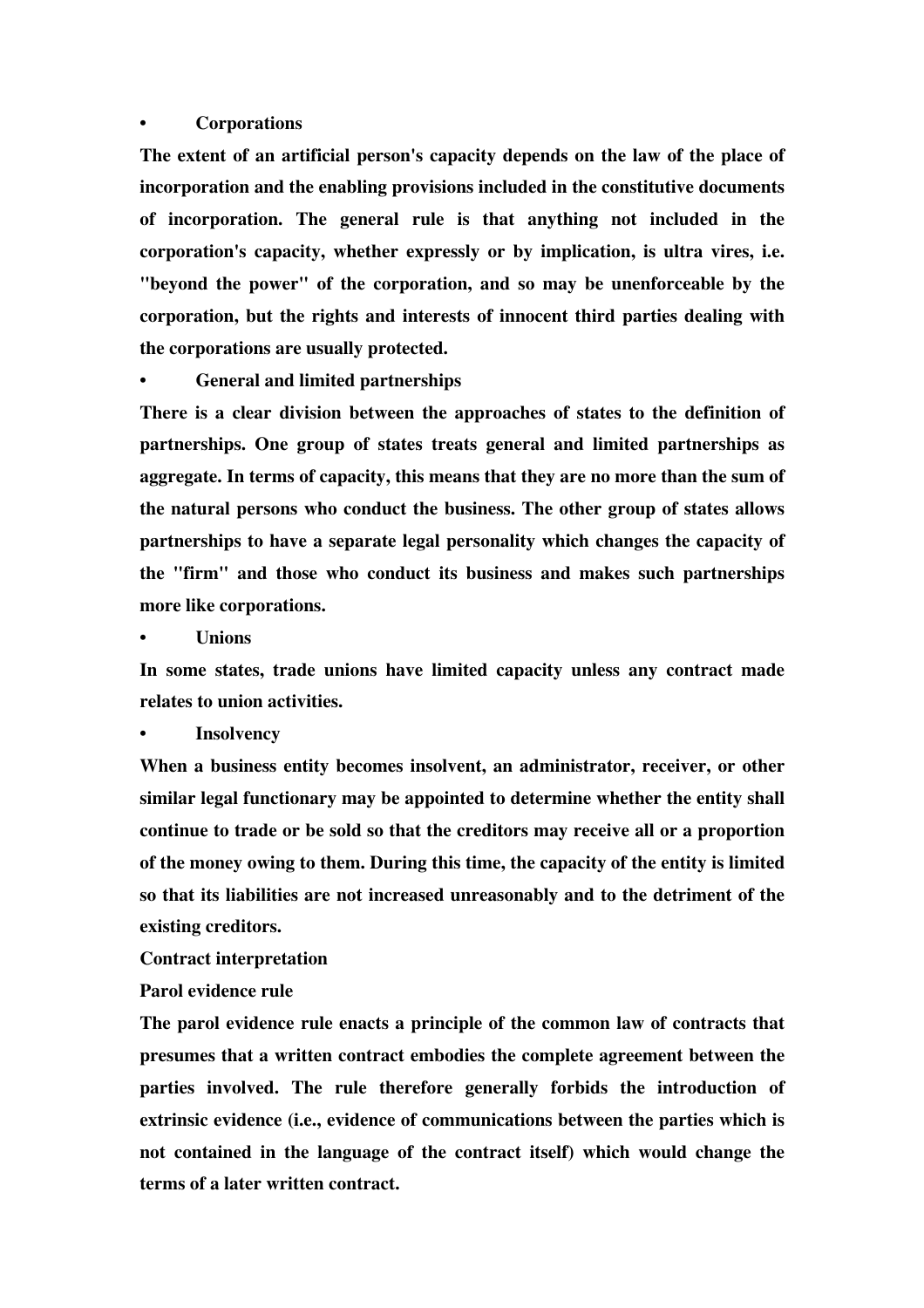**In order for the rule to be effective, the contract in question must be an integrated writing; it must, in the judgment of the court, be the final agreement between the parties (as opposed to a mere draft, for example). One way to ensure that the contract will be found integration is through the inclusion of a merger clause, which recites that the contract is, in fact, the whole agreement between the parties. However, many modern cases have found merger clauses to be only a rebuttable presumption.** 

**An integrated agreement is either a partial or complete integration. If it contains some, but not all, of the terms as to which the parties have agreed then it is a partial integration. This means that the writing was a final agreement between the parties (and not mere preliminary negotiations) as to some terms, but not as to others. On the other hand, if the writing were to contain all of the terms as to which the parties agreed, then it would be a complete integration. The importance of this distinction is relevant to what evidence is excluded under the parol evidence rule. For both complete and partial integrations, any evidence contradicting the writing is excluded under the parol evidence rule. However, for a partial integration, terms that do not contradict the writing but merely add to it is not excluded.** 

**There are a number of exceptions to the parol evidence rule. Extrinsic evidence can always be admitted for the following purposes:** 

**• To work out the subject matter of the contract.** 

**• To resolve an ambiguity in the contract. [1]** 

**• To show that an unambiguous term in the contract is in fact a mistaken transcription of a prior valid agreement. Such a claim must be established by clear and convincing evidence, and not merely by the preponderance of the evidence.** 

**• To show fraud, duress, mistake, or illegal purpose on the part of one or both parties.** 

**• To show that consideration has not actually been paid. For example, if the contract states that A has paid B \$1,000 in exchange for a painting, B can introduce evidence that A had never actually conveyed the \$1,000.** 

**• To identify the parties, especially if the parties have changed names.** 

**• To imply or incorporate a term of the contract.**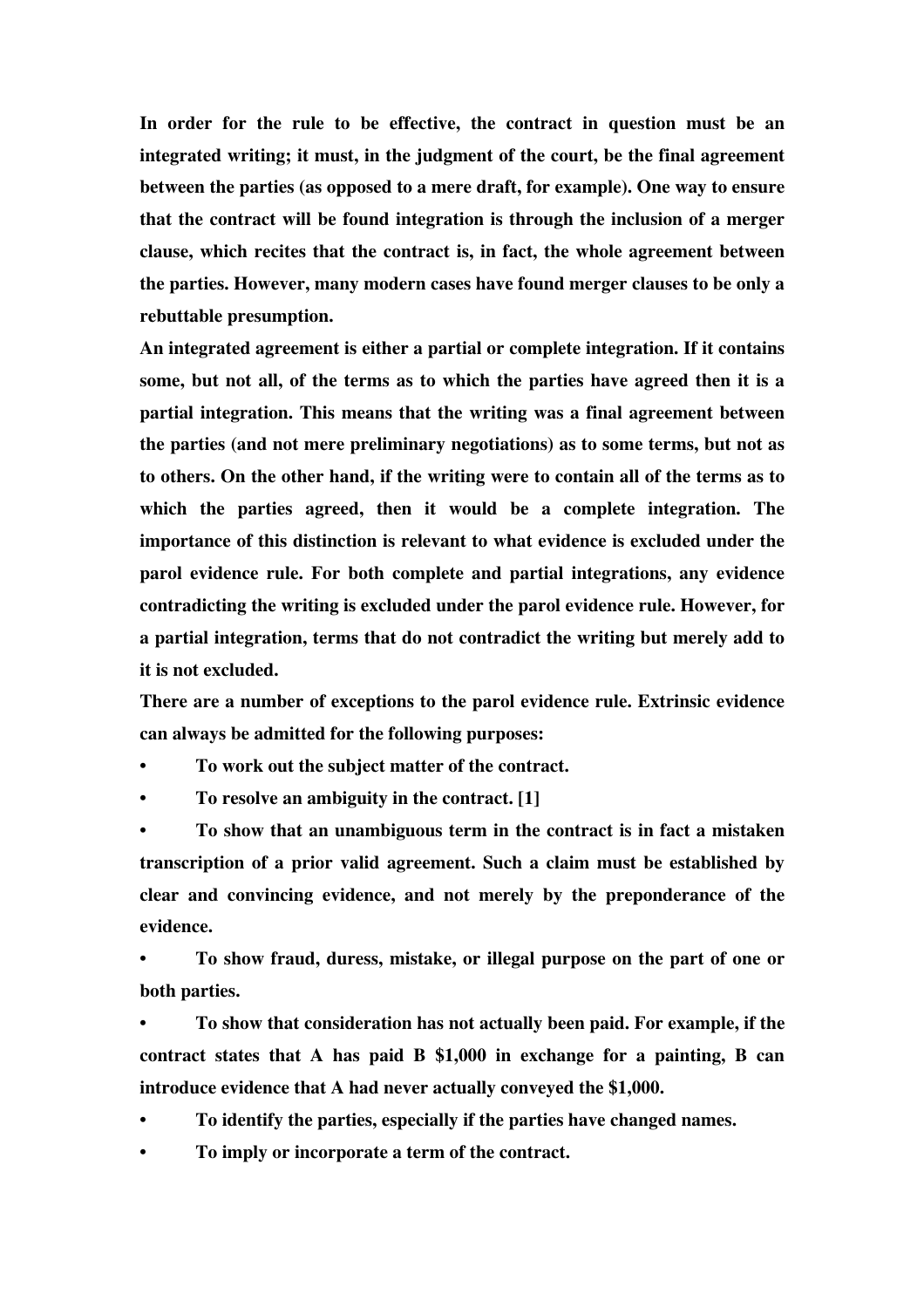**In order for evidence to fall within this rule, it must involve either (1) a written or oral communication made prior to execution of the written contract; or (2) an oral communication made contemporaneous with execution of the written contract. Evidence of a later communication will not be barred by this rule, as it is admissible to show a later modification of the contract (although it might be inadmissible for some other reason, such as the Statute of Frauds. Similarly, evidence of a collateral agreement - one that would naturally and normally be included in a separate writing - will not be barred. For example, if a contracts with B to paint B's house for \$1,000, B can introduce extrinsic evidence to show that A also contracted to paint B's storage shed for \$100. The agreement to paint the shed would logically be in a separate document from the agreement to paint the house.** 

**Though its name suggests that it is a procedural evidence rule, the consensus of courts and commentators is that the parol evidence rule constitutes substantive contract law.** 

**Additional information on the parol evidence rule may be found in Restatement 2d of Contracts § 213.** 

## **Contract of adhesion**

**A standard form contract (sometimes referred to as an adhesion contract or boilerplate contract) is a contract between two parties that does not allow for negotiation, i.e. take it or leave it. It is often a contract that is entered into between unequal bargaining partners, such as when an individual is given a contract by the salesperson of a multinational corporation. The consumer is in no position to negotiate the standard terms of such contracts and the company's representative often does not have the authority to do so.** 

## **Theoretical issues**

**There is some debate on a theoretical level whether, and to what extent, courts should enforce standard form contracts. On the one hand they undeniably fulfill an important efficiency role in society. Standard form contracting reduces transaction costs substantially by precluding the need for buyers and sellers of goods and services to negotiate the many details of a sale contract each time the product is sold. On the other hand, there is the potential for inefficient, and even unjust, terms to be accepted by those signing these contracts. Such terms might be seen as unjust if they allow the seller to avoid all liability or unilaterally**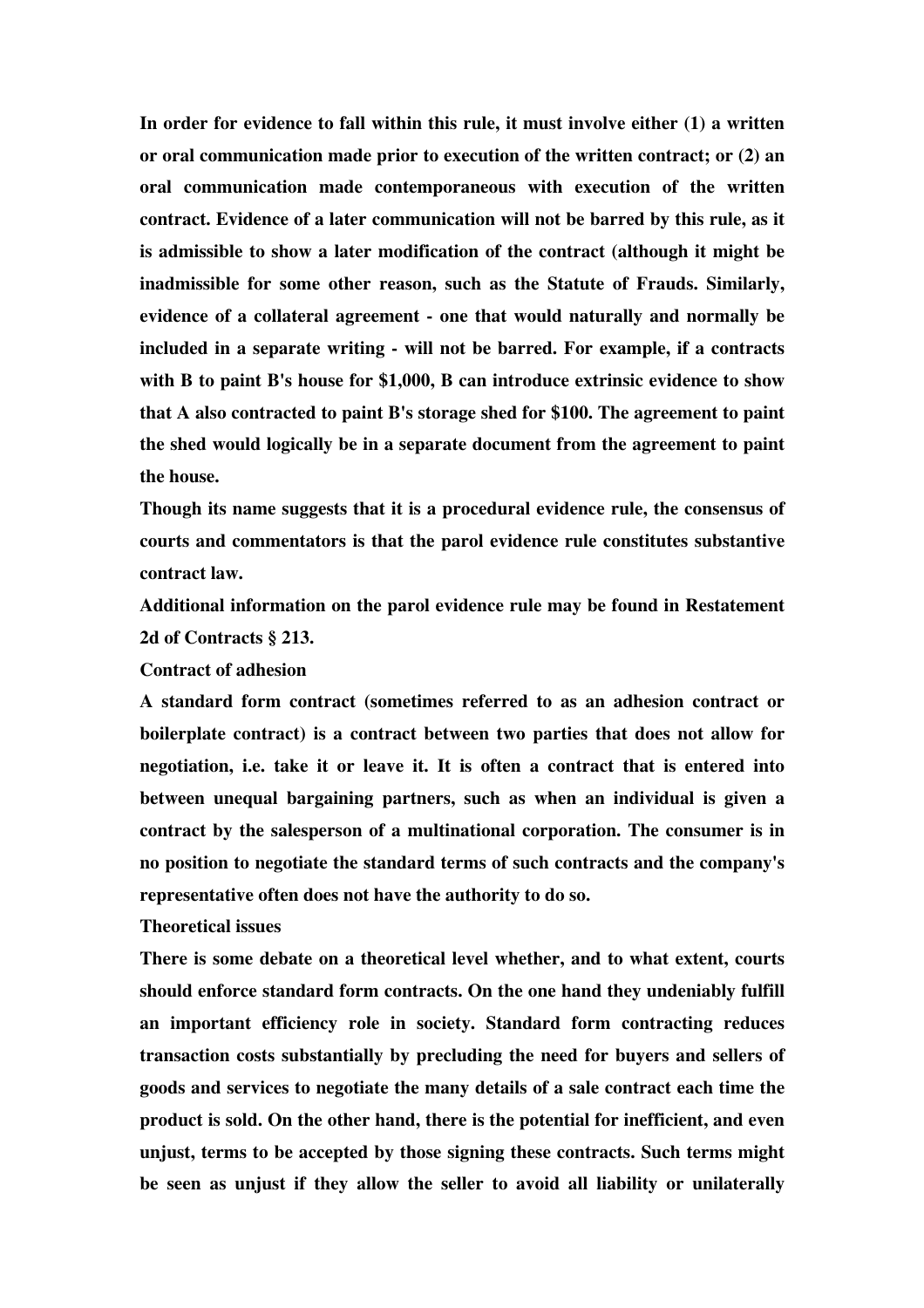**modify terms or terminate the contract [1]. They might be inefficient if they place the risk of a negative outcome, such as defective manufacturing, on the buyer who is not in the best position to take precautions. There are a number of reasons why such terms might be excepted [2]:** 

**• Standard form contracts are rarely read. Lengthy boilerplate terms are often in small print and written in complicated legal language which often seems irrelevant. The prospect of a buyer finding any useful information from reading such terms is correspondingly low. Even if such information is discovered the consumer is in no position to bargain as the contract is presented on a "take it or leave it" basis. Coupled with the often large amount of time needed to read the terms, the expected payoff from reading the contract is low and few people would be expected to read it. [Citation needed]** 

**• Access to the full terms may be difficult or impossible before acceptance. Often the document being signed is not the full contract; the purchaser is told that the rest of the terms are in another location. This reduces the likelihood of the terms being read and in some situations, such as software end user license agreements, can only be read after they have been notionally accepted by purchasing the good.** 

**• Boilerplate terms are not salient. The most important terms to purchasers of a good are generally the price and the quality, which are generally understood before the contract of adhesion is signed. Terms relating to events which have very small probabilities of occurring or which refer to particular statutes or legal rules do not seem important to the purchaser. This further lowers the chance of such terms being read and also means they are likely to be ignored even if they are read.** 

**• There may be social pressure to sign. Standard form contracts are signed at a point when the main details of the transaction have either been negotiated or explained. Social pressure to conclude the bargain at that point may come from a number of sources. The salesperson may imply that the purchaser is being unreasonable if they read or question the terms, saying that they are 'just something the lawyers want us to do' or that they are wasting their time reading them. If the purchaser is at the front of a queue (for example at an airport car rental desk) there is additional pressure to sign quickly. Finally, if there has been negotiation over price or particular details then concessions given by the**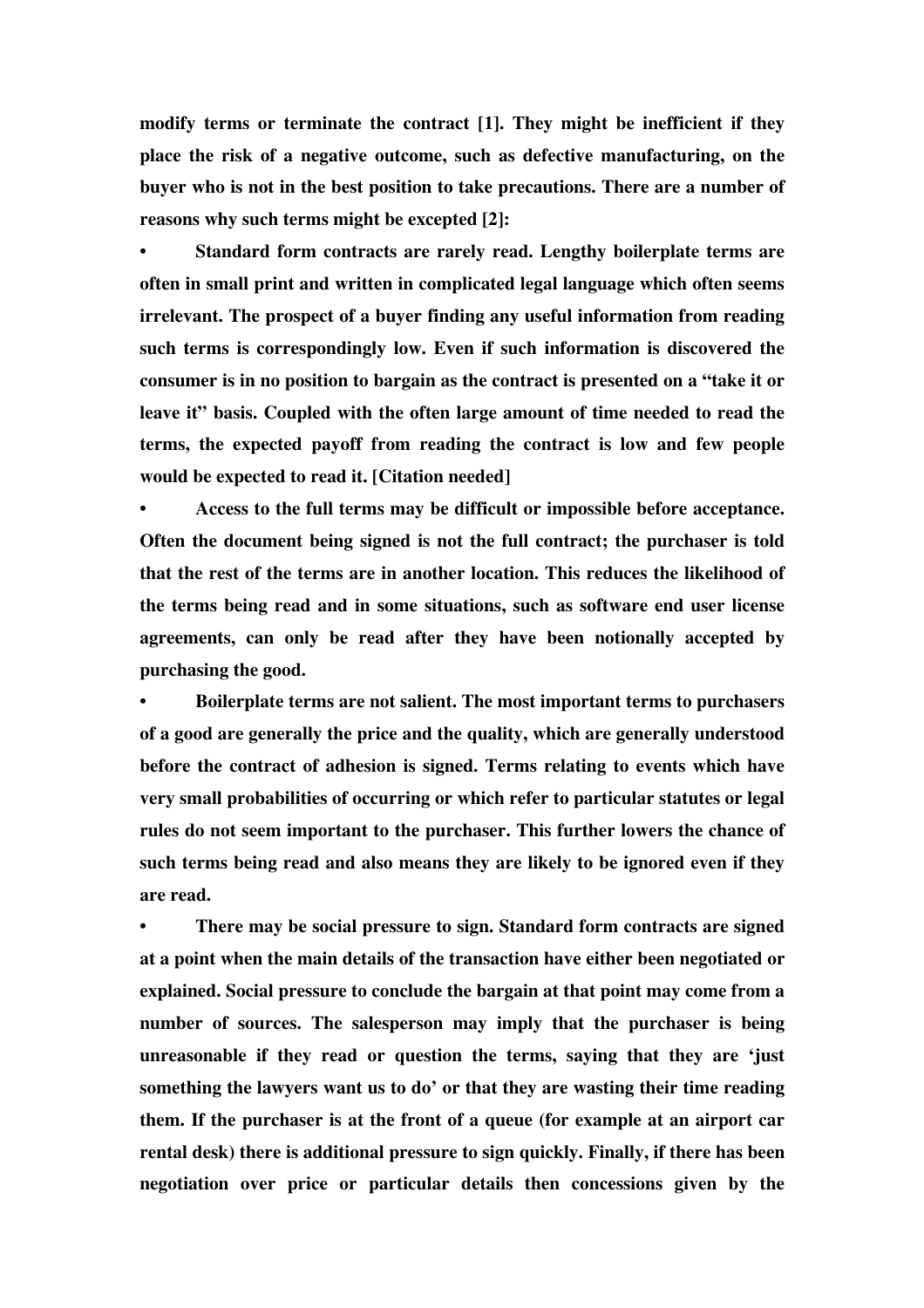**salesperson may be seen as a gift which socially obliges the purchaser to respond by being co-operative and concluding the transaction.** 

**• Standard form contracts may exploit unequal power relations. If the good which is being sold using a contract of adhesion is one which is essential or very important for the purchaser to buy (such as a rental property or a needed medical item) then the purchaser might have no choice but to accept the terms. This problem may be mitigated if there are many suppliers of the good who can potentially offer different terms (see below).** 

**Some contend that in a competitive market, consumers have the ability to shop around for the supplier who offers them the most favorable terms and are consequently able to avoid injustice. As noted, however, many people do not read or understand the terms so there might be very little incentive for a firm to offer favorable conditions as they would gain only a small amount of business from doing so. Even if this is the case, it is argued by some that only a small percentage of buyers need to actively read standard form contracts for it to be worthwhile for firms to offer better terms if that group is able to influence a larger number of people by affecting the firm's reputation.** 

**Another factor which might mitigate the effects of competition on the content of contracts of adhesion is that, in practice, standard form contracts are usually drafted by lawyers instructed to construct them so as to minimize the firm's liability and not by managers making competitive decisions. Sometimes the contracts are written by an industry body and distributed to firms in that industry, increasing homogeneity of the contracts and reducing consumer's ability to shop around.** 

## **Common law status**

**As a general rule, the common law treats standard form contracts as any other contract. Signature or some other objective manifestation of intent to be legally bound will bind the signor to the contract whether or not they read or understood the terms. The reality of standard form contracting, however, means that many common law jurisdictions have developed special rules with respect to them. In general, courts will interpret standard form contracts contra proferentem (literally 'against the proffering person') but specific treatment varies between jurisdictions.** 

**United States**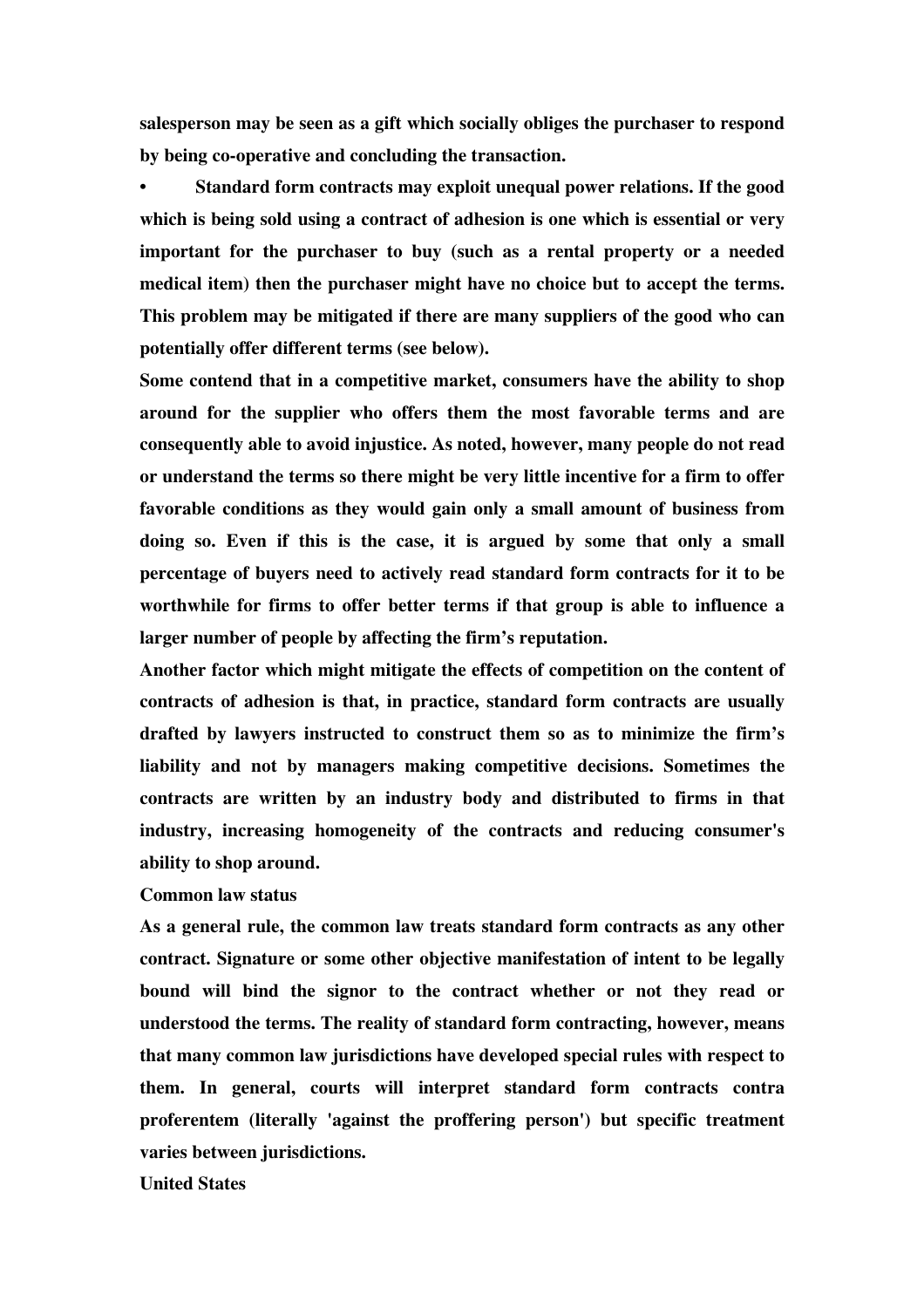## **Generally**

**The Uniform Commercial Code which is followed in most American states has specific provisions relating to standard form contracts. Furthermore, standard form contracts will be subject to special scrutiny if they are found to be contracts of adhesion.** 

## **Contracts of adhesion**

**The concept of the contract of adhesion originated in French civil law, but did not enter American jurisprudence until the Harvard Law Review published an influential article by Edwin W. Patterson in 1919. It was subsequently adopted by the majority of American courts, especially after the Supreme Court of California endorsed adhesion analysis in 1962. See Steven v. Fidelity & Casualty Co., 58 Cal. 2d 862, 882 n.10 (1962) (reciting history of concept) [3].** 

**For a contract to be treated as a contract of adhesion, it must be presented on a standard form on a 'take it or leave it' basis, and give the purchaser no ability to negotiate because of their unequal bargaining position. The special scrutiny given to contracts of adhesion can be performed in a number of ways:** 

**• If the term was outside of the reasonable expectations of the person who did not write the contract, and if the parties were contracting on an unequal basis, then it will not be enforceable. The reasonable expectation is assessed objectively, looking at the prominence of the term, the purpose of the term and the circumstances surrounding acceptance of the contract.** 

**• Section 211 of the American Law Institute's Restatement (Second) of Contracts, which has persuasive though non-binding force in courts, provides: Where the other party has reason to believe that the party manifesting such assent would not do so if he knew that the writing contained a particular term,** 

**This is a subjective test focusing on the mind of the seller and has been adopted by only a few state courts.** 

**the term is not part of the agreement.** 

**• The doctrine of unconscionability which is a fact-specific doctrine arising from equitable principles. Unconscionability in standard form contracts usually arises where there is an "absence of meaningful choice on the part of one party due to one-sided contract provisions, together with terms which are so oppressive that no reasonable person would make them and no fair and honest person would accept them." (Fanning v. Fritz's Pontiac-Cadillac-Buick Inc.)**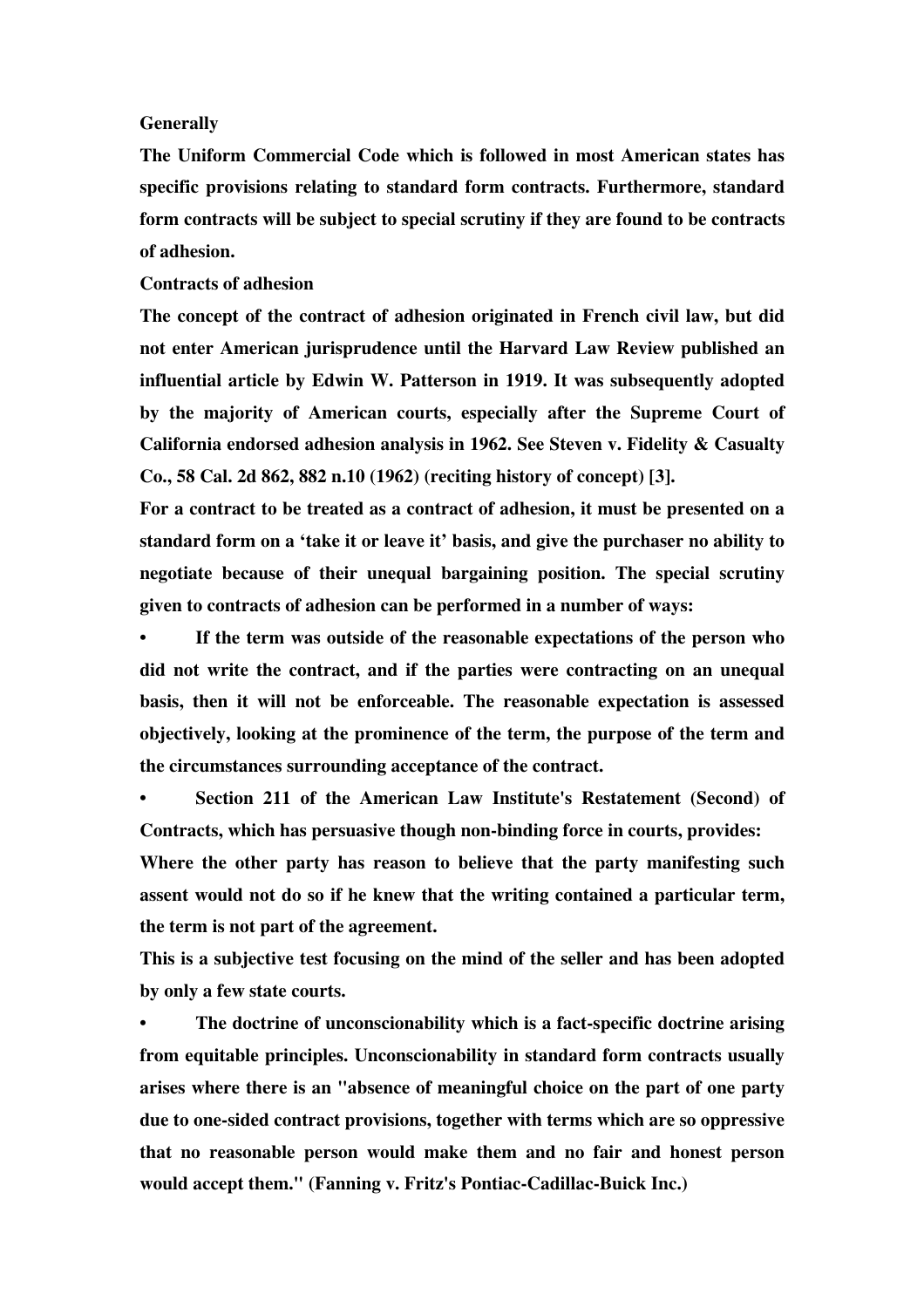## **Shrink wrap contracts**

**Courts in the United States have faced the issue of shrink wrap contracts in two ways. One line of cases follows ProCD v. Zeidenberg which held such contracts enforceable (eg. Brower v Gateway [4]) and the other follows Klocek v. Gateway, Inc which found them unenforceable (eg. Specht v. Netscape Communications Corp. [5]). These decisions are split on the question of consent, with the former holding that only objective manifestation of consent is required while the latter require at least the possibility of subjective consent.** 

## **Canada**

**In Canada, exemption clauses in a standard form contract must be brought to the attention of the purchaser for them to have effect (Tilden Rent-A-Car Co. v. Clendenning).** 

### **Australia**

**Standard form contracts have generally received little special treatment under Australian common law. A 2003 New South Wales Court of Appeal case (Toll (FGCT) Pty Limited v Alphapharm Pty Limited) gave some support for the position that notice of exceptional terms is required for them to be incorporated. However the defendant successfully appealed to the High Court so currently there is no special treatment of standard form contracts in Australia.** 

#### **Legislation**

**In recognition of the consumer protection issues which may arise, many governments have passed specific laws relating to standard form contracts. These are generally enacted on a state level as part of general consumer protection legislation and typically allow consumers to avoid clauses which are found to be unreasonable, though the specific provisions vary greatly. Some laws require notice to be given for these clauses to be effective, others prohibit unfair clauses altogether (eg. Victorian Fair Trading Act 1999).** 

**Integration clause** 

**In the contract law, an integration clause (sometimes, particularly in the United Kingdom, referred to an entire agreement clause) is a term in the language of the contract that declares it to be the complete and final agreement between the parties. The existence of such a term is conclusive proof that no varied or additional conditions exist with respect to the performance of the contract beyond those that are in the writing. A contract that has such a clause is deemed**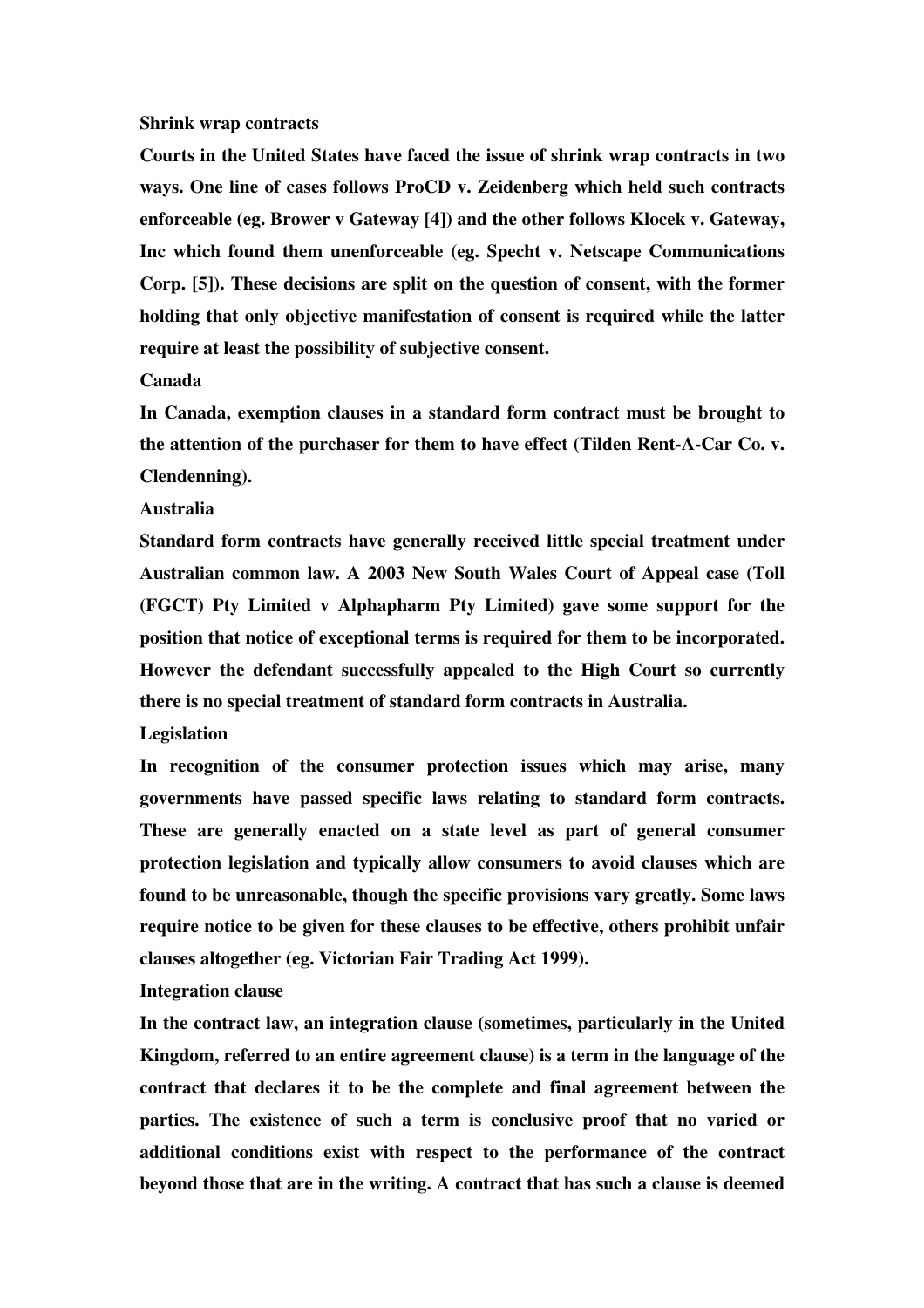**an integrated contract, and any previous negotiations in which the parties to the contract had considered different terms will be deemed superseded by the final writing. Sometimes is also known as "Entire Agreement" Clause, and, in its case, it is usually drafted at the end of the contract.** 

#### **Sample clause**

**"This Agreement (and any documents referred to in it) contains the whole agreement between the Parties relating to the transactions contemplated by this Agreement and supersedes all previous understandings and agreements between the Parties relating to these transactions. Each Party acknowledges that, in agreeing to enter into this Agreement, it has not relied on any representation, warranty, collateral contract or other assurance (except those set out in this Agreement and any documents referred to in it) made by or on behalf of any other Party or any other person whatsoever before the execution of this Agreement. Each Party waives all rights and remedies which, but for this Clause, might otherwise be available to it in respect of any such representation, warranty, collateral contract or other assurance, provided that nothing in this Clause shall limit or exclude any liability for willful misconduct or fraud."** 

## **Contra proferentem**

**Construction contra proferentem is the rule of contract interpretation that where a provision's meaning is ambiguous, it should be read against the party who wrote it. That is, the preferred interpretation will be the one that helps the party who drafted it the least.** 

**The reasoning behind this rule is to encourage the drafter of a contract to be as clear and explicit as possible and to take into account as many foreseeable situations as he can.** 

**Additionally, the rule reflects the court's inherent dislike of standard-form takeit-or-leave-it contracts (e.g., standard form agreements all club members must sign). The court perceives such contracts as displaying an unfair or uneven bargaining position. To compensate for this, the court applies contra proferentem to take a strict approach and at times, striking down the terms to the favour of the other party.** 

**Contra proferentem also places the cost of losses on the party who was in the best position to avoid the harm. This is generally the person who drafted the contract. An example of this is the insurance contract, a great example of the**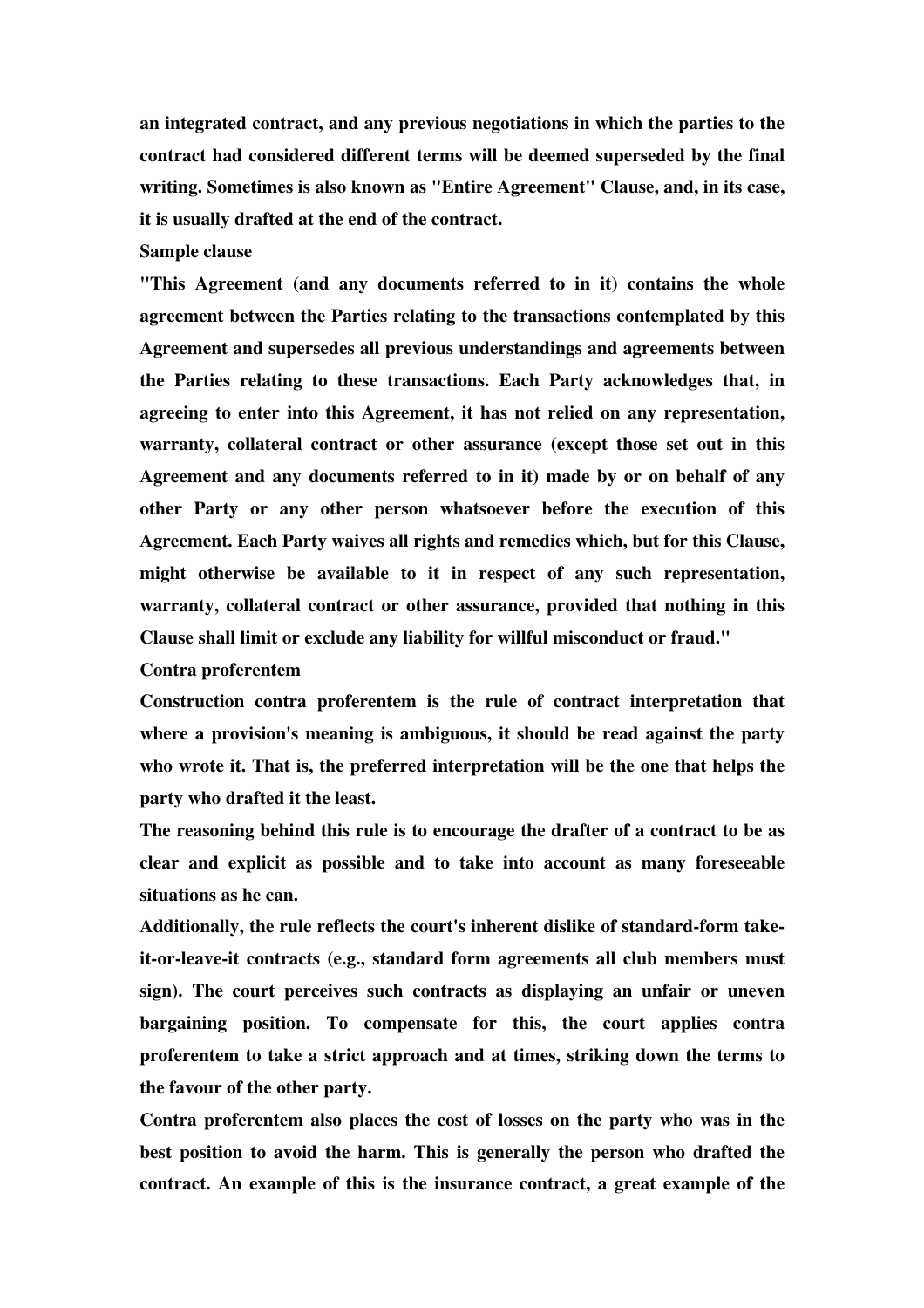**contract of adhesion, above. There, the insurance company is the party that is completely in control of the terms of the contract and is generally in a better position to, for example, avoid contractual forfeiture. This is a principle of long standing. See, for example, California Civil Code §1654 ("In cases of uncertainty . . . the language of a contract should be interpreted most strongly against the party who caused the uncertainty to exist." California enacted this section in 1872. Numerous other states have codified the rule as well.** 

**As of today, 2006, international legislation such as the European Principles of Contract Law, have also codified this rule of law. Also, in arbitration procedure of the ICC (International Chamber of Commerce) there are (few) cases in which arbitrators recall the principle of contra proferentem in their legal reasoning. Last but not least, this principle has also been used by teams of many different universities of many different countries, when they met in Vienna in 2006 for the Willem C Vis International Commercial Arbitration Moot (e.g. Chapter 1 of the Claimant Memorandum of the RuG University, NL).** 

**The term is frequently mis-spelled "contra proferentum". The derivation is the Latin contra (against) proferentem (the one bringing forth).** 

**Excuses for non-performance** 

**Mistake** 

**In contract law a mistake is incorrect understanding by one or more parties to a contract and may be used as grounds to invalidate the agreement. Common law has identified three different types of mistake in contract: unilateral mistake, mutual mistake, and common mistake.** 

**Unilateral mistake** 

**A unilateral mistake is where only one party to a contract is mistaken as to the terms or subject-matter. The courts will uphold such a contract unless it was determined that the non-mistaken party was aware of the mistake and tried to take advantage of the mistake.** 

**Leading cases on unilateral mistake are Smith v. Hughes [1871] and Hartog v. Colin & Shields [1939] 3 All E.R. 566.** 

**Mistake of identity** 

**It is also possible for a contract to be void if there was a mistake in the identity of the contracting party. In the leading English case of Lewis v Avery [1971] 3 All ER 907 Lord Denning held that the contract can be avoided only if the plaintiff**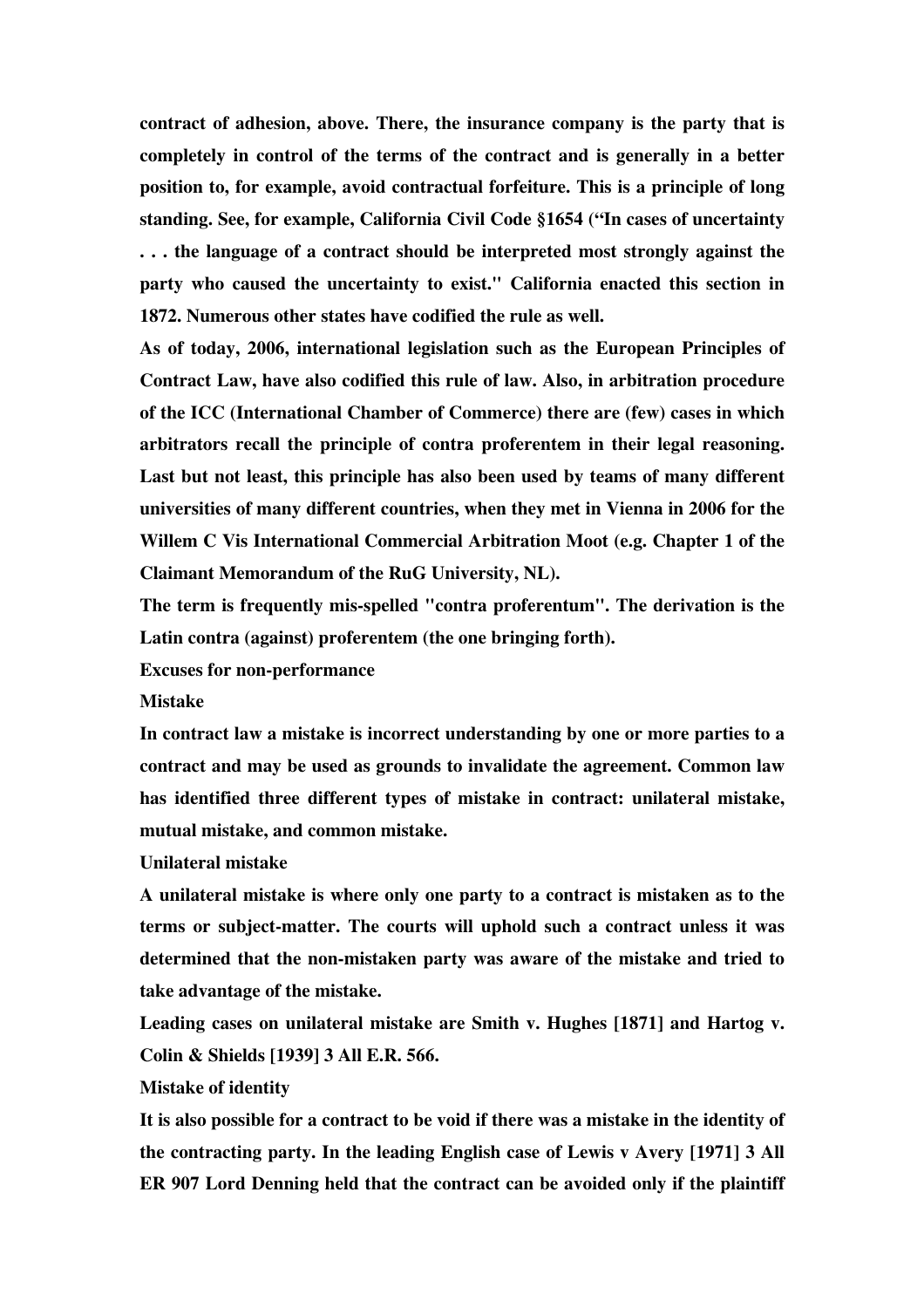**can show, that at the time of agreement, the plaintiff believed the other party's identity was of vital importance. A mere mistaken belief as to the credibility of the other party is not sufficient.** 

# **Mutual mistake**

**A mutual mistake is when both parties of a contract are mistaken as to the terms. Each believes they are contracting to something different. The court usually tries to uphold such a mistake if a reasonable interpretation of the terms can be found. However Mistake as to Identity, Shogun Finance v Hudson (2004) is now the leading case on mistake as to identity. In this case the House of Lords stated there was a strong presumption the owner intends to contract with the person physically present before him and only in extreme cases would the presumption be rebutted.** 

**The famous case of the Peerless ship is an example in the case of Raffles v. Wichelhaus, (1864) 2 Hurl. & C. 906. The defendant had made an order for the purchase of cotton for goods arriving on a certain boat Peerless from Bombay leaving in October. However a different boat arrived called Peerless, also from Bombay, but having left in December. The plaintiff merchant sought to enforce the contract for the sale of cotton, but the defendant refused stating that it was not the cotton that he had ordered. The court stated that reasonable meaning must be found. However, on the facts, there was no single reasonable interpretation of the terms, both parties were equally mistaken, thus the contract was void.** 

**Shogun Finance v Hudson (2004) is now the leading case on mistake as to identity. In this case, the House of Lords stated there was a strong presumption the owner intends to contract with the person physically present before him and only in extreme cases would the presumption be rebutted.** 

#### **Common mistake**

**A common mistake is where both parties hold the same mistaken belief of the facts.** 

**The House of Lords case of Bell v. Lever Brothers Ltd. established that common mistake can void a contract only if the mistake of the subject-matter was sufficiently fundamental to render its identity different from what was contracted, making the performance of the contract impossible.**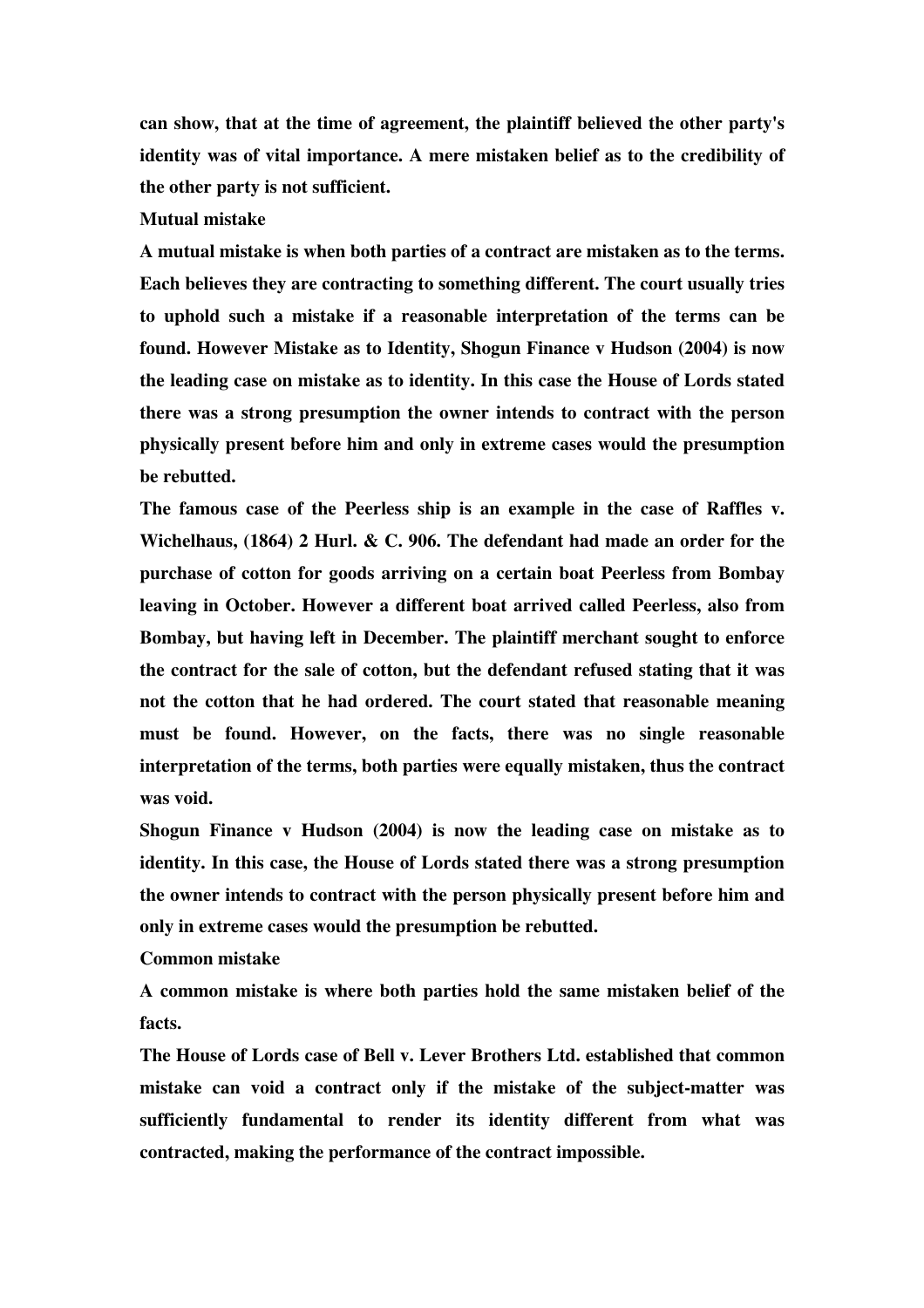**Later in Solle v. Butcher, Lord Denning added requirements for common mistake in equity, which loosened the requirements to show common mistake. However, since that time, the case has been heavily criticized in cases such as Great Peace.** 

#### **Misrepresentation**

**In contract law, a misrepresentation is a false statement of fact made by one party to another party and has the effect of inducing that party into the contract. For example, under certain circumstances, false statements or promises made by a seller of goods regarding the quality or nature of the product that the seller has may constitute misrepresentation. A finding of misrepresentation allows for a remedy of rescission and sometimes damages depending on the type of misrepresentation.** 

**According to Gordon v Selico (1986) 18 HLR 219 it is possible to make a misrepresentation either by words or by conduct, although not everything said or done is capable of constituting a misrepresentation. Generally, statements of opinion or intention are not statements of fact in the context of misrepresentation. If one party claims specialist knowledge on the topic discussed, then it is more likely for the courts to hold a statement of opinion by that party as a statement of fact.** 

**Representation is not a term** 

**To seek a remedy under misrepresentation it must first be determined that the representation is not a term of the contract (i.e. a warranty or condition). This is determined objectively by the trier of fact by looking at the time that the representation was made: the closer to the moment of contract formation, the more likely it is a term. If there is any mention of the representation in writing, then it could be construed as part of the contract.** 

**As well, the Courts will often attempt to find a collateral contract by interpreting the representation as a promise accompanied by some sort of consideration (see Heilbut, Symons & Co. v. Buckleton [1913] A.C. 30 (H.L.)). The collateral contract will have the effect of adding the representation as a term to the contract.** 

**If the representation is found to be a term then the normal remedies for breach of contract apply.** 

**Types of misrepresentation**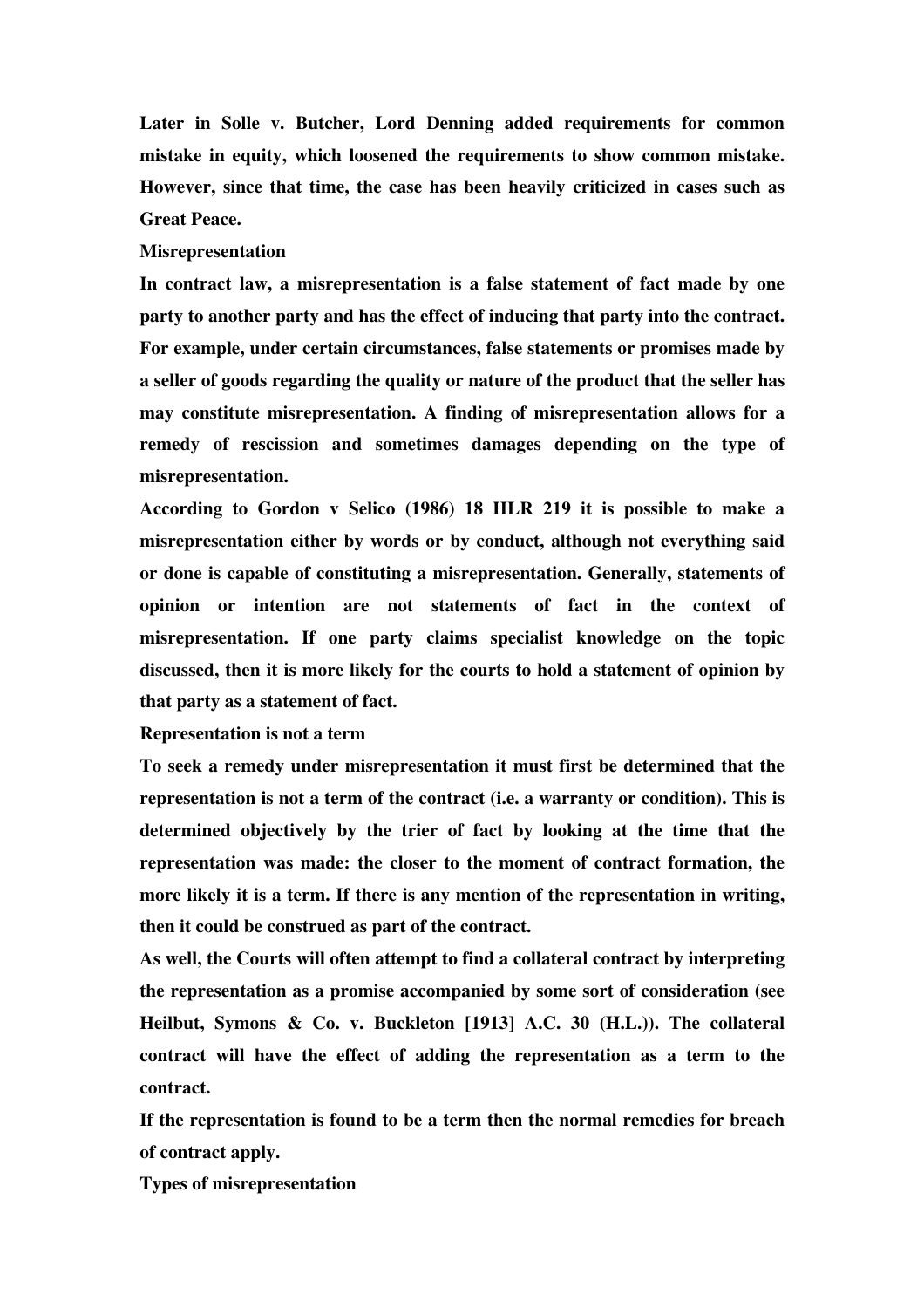**There are three types of misrepresentation. Depending on the type, the remedies available vary:** 

**• Fraudulent misrepresentation (Derry v Peek) is when the representation is made with intent to deceive and with the knowledge that it is false. This is generally a difficult type of misrepresentation to prove but allows for a remedy of both damages and rescission. An action for fraudulent misrepresentation can also be brought as a tort. Fraudulent misrepresentation is capable of being made recklessly.[3]** 

**• Negligent misrepresentation at common law is when the representation is made carelessly while having no reasonable reasons for believing it to be true. This class of misrepresentation is relatively new and was introduced in order to allow for a remedy of damages in situations where neither a collateral contract nor fraud could be found. It was first seen in the case of Hedley Byrne v. Heller [1964] A.C. 465 where the court found that a statement made negligently that was relied upon can be actionable in tort. Lord Denning in Esso Petroleum Co. Ltd. v. Mardon [1976] Q.B. 108 however, transported the tort into contract law, stating the rule as:** 

**if a man, who has or professes to have special knowledge or skill, makes a representation by virtue thereof to another…with the intention of inducing him to enter into a contract with him, he is under a duty to use reasonable care to see that the representation is correct, and that the advice, information or opinion is reliable There is also negligent misrepresentation in Statute, with the introduction of the Misrepresention Act 1967, when dealing with a negligent misrep it is better for an action to be brought under statute law as the burden of proof that is required passes to the person who made the statement. So it is for the person who made the negligent statement to prove that the statement was either not one of fact but opinion and that they truly believed the statement to be true at the time of making it.** 

**• Innocent misrepresentation is when the representor had reasonable grounds for believing that his or her false statement was true. Proir to the Hedley Burn v Heller & Partners [1964] all misrepresentations that were not fraudulent were considered to be innocent. This type of representation only allows for a remedy of rescission. The purpose of which is put the parties back into a position as if the contract had never taken place.**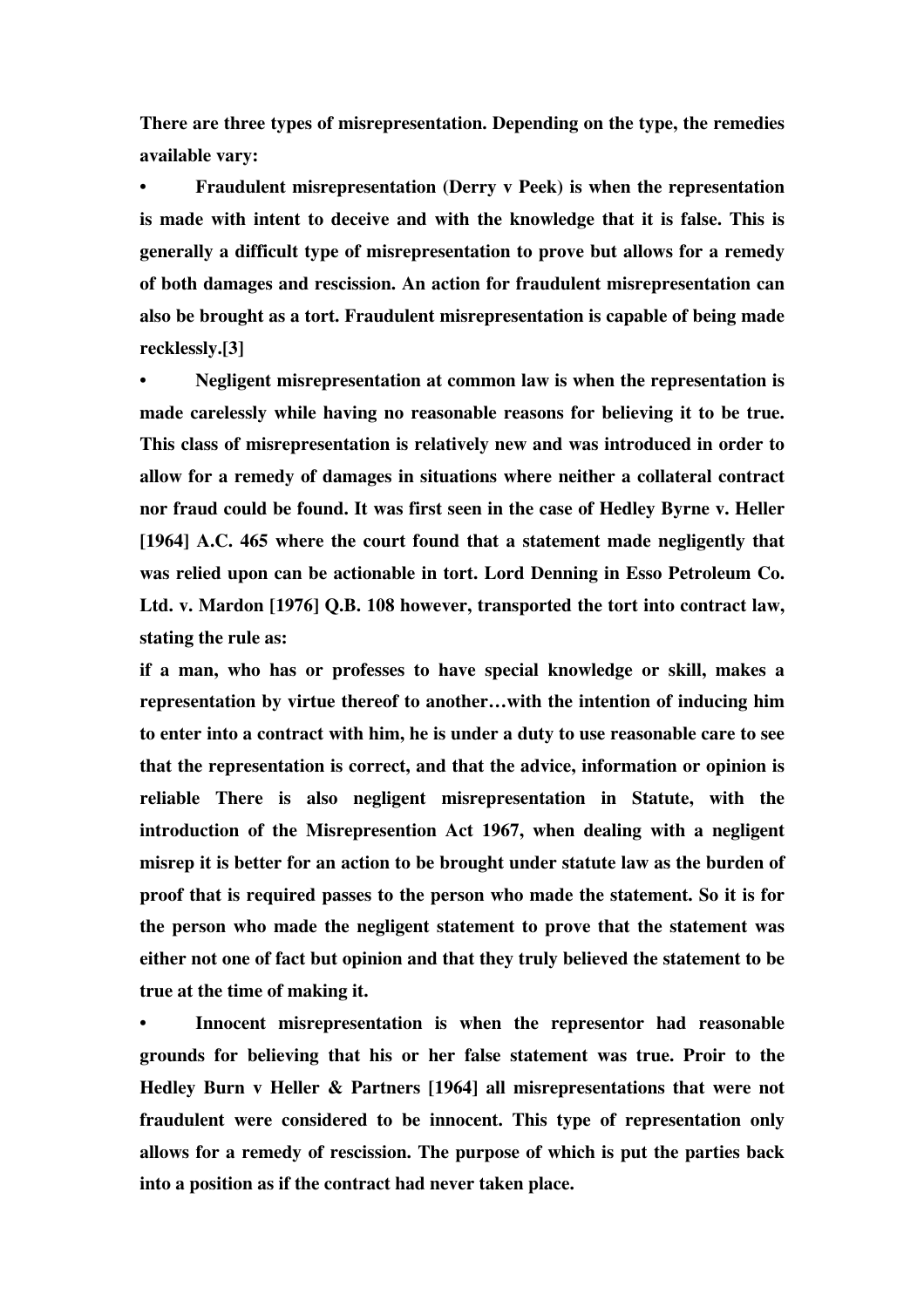#### **Remedies**

## **Rescission**

**Generally, the effect of misrepresentation is that it makes the contract voidable (the representee can choose whether to affirm the contract or have it rescinded). Rescission can be done either by informing the representor or by requesting an order from the court. There are certain circumstances where rescission is not possible though. The idea behind rescission is that the parties are restored to the positions they were before entering into the contract. Therefore, if this is not possible, rescission is not an option.[4]** 

**If the representee discovers the misrepresentation and fails to take steps to avoid the contract, then he may not be able to rescind It. [5] the time limit for taking such steps varies depending on the type of misrepresentation. In cases of fraudulent misrepresentation, the time limit runs until when the misrepresentation ought to have been discovered, whereas in innocent misrepresentation, the right to rescission may lapse even before the representee can reasonably be expected to know about it. [6]** 

**In certain circumstances, third party rights may interfere with rescission and render it impossible. For example, if B contracts with A to sell a house with a misrepresentation and then a sells the house to C, the courts are not likely to permit rescission as that would require C to give up the house.** 

**In England and Wales, under s. 2(2) of the Misrepresentation Act 1967, the court has the discretion to award damages instead of rescission.** 

## **Damages**

**In cases of fraudulent misrepresentation, a claim for damages is under the tort of deceit, making the damages tortuous, in other words, only actual losses are recoverable. If the losses are calculated under the Misrepresentation Act 1967, damages for misrepresentation are calculated as if the defendant had been fraudulent, even if he has been only negligent. This is a wider scope than usual tortious liability, as it protects the claimant's loss even if it was not reasonably foreseeable. Inclusion of the representation into the contract as a condition will leave the remedy for breach in damages as a common law right. The difference is that damages for misrepresentation usually reflect C's reliance interest, whereas damages for breach of contract protect C's expectation interest, although the rules on mitigation will apply in this case. In certain cases though, the courts**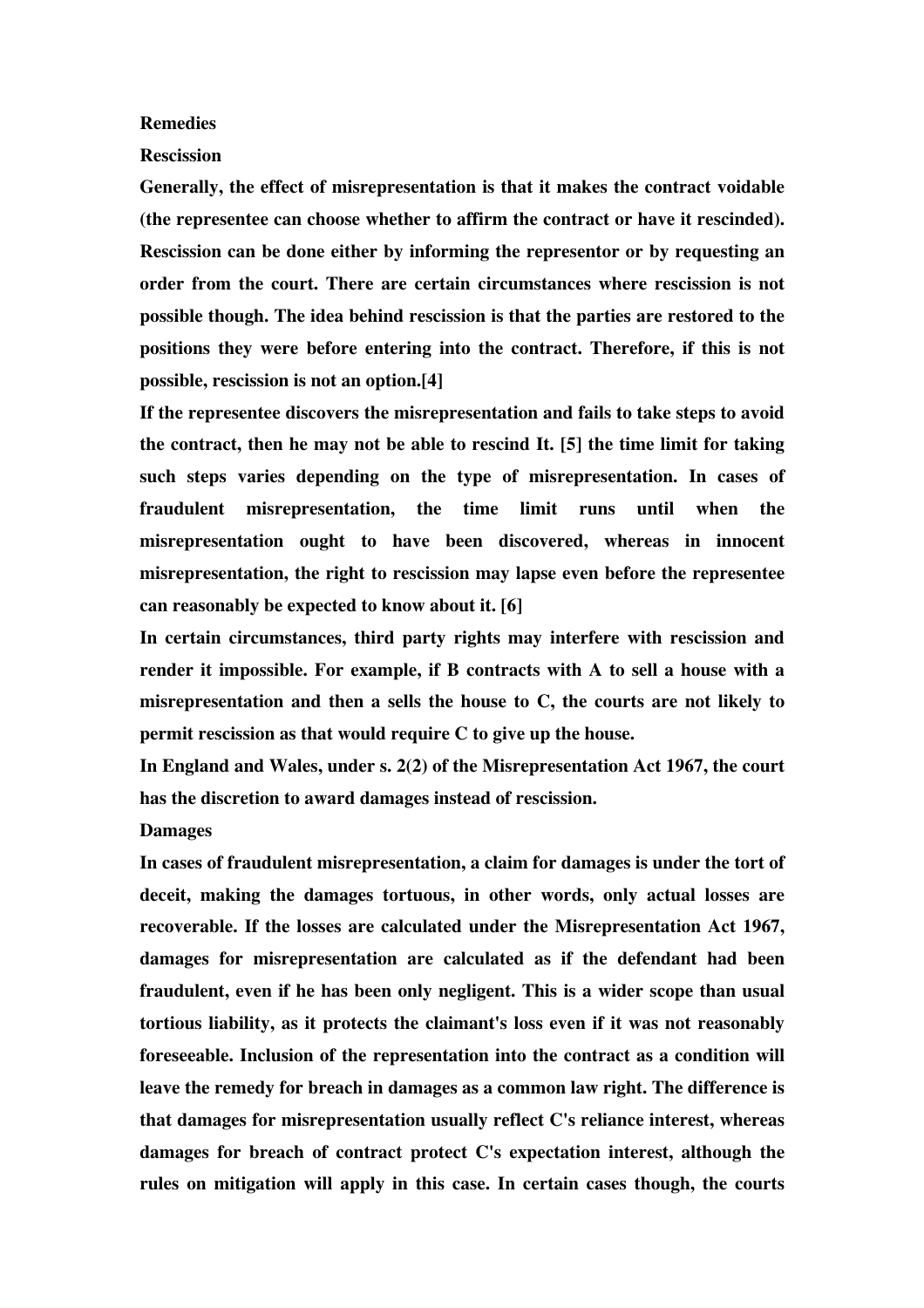**have awarded damages for loss of profit, basing it on loss of opportunity.[7] In cases of negligent misrepresentation, a claim for damages may be made either in the tort of negligence or under s. 2(1) of the Misrepresentation Act 1967 (England and Wales).** 

**In cases of innocent misrepresentation, the court has discretion to award damages instead of rescission. Such damages are intended to accomplish the same thing as rescission: restoration of the parties to their original positions, rather than compensate any losses. The result of this is that damages for any losses other than what was agreed to be transferred are not recoverable.** 

**Frustration of purpose** 

**Frustration of purpose is a term used in the law of contract to describe a defense to an action for non-performance based on the occurrence of an unforeseen event which makes performance impossible, illegal or radically different from what was originally intended. A common situation is that the subject matter of the contract - a house or a car for example - is unintentionally destroyed.** 

**Generally, the non-performance is not excused. If the seller retained the risk of loss from damage or destruction, then the non-performance will likely be excused. However, if it is the buyer who carries the risk of loss, performance will not be excused. A seller will not be excused for nonperformance of an agreement to deliver a commodity. For example, if A agrees to sell B 100 bushels of corn, and A's own crops are destroyed in an accident, A is still contractually obliged to sell B 100 bushels of corn because A can still obtain the corn elsewhere for the sale.** 

**Frustration of purpose also arises as a defense where one party to the contract dies, if that party was uniquely necessary to the performance of the contract. Passage of a subsequent law that makes performance illegal will also excuse nonperformance under this doctrine.** 

**The leading case in English law on the subject is the famous 1903 case of Krell v. Henry, which concerned a party who had rented a room for the purpose of watching the coronation procession of Edward VII.** 

**Frustration of purpose is distinguishable from the doctrine of impossibility/impracticability in that frustration of purpose is typically used by the buyer and Impossibility is used by the seller.** 

**Impossibility**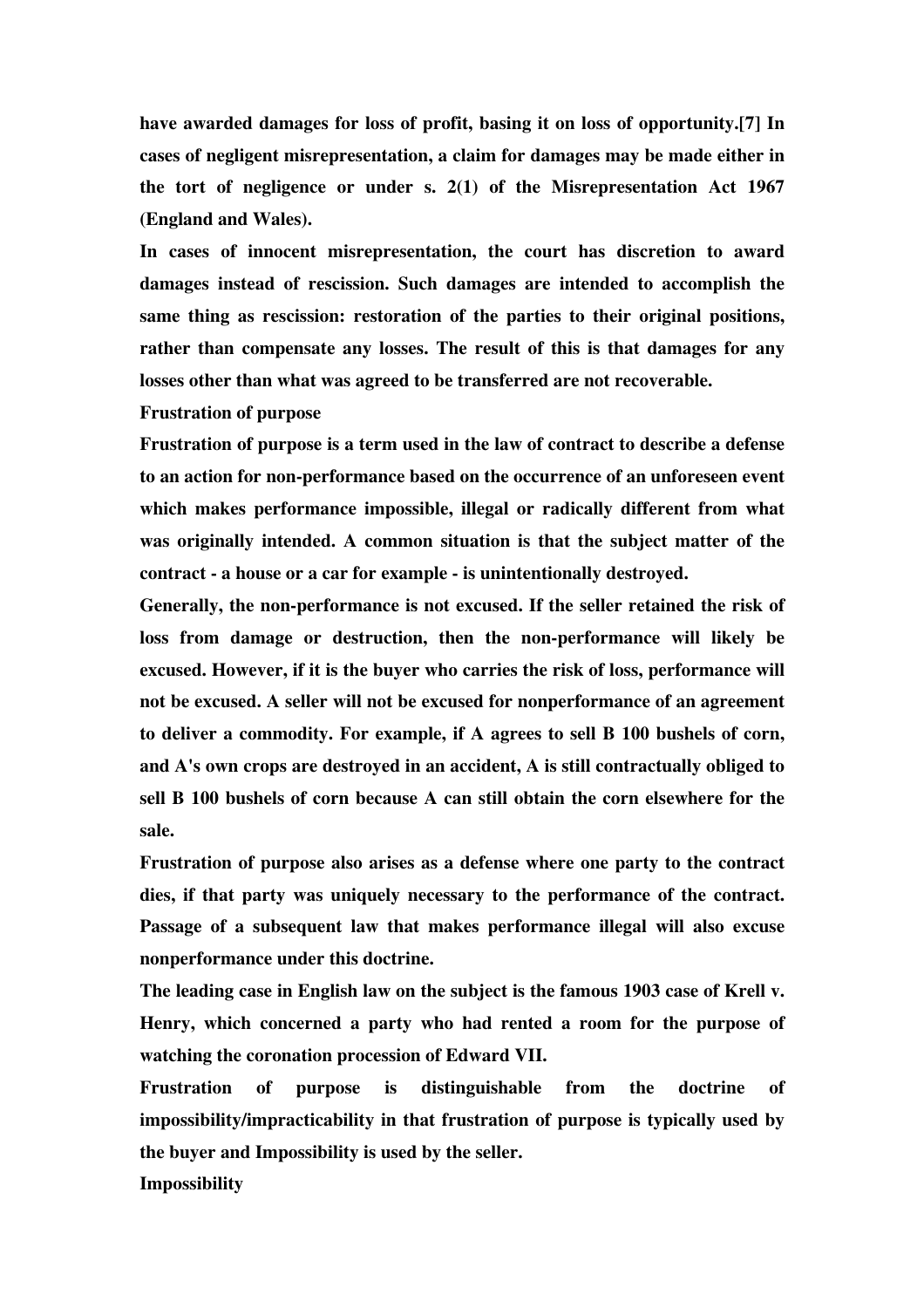**"Doctrine of Impossibility" is an excuse for non-performance of duties under a contract, based on a change in circumstances (or the discovery of preexisting circumstances), the nonoccurrence of which was an underlying assumption of the contract that makes performance of the contract literally impossible. For such a defense to be raised performance must not merely be difficult or unexpectedly costly for one party; there must be no way for it to actually be accomplished.** 

**For example, if Rachel contracts to pay Joey £500 to paint her house on October 1, but the house burns to the ground before the end of September, Rachel is excused from her duty to pay Joey the £500, and he is excused from the duty to paint her house. However, Joey still may be able to sue for restitution for the benefit conferred to Rachel prior to the burning down of the house.** 

**The English case which established this doctrine at common law is Taylor v. Caldwell.** 

# **Unclean hands**

**Unclean hands, sometimes clean hands doctrine, is an equitable defense in which the defendant argues that the plaintiff is not entitled to obtain an equitable remedy on account of the fact that the plaintiff is acting unethically or has acted in bad faith with respect to the subject of the complaint—that is with 'unclean hands'. The defendant has the burden of proof to show the plaintiff is not acting in good faith. The doctrine is often stated as "those seeking equity must do equity".** 

**Equitable remedies are generally remedies other than the payment of damages. This would include such remedies as obtaining an injunction, or requiring specific performance of a contract. Before the development of the courts of equity in England, such remedies were unavailable in the common law courts. Such remedies were developed in the equity courts as the payment of damages was often not a sufficient remedy for a plaintiff in certain circumstances. For example, if a landowner polluted the land of the neighbour, the common law tort of nuisance would only allow the innocent party to recover damages. Common law had no remedy that would force the defendant to stop the pollution. Equity courts developed such a remedy, the injunction that provided an ongoing bar to the activity that caused the damage.** 

**Equity courts realized that such extraordinary remedies were only justified in extraordinary cases, and would generally not grant such a remedy where**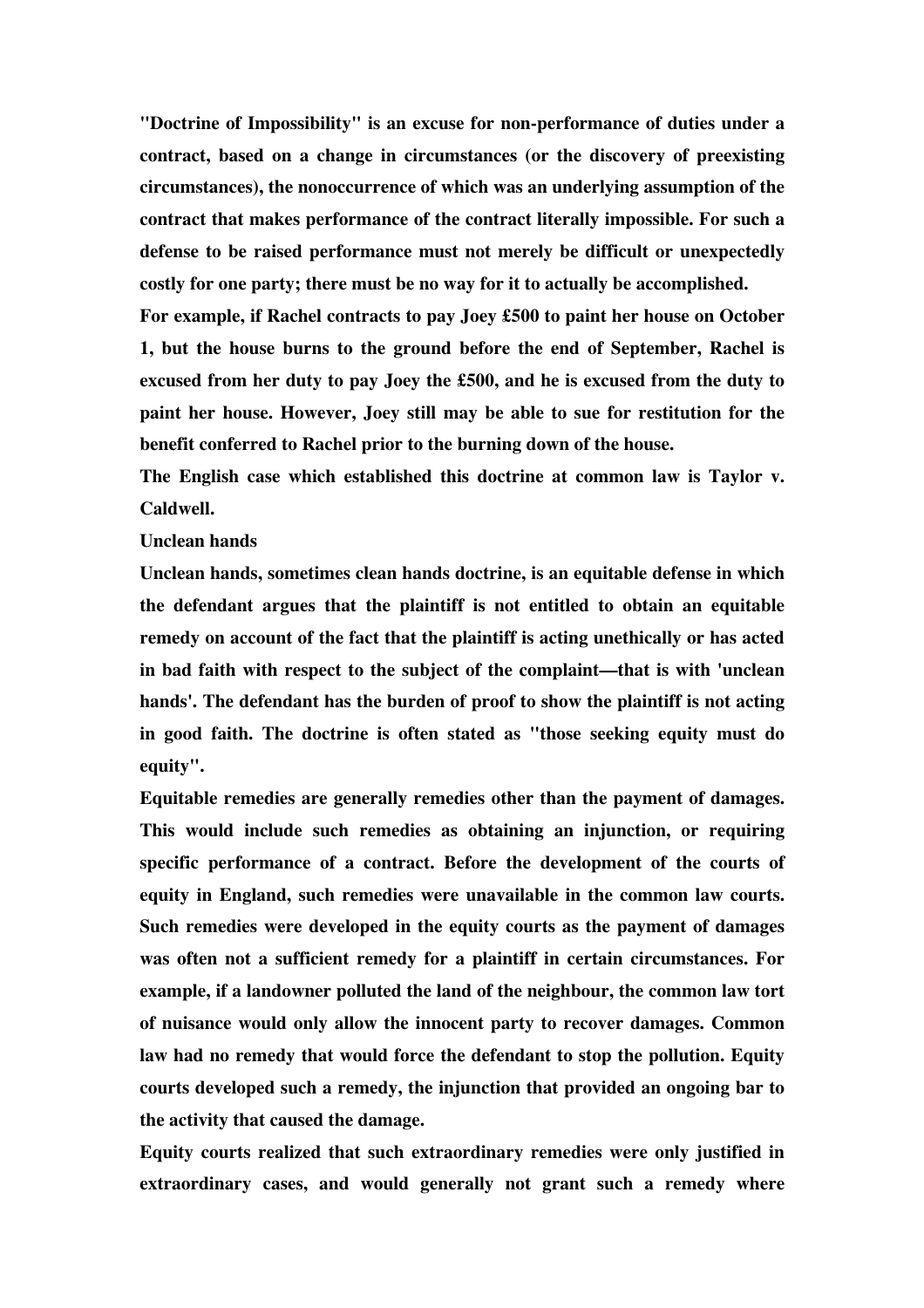**damages were sufficient to make the plaintiff whole. For example, if a car dealership broke a contract of sale and refused to deliver a particular car, which now could only be obtained for \$10,000 more than what the plaintiff was willing to pay, the courts would merely award the plaintiff \$10,000 (in addition to the original amount paid, if it had already been paid). It would not force the dealer to obtain the exact same car and sell it to the plaintiff. However, if the subject matter of the sale were a particular work of art, the court would order specific performance and require the sale of the art work.** 

**However, equity courts also realized that these extraordinary remedies were subject to abuse. For example, if a doctor had signed a non-compete agreement with a clinic, the non-compete clause might prevent the doctor from earning a living if he left the clinic's employment. As such, the court will generally only grant these remedies on the strictest terms. If there is any indication that the plaintiff seeking the remedy had acted in bad faith, either prior to the commencement of the litigation or afterwards, the court will generally not grant the remedy. For example, if the doctor left the clinic because it was involved in insurance fraud, a court would most likely refuse to enforce the noncompete agreement by issuing an injunction, although it might allow the clinic to recover damages if they did lose business to the doctor.** 

**A defendant's unclean hands can also be claimed and proven by the plaintiff to prevent that defendant from asserting equitable affirmative defenses and claiming other equitable remedies. In other words, 'unclean hands' can be used offensively by the plaintiff as well as defensively by the defendant. Historically, the doctrine of unclean hands can be traced as far back as the Fourth Lateran Council.** 

## **Unconscionability**

**Unconscionability (also known as Unconscientious Dealings) is a term used in contract law to describe a defense against the enforcement of a contract based on the presence of terms unfair to one party. Typically, such a contract is held to be unenforceable because the consideration offered is lacking or is so obviously inadequate that to enforce the contract would be unfair to the party seeking to escape the contract.** 

**In and of itself, inadequate consideration is likely not enough to make a contract unenforceable. However, a court of law will consider evidence that one party to**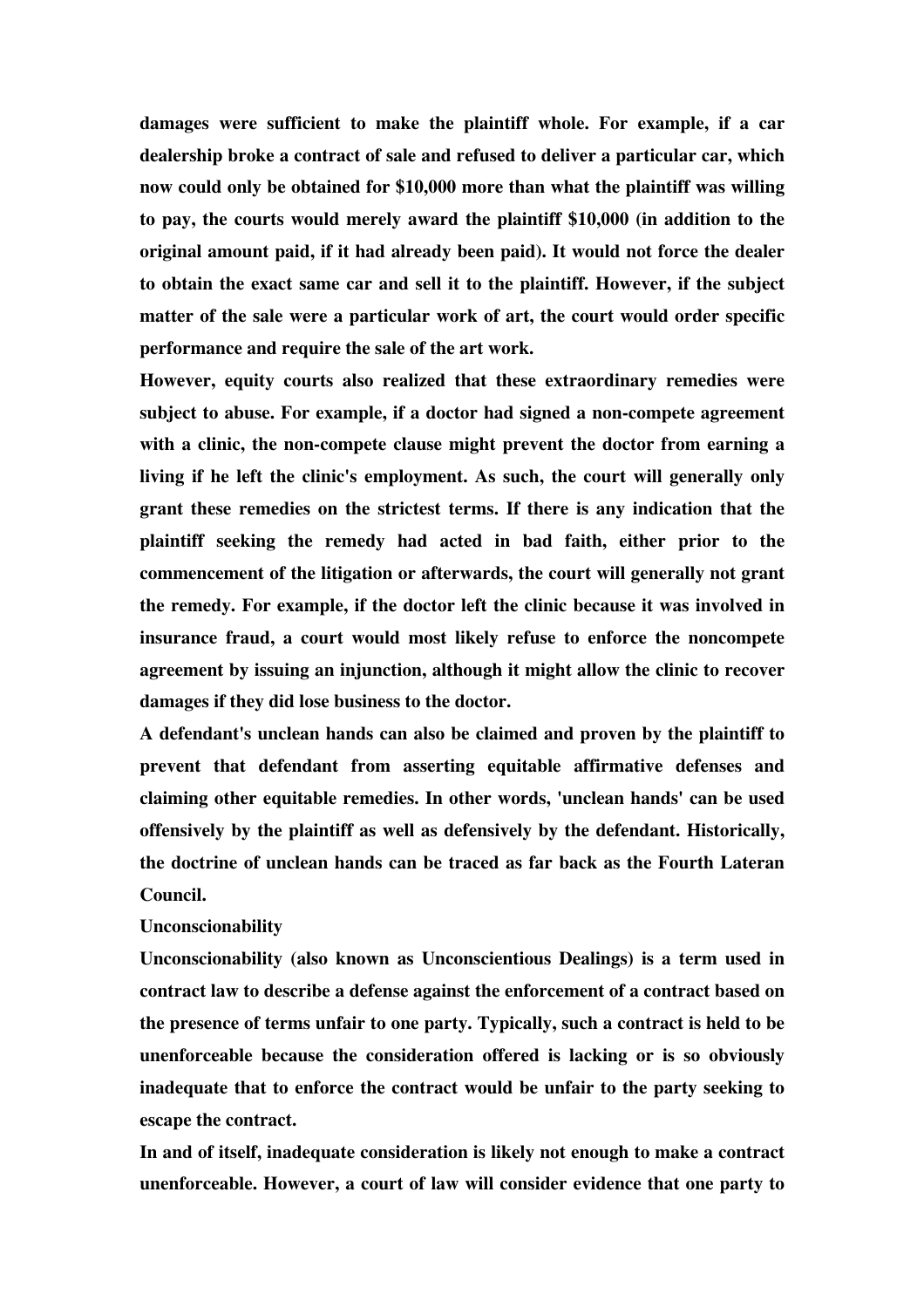**the contract took advantage of its superior bargaining power to insert provisions that make the agreement overwhelmingly favor the interests of that party. Usually for a court to find a contract unconscionable the party claiming unconscionability will have to prove both that there was a problem with the substance of the contract and the process through which that contract was formed. The substantive problem will usually be the consideration, but could also be the terms, interest payments, or other obligations the court finds unfair. Procedural issues that a court could consider include a party's lack of choice, superior bargaining position or knowledge, and other circumstances surrounding the bargaining process.** 

**Upon finding unconscionability a court has a great deal of flexibility on how it remedies the situation. It may refuse to enforce the contract, refuse to enforce the offending clause, or take other measures it deems necessary to have a fair outcome. Damages are usually not awarded.** 

**Typical scenarios** 

**There are several typical scenarios in which unconscionability is most frequently found:** 

**1. Where a party that typically engages in sophisticated business transactions inserts boilerplate language into a contract containing terms unlikely to be understood or appreciated by the average person. Such terms might include a disclaimer of warranties, or a provision extending liability for a newly purchased item to goods previously purchased from the same seller.** 

**2. Where a seller offers a contract of adhesion for the purchase of necessary goods (e.g. food, shelter, means of transportation).** 

**3. Where a seller is vastly inflating the price of goods, particularly where this inflation is conducted in a way that conceals from the buyer the total cost for which the buyer will be liable.** 

**For the defense of unconscionability to apply, the contract has to have been unconscionable at the time that it was made - later circumstances that have the effect of making the contract extremely one-sided are irrelevant. An interesting aspect of unconscionability is that the determination is made by the judge, not by a jury, despite the fact that such a determination is very fact-intensive. Unconscionability is only prevalent in terms of special disadvatage to the disabled.**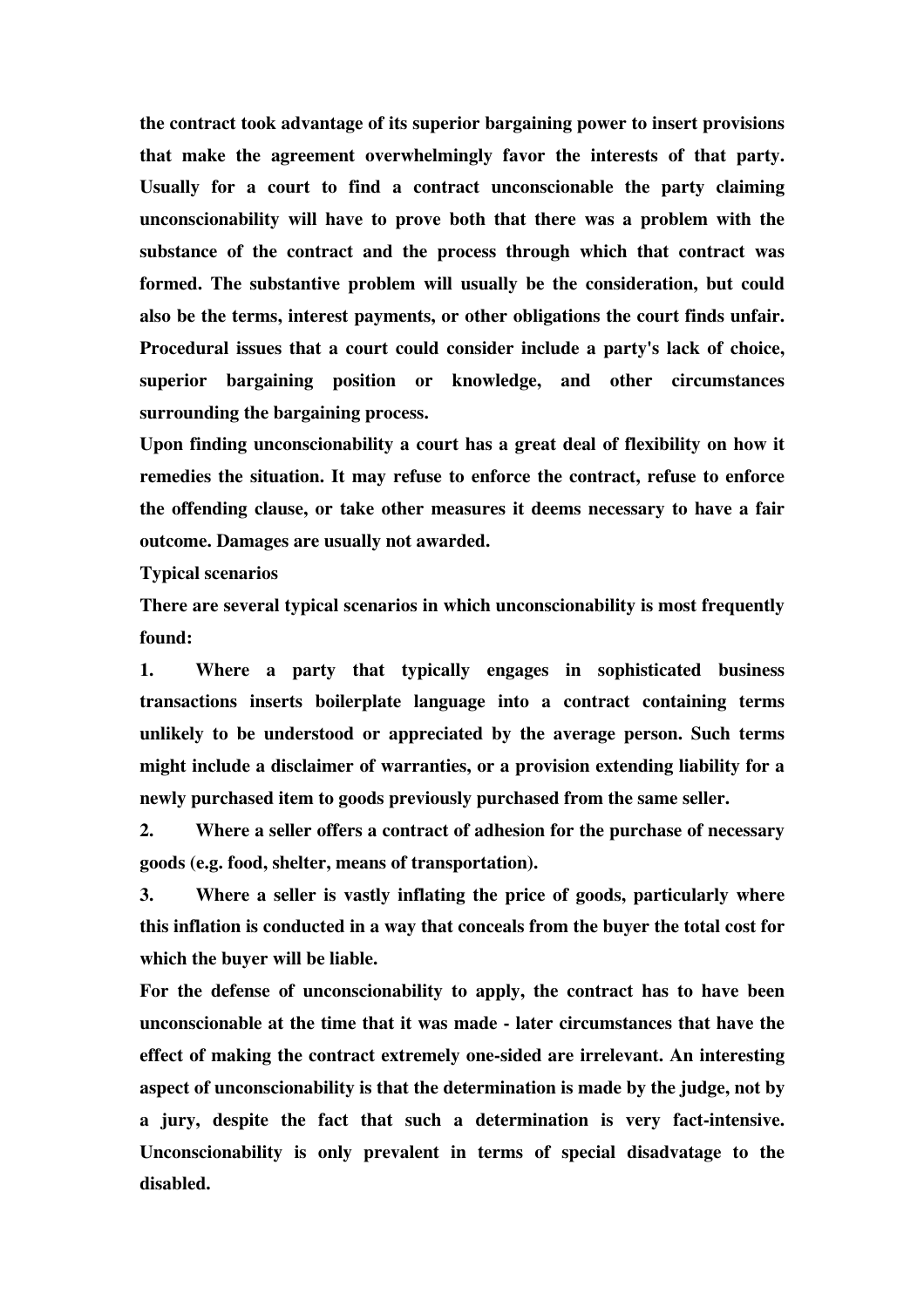#### **Case law**

**English case law** 

**The leading case on this point is considered to be the English case of Lloyd's Bank v. Bundy. In that case, Bundy had agreed to increase the mortgage on his house in order to maintain the credit line being extended to his son's business. The English Court of Appeal ruled that as Bundy received no direct benefit from the agreement to increase the mortgage amount, and that the bank had threatened to call in the son's loan if Bundy had not agreed to the extension, and that the amount of the loan was already higher than the existing mortgage, that the transaction was unconscionable and Bundy only had to honor the lower mortgage. Essentially, the court ruled that only the bank benefited from the agreement to raise the amount of the mortgage.** 

**Canadian case law** 

**In the case of Harry v. Kreutziger, a member of the First Nations was allowed to rescind a contract for the sale of his boat and fishing license for a nominal amount. The boat was worthless but, unknown to the native, his fishing license was worth a great deal of money, and could have been mortgaged to finance a new boat. The court ruled that the buyer was merely trying to take advantage of the seller's lack of knowledge of the value of the license and refused to allow the contract to be enforced.** 

**However, sorely inadequate consideration in and of itself is not a determination of whether a transaction is unconscionable. For example, in an Ontario case, a property owner agreed to sell an option for the sale of his property for the sum of \$1.00. The owner later learned that options to purchase property usually sell for more than nominal sums. The court enforced the contract in favor of the option holder, ruling that the negotiations over the price of the option and the price the option holder would pay for the house if he chose to buy were both fairly negotiated and that the seller had adequate opportunity to investigate the market and simply did not do so.** 

## **Australian case law**

**The leading Australian case is Commercial Bank of Australia Ltd v. Amadio (1983) 151 CLR 447. In this case, an elderly Italian couple with little command of English secured their son's debts arising from his failing business. Their son misled them as to the extent of the guarantee, and the bank did nothing to**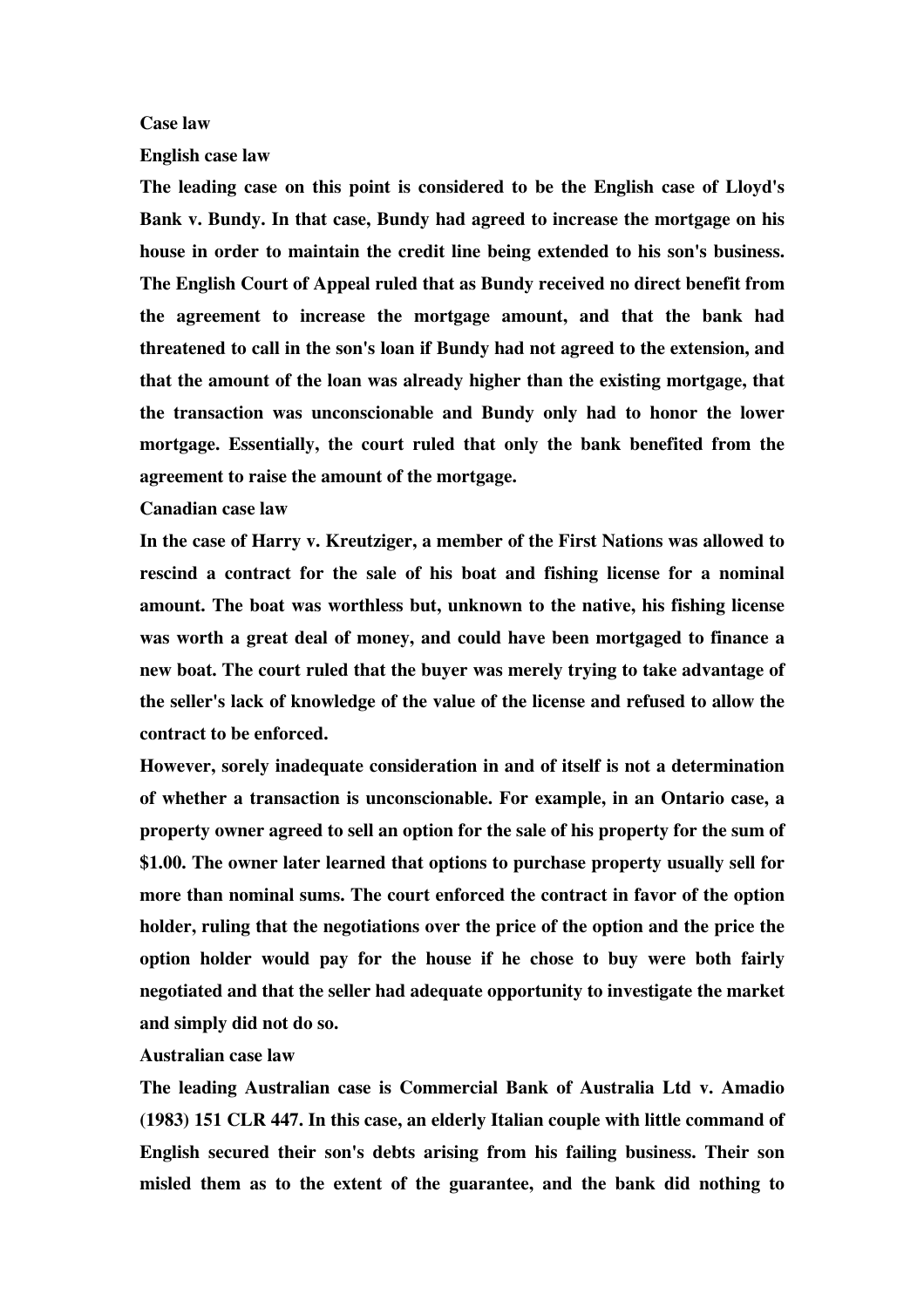**explain it to the parents. When the son's business failed, the Amadios had the contract set aside due to unconscionable dealing by the bank. Key elements that were relied upon were:** 

**1. the parties must meet on unequal terms, such that one party has a disability Vis a Vis the other party, through such things as infirmity, age and language.** 

**2. the stronger party knows of the special disability, or should have been aware of the special disability, and takes advantage of it.** 

**3. The stronger party obtains a bargain which would be unconscionable to retain.** 

## **Illegal agreement**

**An illegal agreement, under the common law of contract, is one that the courts will not enforce because the purpose of the agreement is to achieve an illegal end. The illegal end must result from performance of the contract itself, however. A contract that requires only legal performance, such as the sale of packs of cards to a known gambler, where gambling is illegal, will nonetheless be enforceable. A contract to pay a gambling debt, however, will not.** 

**A famous example in the United States is Bovard v. American Horse Enterprises 247 Cal. Rptr. 340 (1988), in which the California Supreme Court refused to enforce a contract for payment of promisory notes used for the purchase of a company that manufactured drug paraphernalia.** 

**In Canada, one cited case of lack of enforceability based on illegality is Royal Bank of Canada v. Newell, 147 D.L.R (4th) 268 (N.C.S.A.), in which a woman forged her husband's signature on 40 cheques, totalling over \$58,000. To protect her from prosecution, her husband signed a letter of intent prepared by the bank in which he agreed to assume "all liability and responsibility" for the forged cheques. However, the agreement was unenforceable, and struck down by the courts, because of its essential goal, which was to "stifle a criminal prosecution." Because of the contract's illegality, and as a result voided status, the bank was forced to return the payments made by the husband.** 

**Contracts in restraint of trade are a variety of illegal contracts and generally will not be enforced unless they are reasonable in the interests of the contracting parties and the public.** 

**Accord and satisfaction**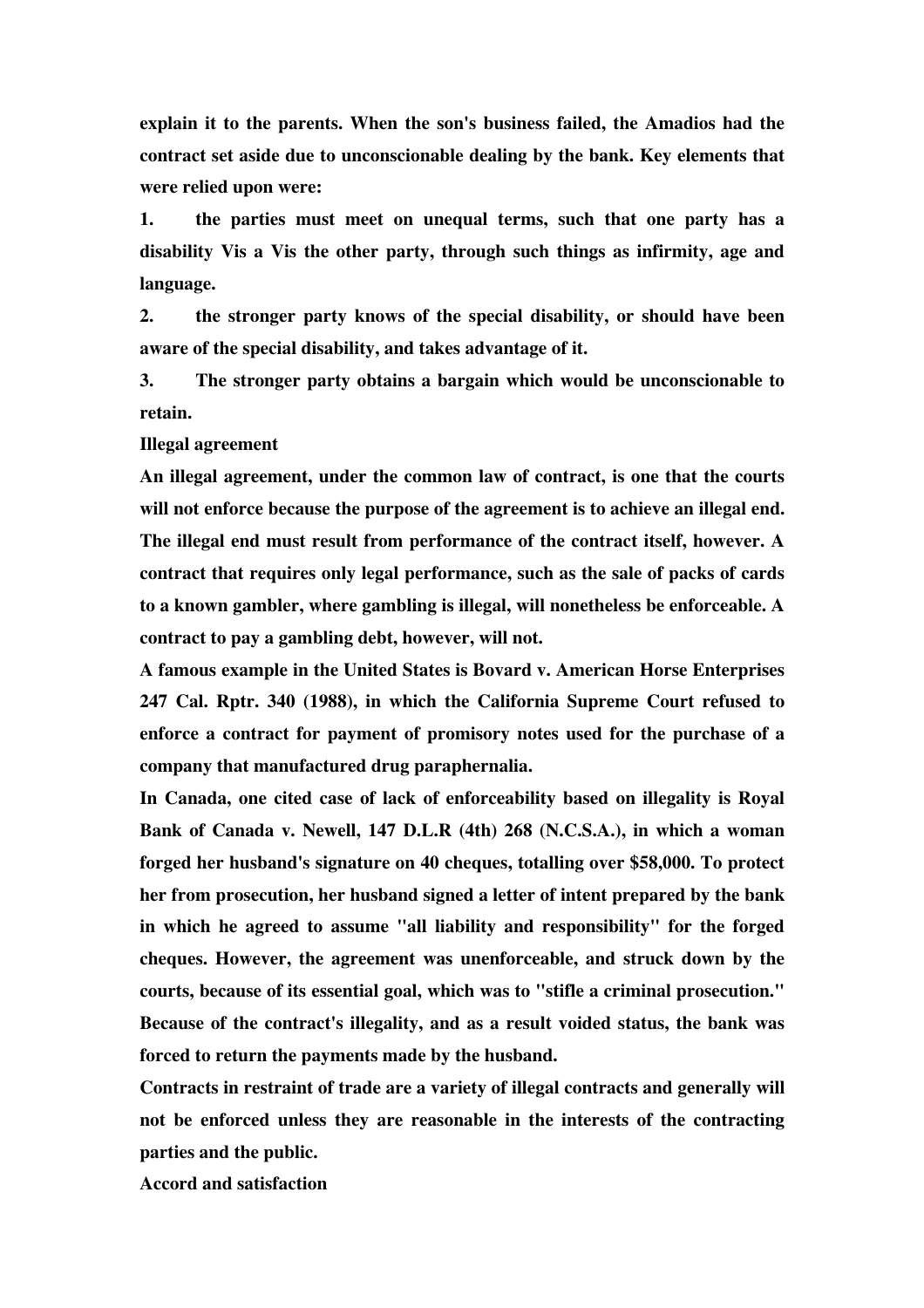**Accord and satisfaction is the purchase of the release from a debt obligation. The payment is typically less than what is owed and is not paid by the actual performance of the original obligation. The accord is the agreement to discharge the obligation and the satisfaction is the legal "consideration" which binds the parties to the agreement.** 

**If a person is sued over an alleged debt they bear the burden of proving the affirmative defense of accord and satisfaction.** 

**• Foakes v. Beer - an old leading case on the exception of accord and satisfaction** 

**• Part performance - related legal concept** 

**Accord and satisfaction is a settlement of an unliquidated debt. For example, a builder is contracted to build a homeowner a garage for \$35,000. The contract called for \$17,500 prior to starting construction, to disburse \$10,000 during various stages of construction, and to make a final payment of \$7,500 at completion. At completion, the homeowner complained about inferior work quality and refused to make the final payment. After a mutual settlement agreement, the builder accepted \$4,000 as full payment. Thereby, new contract was formed by offer, acceptance, and consideration. The consideration is that for a \$3,500 savings, the homeowner gives up that which he is entitled, a wellconstructed garage. The builder gives up his right to full price to avoid suit for inferior performance. When accord and settlement has occurred, the homeowner and builder have given up his right to sue for more money under this settlement agreement.** 

**Rights of third parties** 

**The doctrine of privity in contract law provides that a contract cannot confer rights or impose obligations arising under it on any person or agent except the parties to it.** 

**This seems to make adequate sense, in that only parties to contracts should be able to sue to enforce their rights or claim damages as such. However the doctrine has proven problematic due to its implications upon contracts made for the benefit of third parties who are unable to enforce the obligations of the contracting parties.** 

**Assignment**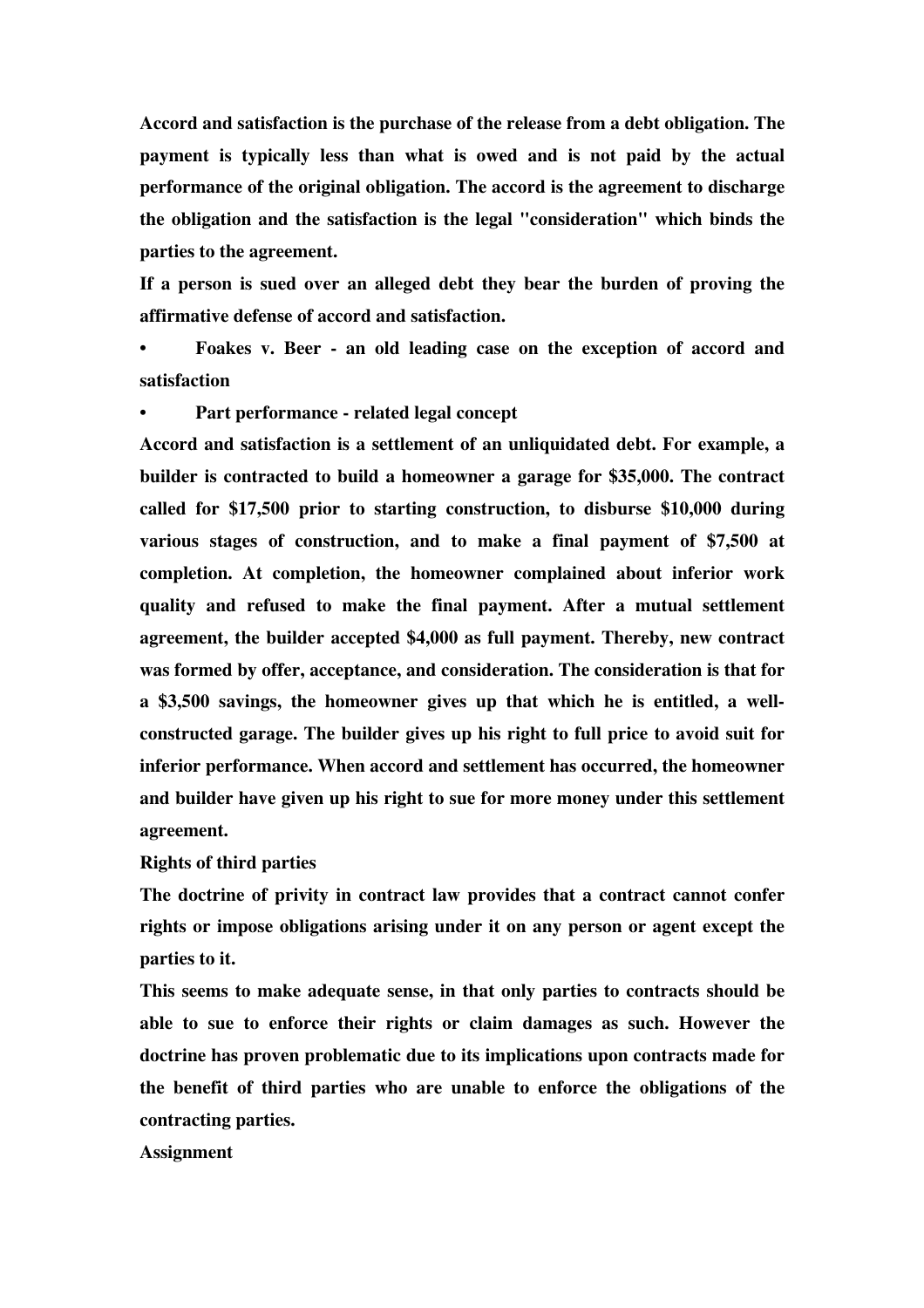**An assignment is a term used with similar meanings in the law of contracts and in the law of real estate. In both instances, it encompasses the transfer of rights held by one party - the assignor - to another party - the assignee. The legal nature of the assignment determines some additional rights and liabilities that accompany the act.** 

#### **Liabilities**

**Continuing Liability of Assignor** 

**Assignor remains liable unless there is an agreement to the contrary.** 

**Liability of Assignee: generally not liable** 

**Consumer Protection, Defenses and Setoffs** 

**Warranties of Assignor** 

**Assignment of contract rights** 

**Assignment of rights under a contract is the complete transfer of the rights to receive the benefits accruing to one of the parties to that contract. For example, if party contracts with Party B to sell his car to him for \$10, party a can later assign the benefits of the contract - the right to be paid \$10 - to party C. In this scenario, party A is the obligee/assignor, party B is an obligor, and party C is the assignee. Such an assignment may be donative (essentially given as a gift), or it may be contractually exchanged for consideration. It is important to note, however, that party C is not a third party beneficiary, because the contract itself was not made for the purpose of benefitting party C. However an Assignment only transfers the rights/benefits to a new owner. The obligations remain with the previous owner. Compare Novation.** 

**When assignment will be permitted** 

**The common law favors the freedom of assignment, so an assignment will generally be permitted unless there is an express prohibition against assignment in the contract. Where assignment is thus permitted, the assignor need not consult the other party to the contract. An assignment cannot have any effect on the duties of the other party to the contract, nor can it reduce the possibility of the other party receiving full performance of the same quality. Certain kinds of performance, therefore, cannot be assigned, because they create a unique relationship between the parties to the contract. For example, if party A contracts to hire an attorney to represent her in a civil case for a fee of \$1000, she cannot then assign her contractual right to legal representation to another party.**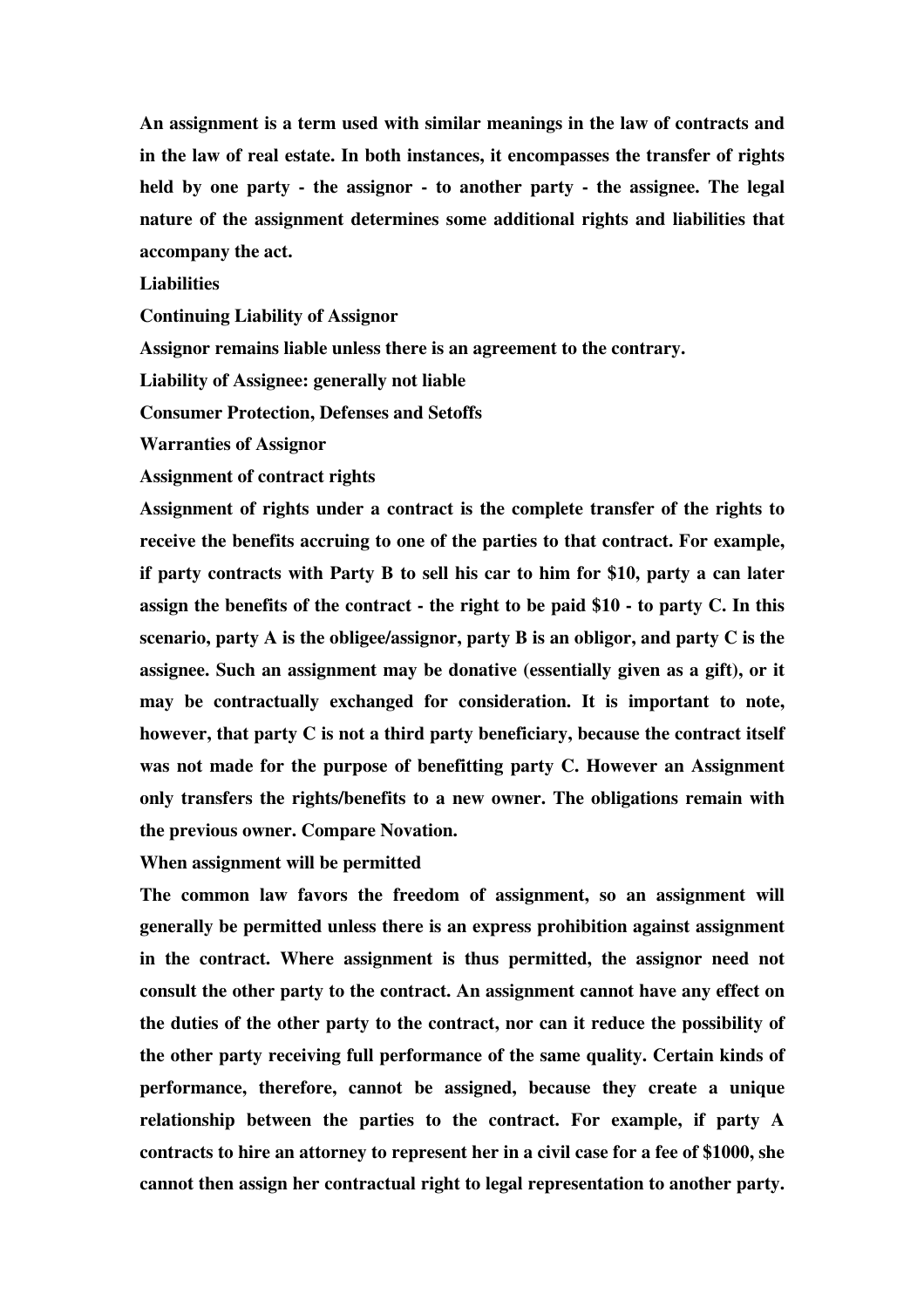**Note however, that party A can assign her right to sue under the same claim she contracted with the attorney to pursue.** 

**Requirements for an effective assignment** 

**For assignment to be effective, it must occur in the present. No specific language is required to make such an assignment, but the assignor must make some clear statement of intent to assign clearly identified contractual rights to the assignee. A promise to assign in the future has no legal effect. Although this prevents a party from assigning the benefits of a contract that has not yet been made, a court of equity may enforce such an assignment where an established economic relationship between the assignor and the assignee raised an expectation that the assignee would indeed form the appropriate contract in the future.** 

**A contract may contain a non-assignment clause, which prohibits the assignment of specific rights, or of the entire contract, to another. However, such a clause does not necessarily destroy the power of either party to make an assignement. Instead, it merely gives the other party the ability to sue for breach of contract if such an assignment is made. However, an assignment of a contract containing such a clause will be ineffective if the assignee knows of the non-assignment clause, or if the non-assignment clause specifies that "all assignments are void".** 

**Two other techniques to prevent the assignment of contracts are recission clauses or clauses creating a condition subsequent. The former would give the other party to the contract the power to rescind the contract if an assignment is made; the latter would rescind the contract automatically in such circumstances.** 

### **Requirement of writing**

**There are certain situations in which the assignment must be in writing.** 

- **1. Assignment of wages**
- **2. Assignment of any interest in real property**
- **3. Assignment of choses of action worth over \$5,000**
- **4. Assignment as collateral for a loan or debt**

**For more information about contractual writing requirements see Statute of frauds.** 

## **Revocability**

**Assignments made for consideration are irrevocable, meaning that the assignor permanently gives up the legal right to take back the assignment once it has been made. Donative assignments, on the other hand, are generally revokable, either**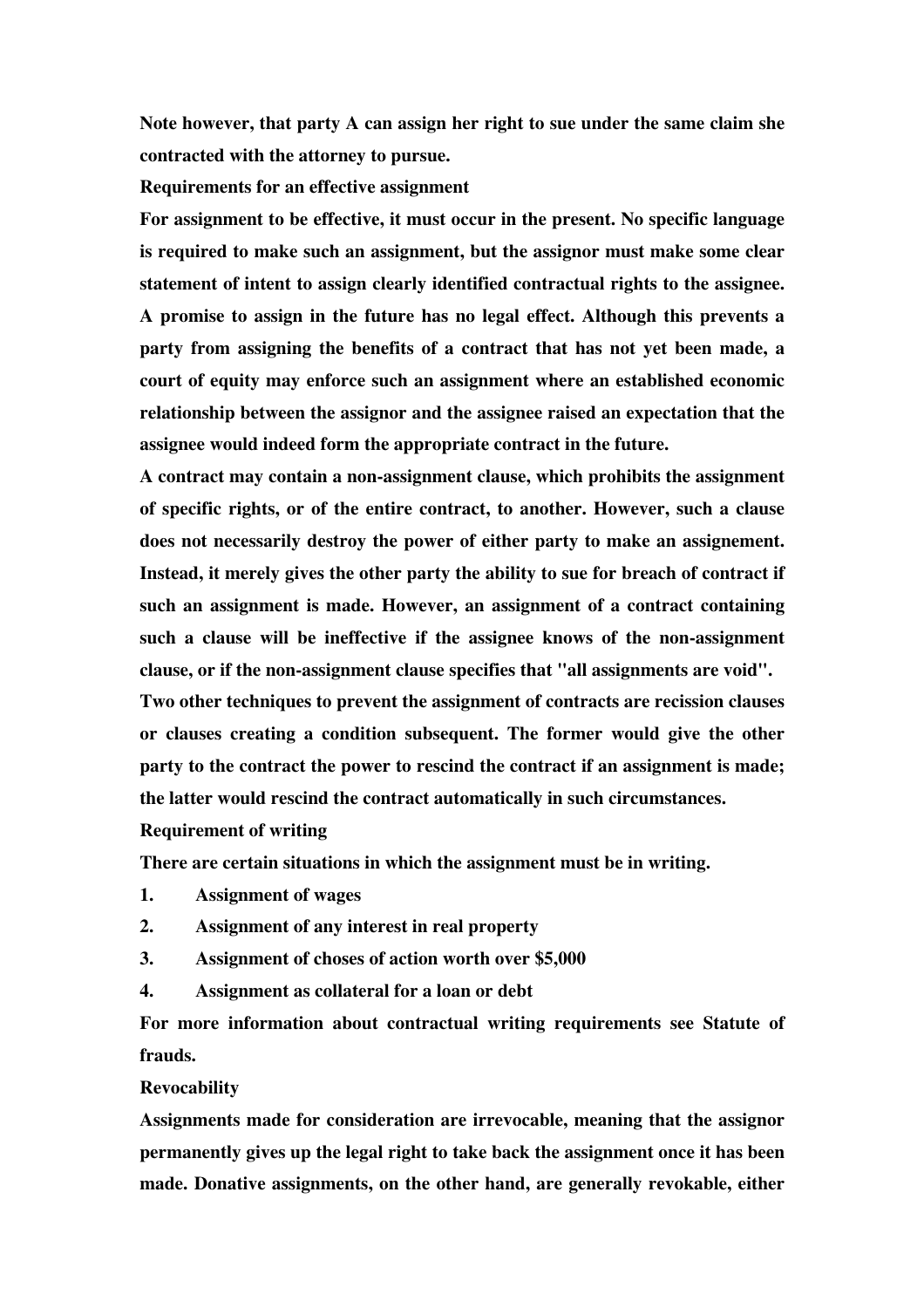**by the assignor giving notice to the assignee, taking performance directly from the obligor, or making a subsequent assignment of the same right to another. There are some exceptions to the revocability of a donative assignment:** 

**1. The assignment can not be revoked if the obligor has already performed** 

**2. The assignment can not be revoked if the assignee has received a token chose (chose being derived from the French word for "thing", as in a chose of action) - a physical object that signifies a right to collect, such as a stock certificate or the passbook to a savings account.** 

**3. The assignment can not be revoked if the assignor has set forth in writing the assignment of a simple chose - a contract right not embodied in any for of token.** 

**4. Estoppel can prevent the revocation of a donative assignment if the asignee changed their position in reliance on the assignment.** 

**Finally, the death or declaration of bankruptcy by the assignor will automatically revoke the assignment by operation of law.** 

## **Breach and defenses**

**A cause of action for breach on the part of the obligor lie with the assignee, who will hold the exclusive right to commence a cause of action for any failure to perform or defective performance. At this stage, because the assignee "stands in the shoes" of the assignor, the obligor can raise any defense to the contract that the obligor could have raised against the assignor. Furthermore, the obligor can rise against the assignee counterclaims and setoffs that the obligor had against the assignor. For example, suppose that A makes a contract to paint B's house in exchange for \$500. A then assigns the right to receive the \$500 to C, to pay off a debt owed to C. However, A does such a careless job painting the house that B has to pay another painter \$400 to correct A's work. If C sues B to collect the debt, B can raise his counterclaim for the expenses caused by the poor paint job, and can reduce the amount owed to C by that \$400, leaving only \$100 to be collected.** 

**When the assignor makes the assignment, he makes with it an implied warranty that the right to assign was not subject to defenses. If the contract had a provision that made the assignment ineffective, the assignee could sue the assignor for breach of this implied warranty. Similarly, the assignee could also sue under this theory if the assignor wrongfully revoked the assignment.**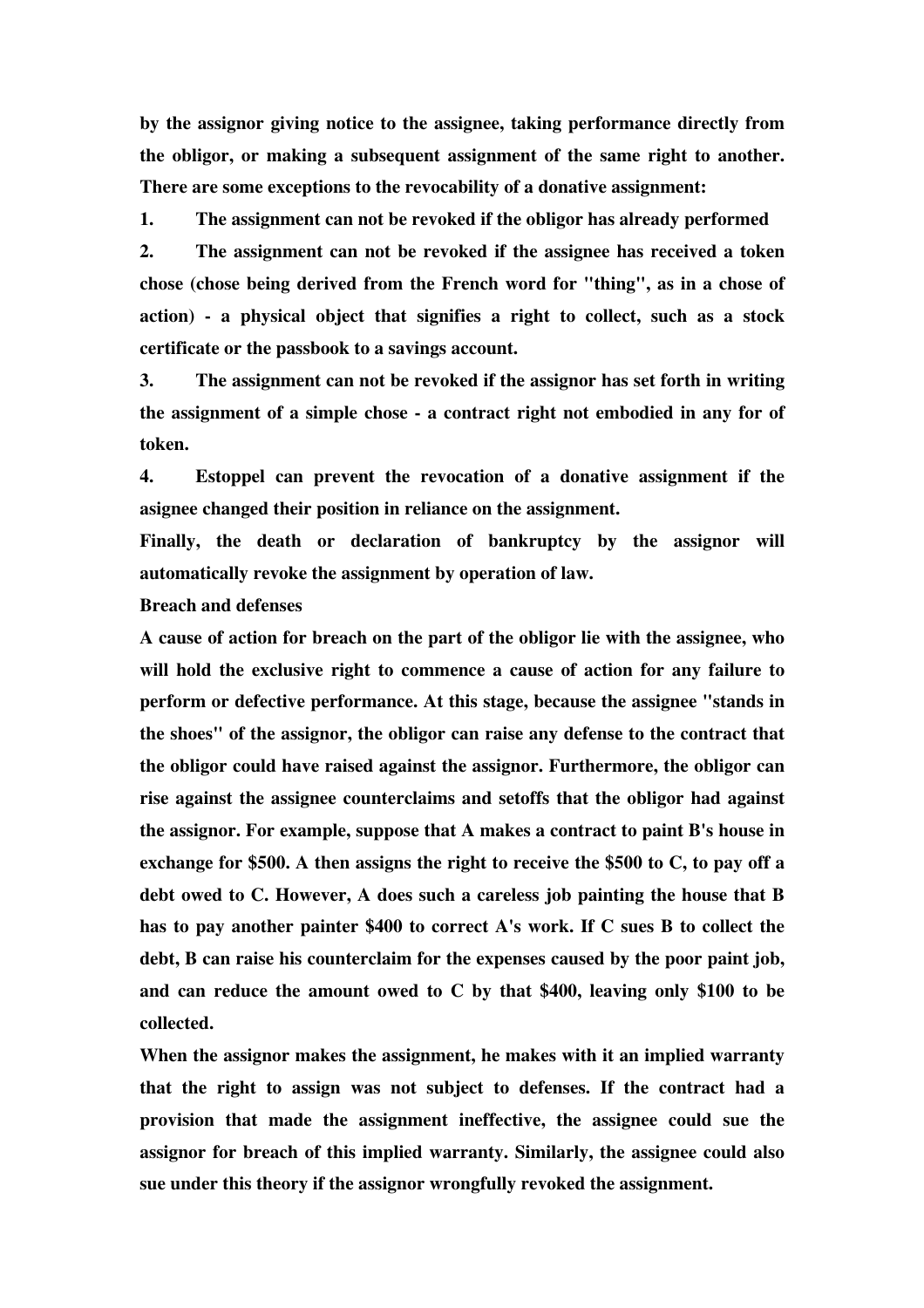#### **Successive assignments**

**Occasionally, an unscrupulous assignor will assign the exact same rights to multiple parties (usually for some consideration). In that case, the rights of the assignee depend on the revocability of the assignment, and on the timing of the assignments relative to certain other actions.** 

**In a quirk left over from the common law, if the assigment was donative, the last assignee is the true owner of the rights. However, if the assignment was for consideration, the first assignee to actually collect against the assigned contract is the true owner of the rights. Under the modern American rule, now followed in most U.S. jurisdictions, the first assignor with equity (i.e. the first to have paid for the assignment) will have the strongest claim, while remaining assignees may have other remedies. In some countries, the rights of the respective assignees are determined by the old common law rule in Dearle v Hall.** 

**1. Earlier donative assignees for which the assignment was revocable (because it had not been made irrevocable by any of the means listed above) have no cause of action whatsoever.** 

**2. Earlier donative assignees for which the assignment was made irrevocable can bring an action for the tort of conversion, because the assignment was technically their property when it was given to a later assignee.** 

**3. Later assignees for consideration have a cause of action for breaches of the implied warranty discussed above.** 

## **Compare: Delegation**

**A parallel concept to assignment is delegation, which occurs when one party transfers his duties or liabilities under a contract to another. A delegation and an assignment can be accomplished at the same time, although a non-assignment clause also bars delegation.** 

**Real property rights can be assigned just as any other contractual right. However, special duties and liabilities attach to transfers of the right to possess property. With an assignment, the assignor transfers the complete remainder of the interest to the assignee. The assignor must not retain any sort of reversionary interest in the right to possess. The assignee's interest must abut the interest of the next person to have the right to possession. If any time or interest is reserved by a tenant assignor, than the act is not an assignment, but instead is a sublease.**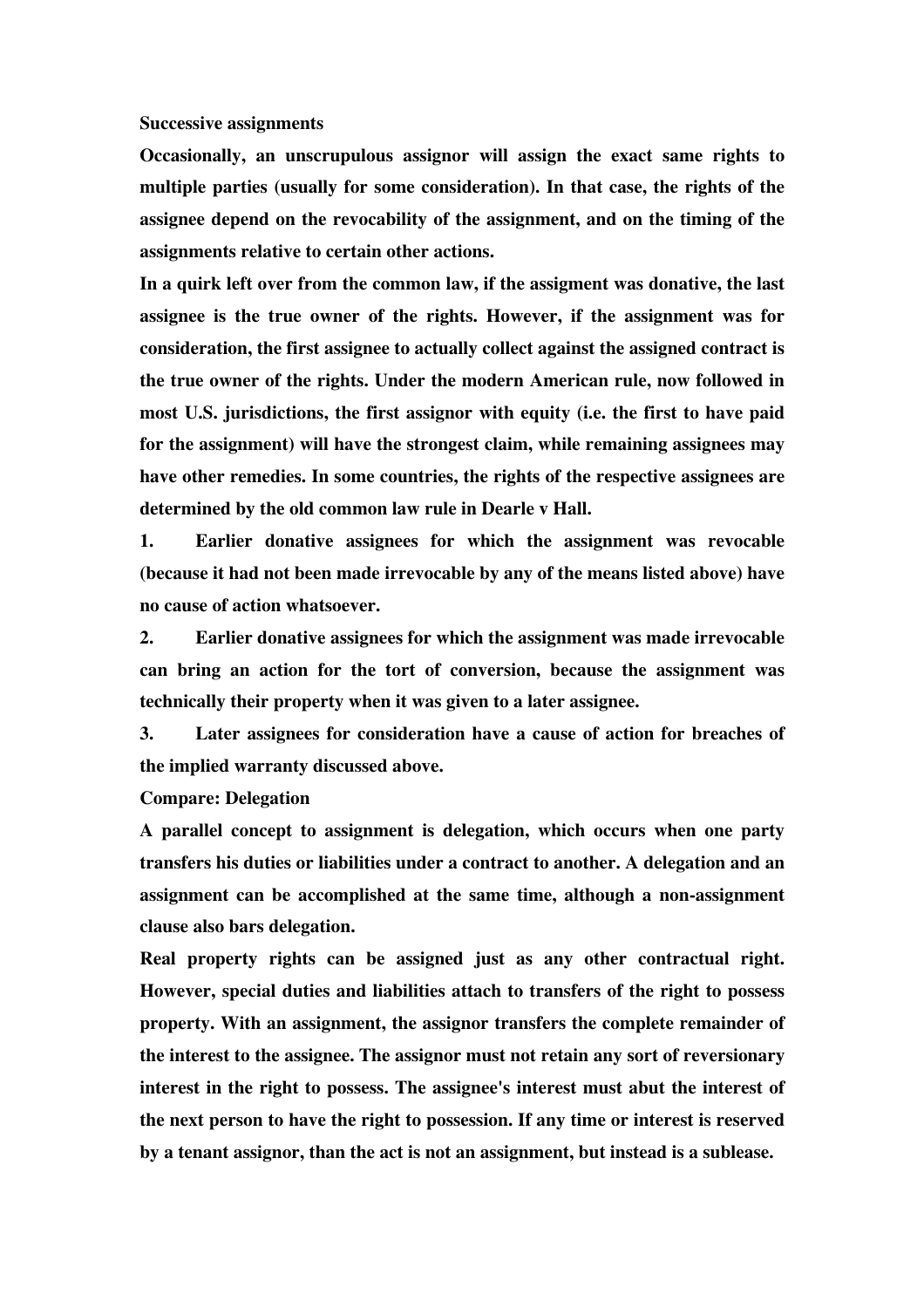**The liability of the assignee depends upon the contract formed when the assignment takes place. However, in general, the assignee has privity of estate with a lessor. With privity of estate comes the duty on the part of the assignee to perform certain obligations under covenant, e.g. pay rent. Similarly, the lessor retains the obligations to perform on covenants to maintain or repair the land.** 

**If the assignor agrees to continue paying rent to the lessor and subsequently defaults, the lessor can sue both the assignor under the original contract signed with the lessor as well as the assignee because by taking possession of the property interest, the assignee has obliged himself to perform duties under covenant such as the payment of rent.** 

#### **Assignment of partnership rights**

**A person can also assign their rights to receive the benefits owed to a partner in a partnership. However, the assignee can not thereby gain any of the assignor's rights with respect to the operation of the partnership. The assignee may not vote on partnership matters, inspect the partnership books, or take possession of partnership property; rather, the assignee can only be given the right to collect distributions of income. If the partnership is dissolved, the assignee can also claim the assignor's share of any distribution accompanying the dissolution.** 

**Assignment of patent ownership** 

**In the United States, assignment of a patent is governed by statute, 35 U.S.C. § 261. Assignment of an interest occurs only by an "instrument in writing". The statute also permits recording an assignment with the United States Patent and Trademark Office, but recording is not required. See also transfer (patent)** 

# **Delegation**

**Delegation is a term used in the law of contracts to describe the act of giving another person the responsibility of carrying out the performance agreed to in a contract. Three parties are concerned with this act - the party who had incurred the obligation to perform under the contract is called the delegator; the party who assumes the responsibility of performing this duty is called the delegatee; and the party to whom this performance is owed is called the obligee.** 

### **Delegable contracts**

**A delegation will be null and void if it poses any threat to the commercially reasonable expectations of the obligee. For example, a task requiring specialized skills or based on the unique characteristics of the promisee can not be**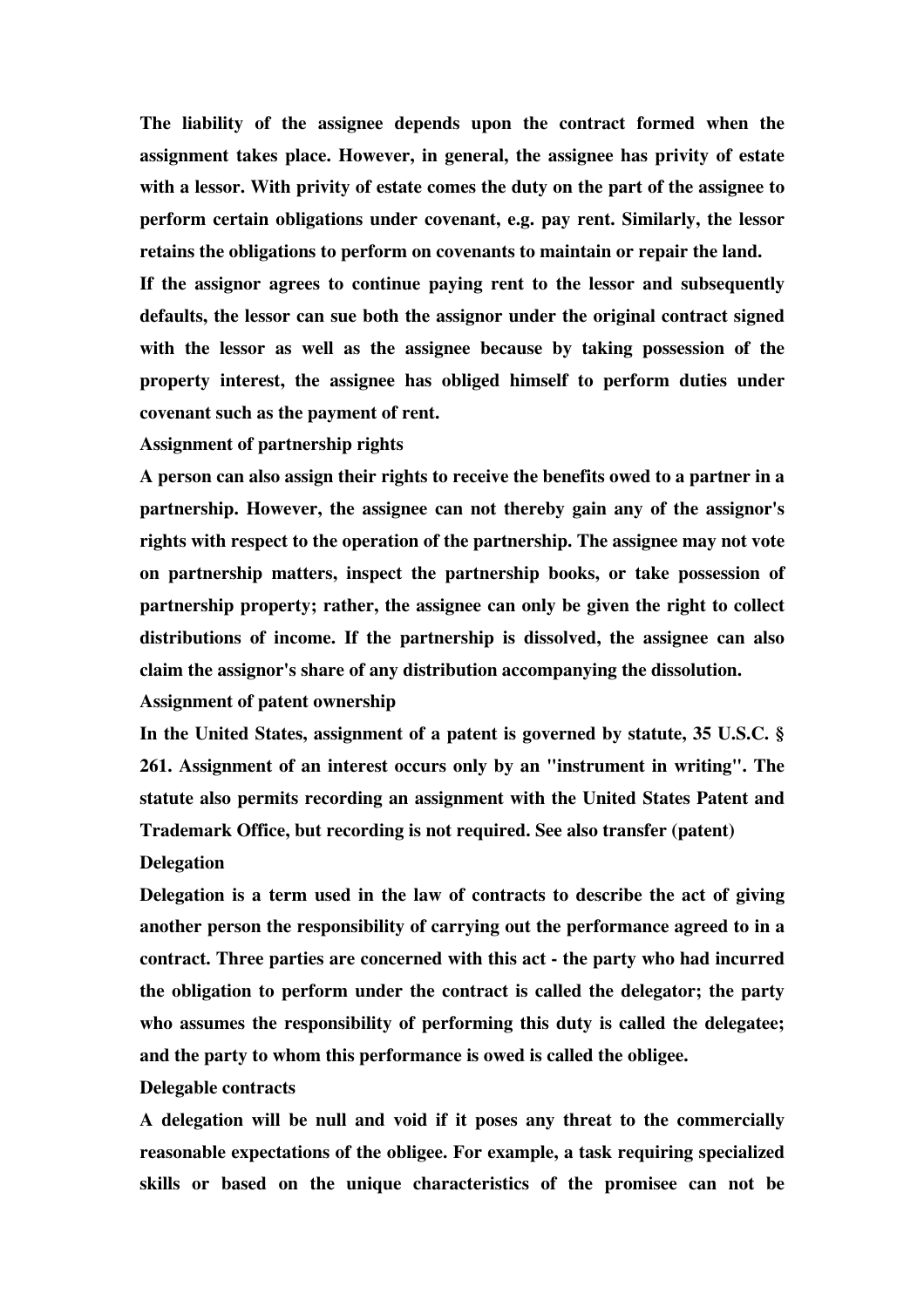**delegated. If George W. Bush were hired to make a speech, he could not delegate the task to another person, even if the other person would give the same speech, word for word.** 

**However, a delegation of performance that does not pose such a threat will be held to be valid. In such a case, the obligee will under an affirmative duty to cooperate with the delegatee to the extent necessary for the fulfillment of the delegator's obligations under the contract.** 

**Breach of a delegated contract** 

**If the delegatee fails to perform satisfactorily, the obligee may elect to treat this failure as a breach of the original contract by the delegator or may assert himself as a third party beneficiary of the contract between the delegator and the delegatee, and can claim all remedies due to a third party beneficiary.** 

**If the delegation is without consideration, the delegator remains liable for nonperformance, while the delegatee will not be liable to anyone for anything. Unlike an assignment, a delegation is virtually always for consideration, and never donative - few people are going to accept the charitable offer to perform a task contracted to someone else.** 

**Compare: assignment** 

**A parallel concept to delegation is assignment , which occurs when one party transfers his present rights to receive the benefits accruing to the assignor under that contract. A delegation and an assignment can be accomplished at the same time, although the right to sue for nonpayment always stays with delegator. Under the common law, a contract clause prohibiting assignment also prohibits delegation. Another common law rule requires that a party to a contract can not delegate performance that involves special skills or reputation (although it is possible to have a novation under such circumstances).poop** 

**Novation** 

**Novation is a term used in contract law and business law to describe the act of either replacing an obligation to perform with a new obligation, or replacing a party to an agreement with a new party. A novation need not be agreed upon by all the parties to the original agreement. The obligee, the person receiving the benefit of the bargain, must only is given notice. The obligor, the party making the novation, must only make the new obligor aware and receive consent from**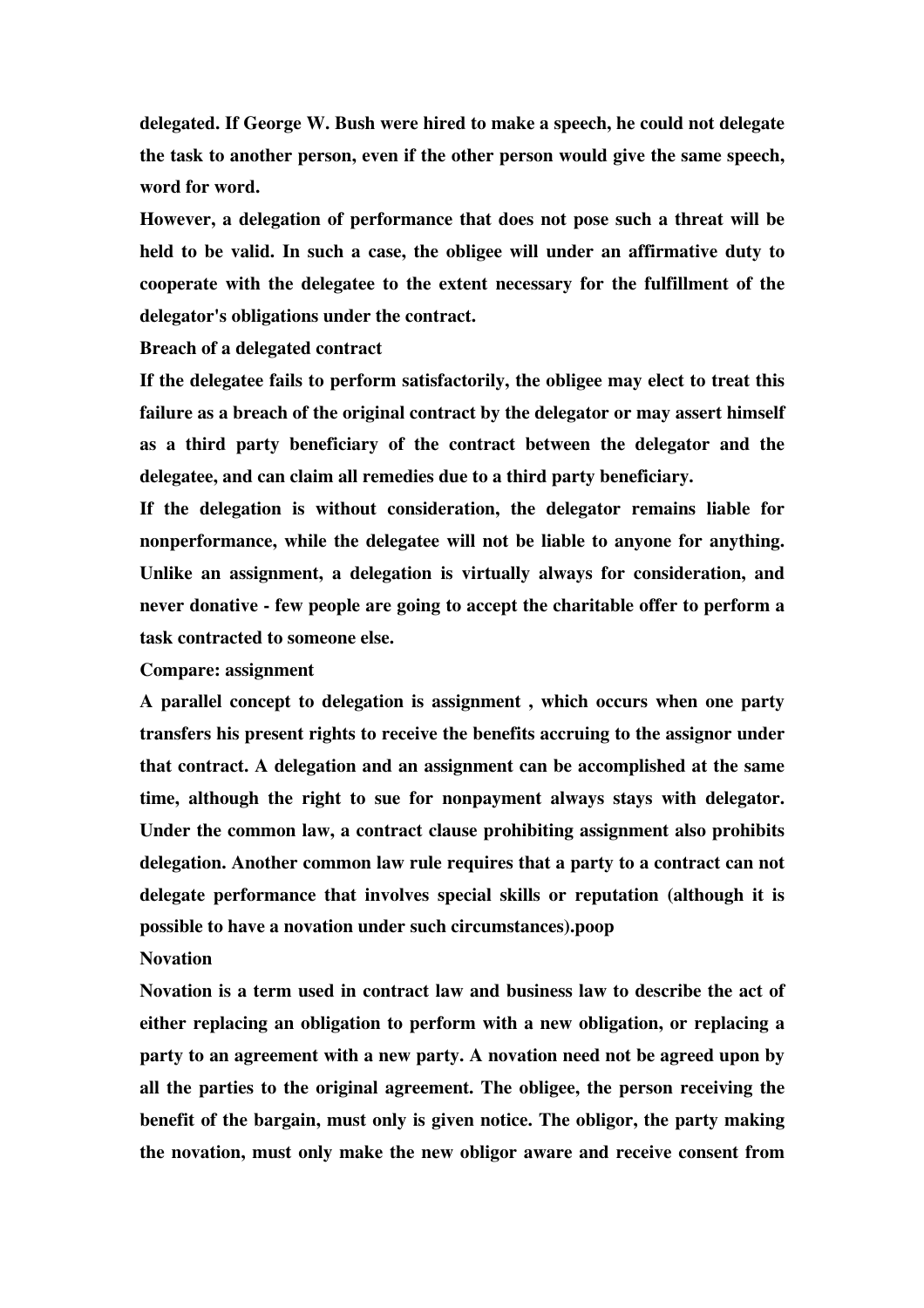**the new obligor. A contract transferred by the novation process transfers all duties and obligations from the original obligor to the new obligor.** 

**A typical example of a novation is where a person has the rights to receive loans from a Bank (Bank A). Bank A can make a novation by asking Bank B if they will accept the duties and liabilities of providing loan payments to the person. If Bank B accepts this novation, (which they would typically do if they owed Bank a something) then the person receiving the loans does NOT have to consent. As a practical matter though, it would be wise to make them aware of this change.** 

**Novation is also used in futures/options trading markets to describe a special situation where the clearing house takes all positions with all the brokers, buying all the brokers sell, and selling all that the brokers buy.** 

**In business, novation is typically the process by which a newly formed corporation assumes the pre-incorporation liabilities incurred by its founders. Third party beneficiary** 

**A third party beneficiary, in the law of contracts, is a person who may have the right to sue on a contract, despite not having originally been a party to the contract. This right arises where the third party is the intended beneficiary of the contract, as opposed to an incidental beneficiary. It vests when the third party relies on or assents to the relationship, and gives the third party the right to sue either the promisor or the promisee of the contract, depending on the circumstances under which the relationship was created.** 

**In English law, the doctrine was not recognised at common law, but a similar concept was introduced with the Contracts (Rights of Third Parties) Act 1999.** 

**Intended vs. incidental beneficiary** 

**In order for a third party beneficiary to have any rights under the contract, he must be an intended beneficiary, as opposed to an incidental beneficiary. The burden is on the third party to plead and prove that he was indeed an intended beneficiary.** 

**Incidental beneficiary** 

**An incidental beneficiary is a party who stands to benefit from the execution of the contract, although that was not the intent of either contracting party. For example, if party A hires party B to renovate party A's house, and insists that party B use a particular house painter—party C—because that house painter has an excellent reputation, then the house painter is an incidental beneficiary.**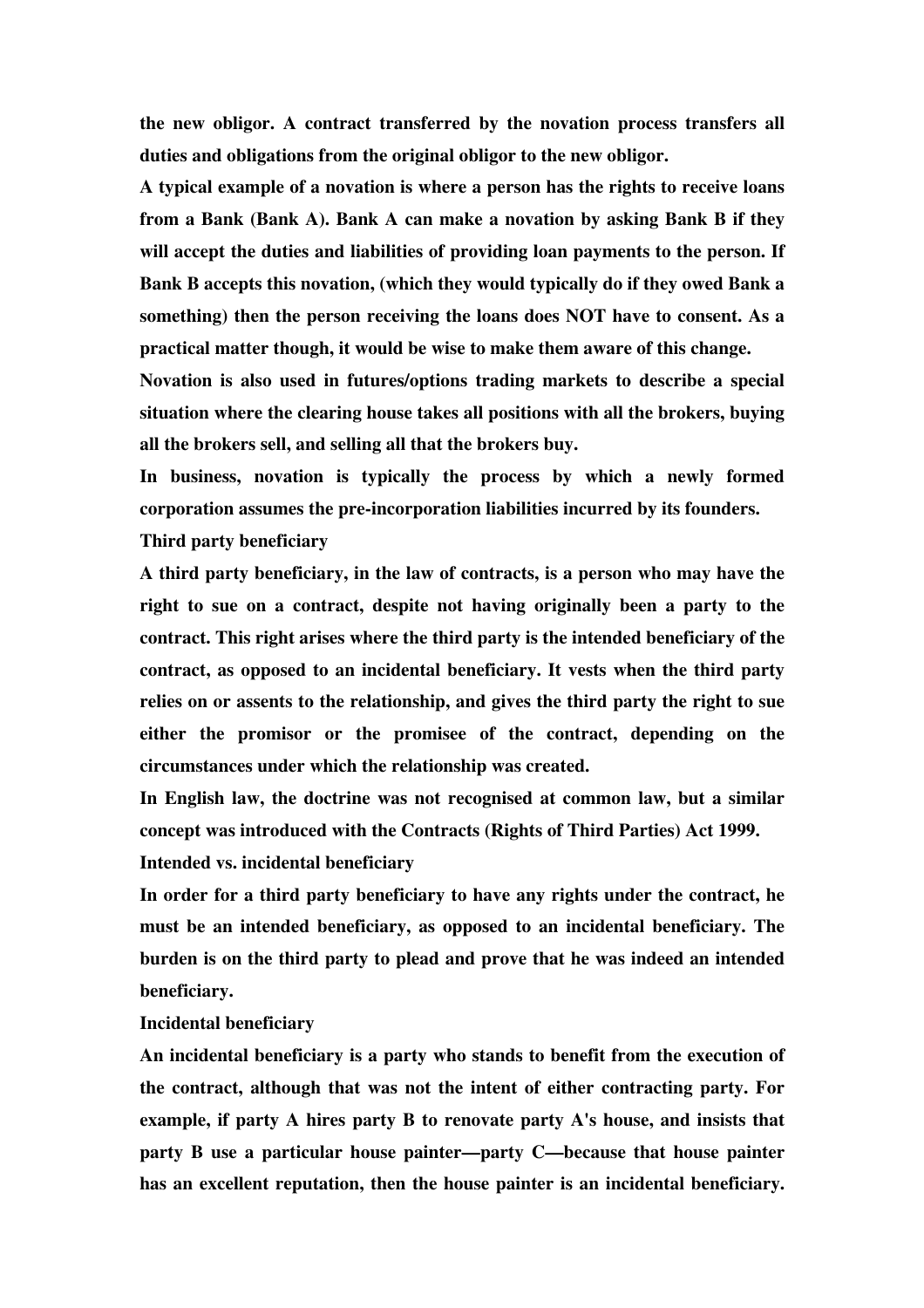**Neither party A nor party B is entering into the contract with the particular intent to benefit party C. Party A simply wants his house properly renovated; party B simply wants to be paid to do the renovation. If the contract is breached by either party in a way that results in party C never being hired for the job, party C nonetheless has no rights to recover anything under the contract. Similarly, if party A were to promise to buy party B a Cadillac, and were to later go back on that promise, General Motors would have no grounds upon which to recover for the lost sale.** 

## **Intended beneficiary**

**The distinction that creates an intended beneficiary is that one party - called the promisee - makes an agreement to provide some consideration to a second party - called the promisor - in exchange for the promisor's agreement to provide some product, service, or support to the third party beneficiary named in the contract. The promisee must have an intention to benefit the third party - but this requirement has an unusual meaning under the law. Although there is a presumption that the promisor intends to promote the interests of the third party in this way, if party A contracts with party B to have a thousand killer bees delivered to the home of Party A's worst enemy, party C, then C is still considered to be the intended beneficiary of that contract.** 

**There are two common situations in which the intended beneficiary relationship is created. One is the creditor beneficiary, which is created where party A owes some debt to party C, and party A agrees to provide some consideration to party B in exchange for party B's promise to pay party C some part of the amount owed.** 

**The other is the donee beneficiary, which is created where party A wishes to make a gift to party C, and party A agrees to provide some consideration to party B in exchange for party B's promise to pay party C the amount of the gift. Under old common law principles, the donee beneficiary actually had a greater claim to the benefits this created; however, such distinctions have since been abolished.** 

## **Vesting of rights**

**Once the beneficiary's rights have vested, the original parties to the contract are both bound to perform the contract. Any effort by the promisor or the promisee to rescind or modify the contract at that point is void. Indeed, if the promisee**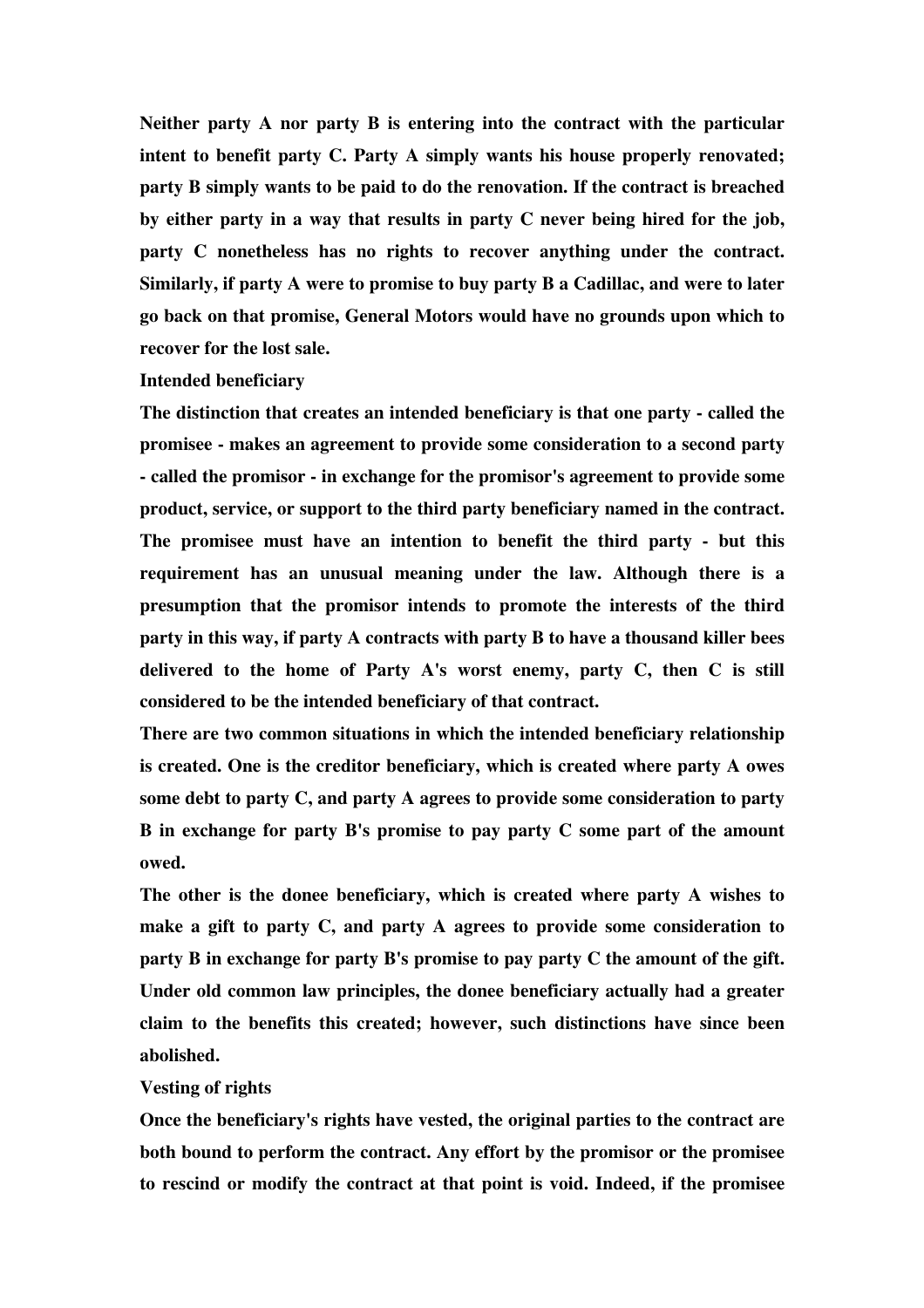**changed his mind and offered to pay the promisor money not to perform, the third party could sue the promisee for tortious interference with the third party's contract rights.** 

**There are three tests used to determine whether the third party beneficiary's rights have vested:** 

**1. if the beneficiary knows of and has detrimentally relied on the rights created** 

**2. if the beneficiary has expressly assented to the contract at the request of one of the parties** 

**3. if the beneficiary files a lawsuit to enforce the contract** 

**Breach and defenses** 

**Where a contract for the benefit of a third party is breached by the nonperformance of the promisor, the beneficiary can sue the promisor for the breach just as any party to a contract can sue the other. Because the rights of the third party are defined by the contract created between the promisor and the promisee, the promisor may assert against the beneficiary any defenses to the contract that could be asserted against the promisee. These include all of the traditional basis by which the formation of a contract may be challenged: lack of capacity, lack of consideration, the Statute of Frauds, etc.; and all of the traditional bases by which non-performance on the contract may be excused: failure of consideration, impossibility, illegality, frustration of purpose, etc.** 

**Because the promisor can assert any defenses that could be asserted against the promisee, the beneficiary also becomes liable for counterclaims on the contract that the promisor could establish against the promisee. This liability can never exceed the amount that the promisor owes under the contract. In other words, if the promisor is owed money by the promisee, any award to the third party for the promisor's failure to perform can be reduced by the amount thus owed. If the promisor is owed more than the value of the contract, the beneficiary's recovery will be reduced to nothing (but the third party can never be made to assume an actual debt).** 

**A creditor beneficiary can sue both the promisor and the promisee, but the beneficiary cannot recover against both. If the suit is successful against one party to the contract, the other party will be dismissed. Because the creditor beneficiary is receiving the performance of the promisor in order to fulfill the**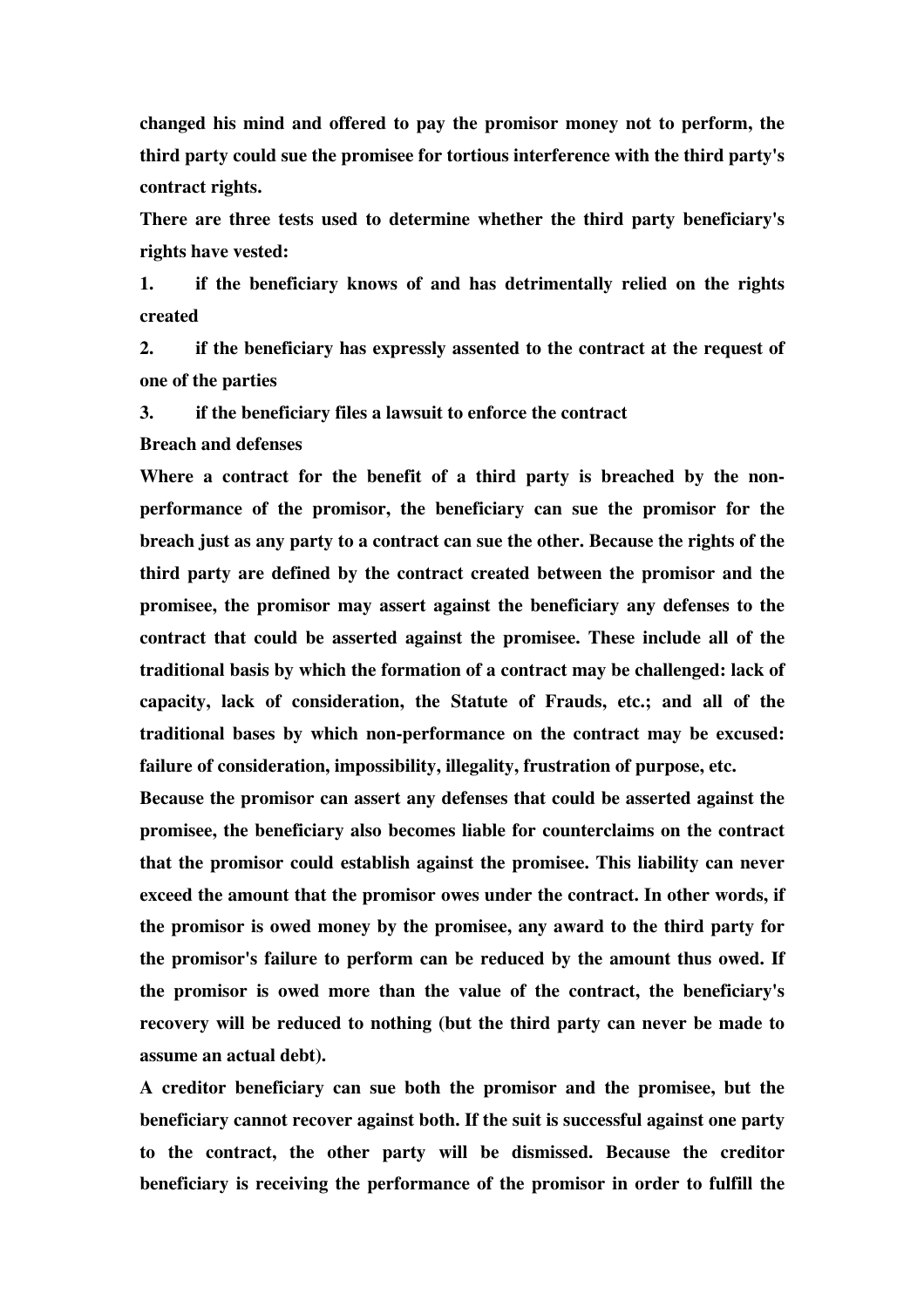**promisee's debt, the failure of the promisor to perform means that the beneficiary can still sue the promisee to recover the preexisting debt. The failure of performance simply means that the debt has never been paid.** 

**A donee beneficiary can not sue the promisee, because the promisee's act is gratuitous. Courts simply will not allow a party who has been promised a gift to sue to compel delivery of the gift. However, if the beneficiary has relied to his detriment on the promisee's assertion that the promisor would perform, the beneficiary may sue the promisee under a promissory estoppel theory.** 

## **Rights that accrue to the promisee**

**The promisee can also sue the promisor for failing to pay the third party beneficiary. Under the common law, such suits were barred, but courts have since determined that the promisee can sue for specific performance of the contract, provided that the beneficiary has not already sued the promisor. Furthermore, if the promisee was in debt to a creditor beneficiary, and the failure of the promisor to perform caused the promisee to be held liable for that debt, the promisee can sue to recover the amount of the debt.** 

**Breach of contract** 

**Anticipatory repudiation (anticipatory breach)** 

**Anticipatory repudiation (or anticipatory breach) is a term in the law of contracts that describes a declaration by one party (the promising party) to a contract that they do not intend to live up to their obligations under the contract. Where such an event occurs, the other party (the performing party) to the contract is excused from having to fulfill their obligations. However, the repudiation can be retracted by the promising party so long as there has been no material change in the position of the performing party in the interim. A retraction of the repudiation restores the performer's obligation to perform on the contract.** 

**If the repudiation occurs by the promising party making it impossible to fulfill their promise, then no act by the promising party can restore the performer's obligation to perform on the contract. For example, if a promises to give B a unique sculpture in exchange for B painting A's house, but a then sells the sculpture to C before B begins the job, this act by A constitutes an anticipatory repudiation which excuses B from performing. Once the sculpture has left A's**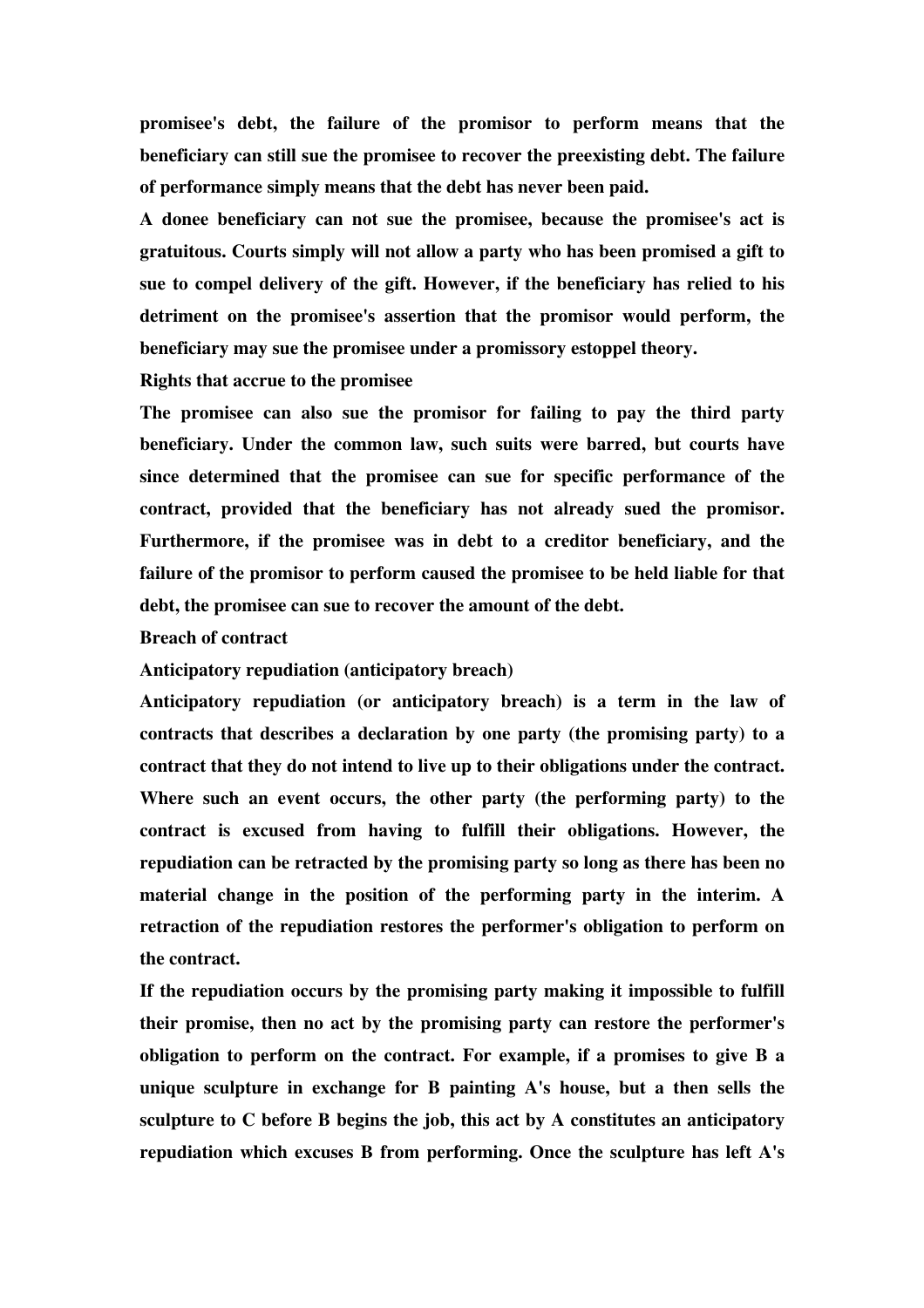**possession, there is no way that A can fulfill the promise to give the sculpture to B.** 

**The question arises as to why any party would want to provide notice of anticipatory breach. The reason is that once the performing party is informed of the anticipatory breach, a duty is then created for the performing party to mitigate damages as a result of the breach.** 

## **Cover**

**Cover is a term used in the law of contracts to describe a remedy available to a merchant buyer who has received an anticipatory repudiation of a contract for the receipt of goods. Under the Uniform Commercial Code, the buyer is permitted (but not required) to find another source of the same type of goods. The buyer may then file a lawsuit against the breaching seller to recover the difference, if any, between the cost of the goods offered and the cost of the goods actually purchased.** 

**The possibility of cover will prevent a party from being able to sue for specific performance, which is an equitable remedy that requires the buyer have no adequate remedy at law. If the buyer is able to buy elsewhere and sue for the difference, that provides an adequate remedy. This prohibition does not apply, however, to the sale of unique goods such as original works of art, collectibles, real estate, and exclusive rights.** 

**Judge Richard Posner has suggested that that the availability of cover allows for efficient breach - that is, that it encourages the most efficient allocation of resources by allowing a seller to breach a contract to sell goods to one buyer when another, more lucrative opportunity comes along. The seller may thus be able to realize a sufficiently increased profit to make more money even after repaying the difference to the original buyer. Therefore, no value is lost in the transaction because the original buyer is in the same position he would have been but for the breach, and the seller is in a better position.** 

**Exclusion clause** 

**An exclusion clause is a term in a contract that seeks to restrict the rights of the parties to the contract. Exclusion clauses generally fall into one of these categories:** 

**• True exclusion clause: The clause recognises a potential breach of the contract, and then excuses liability for the breach. Alternatively, the clause is**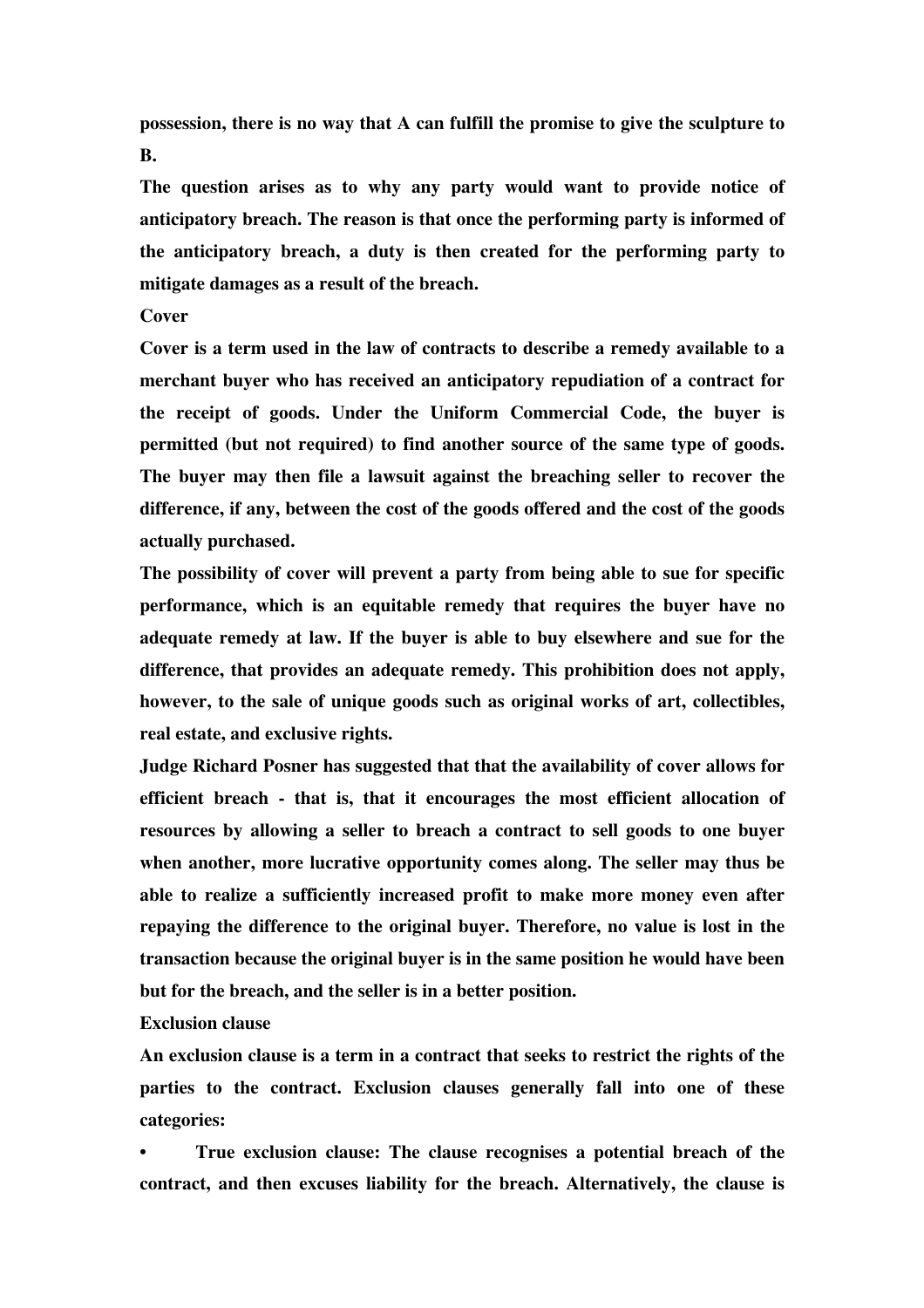**constructed in such a way it only includes reasonable care to perform duties on one of the parties.** 

**• Limitation clause: The clause places a limit on the amount that can be claimed for a breach of contract, regardless of the actual loss.** 

**• Time limitation: The clause states that an action for a claim must be commenced within a certain period of time or the cause of action becomes extinguished.** 

**Traditionally, the courts have sought to limit the operation of exclusion clauses. In addition to numerous common law rules limiting their operation, in England and Wales, the main statutory interventions are the Unfair Contract Terms Act 1977 and the Unfair Terms in Consumer Contracts Regulations 1999. The Unfair Contract Terms Act 1977 applies to all contracts, but the Unfair Terms in Consumer Contracts Regulations 1999, unlike the common law rules, do differentiate between contracts between businesses and contracts between business and consumer, so the law seems to explicitly recognize the greater possibility of exploitation of the consumer by businesses.** 

**The courts have traditionally held that exclusion clauses only operate if they are actually part of the contract. There seem to be three methods of incorporation:** 

**• Incorporation by signature: according to L'Estrange v Graucob [1934] 2 KB 394, if the clause is written on a document which has been signed by all parties, then it is part of the contract.** 

Incorporation by notice: the general rule is that an exclusion clause will **have been incorporated into the contract if the person relying on it took reasonable steps to draw it to the other parties' attention. Thornton v Shoe Lane Parking [1971] 2 WLR 585, seems to indicate that the wider the clause, the more the party relying on it will have had to have done to bring it to the other parties' attention.** 

**• Incorporation by previous course of dealings: according to McCutcheon v David MacBrayne Ltd [1964] 1 WLR 125, terms (including exclusion clauses) may be incorporated into a contract if course of dealings between the parties were "regular and consistent". What this means usually depends on the facts; however, the courts have indicated that equality of bargaining power between the parties may be taken into account.**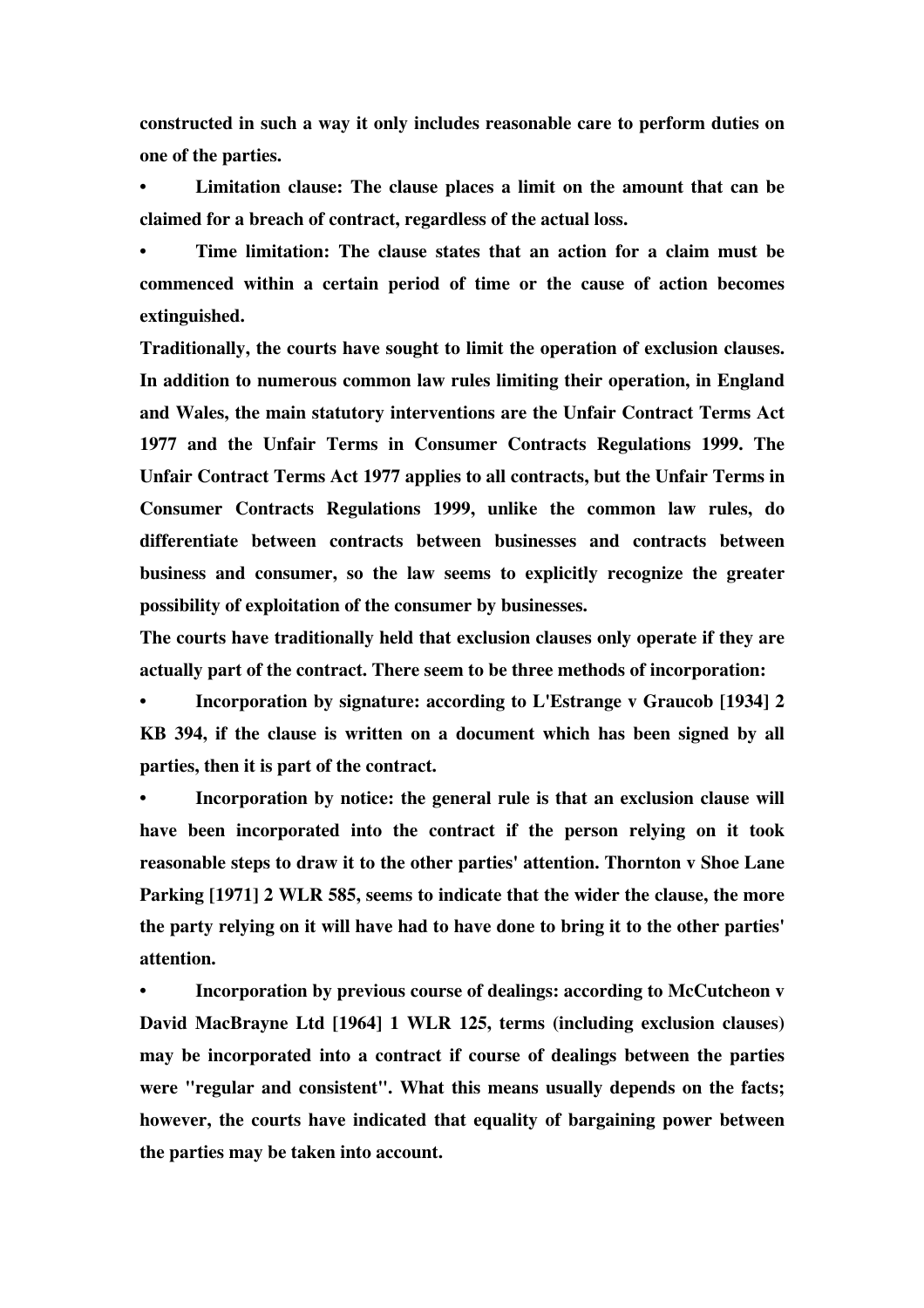**For an exclusion clause to operate, it must cover the breach (assuming there actually is a breach of contract). If there is, then the type of liability arising is also important. Generally, there are two varieties of liability: strict liability (liability arising due to a state of affairs without the party at breach necessarily being at fault) and liability for negligence (liability arising due to fault).** 

**The courts have a tendency of requiring the party relying on the clause to have drafted it properly so that it exempts them from the liability arising, and if any ambiguity is present, the courts usually interpret it strictly against the party relying on the clause.** 

**As espoused in Darlington Future Ltd v. Delcon Australia Pty Ltd (1986) 161 CLR 500, the meaning of an exclusion clause is construed in its ordinary and natural meaning in the context. Although we construe the meaning much like any other ordinary clause in the contract, we need to examine the clause in light of the contract as a whole.** 

**However, if after construing the contract in its ordinary and natural meaning, there is still ambiguity in the exclusion clause, the contra proferentem rule shall apply; that is to say, the clause is construed against the person trying to take advantage of the rule.** 

**In terms of negligence, the courts have taken the approach that it is unlikely that someone would enter into a contract that allows the other party to evade fault based liability. As a result, if a party wishes exempt his liability for negligence, he must make sure that the other parties understand that. The decision in Canada SS Lines Ltd v. The King [1952] AC 192 held that:** 

**• If the exclusion clauses mention "negligence" explicitly, then liability for negligence is excluded.** 

**• If "negligence" is not mentioned, then liability for negligence is excluded only if the words used in the exclusion clause are wide enough to exclude liability for negligence. If there is any ambiguity, then the contra proferentem rule applies.** 

**• If a claim on another basis can be made, then liability for negligence is not covered by the exclusion clause.** 

**In Australia, the four corners rule has been adopted in preference over the idea of a fundamental breach (The Council of the City of Sydney v. West (1965) 114 CLR 481). The court will presume that parties to a contract will not exclude**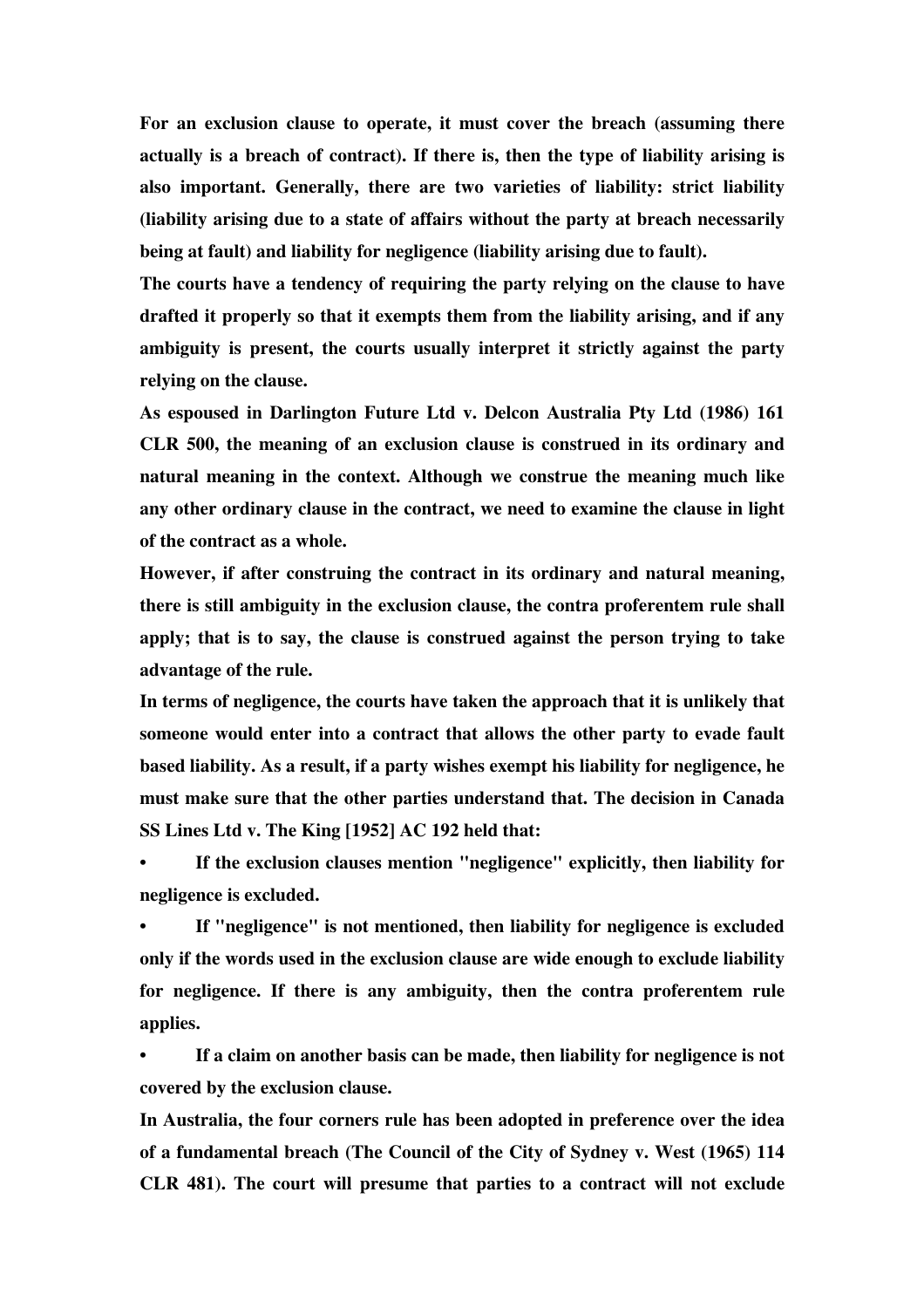**liability for losses arising from acts not authorized under the contract. However, if acts of negligence occur during authorized acts, then the exclusion clauses shall still apply.** 

**If the contract is for the carriage of goods, if the path is deviated from what was agreed, any exclusion clauses no longer apply.** 

**Efficient breach** 

**Efficient breach refers to a breach of contract that the breaching party considers desirable even when the legal and economic ramifications of such a breach are considered.** 

**The first statement of the theory of efficient breach appears to have been made in a law review article by Robert Birmingham, Breach of Contract, Damage Measures, and Economic Efficiency, 24 Rutgers L.Rev. 273, 284 (1970) ("Repudiation of obligations should be encouraged where the promisor is able to profit from his default after placing his promisee in as good a position as he would have occupied had performance been rendered"). The theory was named by Charles Goetz and Robert Scott, Liquidated Damages, Penalties, and the Just Compensation Principle: A Theory of Efficient Breach, 77 Colum.L.Rev. 554 (1977).** 

**Efficient Breach Theory is associated with Richard Posner and the Law and Economics school of thought. It has been used to defend the traditional common law rule that a non-tortious breach of contract cannot be remedied by punitive damages and penal damages (unreasonably excessive liquidated damages that are seen as a punishment for breach rather than a remedy). Such penalties would discourage efficient breach (therefore discouraging efficient behavior) and possibly put companies at increased risk of bankruptcy, which would be very bad for society. Posner explains his views in his majority opinion in Lake River Corp. v. Carborundum Co., 769 F.2d 1284 (7th Cir. 1985).** 

**The theory of efficient breach is that such an action can result in an outcome that benefits the breaching party and society as a whole. To illustrate, suppose I contract to sell you a ton of bricks for \$1,000. We sign the contract, and then a third party comes along and offers me \$1,500 for that same ton (maybe he needs them more urgently). One might say that morally, I am obligated to sell you the bricks because I am bound by my promise. See, for example, Charles Fried's "Contract as Promise." Posner would say no -- I could choose to sell the other**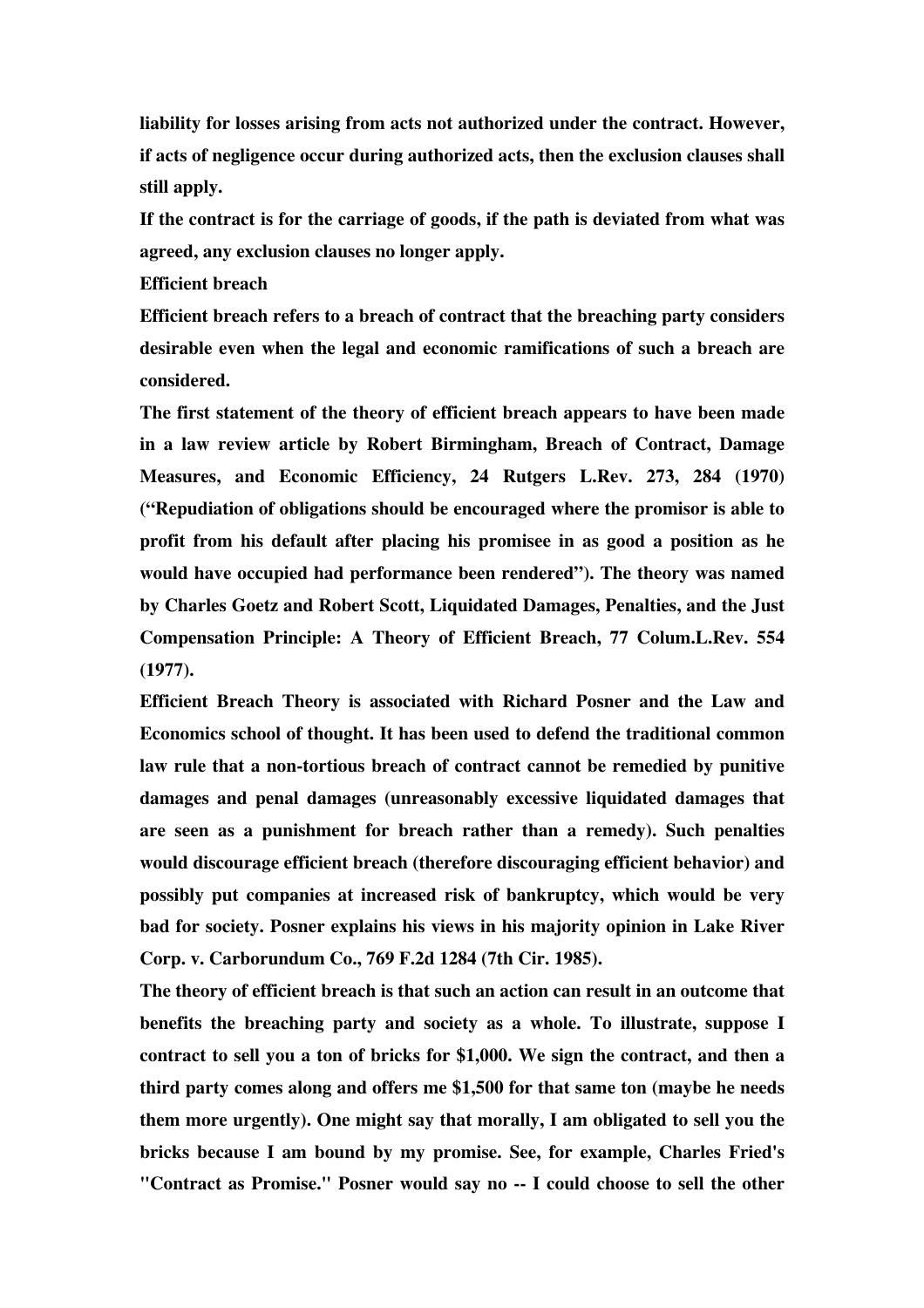**person the bricks. If you already paid me, I would have to refund you the \$1,000. If it costs you \$1,100 to get replacement bricks, and \$100 because of the delay in getting the replacement (e.g., your workers don't have bricks to use but you still have to pay their salaries), you would also be entitled to collect \$200 from me. This is known as the expectation interest because it puts you in as good a position as if I had performed the contract (if I had delivered the bricks when I said I would). Society is better off on net by at least \$300, because I am better off by \$300, whomever I sold the bricks to be better off, and no one is worse off.** 

**Efficient breach is not a legal defense to a suit for breach of contract. If there is no defense, the breaching party must pay damages to the non-breaching party, such as the expectation interest described above.** 

**Fundamental breach** 

**Fundamental breach, sometimes known as a repudiatory breach, is a breach so fundamental that it permits the aggrieved party to terminate performance of the contract, in addition to entitling that party to sue for damages.** 

## **United Kingdom**

**In English law, fundamental breach was first examined by the House of Lords in the Suisse Atlantique case [1966] 2 All E.R. 61, wherein they decided that a contract can be voided if a breach of a fundamental term can be found. That is, a breach of a condition that "goes to the root of the contract". This approach is known as the Rule of Law doctrine.** 

**At the Court of Appeal level in Photo Productions Ltd. v. Securicor Transport Ltd. [1978] 1 W.L.R. 856 Lord Denning championed the Rule of Law doctrine and extended the rule in Suisse Atlantique case to apply to all exemption clauses. However on appeal to the House of Lords Lord Wilberforce effectively overturned the Rule of Law doctrine and instead maintained a strict Rule of Construction approach whereby a fundamental breach is found only through examining the reasonable intentions of the parties at the time of the contract.** 

# **Canada**

**The leading case on fundamental breach in Canada is the case of Hunter Engineering Co. v. Integrated Metal Systems Ltd. [1989] 3 W.W.R. 385. In it they adopt similar reasoning as the House of Lords in Photo Productions, ruling that a fundamental breach is found through rule of construction only.**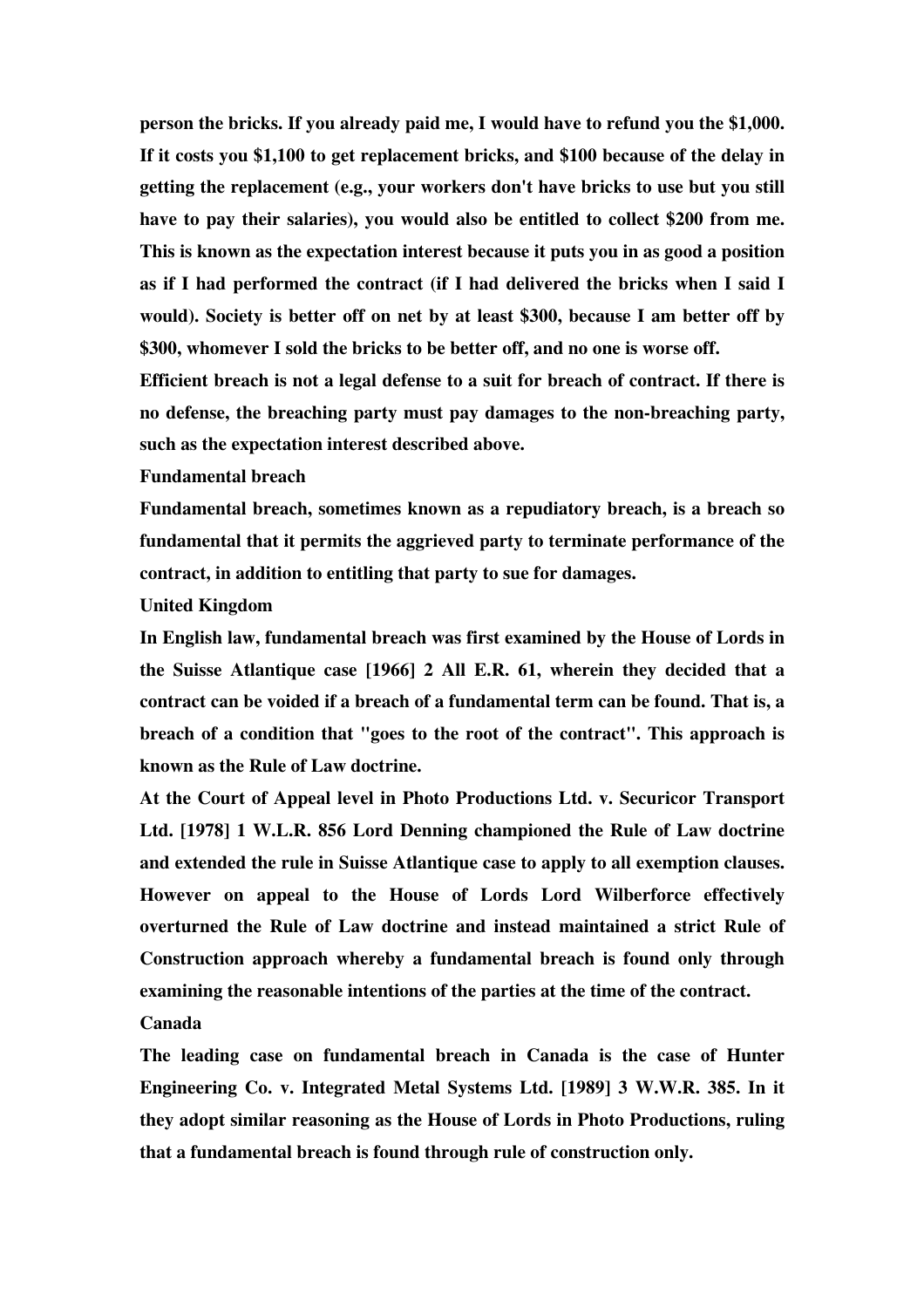**The court should not disturb the bargain the parties have struck, and I am inclined to replace the doctrine of fundamental breach with a rule that holds the parties to the terms of their agreement, provided the agreement is not unconscionable ... Only where the contract is unconscionable, as might arise from situations of unequal bargaining power between the parties, should the courts interfere with agreements the parties have freely concluded.'** 

## **Remedies**

### **Specific performance**

**In the law of remedies, an order of specific performance is an order of the court which requires a party to perform a specific act. While specific performance can be in the form of any type of forced action, it is usually used to complete a previously established transaction, thus being the most effective remedy in protecting the expectation interest of the innocent party to a contract. It is the opposite of an injunction.** 

**Under the common law, specific performance was not a remedy, with the rights of a litigant being limited to the collection of damages. However, the courts of equity developed the remedy of specific performance as damages often could not adequately compensate someone for the inability to own a particular piece of real property, land being regarded as unique. Specific performance is often guaranteed through the remedy of a writ of possession, giving the plaintiff the right to take possession of the property in dispute. However, in the case of personal performance contracts, it may also be ensured through the threat of proceedings for contempt of court.** 

**Orders of specific performance are granted when damages are not an adequate remedy, and in some specific cases such as land sale. Such orders are discretionary, as with all equitable remedies, so the availability of this remedy will depend on whether it is appropriate in the circumstances of the case.** 

**There are certain circumstances where an order of specific performance would not be granted. Such circumstances include:** 

- **1. specific performance would cause severe hardship to the defendant**
- **2. the contract was unconscionable**
- **3. the claimant has misbehaved (no clean hands)**
- **4. specific performance is impossible**
- **5. performance consists of a personal service**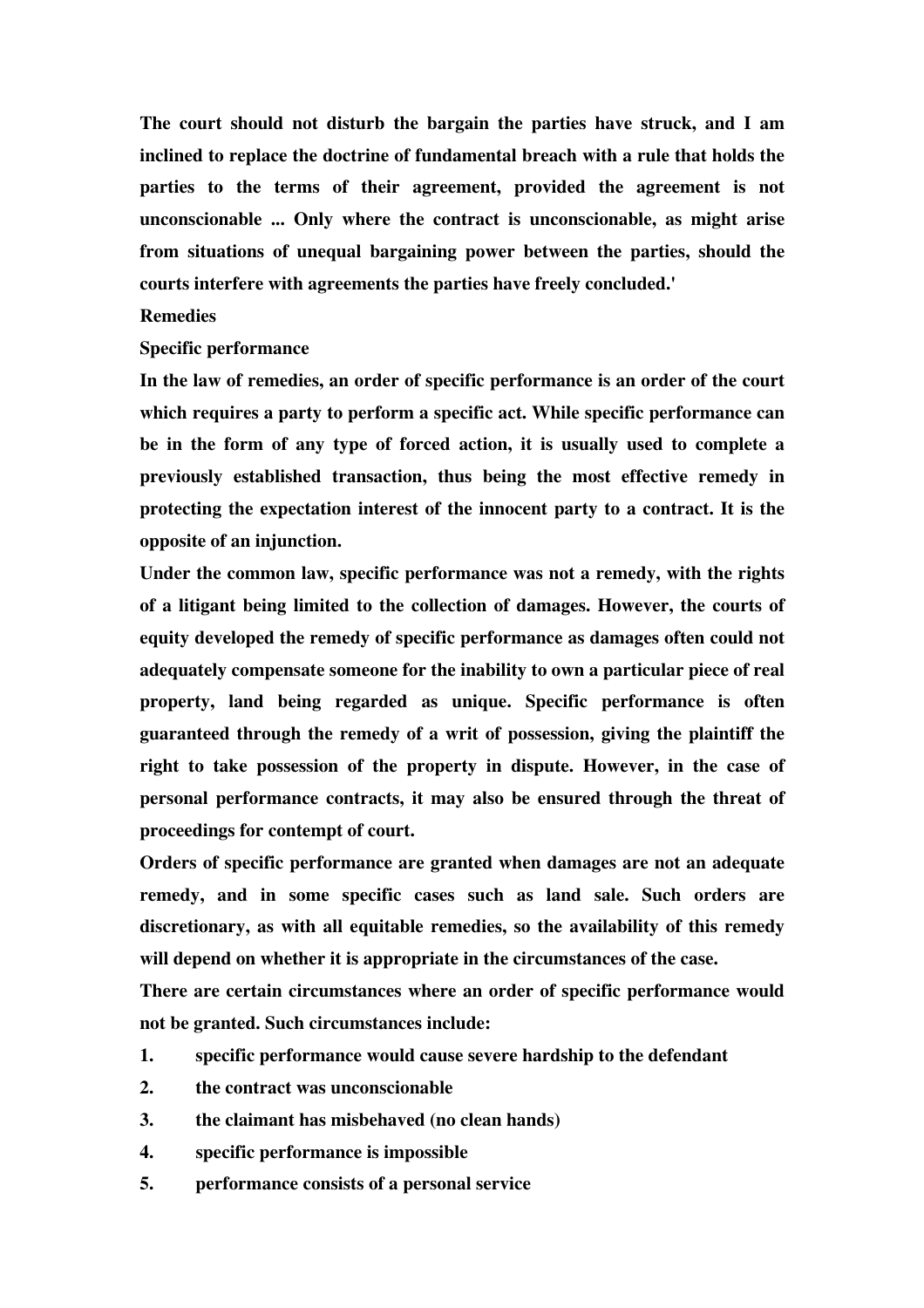## **6. the contract is too vague**

**Additionally, in England and Wales, under s. 50 of the Supreme Court Act 1981, the High Court has a discretion to award a claimant damages in lieu of specific performance (or an injunction). Such damages will normally be assessed on the same basis as damages for breach of contract, namely to place the claimant in the position he would have been had the contract been carried out.** 

### **Examples**

**In practice, specific performance is most often used as a remedy in transactions regarding land, such as in the sale of land where the vendor refuses to convey title.** 

**However, the limits of specific performance in other contexts are narrow. Moreover, performance that is based on the personal judgment or abilities of the party on which the demand is made is rarely ordered by the court. The reason behind it is that the forced party will often perform below the party's regular standard when it is in the party's ability to do so. Monetary damages are usually given instead.** 

**Traditionally, equity would only grant specific performance with respect to contracts involving chattels where the goods were unique in character, such as art, heirlooms, and the like. The rationale behind this was that with goods being fungible, the aggrieved party had an adequate remedy in damages for the other party's non-performance.** 

**In the United States, Article 2 of the Uniform Commercial Code displaces the traditional rule in an attempt to adjust the law of sales of goods to the realities of the modern commercial marketplace. If the goods are identified to the contract for sale and in the possession of the seller, a court may order that the goods be delivered over to the buyer upon payment of the price. This is termed replevin. In addition, the Code allows a court to order specific performance where "the goods are unique or in other proper circumstances", leaving the question of what circumstances are proper to be developed by case law.** 

**In the civil law (the law of continental Europe and much of the non English speaking world) specific performance is considered to be the basic right. Money damages are a kind of "substitute specific performance." Indeed, it has been proposed that substitute specific performance better explains the common law rules of contract as well, see (Steven Smith, Contract Law, Clarenden Law ).**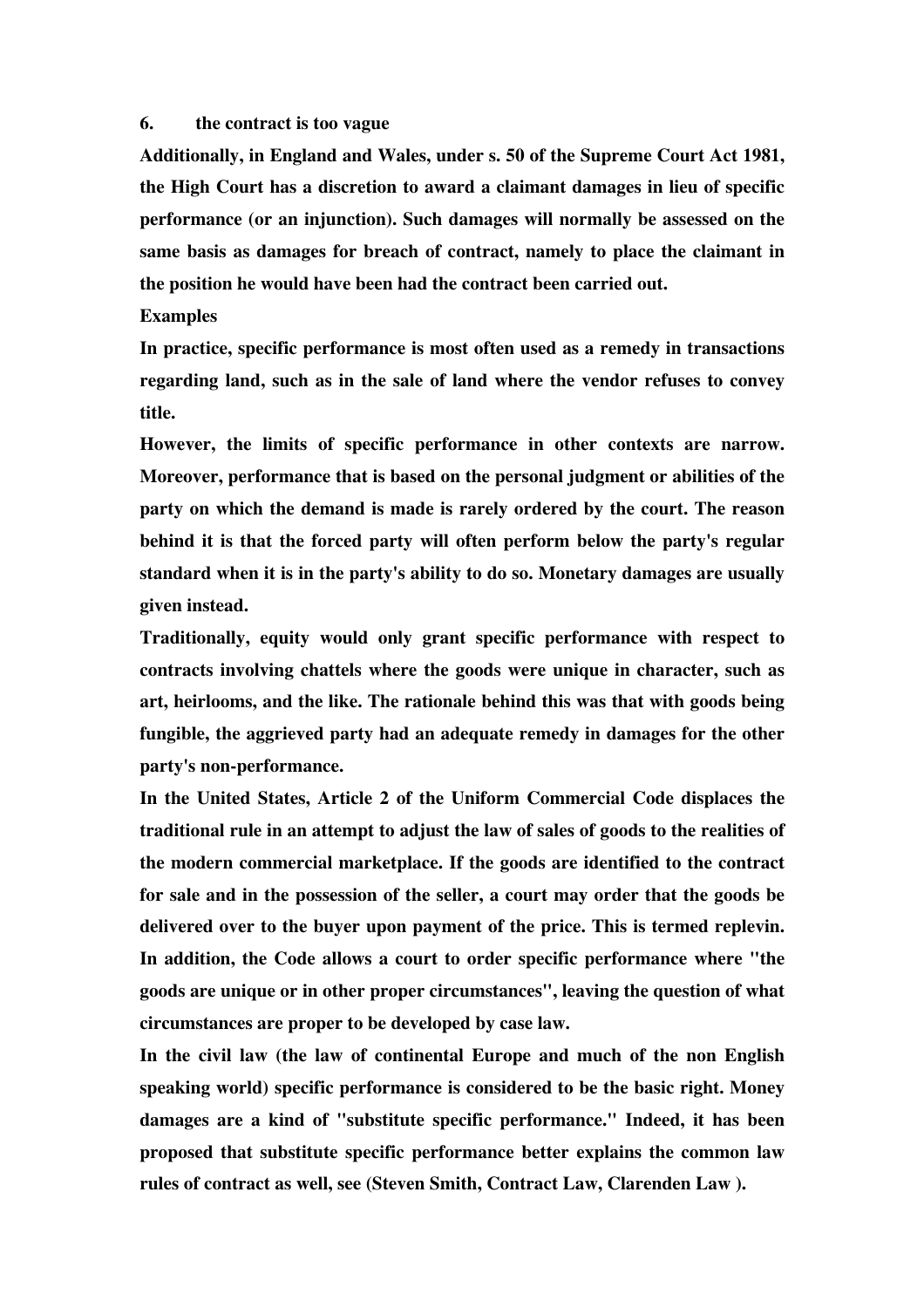## **Liquidated damages**

**Liquidated damages - damages are said to be liquidated (also referred to as liquidated and ascertained damages) when the amount of damages recoverable in the event of a specified breach (eg late performance) is agreed at the date of the contract. In such circumstances a liquidated damages provision will be included in the contract. When damages are not predetermined/assessed in advance then the amount recoverable is said to be 'at large' (to be agreed or determined by a court or tribunal in the event of breach).** 

**At common law, a liquidated damages clause will not be enforced if its purpose is to punish the wrongdoer/party in breach rather than to compensate the injured party (in which case it is referred to as a penal or penalty clause). One reason for this, it could be said, is that the enforcement of the term would, in effect, require an equitable order of specific performance. However, courts sitting in equity will seek to achieve a fair result and will not enforce a term that will lead to the unjust enrichment of the enforcing party.** 

**In order for a liquidated damages clause to be upheld, two conditions must be met. First, the amount of the damages identified must roughly approximate the damages likely to fall upon the party seeking the benefit of the term. Second, the damages must be sufficiently uncertain at the time the contract is made that such a clause will likely save both parties the future difficulty of estimating damages. Damages that are sufficiently uncertain may be referred to as unliquidated damages, and may be so categorized because they are not mathematically calculable or are subject to a contingency which makes the amount of damages uncertain.** 

**For example, suppose Joey agrees to lease a storefront to Monica, from which Monica intends to sell jewelry. If Joey breaches the contract by refusing to lease the storefront at the appointed time, it will be difficult to determine what profits Monica will have lost, because the success of newly created small businesses is highly uncertain. This, therefore, would be an appropriate circumstance for Monica to insist upon a liquidated damages clause in case Joey does indeed fail to perform.** 

**The law applied to bank and credit card charges** 

**This law has recently been of great interest to bank and credit card customers who have been charged as much as £38 for a single transaction that took them**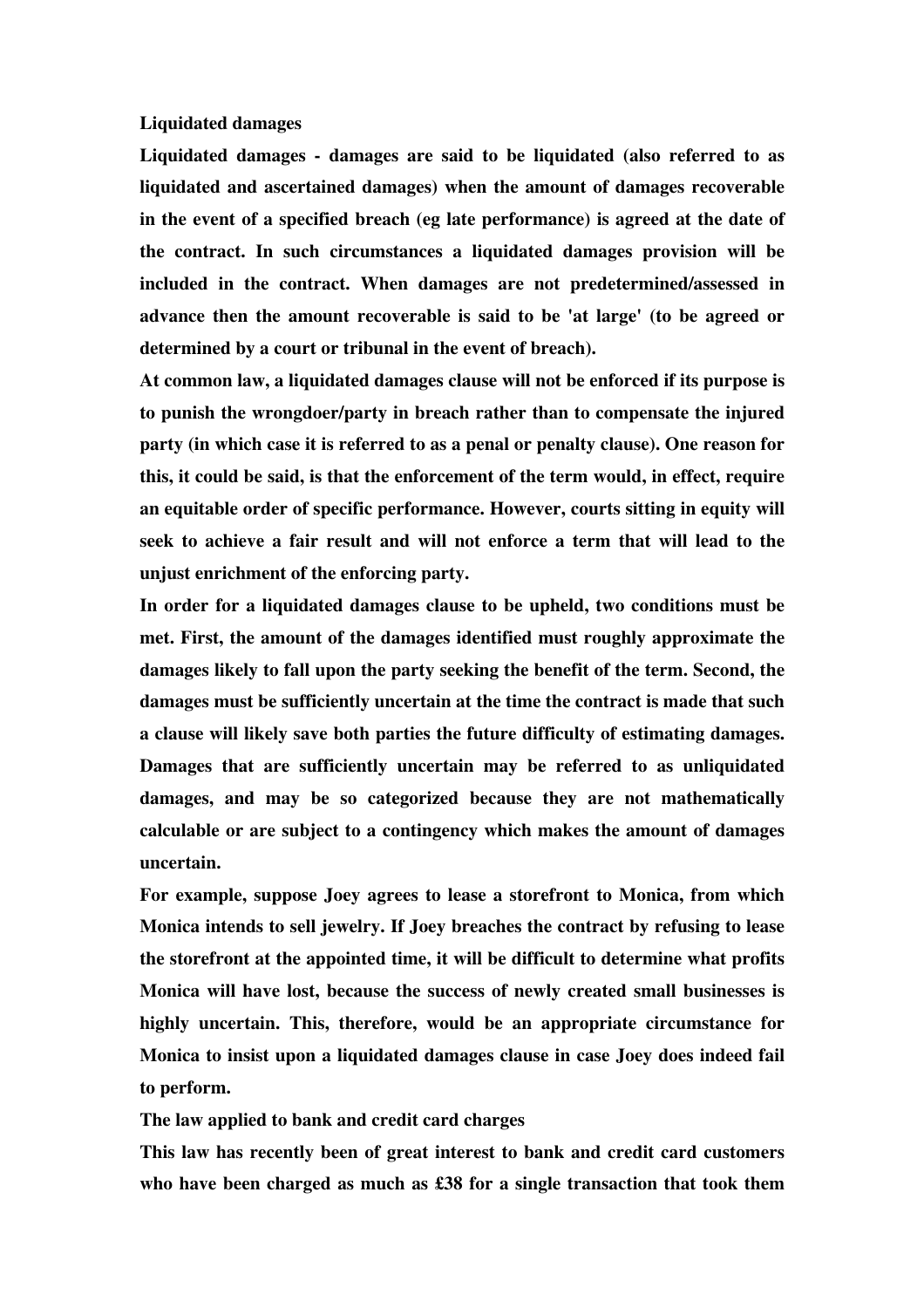**over their credit limit. Consumers argued these charges were well beyond the cost of sending a computerised letter.** 

**In 2006 the Office of Fair Trading investigated the excessively high charges being imposed on customers of Credit card companies. In its report, the OFT confirmed these charges were unlawful under UK Law as they amounted to a penalty. It said it would be prepared to investigate any charge over £12, though this was not intended to indicate that £12 is a fair and acceptable charge. The OFT said it would be up to a court to determine such an amount based on the established legal precedent that the only recoverable cost would be actual costs incurred.** 

**The credit card companies did not produce evidence of their actual costs to the OFT, instead insisting their charges are in line with clear policy and information provided to customers.** 

**Following the ruling, many bank customers have made County Court claims against their banks and credit card companies for return of penalty charges for returned cheques, direct debits and unauthorised overdraft charges. To date no bank or credit card company, save NatWest on one occasion, has attended at Court for a Trial.** 

#### **Penal damages**

**Penal damages are best seen as quantitatively excessive liquidated damages and are invalid under the common law. While liquidated damages are a priori calculations of expectation loss under the contract, penal damages go further and seek to penalise a party in some way for breach of a clause above and beyond the loss suffered by the innocent party as a result of this breach. Many clauses which are found to be penal are expressed as liquidated damages clauses but are seen by courts as excessive and thus invalid.** 

**The judicial approach to penal damages is conceptually important as it is one of the few examples of judicial paternalism in contract law. Even if two parties genuinely and without coercion wish to consent to a contract which includes a penal clause, they are unable to. So, for example, a person wishing to give up smoking cannot contract with a third party to be fined \$100 each time they smoke as this figure does not represent the expectation loss of the contract. Rescission**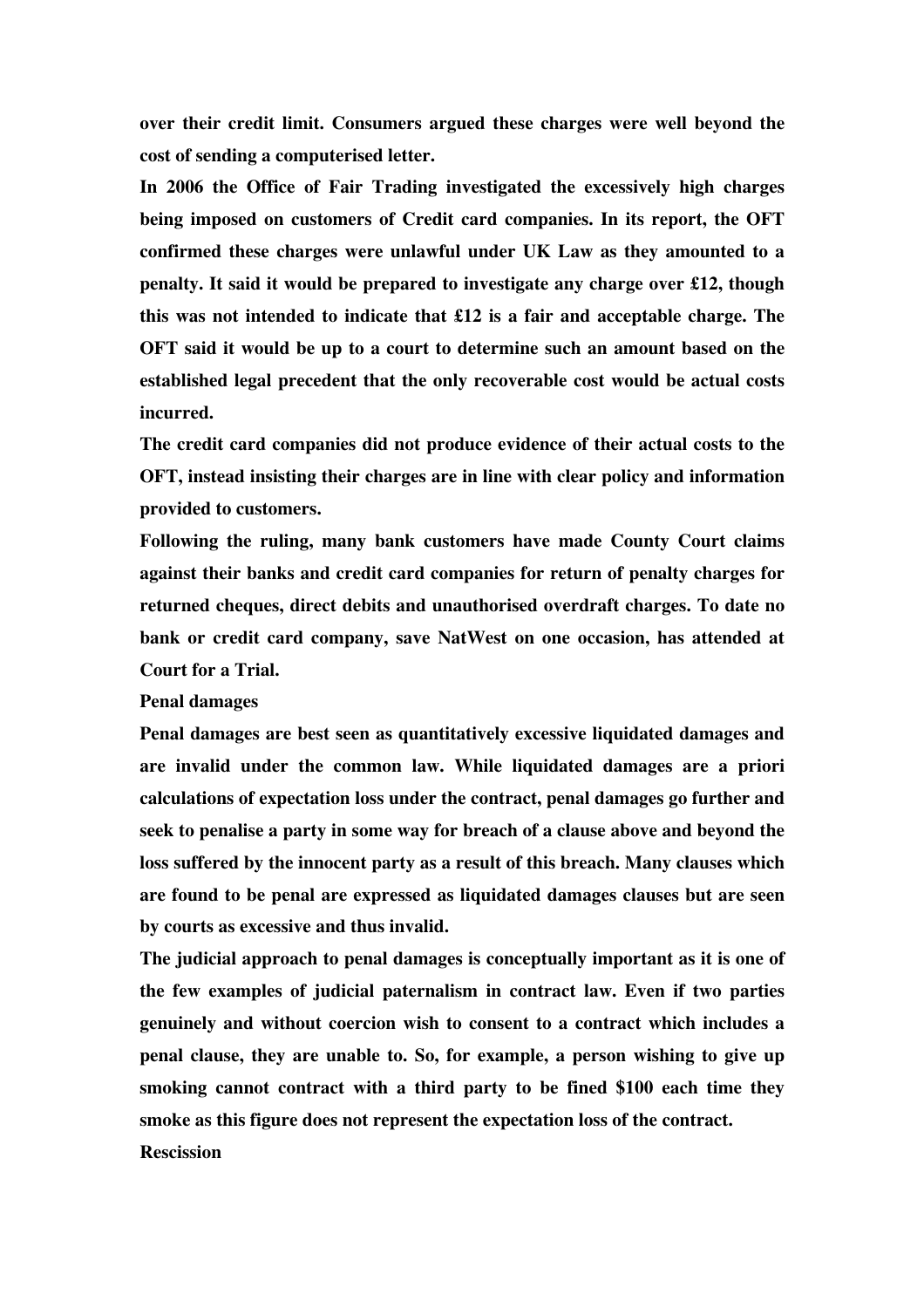**In contract law, rescission (to rescind or set aside a contract) refers to the cancellation of the contract between the parties. This is done to bring the parties as far as possible to the position they were before they entered into a contract (the "status quo ante"). This equitable remedy and is discretionary. The court may decline to rescind a contract if one party has affirmed the contract by his action (see Long v Lloyd [1958] 1 WLR 753) or a third party has acquired some rights or there has been substantial performance in implementing the contract.** 

**In insurance, rescission is the termination of a contract from the beginning (as if it never existed). The insurer has the right to rescind a policy due to concealment, material misrepresentation, or material breach of warranty.** 

**In American government, rescission authority rests with the President. This authority was granted in the Congressional Budget and Impoundment Control Act of 1974. The President can force Congress to vote on rescinding (or permanently withholding) already appropriated funds. The average amount Presidents have requested since 1974 has been approximately \$15 billion.** 

**Quasi-contractual obligations** 

**Estoppel** 

**Estoppel is a doctrine in common law jurisdictions recognised both at law and in equity in various forms. In general it protects a party who would suffer detriment if:** 

**• The defendant has done or said something to induce an expectation** 

**• The plaintiff relied (reasonably) on the expectation...** 

**• ...and would suffer detriment if that expectation were false.** 

**Unconscionability by the defendant has been recognised as another element by courts, in an attempt to unify the many individual rules of estoppel. In most cases, it is only a defense that prevents a plaintiff from enforcing legal rights, or from relying on a set of facts that would give rise to enforceable rights (e.g. words said or actions performed) if that enforcement or reliance would be unfair to the defendant. Because its effect is to defeat generally enforceable legal rights, the scope of the remedy is often limited.** 

**For an example of estoppel, think about the case of a debtor and a creditor. The creditor might unofficially inform the debtor that the debt has been forgiven. Even if the original contract was not terminated, the creditor may be estopped from collecting the debt if he changes his mind later. It would be unfair to allow**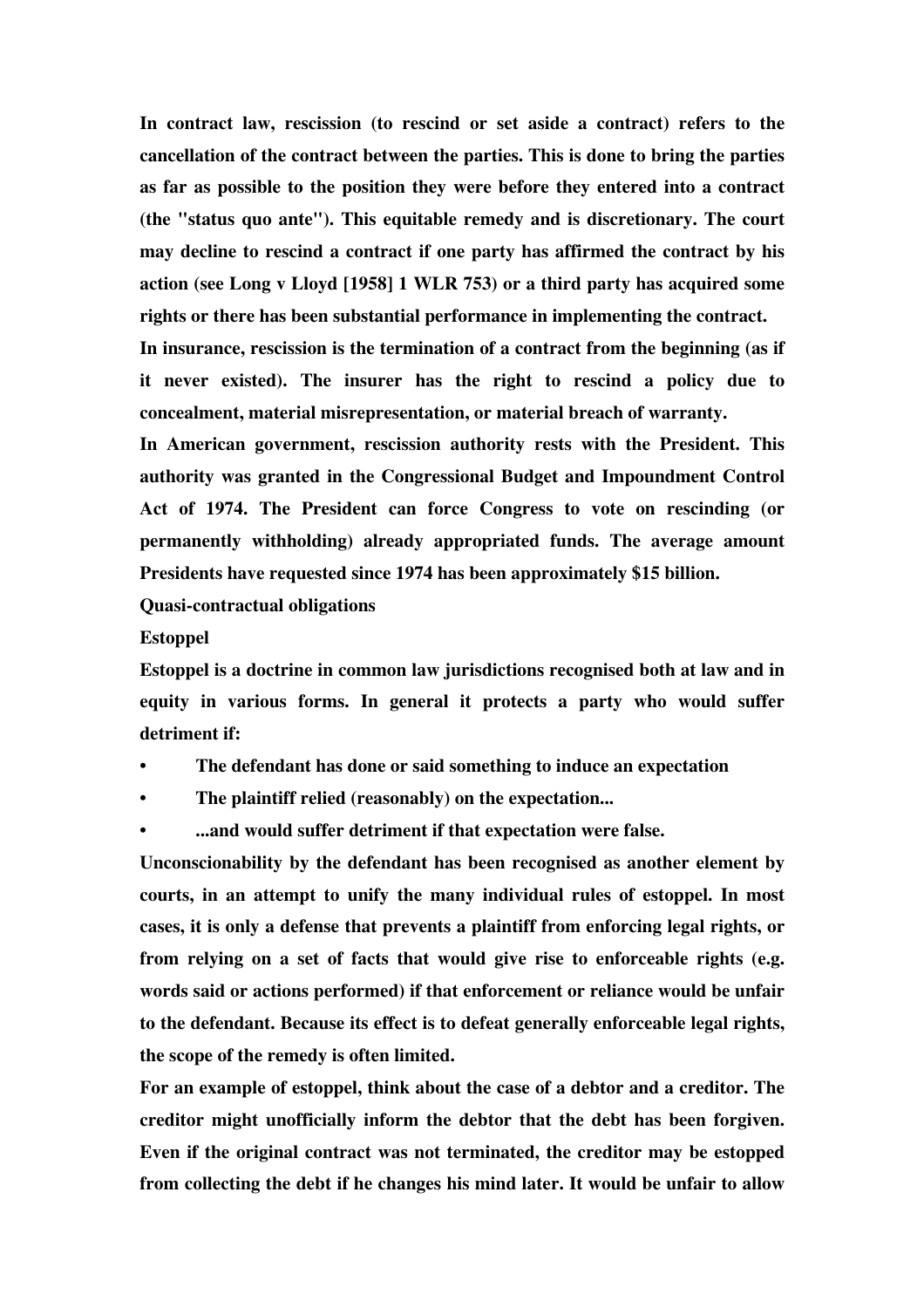**the creditor to change his mind in light of the unofficial agreement he made with the debtor beforehand. In the same way, a landlord might inform a tenant that rent has been reduced, for example, if there is construction or a lapse in utility services. If the tenant relies on this advice, the landlord could be estopped from collecting rent retroactively.** 

**Estoppel is closely related to the doctrines of waiver, variation, and election and is applied in many areas of law, including insurance, banking, employment, international trade, etc. In English law, the concept of Legitimate expectation in the realm of administrative law and judicial review is estoppel's counterpart in public law, albeit subtle but important differences exist.** 

**This term appears to come from the French estoupail or a variation, which meant "stopper plug", referring to placing a halt on the imbalance of the situation. Ultimately, it comes from the Latin stopare, "to stop".** 

### **Overview**

## **Definition**

**Estoppel in English law is defined as: "a principle of justice and of equity. It comes to this: when a man, by his words or conduct, has led another to believe in a particular state of affairs, he will not be allowed to go back on it when it would be unjust or inequitable for him to do so." in Moorgate Mercantile v Twitchings [1976] 1 QB 225, CA at 241 per Lord Denning MR.** 

**The definition in American law is similar: "Speaking generally, estoppel is a bar which precludes a person from denying or asserting anything to the contrary of that which has, in contemplation of law, been established as the truth, either by the acts of judicial or legislative officers, or by his own deed, acts, or representations, either express or implied." 28 Am Jur 2d Estoppel and Waiver § 1** 

## **Major types**

**The main species of estoppel under English, Australian, and American laws are:** 

**• Estoppel by record This frequently arises as issue/cause of action estoppel, judicial estoppel or res judicata where the orders or judgments made in previous legal proceedings prevent the parties from relitigating the same issues or causes of action,**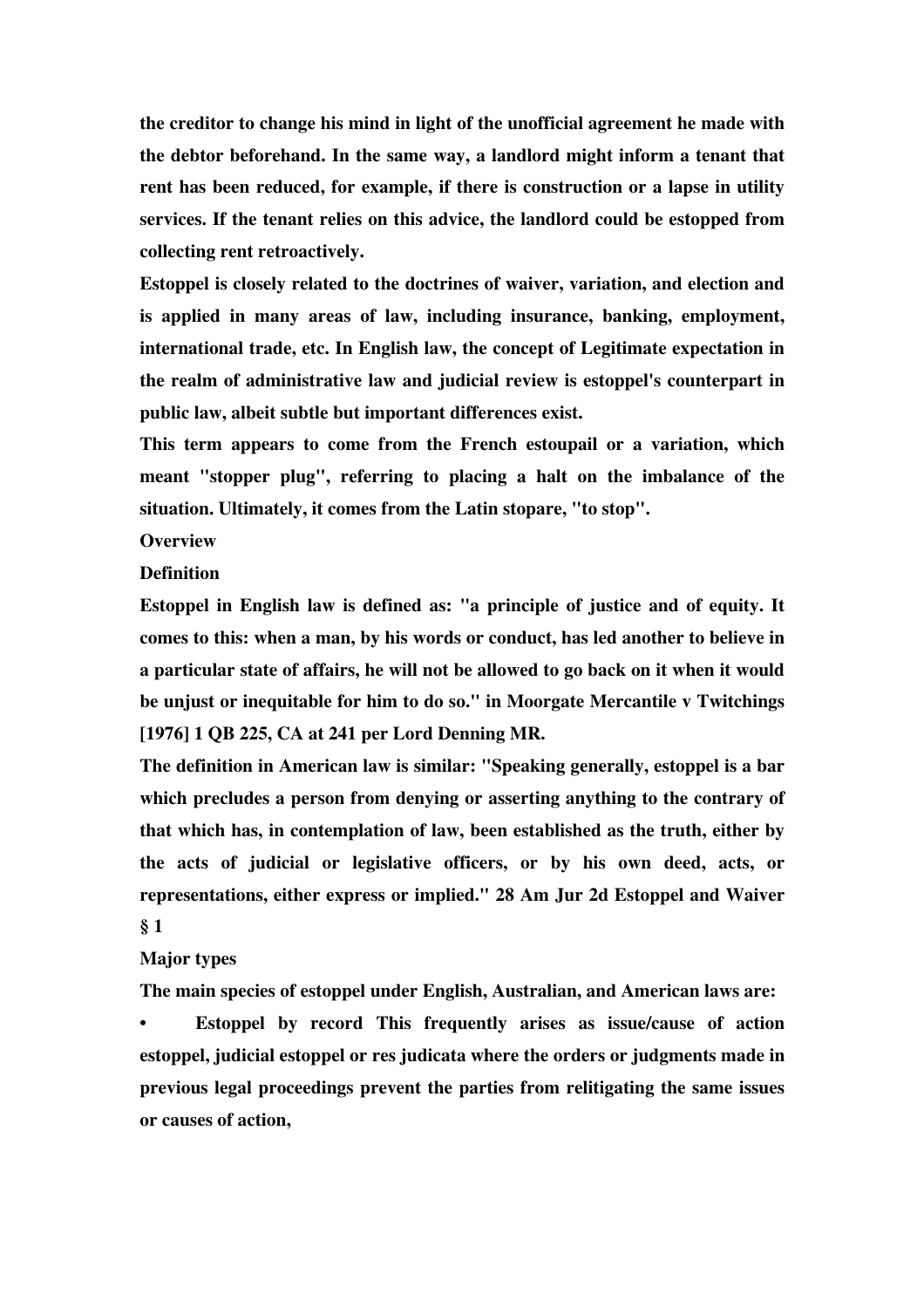**• Estoppel by deed Where rules of evidence (often regarded as technical or formal estoppels) prevent a litigant from denying the truth of what was said or done, and** 

**• Reliance-based estoppels these are the most important forms. Under English law, this class includes estoppel by representation of fact; promissory estoppel and proprietary estoppel (see Halsbury's Laws of England, Vol 16(2), 2003).** 

**o Estoppel by representation of fact is known as equitable estoppel in American law.** 

**O Equitable estoppel as understood in English law includes:** 

 **promissory estoppel,** 

 **proprietary estoppel,** 

**Although some authorities regard reliance-based estoppels as mere rules of evidence, they are in reality rules of substantive law.** 

**• Laches is estoppel by delay. Laches has been considered both a reliancebased estoppel, and a sui generis type of estoppel.** 

**Reliance-based estoppels** 

**Under English law, estoppel may be:** 

**• by representation of fact, where one person asserts the truth of a set of facts to another;** 

**• promissory estoppel, where one person makes a promise to another, but there is no enforceable contract; and** 

**• Proprietary estoppel, where the parties are litigating the title to land.** 

**These are regarded as reliance-based estoppels by Halsbury's Laws of England, Vol 16(2), 2003. Both Halsbury's and Spencer Bower (see below) describe all three estoppels collectively as estoppels by representation. More simply, one party must say or do something and see the other party rely on what is said or done to change behavior. So, suppose that:** 

**• D has the money to repay a debt,** 

**• but the creditor tells D that the debt is forgiven,** 

**• so, without doing anything else, D buys a car that he would not otherwise have been able to afford,** 

**• And the creditor is aware of this reaction.**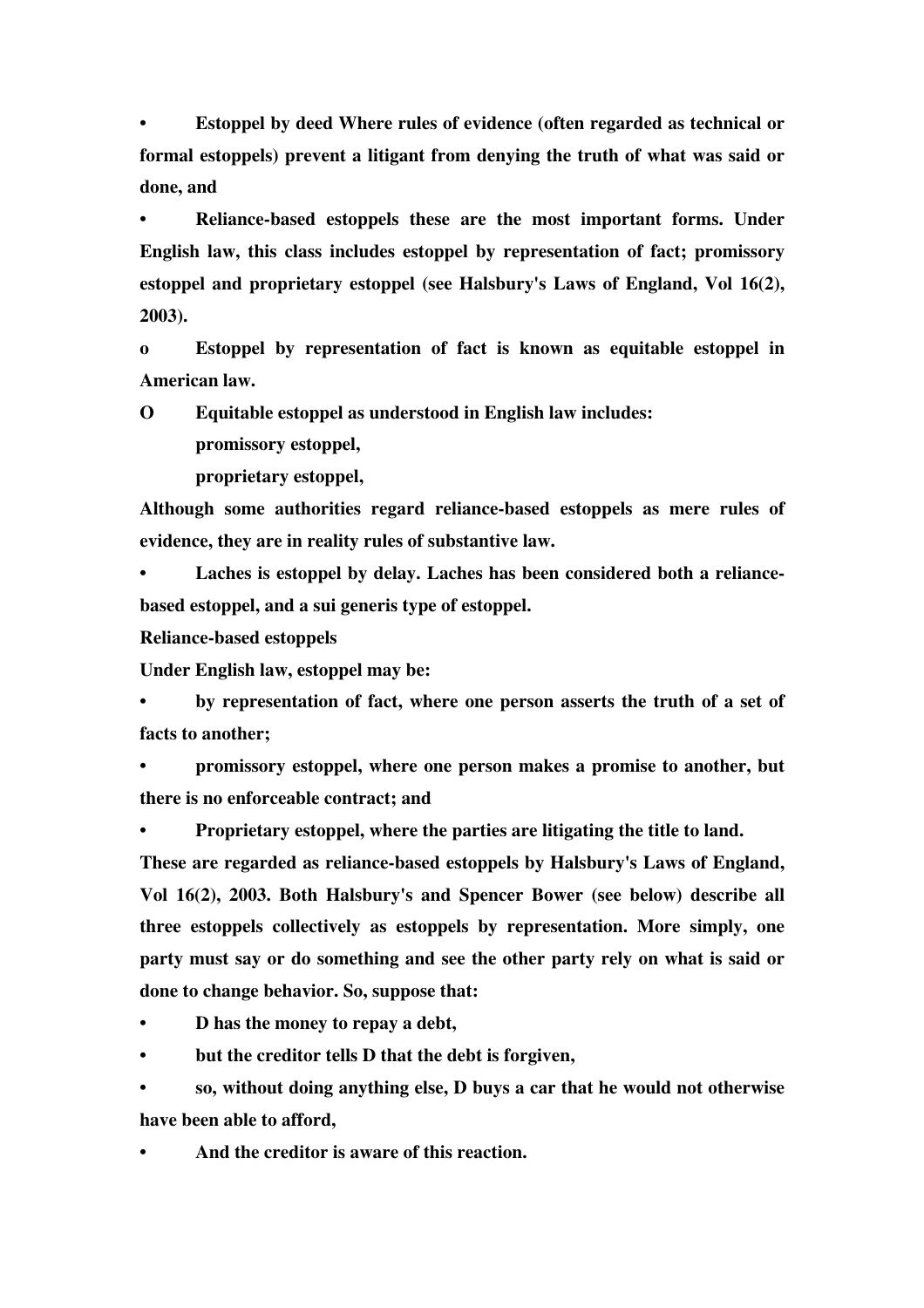**D is a bare promisee/representee. The original contract is still valid because D has not given any value or consideration to make the termination of liability legally binding. Under normal circumstances, a court will not enforce a bare promise but D may be given a remedy if, and only if, the judge decides that it would be "unconscionable" for the creditor to renege on the promise or represention knowing that D would be penalized. Estoppel is, therefore, an exception to the normal operation of the law and gains its power from equity. Only proprietary estoppel can create a cause of action in English law (and, then, only in very limited circumstances), while the other two can support a defence and a counterclaim. Under Australian law, these estoppels can create both a cause of action and a defense. Under American law, equitable estoppel is available only as a defense, while promissory estoppel can be used as the basis of a cause of action.** 

**To establish a reliance-based estoppel, the victimised party must be able to show both inducement and detrimental reliance, i.e.:** 

**• there must be evidence to show that the representor actually intended the victim to act on the represention or promise, or** 

**• the victim must satisfy the court that it was reasonable for him or her to act on the relevant representation or promise, and** 

**• what the victim did must either have been reasonable, or** 

**• the victim did what the representor intended, and** 

**• the victim would suffer a loss or detriment if the representor was allowed to deny what was said or done — detriment is measured at the time when the representor proposes to deny the representation or withdraw the promise, not at the time when either was made, and** 

**• In all the circumstances, the behavior of the representor is such that it would be "unconscionable" to allow him or her to resile.** 

**Estoppel by representation of fact and promissory estoppel are mutually exclusive: the former is based on a representation of existing fact (or of mixed fact and law); while the latter is based on a promise not to enforce some preexisting right (i.e. it expresses an intention as to the future). A proprietary estoppel operates only between parties who, at the time of the representation, were in an existing relationship, while this is not a requirement for estoppel by representation of fact.**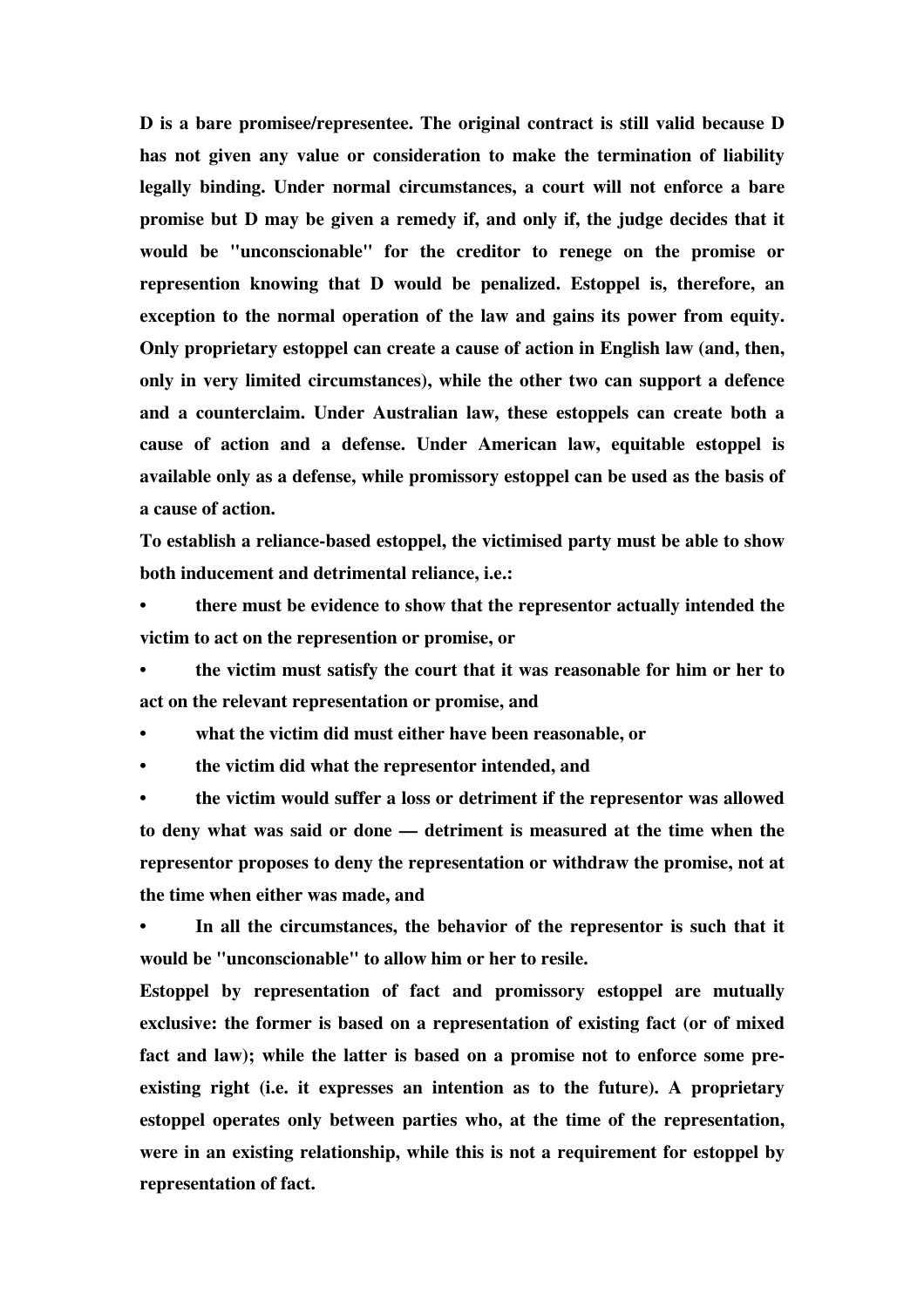**The test for unconscionability in the English and Australian courts takes many factors into account, including the behavior, state of mind and circumstances of the parties. Generally, the following eight factors are determinative (Michael Spence, Protecting Reliance: The Emergent Doctrine of Equitable Estoppel, Oxford: 1999, pp60-66):** 

- **how the promise/representation and reliance upon it were induced;**
- **the content of the promise/representation;**
- **the relative knowledge of the parties;**
- **the parties' relative interest in the relevant activities in reliance;**
- **the nature and context of the parties' relationship;**
- **the parties' relative strength of position;**
- **the history of the parties' relationship; and**
- **The steps, if any, taken by the promisor/representor to ensure he has not caused preventable harm.**

**Estoppel by representation of fact** 

**In English law, estoppel by representation of fact is a term coined by Spencer Bower. This species of estoppel is also referred to as "common law estoppel by representation" in Halsbury's Laws of England, vol 16(2), 2003 reissue.** 

**In The Law relating to Estoppel by Representation, 4th edition, 2004 at para I.2.2, Spencer Bower defines estoppel by representation of fact as follows:** 

**Where one person ('the representor') has made a representation of fact to another person ('the representee') in words or by acts or conduct, or (being under a duty to the representee to speak or act) by silence or inaction, with the intention (actual or presumptive) and with the result of inducing the representee on the faith of such representation to alter his position to his detriment, the representor, in any litigation which may afterwards take place between him and the representee, is estopped, as against the representee, from making, or attempting to establish by evidence, any averment substantially at variance with his former representation, if the representee at the proper time, and in proper manner, objects thereto.** 

**A second definition can be found at Wilken and Villiers, The Law of Waiver, Variation and Estoppel, 2nd ed, Oxford: 2003, at para 9.02:** 

**An estoppel by representation [of fact] will arise between A and B if the following elements are made out. First, A makes a false representation of fact to**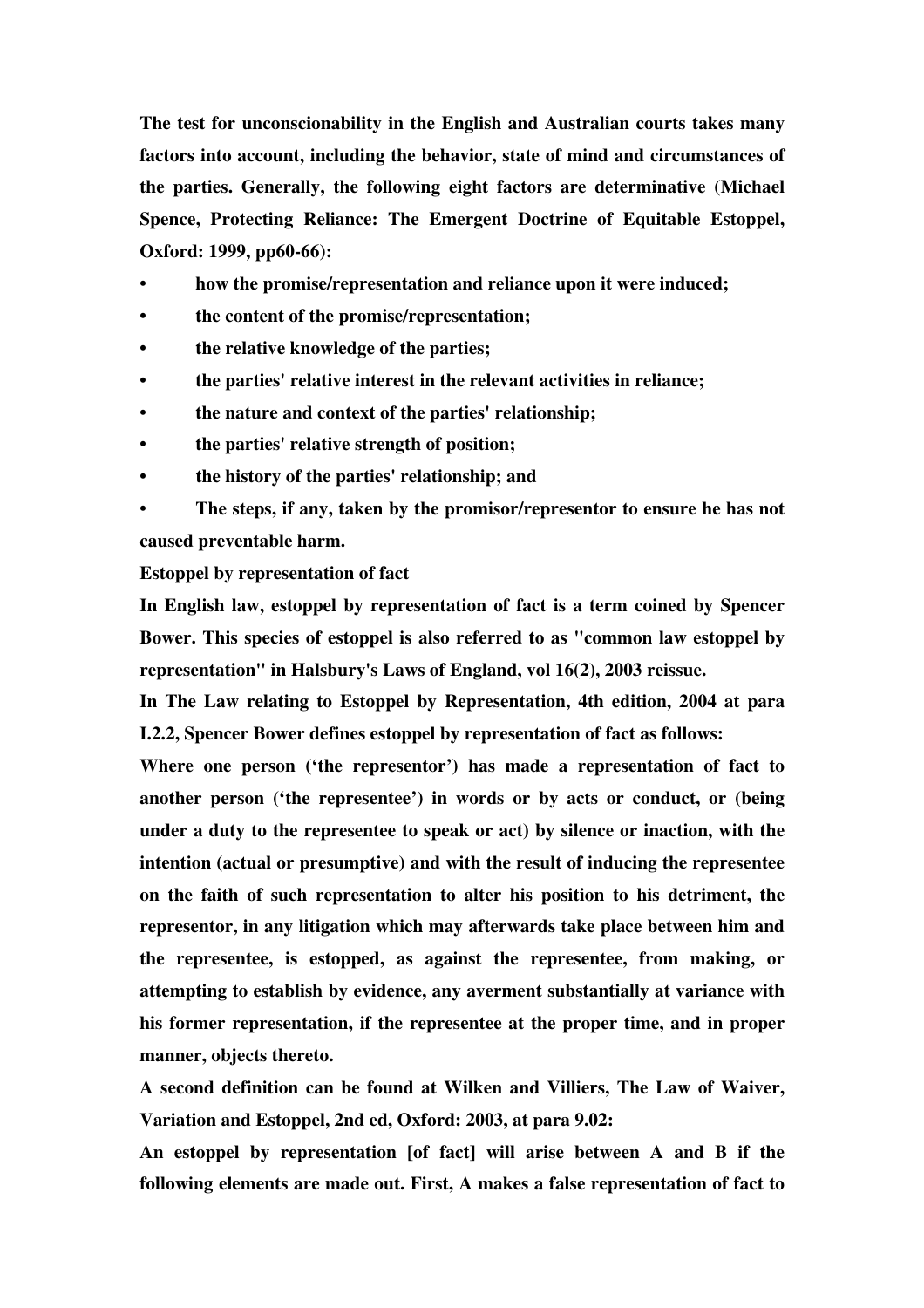**B or to a group of which B was a member. [It is not necessary to demonstrate A knew that the representation was untrue.] Second, in making the representation, an intended or [in the alternatively,] knew that it was likely to be acted upon. Third, B, believing the representation, acts to its detriment in reliance on the representation. [It must have been reasonable to rely on the representation.] Fourth, A subsequently seeks to deny the truth of the representation. Fifth, no defence to the estoppel can be raised by A.** 

**A representation can be made by words or conduct. Although the representation must be clear and unambiguous, a representation can be inferred from silence where there is a duty to speak or from negligence where a duty of care has arisen. Under English law, estoppel by representation of fact usually acts as a defence, though it may act in support of a cause of action or counterclaim.** 

**Although there is some debate as to whether "unconscionability" is an element that English courts need to take into account when considering estoppel by representation of fact, the Australian courts clearly do (see Wilken and Villiers, para 9-03; The Commonwealth v Verwayen (1990) 170 CLR 394 at 444 per Deane J.)** 

#### **Equitable estoppel**

**As noted above, although both English and Australian laws treat promissory and proprietary estoppels as species of equitable estoppel, the status of estoppel by representation of fact is less clear in Australia. The decisions of Waltons Stores (Interstate) v Maher (1988) 164 CLR 387 and Commonwealth v Verwayen (1990) 170 CLR 394, both purport to fuse common law and equitable estoppels into a single unified doctrine, but the New South Wales Court of Appeal in Bryon Shire Council v Vaughan [2002] NSWCA 158 continues to treat estoppel by representation at common law as distinct from equitable estoppel. (See Meagher, Gummow & Lehane's Equity: Doctrines & Remedies, 4th edition, Butterworth: 2002, Chapter 17 and Pakinson, the Principles of Equity, 2nd edition, LBC: 2003, Chapter 7). This can be significant in deciding which court has jurisdiction to adjudicate on the issue.** 

**The American doctrine of equitable estoppel is the same as the English estoppel by representation of fact:** 

**The most comprehensive definition of equitable estoppel or estoppel in pais is that it is the principle by which a party who knows or should know the truth is**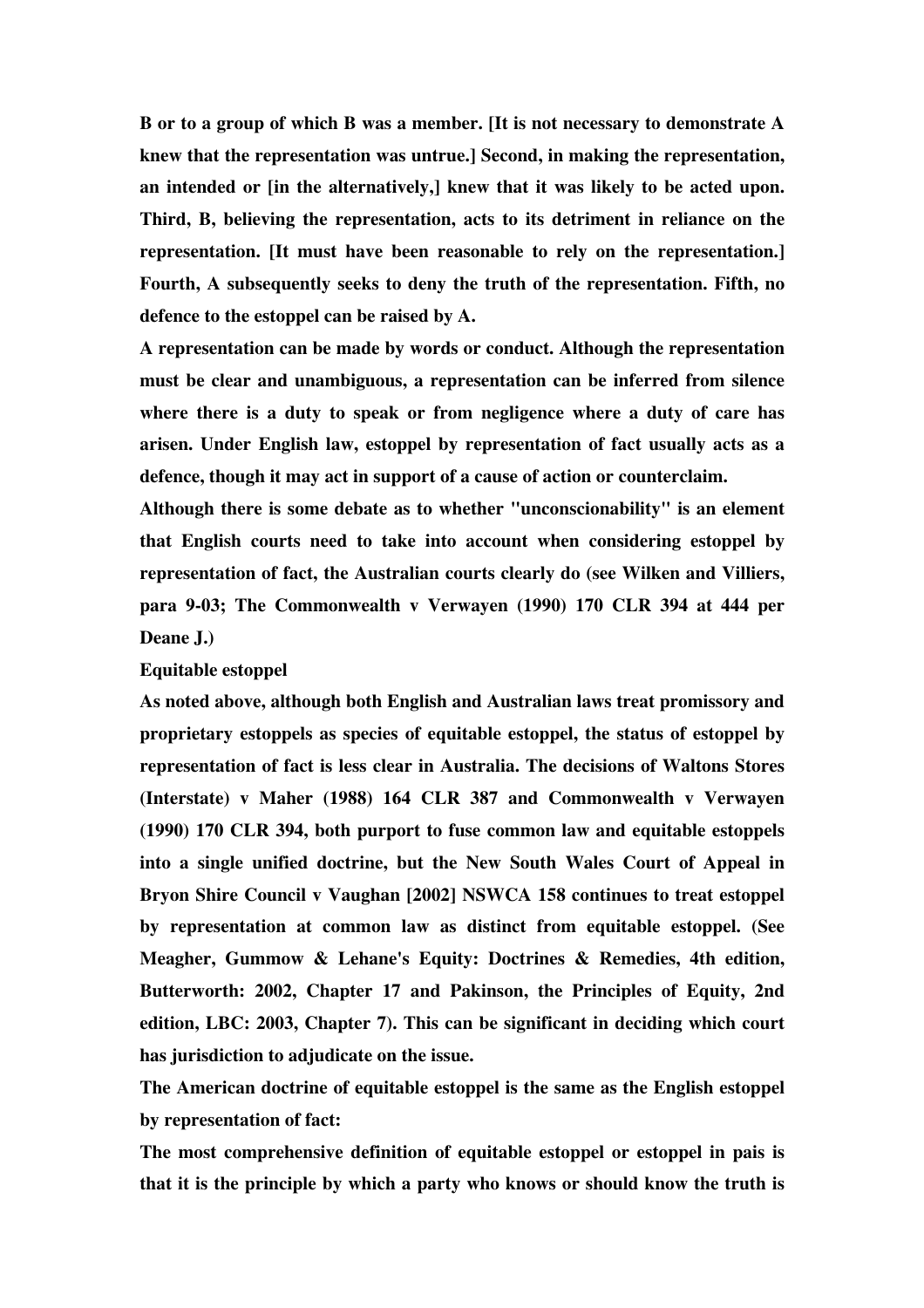**absolutely precluded, both at law and in equity, from denying, or asserting the contrary of, any material fact which, by his words or conduct, affirmative or negative, intentionally or through culpable negligence, he has induced another, who was excusably ignorant of the true facts and who had a right to rely upon such words or conduct, to believe and act upon them thereby, as a consequence reasonably to be anticipated, changing his position in such a way that he would suffer injury if such denial or contrary assertion was allowed. 28 Am Jur 2d Estoppel and Waiver § 28** 

**Proprietary estoppel** 

**The traditional version of proprietary estoppel arises in negotiations affecting title to land. So if:** 

**• one party represents that he or she is transferring an interest in land to another, but what is done has no legal effect, or** 

**• merely promises at some time in the future to transfer land or an interest in land to another, and** 

**• knows that the other party will spend money or otherwise act to his or her detriment in reliance on the supposed or promised transfer,** 

**An estoppel may arise. Thus, in Dillwyn v Llwellyn (1862) 4 De G.F. & J. 517 C.A. a father promised a house to his son who took possession and spent a large sum of money improving the property. The father never actually transferred the house to the son. When his father died, the son claimed to be the equitable owner and the court ordered the testamentary trustees to convey the land to him. See also Inwards v Baker [1965] 2 Q.B. 29, C.A.** 

**In Wilmott v Barber (1880) 15 Ch D 96, Fry J considered that five elements had to be established before proprietary estoppel could operate:** 

**• the plaintiff must have made a mistake as to his legal rights;** 

**• the plaintiff must have done some act of reliance;** 

**• the defendant, the possessor of a legal right, must know of the existence of his own right which is inconsistent with the right claimed by the plaintiff;** 

**• the defendant must know of the plaintiff's mistaken belief; and** 

**• The defendant must have encouraged the plaintiff in his act of reliance.** 

**Although proprietary estoppel was only traditionally available in disputes affecting title to real property, it has now gained limited acceptance in other**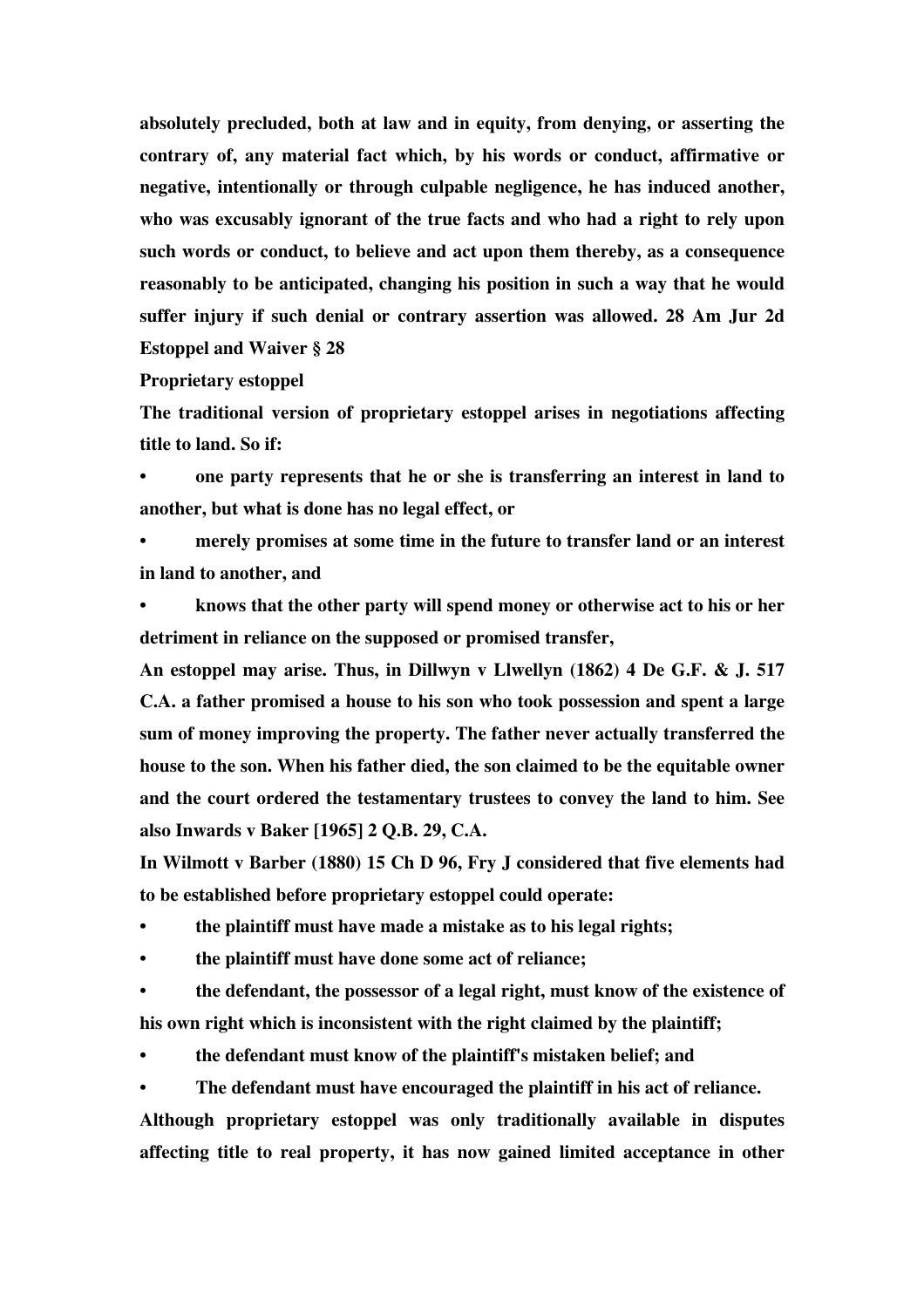**areas of law. Proprietary estoppel is closely related to the doctrine of constructive trust.** 

**The term "proprietary estoppel" is not used in American law, but the principle is part and parcel of the general doctrine of promissory estoppel.** 

### **Promissory estoppel**

**The doctrine of promissory estoppel prevents one party from withdrawing a promise made to a second party if the latter has reasonably relied on that promise and acted upon it.** 

**English law** 

**In English law, a promise made without consideration is generally not enforceable. It is known as a bare or gratuitous promise. Thus, if a car salesman promises not to sell a car over the weekend, but does so, the promise cannot be enforced. But should the car salesman accept even one penny in consideration for the promise, the promise will be binding and enforceable in court. Estoppel is not an exception to this rule.** 

**The doctrine of promissory estoppel was first developed in Hughes v. Metropolitan Railway Co [1877] but was lost for some time until it was resurrected by Lord Denning in the controversial case of Central London Property Trust Ltd v. High Trees House Ltd [1947] K.B. 130.** 

**In this case, the plaintiffs leased a block of flats to the defendants at an annual rent of £2500 - but, because the defendants were unable to find enough tenants while London was being bombed during WWII, they agreed to accept a reduction in rent to £1250. There was no consideration for this promise to accept a lower rent. At the end of the war the flats were again fully let, and the plaintiffs claimed the full rent for the remainder of the contract beginning the final half of that year, 1945. Denning J held that, in good conscience, they were entitled to the full rent from the end of the war, but noted that they were estopped from going back on their promise had they claimed rents from the wartime period as well. Promissory estoppel requires:** 

**• (I) an unequivocal promise by words or conduct,** 

**• (ii) evidence that there is a change in position of the promisee as a result of the promise (reliance but not necessarily to their detriment),** 

**• (iii) Inequity if the promisor was to go back on the promise.**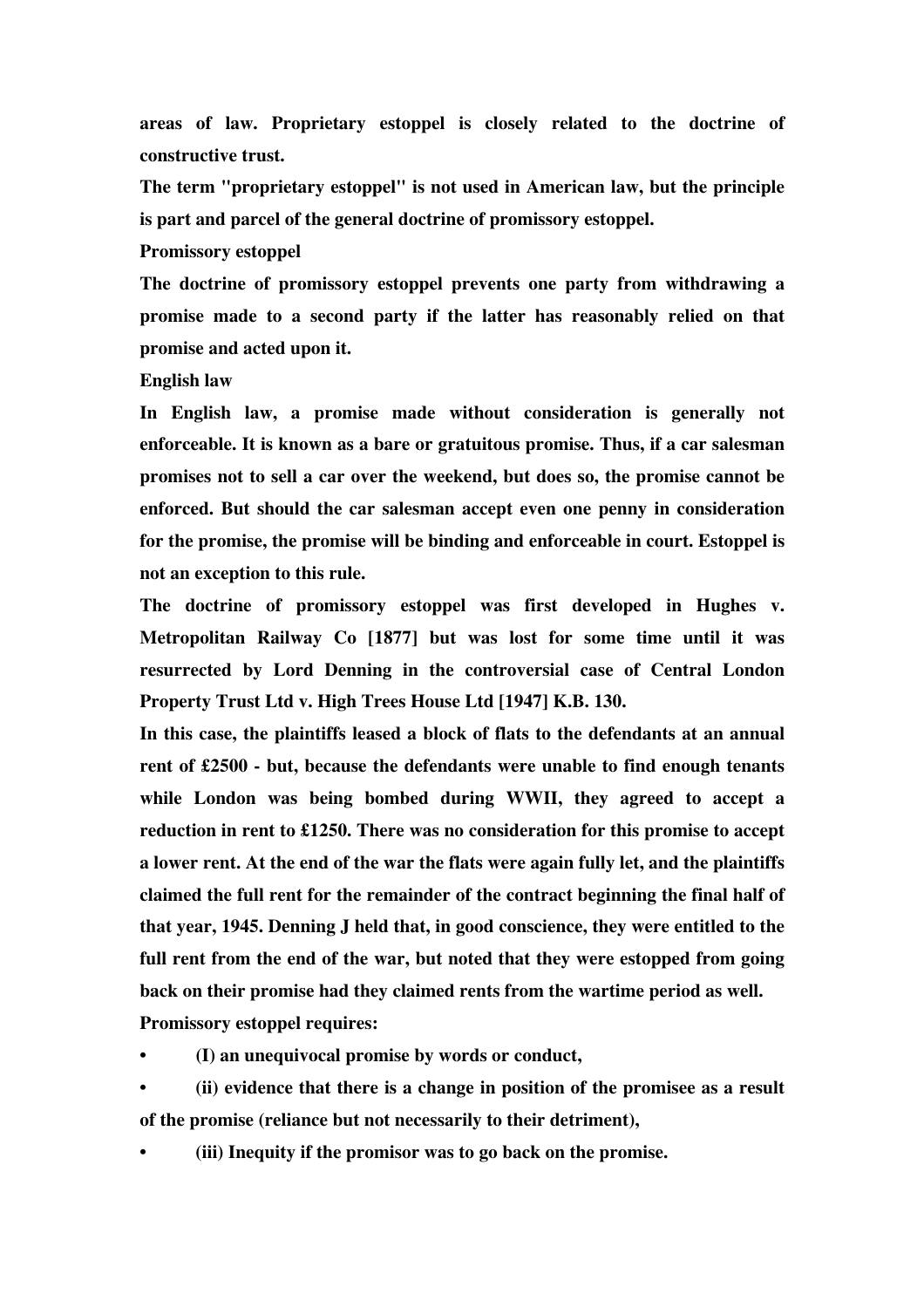**Estoppel is "a shield not a sword" — it cannot be used as the basis of an action on its own. It also does not extinguish rights. In High Trees the plaintiff company was able to restore payment of full rent from early 1945, and could have restored the full rent at any time after the initial promise was made provided a suitable period of notice had been given. It is to be noted that in this case, the estoppel was applied to a 'negative promise', that is, one where a party promises not to enforce full rights.** 

**Estoppel is an equitable (as opposed to common law) construct and its application is therefore discretionary. In the case of D & C Builders v. Rees the courts refused to recognise a promise to accept a part payment of £300 on a debt of £482 on the basis that it was extracted by duress. In Combe v. Combe Denning elaborated on the equitable nature of estoppel by refusing to allow its use as a "sword" by an ex-wife to extract funds from the destitute husband.** 

**Promissory estoppel is not available when one party promises to accept a lesser sum in full payment of a debt, unless the debtor offers payment at an earlier date than was previously agreed. This is the rule formulated in Pinnel's Case (1602) 5 Co Rep 117a, and affirmed in Foakes v. Beer (1884) 9 App CAS 605.** 

**Australian law** 

**The doctrine of promissory estoppel was adopted into Australian law in Legione v. Hateley (1983) 152 CLR 406; however, the plaintiffs were unsuccessful in that case because the reliance was unreasonable and the promise not unequivocal.** 

**In fact, now Australian law has gone beyond the position espoused in the High Trees case; it has been extended successfully to cases where there is no preexisting legal relationship between the two parties, and promissory estoppel can be wielded as a "sword", not just as a "shield". Mason CJ and Wilson J in Waltons Stores (Interstate) Ltd v. Maher (1988) 164 CLR 387 held that if estoppel is proven, it gives rise to an equity in favour of the plaintiff, and the court will do the minimum equity that is just in the circumstances. From this case, it is also possible for the promise to come from silence or inaction.** 

**As noted above, in Australian law, there is an element of unconscionability, which is satisfied if one party encourages the other party to create assumptions that lead to reliance.**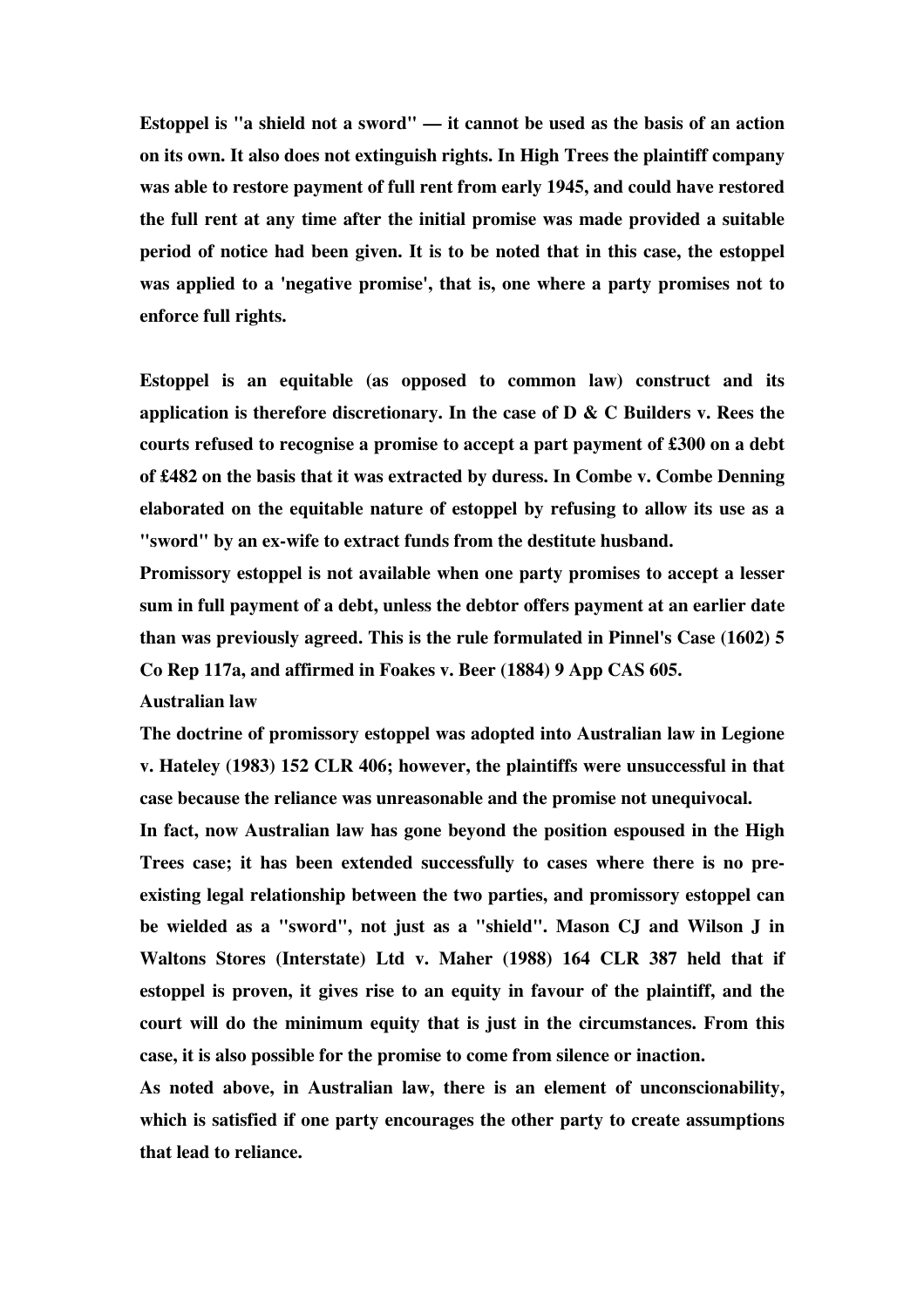**Today, the principle of estoppel may give birth to an enforcable obligation even without a consideration under the following conditions: 1. promise 2. Dishonest behavior of the promittant 3. Special relationship between the promittant and the beneficior (eg: duty of information) 4. Irreversible changement of the situation of the beneficior of the promise** 

## **American law**

**In the many jurisdictions of the United States, promissory estoppel is generally an alternative to consideration as a basis for enforcing a promise. It is also sometimes referred to as detrimental reliance.** 

**The American Law Institute in 1932 included the principle of estoppel into § 90 of the Restatement of Contracts, stating:** 

**A promise which the promisor should reasonably expect to induce action or forbearance of a definite and substantial character on the part of the promisee and which does induce such action or forbearance is binding if injustice can be avoided only by enforcement of the promise. Restatement (Second) removed the requirement that the detriment be "substantial".** 

**The distinction between promissory estoppel and equitable estoppel should be noted:** 

**Equitable estoppel is distinct from promissory estoppel. Promissory estoppel involves a clear and definite promise, while equitable estoppel involves only representations and inducements. The representations at issue in promissory estoppel go to future intent, while equitable estoppel involves statement of past or present fact. It is also said that equitable estoppel lies in tort, while promissory estoppel lies in contract. The major distinction between equitable estoppel and promissory estoppel is that the former is available only as a defense, while promissory estoppel can be used as the basis of a cause of action for damages. 28 Am Jur 2d Estoppel and Waiver § 35** 

**Suppose that B goes to a store and sees a sign that the price of a radio is \$10. B tells the shopkeeper that he will get the money and come back later that day to purchase it; there is no discussion of price. The shopkeeper says that when B returns, he will be happy to deal with B as he deals with all his customers but that, if he sells all the radios (he has three), he will not be able to help B. Hearing this, B goes and sells his watch for \$10 (it was really worth \$15, but since B wanted the money right away, he chose not to wait for the best price). When B**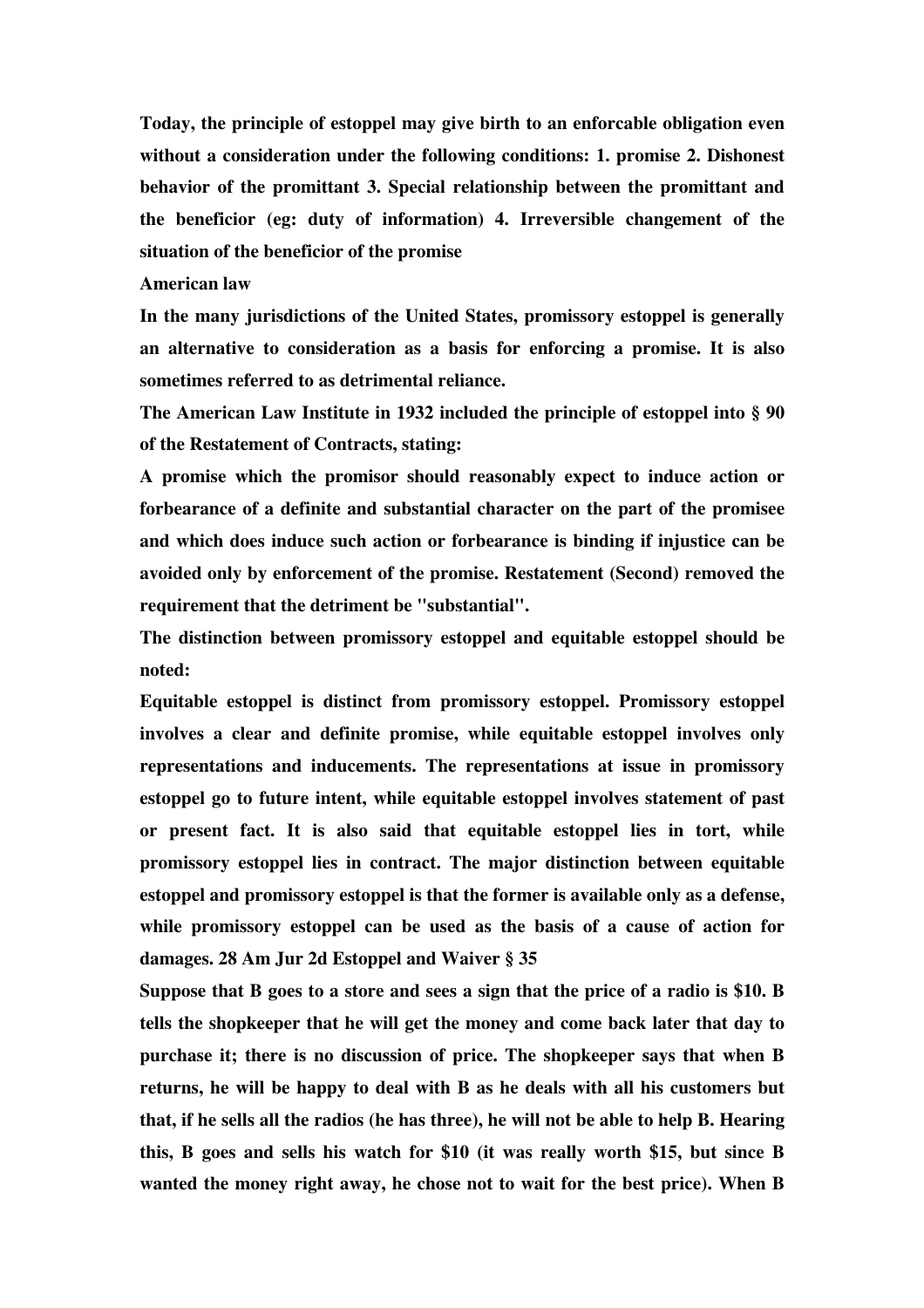**returns, the sign says \$11, and the owner tells B that he has raised the price. In Equity, can you argue that the shopkeeper is estopped by conduct? B relied upon the implied representation that a radio would be sold for \$10 when he returned with the money; B has sold his watch at a price lower than the market price, and thus he has acted to his detriment. (Note that if B's watch was worth \$10, and he received a fair price, there would be no detriment.) But the problem is that the shopkeeper did not guarantee to hold one of the radios against the possibility of B's return nor did they agree a fixed price. The shopkeeper's conscience might have been affected if he had known that B was going home to collect the money and would definitely return to buy one of the three radios. Indeed, in some common law jurisdictions, a promise by the shopkeeper to hold a specific radio would create a binding contract, even if B had to go for the money. A promise to pay the owner in the future is good consideration if it is made in exchange for a promise to sell a specific radio (one from three is probably sufficiently specific): one promise in exchange for a second promise creates equal value. So the shopkeeper's actual words and knowledge are critical to deciding whether either a contract or an estoppel arises.** 

**For an example of promissory estoppel in the construction industry, suppose that B Ltd consolidates estimates from a number of subcontractors and quotes a single price on a competitive tender. The client accepts B Ltd's quote and construction begins. But one of the subcontractors then claims reimbursements above its original estimate and, because of this change, B Ltd cannot profit from the works. If both parties knew that the accuracy of the individual estimates was critical to the success of the tender and the profitability of the contract as a whole, a court might apply promissory estoppel and allow B Ltd to pay only what the subcontractor originally estimated rather than the new, higher price. But, if both parties hoped that there would be an opportunity to increase the contract prices to reflect additional expenditure, the subcontractor's conscience would not be as limited in seeking a higher payment and B Ltd might be penalised for not building an adequate contingency sum into the tendered price. One contentious point during the drafting of the Restatement was how to calculate the amount of damages flowing from a promissory estoppel. During the deliberations, the following example was considered: a young man's uncle promises to give him \$1,000 to buy a car. The young man buys a car for \$500,**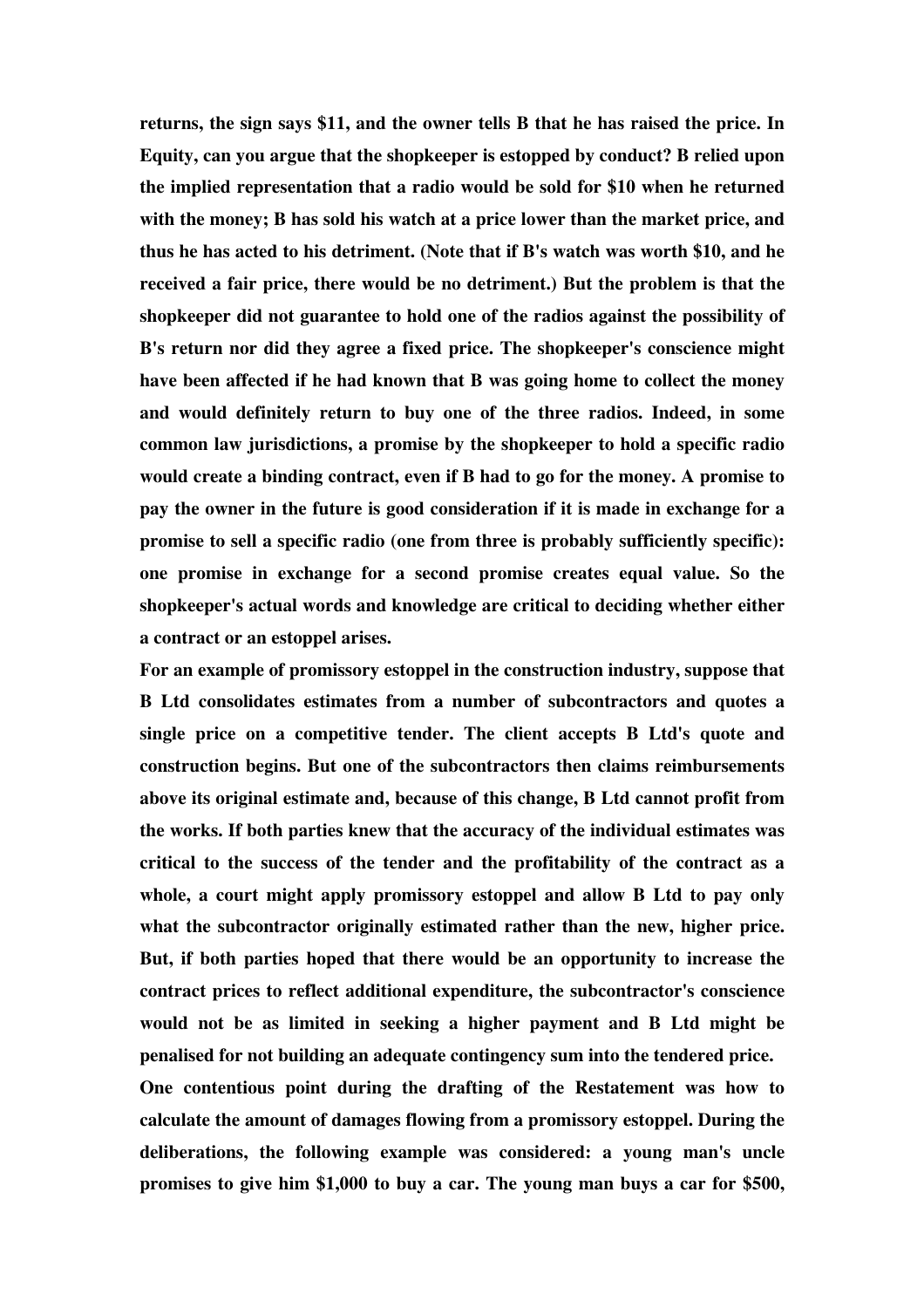**but the uncle refuses to pay any money. One view was that the young man should be entitled to \$1,000 (the amount promised), but many believed that the young man should only be entitled to \$500 (the amount he actually lost). The language eventually adopted for the Second Restatement reads: "The remedy granted for breach may be limited as justice requires." — A formula which leaves quantification to the discretion of the court.** 

## **Other estoppels**

**Estoppel in pais** 

**Estoppel in pais (literally "by act of notoriety", or "solemn formal act") is the historical root of common law estoppel by representation and equitable estoppel. The terms Estoppel in pais and equitable estoppel are used interchangeably in American law.** 

**Estoppel by convention** 

**Estoppel by convention in English law (also known as estoppel by agreement) occurs where two parties negotiate or operate a contract but make a mistake. If they share an assumption, belief or understanding of how the contract will be interpreted or what the legal effect will be, they are bound by that belief, assumption or understanding if:** 

**• (I) they both knew the other had the same belief, and** 

**• (ii) They both based their subsequent dealings on those beliefs.** 

**Some say that that estoppel by convention is not truly an estoppel in its own right, but merely an instance of reliance-based estoppel (estoppel by representation would be its most frequent form). Others see it is no more than an application of the rule of interpretation that, where words in a contract are ambiguous, you always interpret those words so as to give effect to the actual intentions of the parties even though that would not be the usual legal outcome.** 

**Estoppel by acquiescence** 

**Estoppel by acquiescence may arise when one person gives a legal warning to another based on some clearly asserted facts or legal principle, and the other does not respond within "a reasonable period of time". By acquiescing, the other person is generally considered to have lost the legal right to assert the contrary.** 

**As an example, suppose that Jill has been storing her car on Jack's land with no contract between them. Jack sends a registered letter to Jill's legal address, stating: "I am no longer willing to allow your car to stay here for free. Please**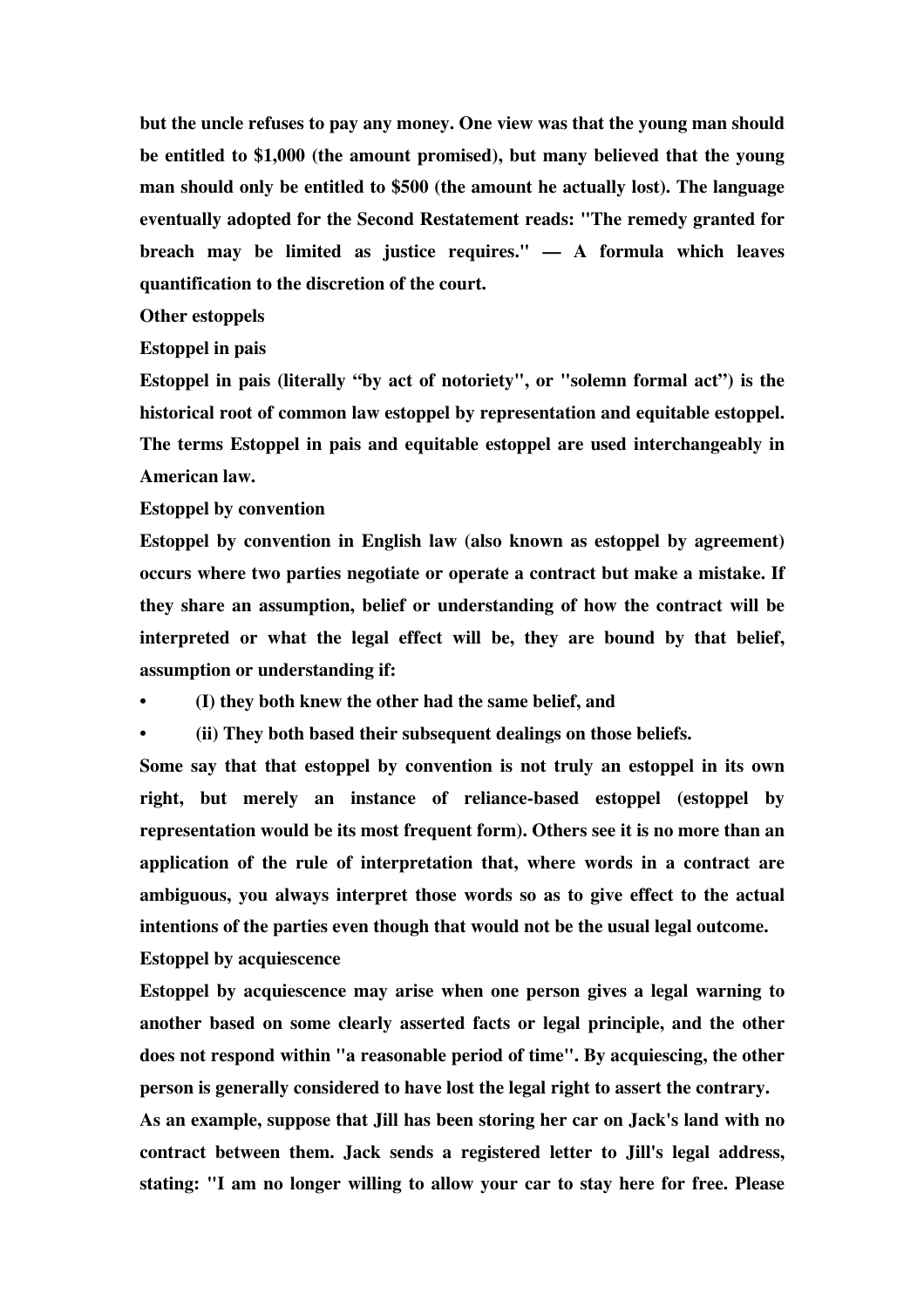**come get your car, or make arrangements to pay me rent for storing it. If you do not do so, within 30 days, I will consider the car abandoned and will claim ownership of it. If you need more time to make arrangements, please contact me within 30 days, and we can work something out." If Jill does not respond, she may be said to have relinquished her ownership of the car, and estoppel by acquiescence may prevent any court from invalidating Jack's actions of registering the car in his name and using it as his own.** 

## **Estoppel by deed**

**Estoppel by deed is a rule of evidence arising from the status of a contract signed under seal — such agreements, called deeds, are more strictly enforced than ordinary contracts and the parties are expected to take greater care to verify the contents before signing them. Hence, once signed, all statements of fact (usually found in the opening recital which sets out the reason(s) for making the deed) are conclusive evidence against the parties who are estopped from asserting otherwise.** 

## **Issue Estoppel**

**Issue Estoppel or Res Judicata The civil law use of issue estoppel or res judicata (literally translated as "the fact has been decided") is relatively uncontroversial. It expresses a general public interest that the same issue should not be litigated more than once even when the parties are different. The criminal law application, called double jeopardy provides that a person should not be tried twice for the same offence. In crime/mystery fiction, it is a common plot device to have the villain exploits the rule. In the world of real crime, some cases have achieved notoriety, e.g. in the Birmingham Six saga, the House of Lords ruled in Hunter v. Chief Constable of the West Midlands Police (1982) that issue estoppel applied. Lord Diplock said:** 

**The inherent power which any court of justice must possess to prevent misuse of its procedure in a way which, although not inconsistent with the literal application of its procedural rules, would nevertheless be manifestly unfair to a party to litigation before it, or would otherwise bring the administration of justice into disrepute among right-thinking people.** 

#### **Quantum meruit**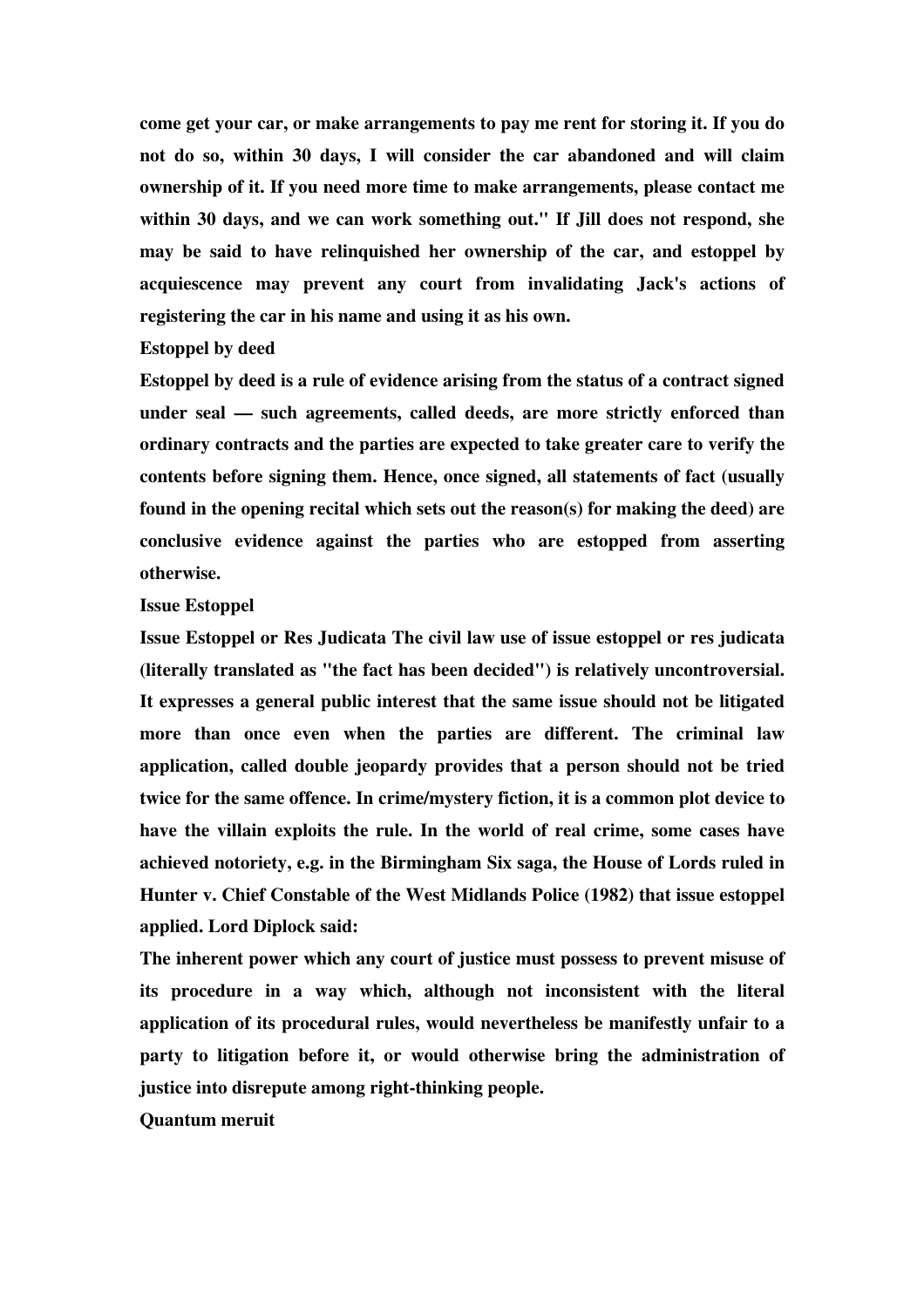**Quantum meruit is a Latin phrase meaning "as much as he has deserved". In the context of contract law, it means something along the lines of "reasonable value of services".** 

## **Situations**

**The concept of quantum meruit applies to the following situations:** 

**I. When a person employs (impliedly or expressly) another to do work for him, without any agreement as to his compensation, the law implies a promise from the employer to the workman that he will pay him for his services, as much as he may deserve or merit.** 

**II. When there is an express contract for a stipulated amount and mode of compensation for services, the plaintiff cannot abandon the contract and resort to an action for a quantum meruit on an implied assumpsit.** 

#### **Examples**

**I. The famous example used in United States law schools is usually as follows:** 

**A Man (plaintiff in this hypothetical) talks to a neighbor (defendant) and tells him he's going to build a wall on their property that will give a benefit to both the man and his neighbor. The neighbor neither agrees nor disagrees with what the man wants to build. The man builds the wall, and then asks the neighbor to compensate him for the benefit of the wall that he conferred on the neighbor (usually half the value of the wall). The neighbor refuses. The man is entitled to some compensation based on quantum meruit. This is because there was an implied promise between the man and the neighbor, which is derived from contract law, because the man was acting under the assumption that the neighbor would pay for part of his services. The plaintiff files suit in court on the basis of quantum meruit. The plaintiff makes an estimation of value conferred on the defendant, which the defendant has not paid. Plaintiff will likely win because of quantum meruit. The winning of the case will be directed as an assumpsit on a quantum meruit.** 

**II. This is not the only factual scenario where this will work. Quantum meruit will also work where there is a breached contract.** 

**A contractor is contracted to work on a school. The contractor does some work but messes up part of the work (breach of contract). The school suspends the construction work because of the problem. The contractor is entitled to be paid**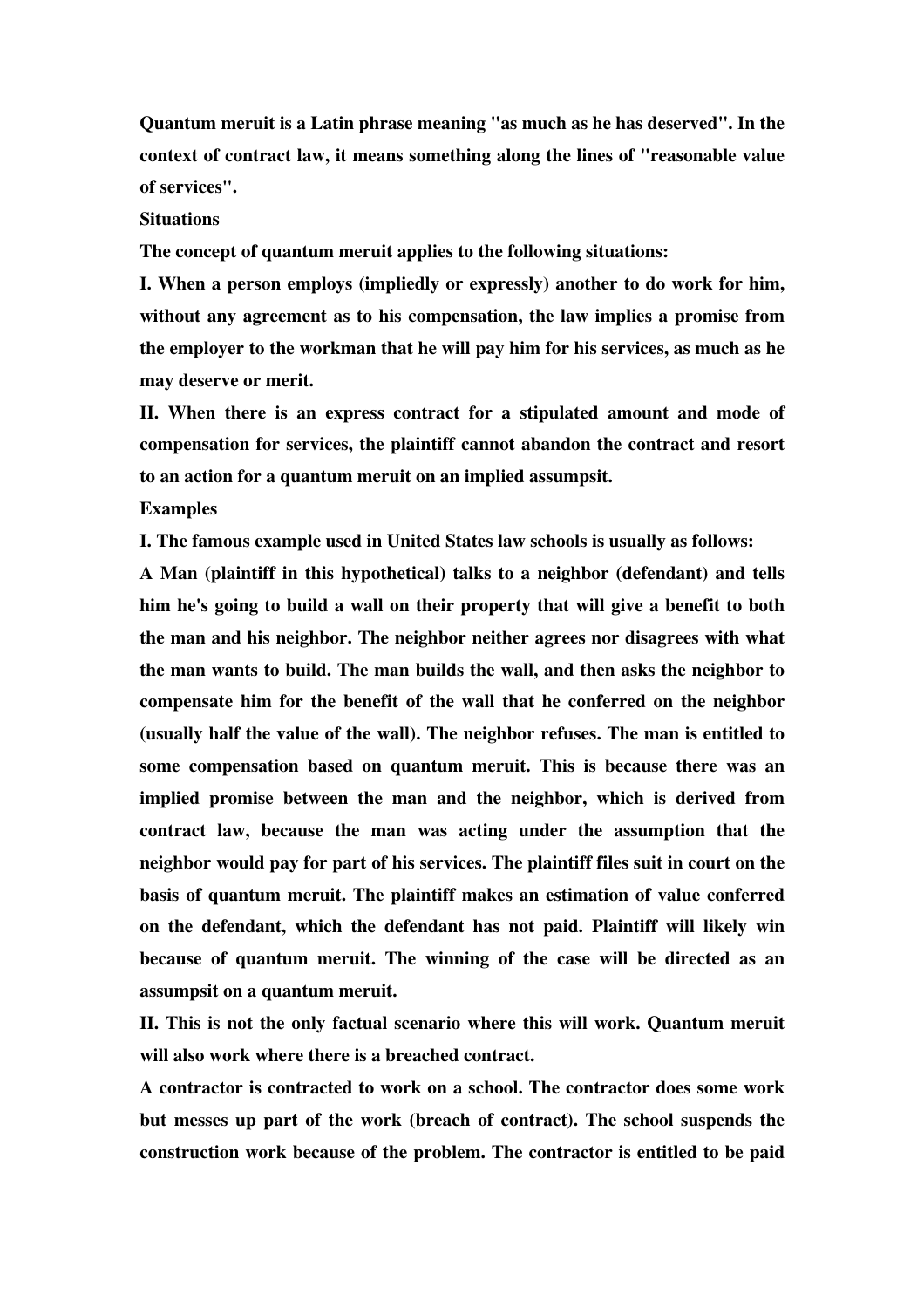**for the services he has already done for the school on the basis of quantum meruit.** 

**III. If a plaintiff is prohibited from completing work based on a long term service contract where other contacts have been negotiated, the plaintiff may ask a court to determine a judgment based on the amounts that the defendant benefited. Third parties may also bring actions against the plaintiff.** 

**A Promoter enters into a long term service contract with a Theatre to exclusively present events for a specified period. The promoter books events and contracts with others to perform during the entire period but alleges that the theatre is unsafe. The Promoter withholds payments until the theatre is made safe. The Theatre performs no repairs. Instead the Theatre terminates the entire service contract before the benefit of the events occurs to the plaintiff and refuses to repair the theatre. After the contract is terminated, the theatre operates the events negotiated by the promoter and gains a significant benefit but does not pay the promoter anything. The theatre also cancels some events without cause. A court determines that the promoter is entitled to an assumpsit on a quantum meruit.** 

## **References**

**1. ^ Hans Wehberg, Pacta Sunt Servanda, The American Journal of International Law, Vol. 53, No. 4 (Oct., 1959), p.775; access here at JSTOR** 

**2. ^ e.g. In England, s. 52, Law of Property Act 1900** 

**3. ^ Carlill v. Carbolic Smoke Ball Company [1893] 2 QB 256** 

**4. ^ e.g. Lord Steyn, Contract Law: Fulfilling the Reasonable Expectations of Honest Men (1997) 113 LQR 433; c.f. § 133 BGB in Germany, where "the actual will of the contracting party, not the literal sense of words, is to be determined"** 

**5. ^ Restatement (Second) of Contracts § 32 (1981) (emphasis added)** 

**6. ^ e.g. In Germany, § 313 BGB** 

**7. ^ Chappell & Co Ltd v Nestle Co Ltd [1959] 2 All ER 701.** 

**8. ^ Eastwood v. Kenyon (1840) 11 Ad&E 438**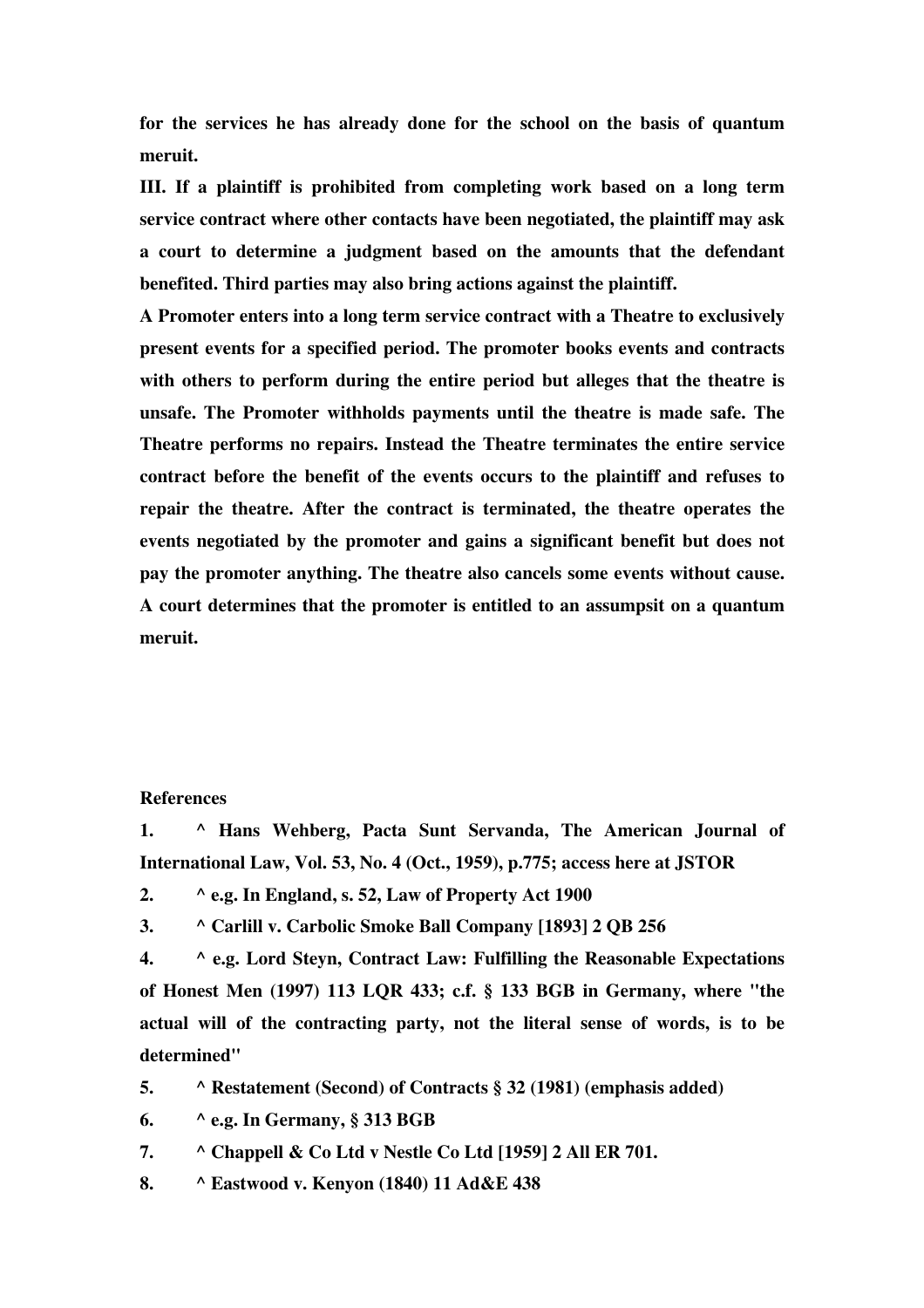**9. ^ Austotel v. Franklins (1989) 16 NSWLR 582** 

**10. ^ e.g. P.S. Atiyah, 'Consideration: A Restatement' in Essays on Contract (1986) p.195, Oxford University Press** 

**11. ^ Central London Property Trust Ltd. v. High Trees House Ltd. [1947] KB 130** 

**12. ^ Balfour v. Balfour [1919] 2 KB 571** 

**13. ^ Merritt v. Merritt [1970] 2 All ER 760; [1970] 1 WLR 1211; CA** 

**14. ^ § 105, II BGB** 

**15. ^ L'Estrange v. F Graucob Ltd [1934] 2 KB 394** 

**16. ^ Curtis v. Chemical Cleaning and Dyeing Co [1951] 1 KB 805** 

**17. ^ Balmain New Ferry Company Ltd v. Robertson (1906) 4 CLR 379** 

**18. ^ Hillas v. Arcos Ltd (1932) 147 LT 503** 

**19. ^ Whitlock v. Brew (1968) 118 CLR 445** 

**20. ^ Three Rivers Trading Co., Ltd. v. Gwinear & District Farmers, Ltd. (1967) 111 Sol. J. 831** 

**21. ^ Oscar Chess Ltd v. Williams [1957] 1 WLR 370** 

**22. ^ Codelfa Construction Pty Ltd v. State Rail Authority of New South Wales (1982) 149 CLR 337** 

**23. ^ Byrne and Frew v. Australian Airlines Ltd (1995) 185 CLR 410** 

**24. ^ Liverpool City Council v. Irwin [1976] 2 WLR 562)** 

**25. ^ Con-stan Industries of Australia Pty Ltd v. Norwich Winterthur Insurance (Australia) Ltd (1986) 160 CLR 226** 

**26. ^ Frigaliment Importing Co., Ltd., v. B.N.S. International Sales Corp., 190 F. Supp. 116 (S.D.N.Y. 1960) (plaintiff failed to prove what he meant by "chicken") and U.C.C. § 1-205.** 

**27. ^ Coal Cliff Collieries Pty Ltd v. Sijehama Pty Ltd (1991) 24 NSWLR 1** 

**28. ^ Masters v. Cameron (1954) 91 CLR 353** 

**29. ^ Meehan v. Jones (1982) 149 CLR 571** 

**30. ^ Gordon v. Selico (1986) 18 HLR 219** 

**31. ^ Bisset v Wilkinson and others [1927] AC 177** 

**32. ^ Esso Petroleum Co Ltd v Mardon [1976] 2 Lloyd's Rep. 305** 

**33. ^ Smith v. Hughes [1871]** 

**34. ^ Lewis v Avery [1971] 3 All ER 907** 

**35. ^ Raffles v. Wichelhaus (1864) 2 Hurl. & C. 906.**